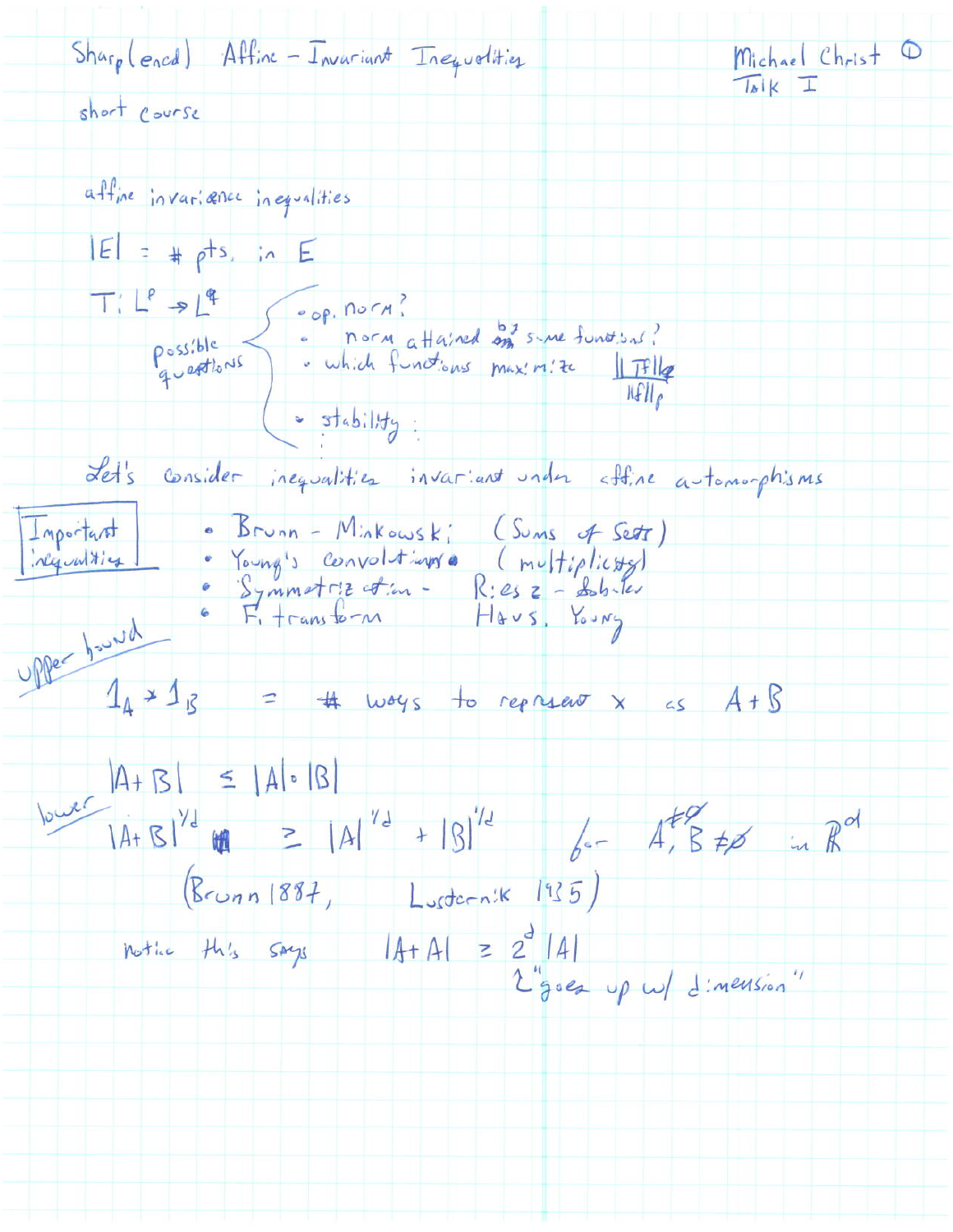$M.C.$  2  $11f*gH_r = \frac{1}{2}||fH_p||_2H_f$   $\frac{1}{p} + \frac{1}{p} = \frac{1}{r} + 1$ (YOUNG 1913) an improved constant exists<br>(Beckner, Brascamp-Lieb 1974)  $G(x) = c \cdot e^{-Q(x, y)} e^{x, y}$ "Gaussian" Affine transf. Map convex - convex<br>ellipsoids - ellipsoids Q what other classes of sets are preserved? A Arithm. progressions  $|A| = |A^{\frac{1}{2}}|$ <br>  $\langle 1_A * 1_B , 1_C \rangle = \langle 4_A * 1_B , 1_C \rangle$ <br>  $\langle 1_A * 1_B , 1_C \rangle = \langle 4_A * 1_B , 1_C * \rangle$  $f = \int_{s}^{\infty} 1_{E_{t}} dt$   $V_{opt} = C_{0}k_{e}$ <br>  $V_{indictators} = \sqrt{f} > t$ <br>  $V_{inter is + h:s an equal:7}$ When is this an equality? equality for Young's & Brunn-Minkowski  $\frac{||f||_q}{||f||_q} \leq ||f||_p$   $\qquad \qquad |g| \leq p \leq 2, \quad q = p' \qquad \qquad \frac{1}{d} \text{ and } \text{ not } \text{ is a positive.}$   $\frac{1}{|g|_q} \text{ is a positive.}$   $\qquad \qquad \frac{1}{|g|_q} \text{ is a positive.}$   $\qquad \qquad \text{for all} \qquad \text{or } \text{ is the positive.}$ Thus far, the stated result have depended on additive combinatories.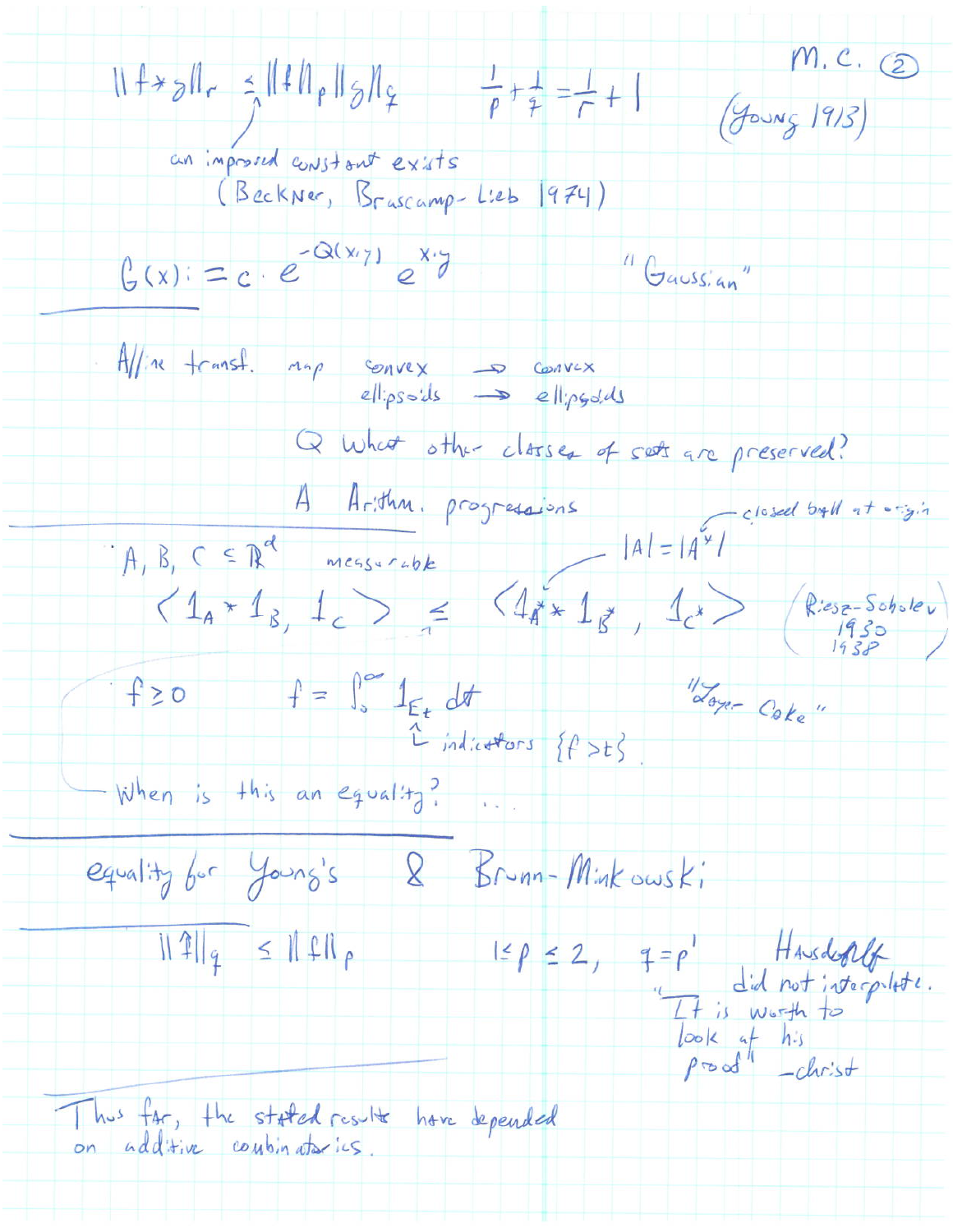$chatheny: Prove   
\n(A, B \subseteq R, \cup | \langle + \rangle \text{ debesve measure} \rightarrow \text{ so } \exists e \in R.$ Ring-Sholer maximized for both.<br>Sharpened version:  $\int_{E^3} 1_{E_1} \times 1_{E_2} \le \int_{(E^3)^*} 1_{E_1} \times 1_{E_2^*} = c$ Burchard's uniqueness is a corollary Which sets have the largest Fourier transform?  $E$  muximize  $\frac{||\hat{T}_{E}||_{q}}{||E||^{1/p}} \geq E$  ellipsoid.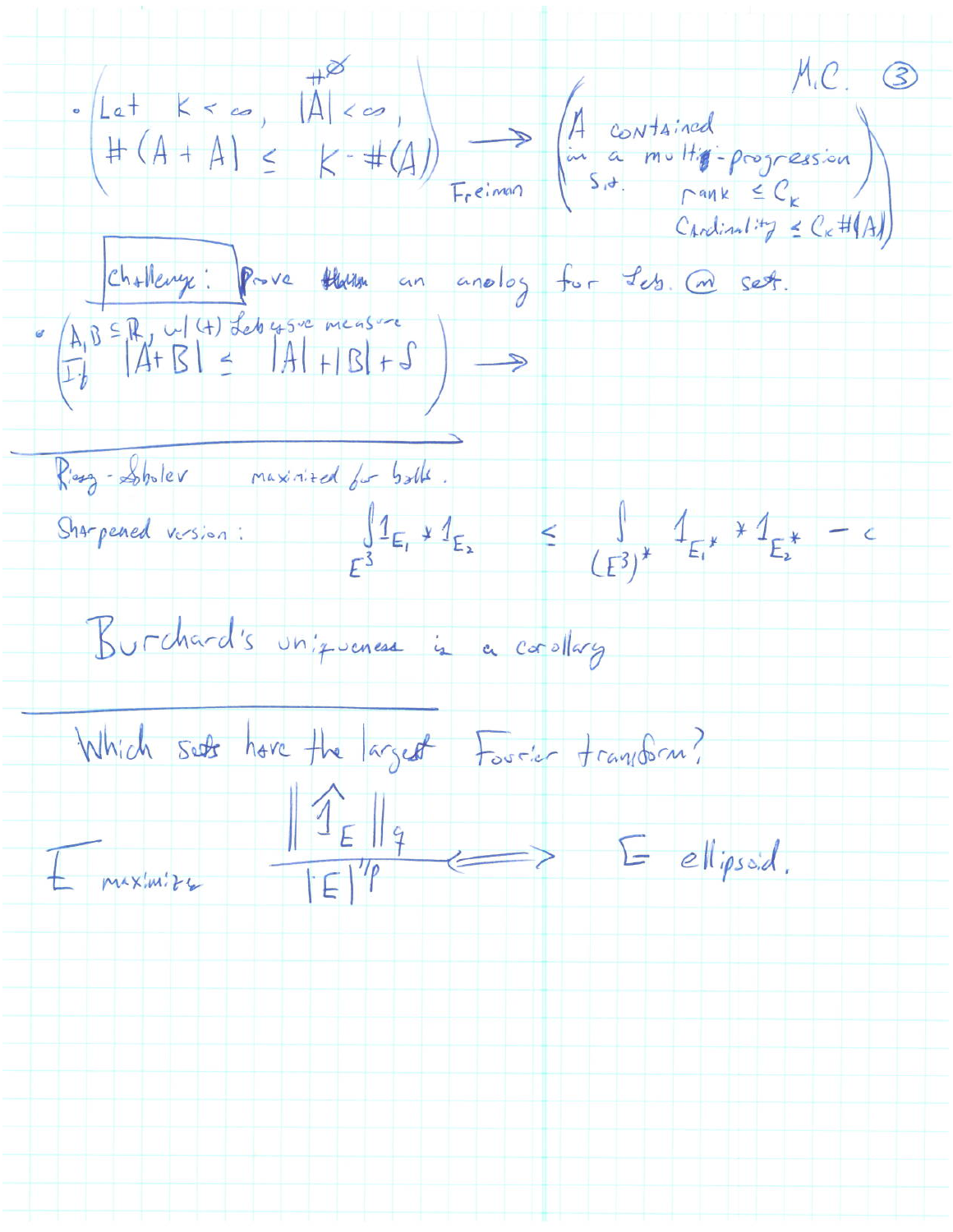### Sharp(ened) Affine-invariant Inequalities

#### Michael Christ University of California, Berkeley

MSRI short course January 23 and 25, 2017

K ロ ▶ K @ ▶ K 할 > K 할 > 1 할 > 1 이익어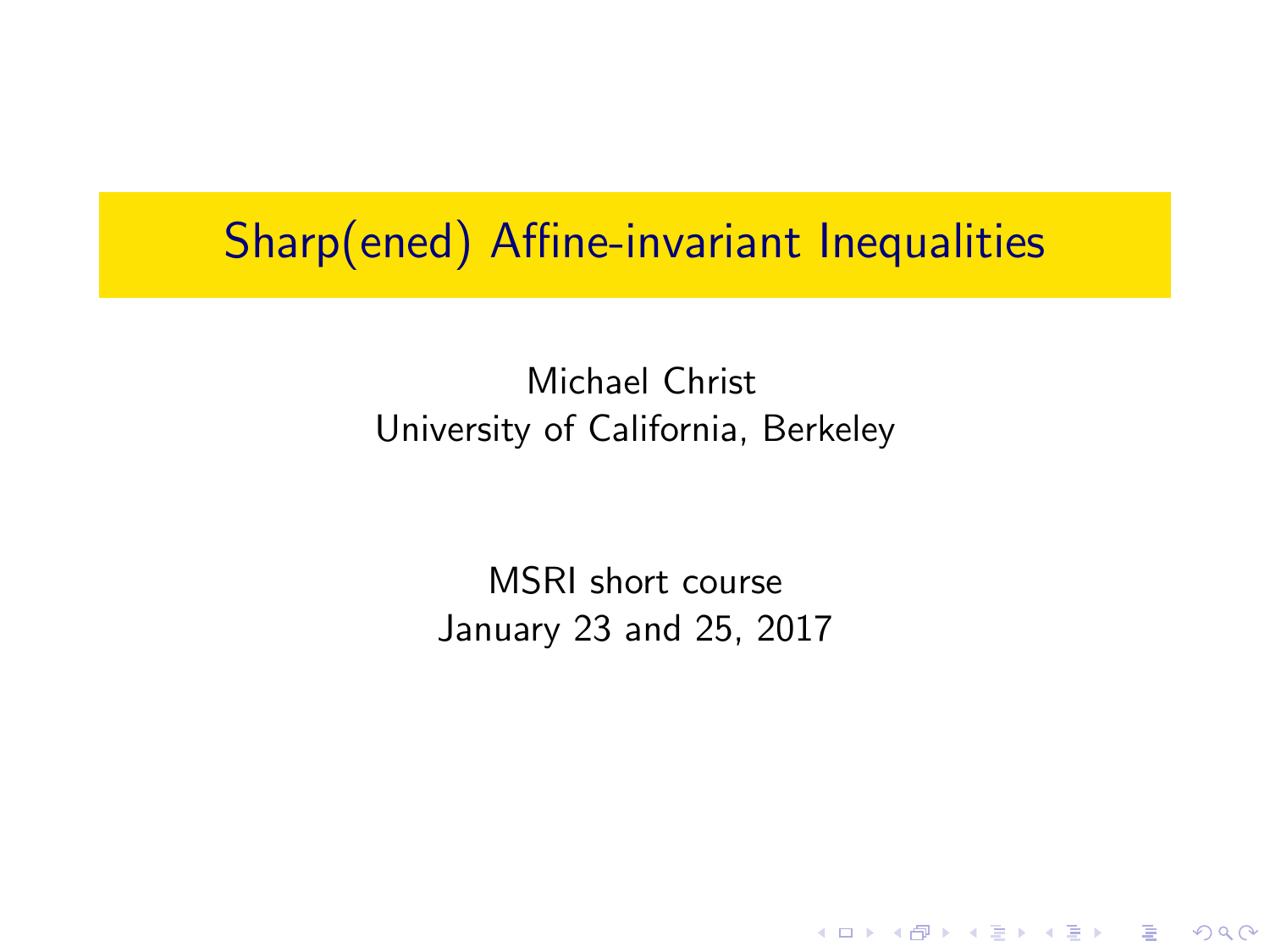- $\triangleright$  Today's talk will be an overview of several interrelated inequalities and associated ideas.
- $\blacktriangleright$  It will be followed on Wednesday by a discussion of the proof of one theorem.

K ロ ▶ K @ ▶ K 할 > K 할 > 1 할 > 1 이익어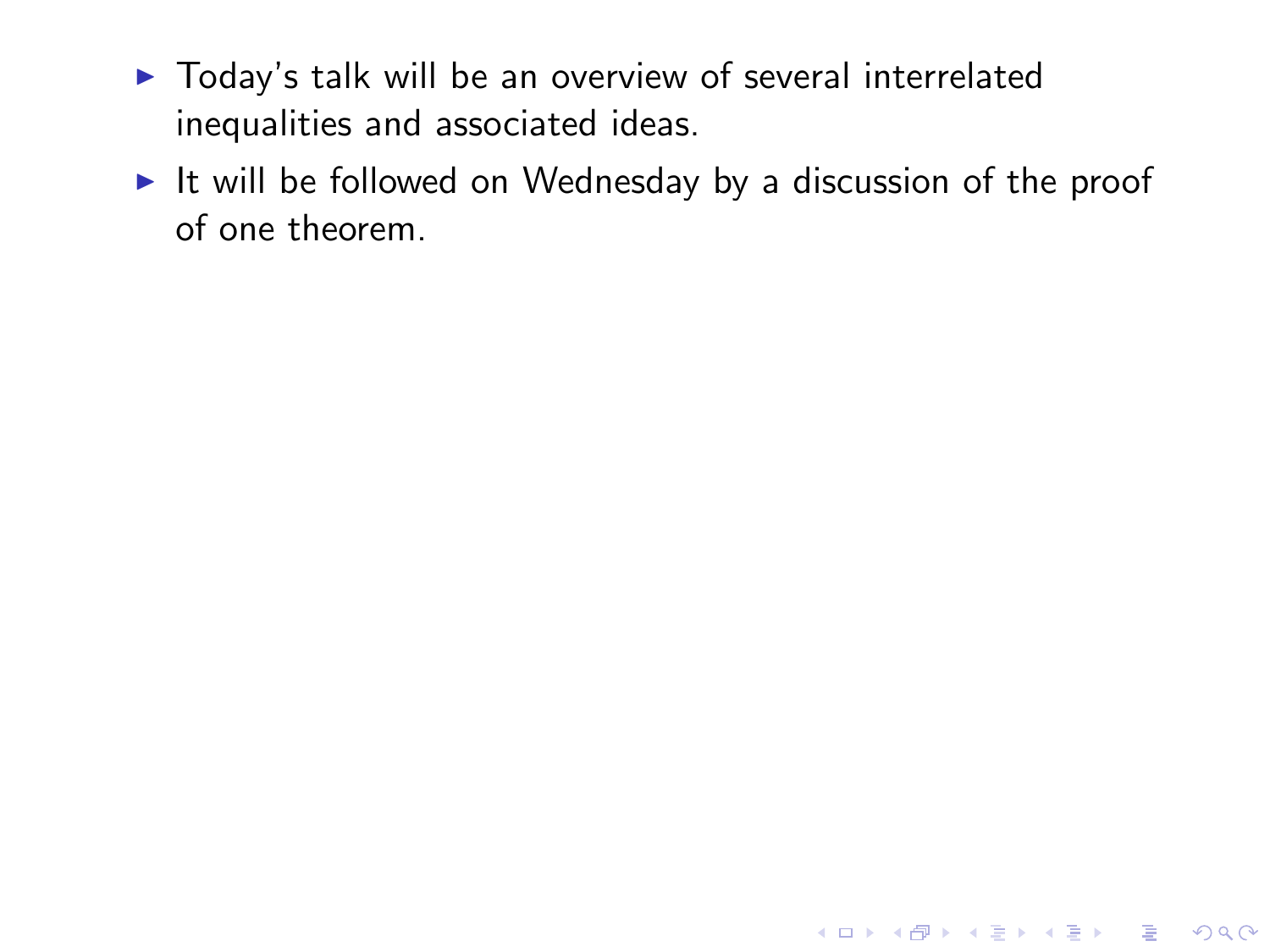## Notations: L<sup>p</sup> norms, Lebesgue measure

- $\blacktriangleright$  |E| will denote Lebesgue measure of set E.
- Regard  $|E|$  as counting number of points in  $E$ .
- $\blacktriangleright$  1<sub>E</sub> denotes the indicator function of a set;

$$
\mathbf{1}_E(x) = \begin{cases} 1 & \text{if } x \in E \\ 0 & \text{if } x \notin E. \end{cases}
$$

**K ロ ▶ K @ ▶ K 할 X X 할 X → 할 X → 9 Q Q ^**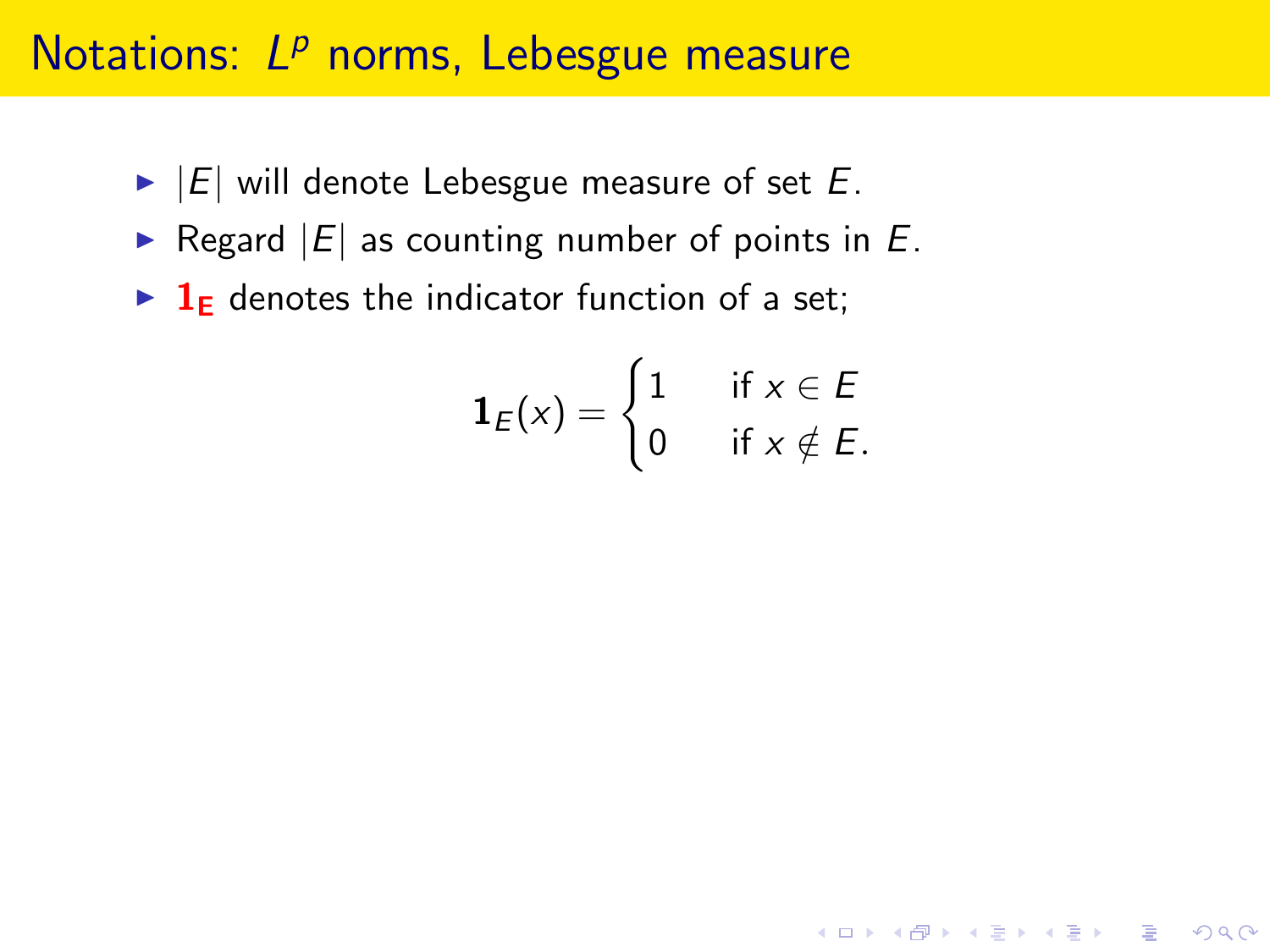#### Extremal problems

Let  $T: L^p \to L^q$  be a bounded linear operator. One can ask:

- $\triangleright$  What is the operator norm of T?
- $\blacktriangleright$  Is this norm attained by some function?
- $\blacktriangleright$  Which functions maximize  $\frac{\|Tf\|_q}{\|f\|_p}$ ? Are maximizers unique, up to natural symmetries?
- $\triangleright$  (Stability) If  $\|Tf\|_q \geq (1 \delta) \|f\|_p$  for small δ, must f be close in norm to some exact maximizer?
- ▶ (Quasi-extremizers) If  $||Tf||_q \ge \delta ||f||_p$ , must  $f$  have a piece with some definite structure?

4 D > 4 P + 4 B + 4 B + B + 9 Q O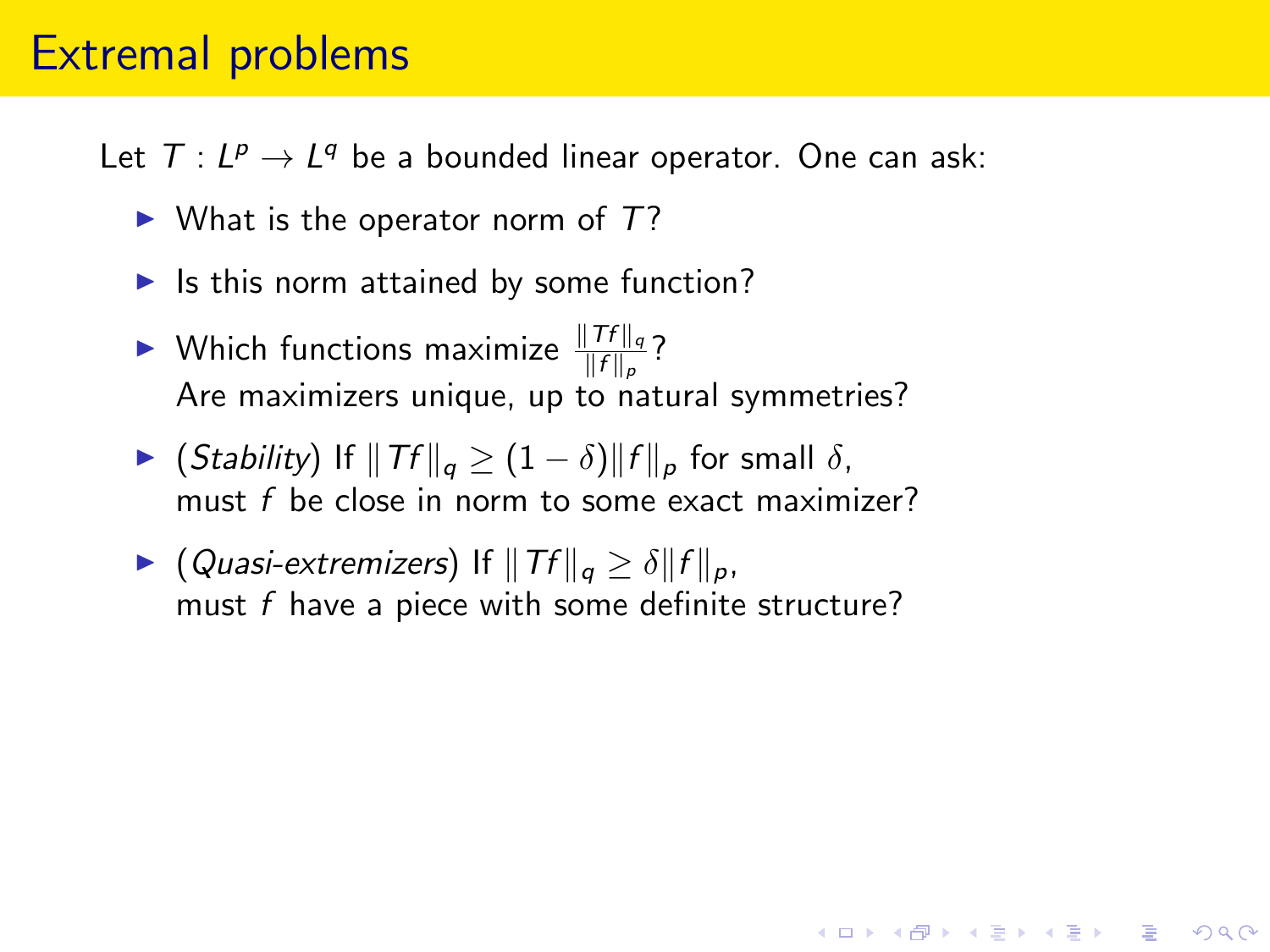- $\triangleright$  One cannot hope to answer these questions for general operators.
- $\triangleright$  This microcourse is concerned with certain fundamental inequalities with a great deal of structure.
- $\triangleright$  Our inequalities are invariant under the full group of **affine** automorphisms of  $\mathbb{R}^d$  (or some slight variant). (The affine group is generated by translations together with invertible linear transformations.)

4 D > 4 P + 4 B + 4 B + B + 9 Q O

 $\triangleright$  Such a high degree of symmetry is rare.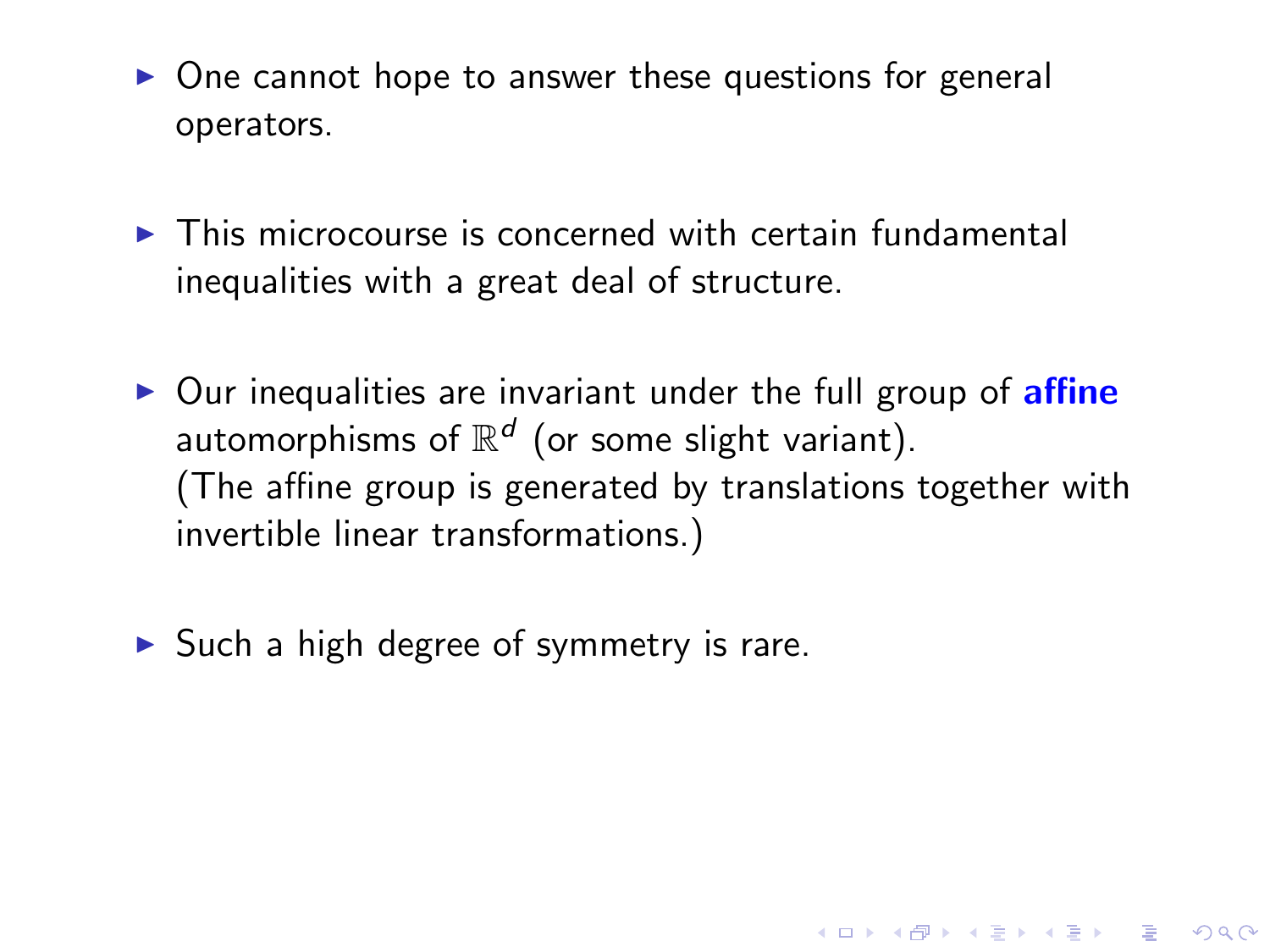#### Comment on the role of the affine group

• One parameter subgroups are fundamental building blocks of Lie group structures.

**K ロ ▶ K @ ▶ K 할 X X 할 X → 할 X → 9 Q Q ^** 

• The affine group acts on the set of all cosets of its one parameter subgroups of  $\mathbb{R}^d$ .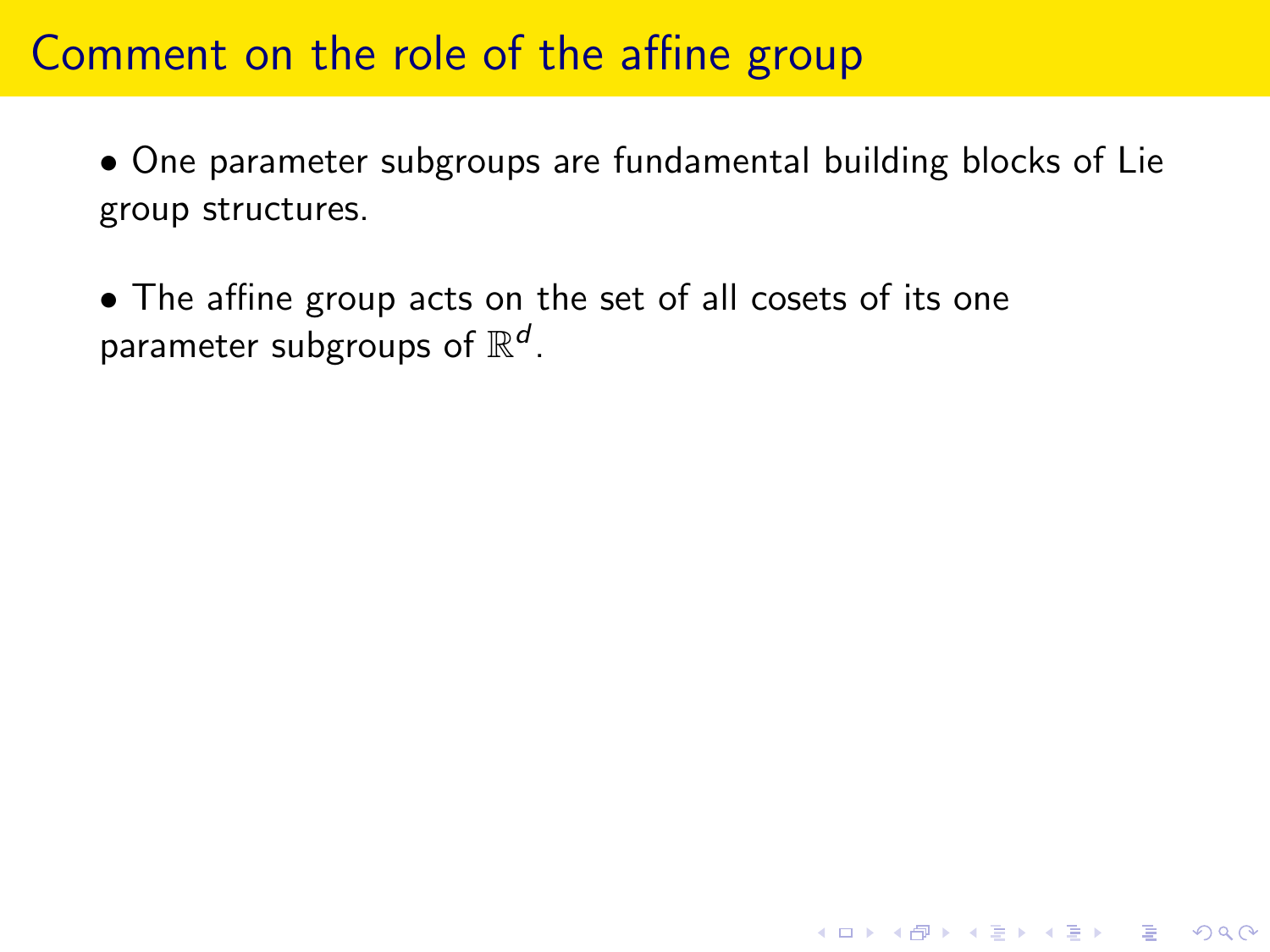#### Some topics and associated inequalities

- 1. Sums of sets (Brunn-Minkowski)
- 2. Convolution (Young); multiplicities for sumsets

**K ロ ▶ K @ ▶ K 할 X X 할 X → 할 X → 9 Q Q ^** 

- 3. Symmetrization (Riesz-Sobolev)
- 4. Fourier transform (Hausdorff-Young)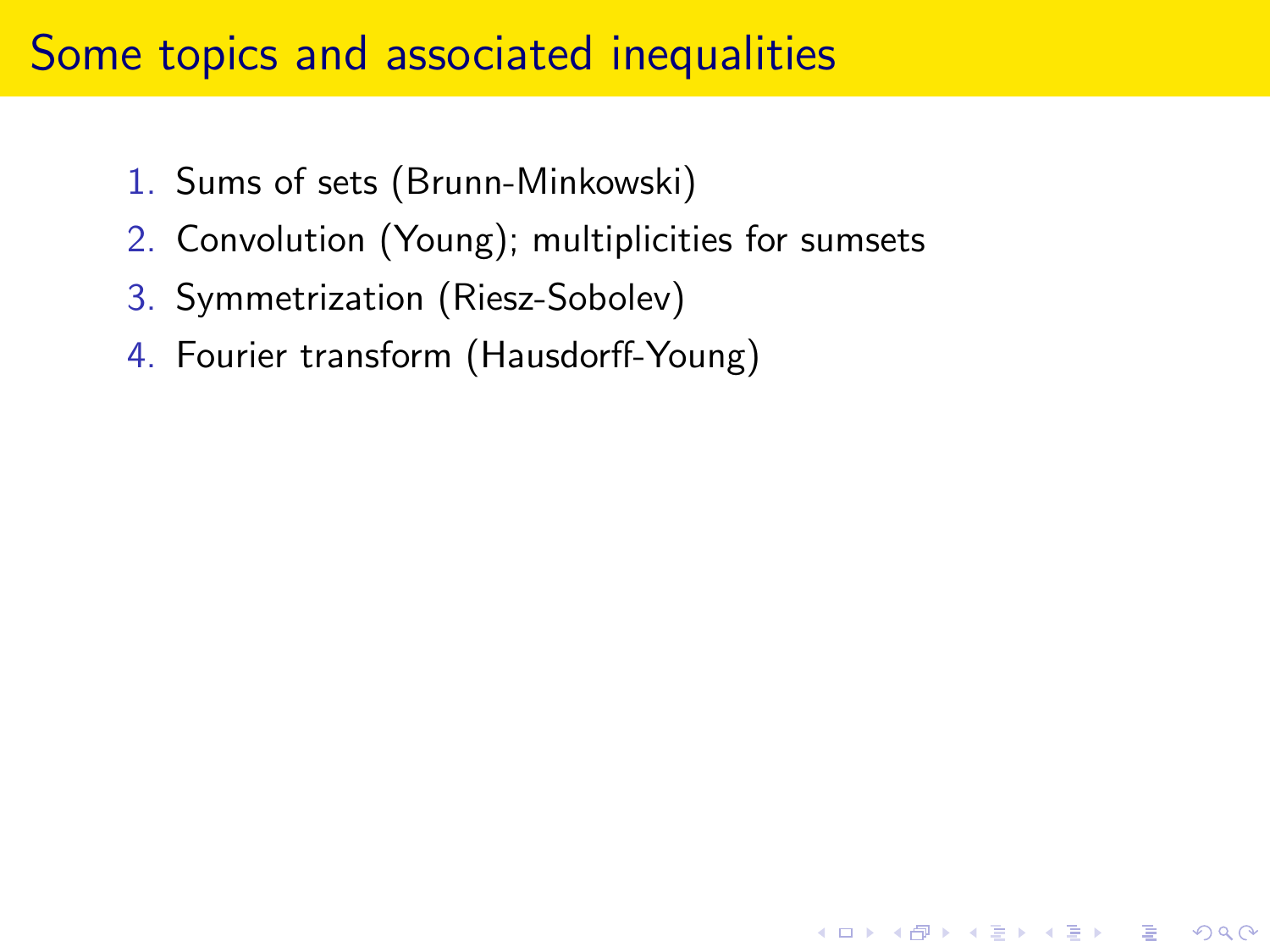#### **Sumsets**

 $\blacktriangleright$  The sum  $A + B$  of two nonempty subsets A, B of an Abelian group is

$$
A+B=\{a+b: a\in A \text{ and } b\in B\}.
$$

K ロ ▶ K @ ▶ K 할 ▶ K 할 ▶ | 할 | © 9 Q @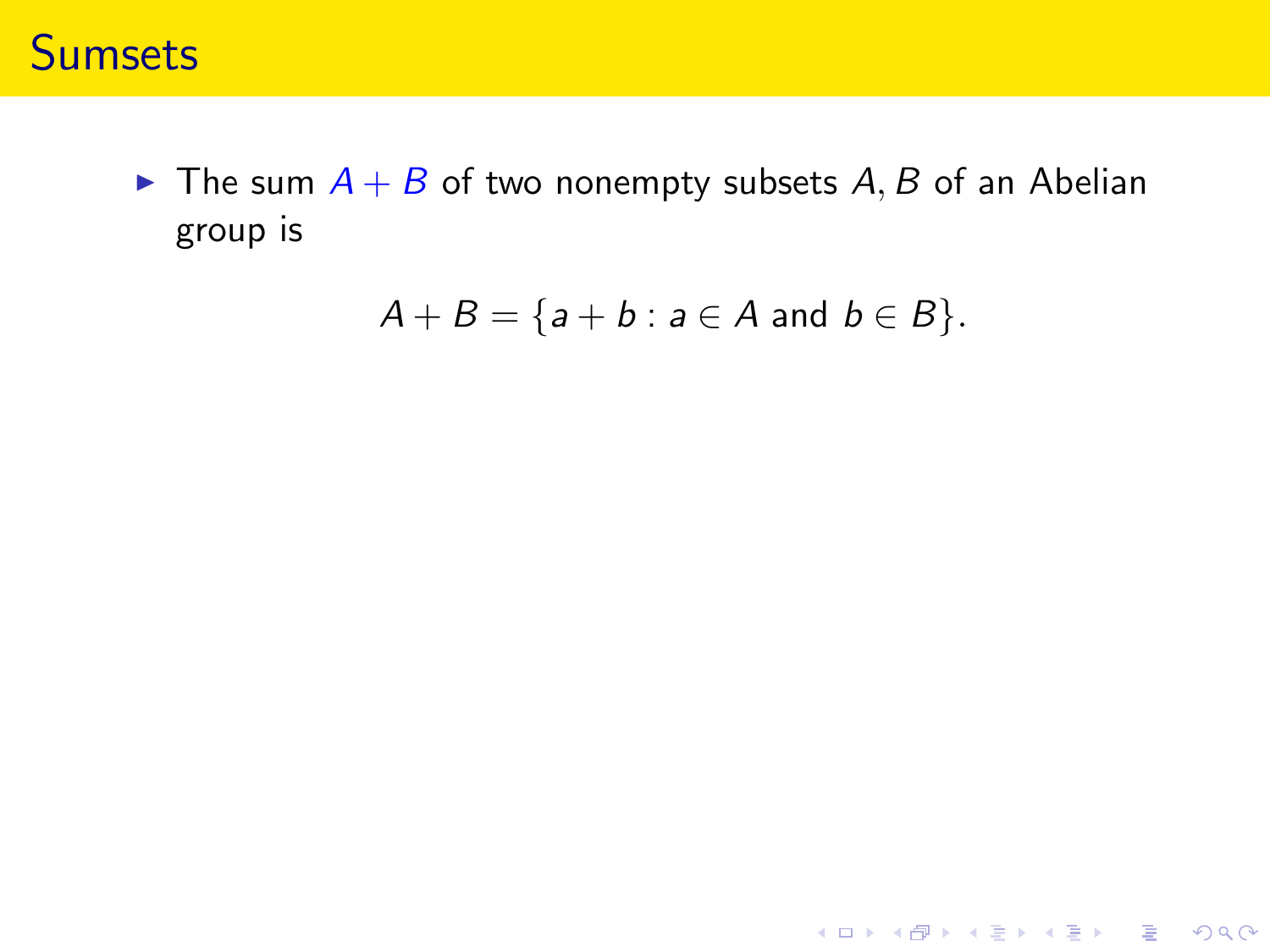#### **Sumsets**

 $\triangleright$  The sum  $A + B$  of two nonempty subsets A, B of an Abelian group is

$$
A+B=\{a+b: a\in A \text{ and } b\in B\}.
$$

 $\triangleright$  **Convolution** of two indicator functions is:

$$
(1A * 1B)(x) = \int_{a+b=x} 1A(a)1B(b) d\mu
$$
  
= "number" of ways of representing x as a + b

K ロ ▶ K @ ▶ K 할 ▶ K 할 ▶ | 할 | © 9 Q @

►  $\mathbf{1}_A * \mathbf{1}_B$  is thus a weighted sumset.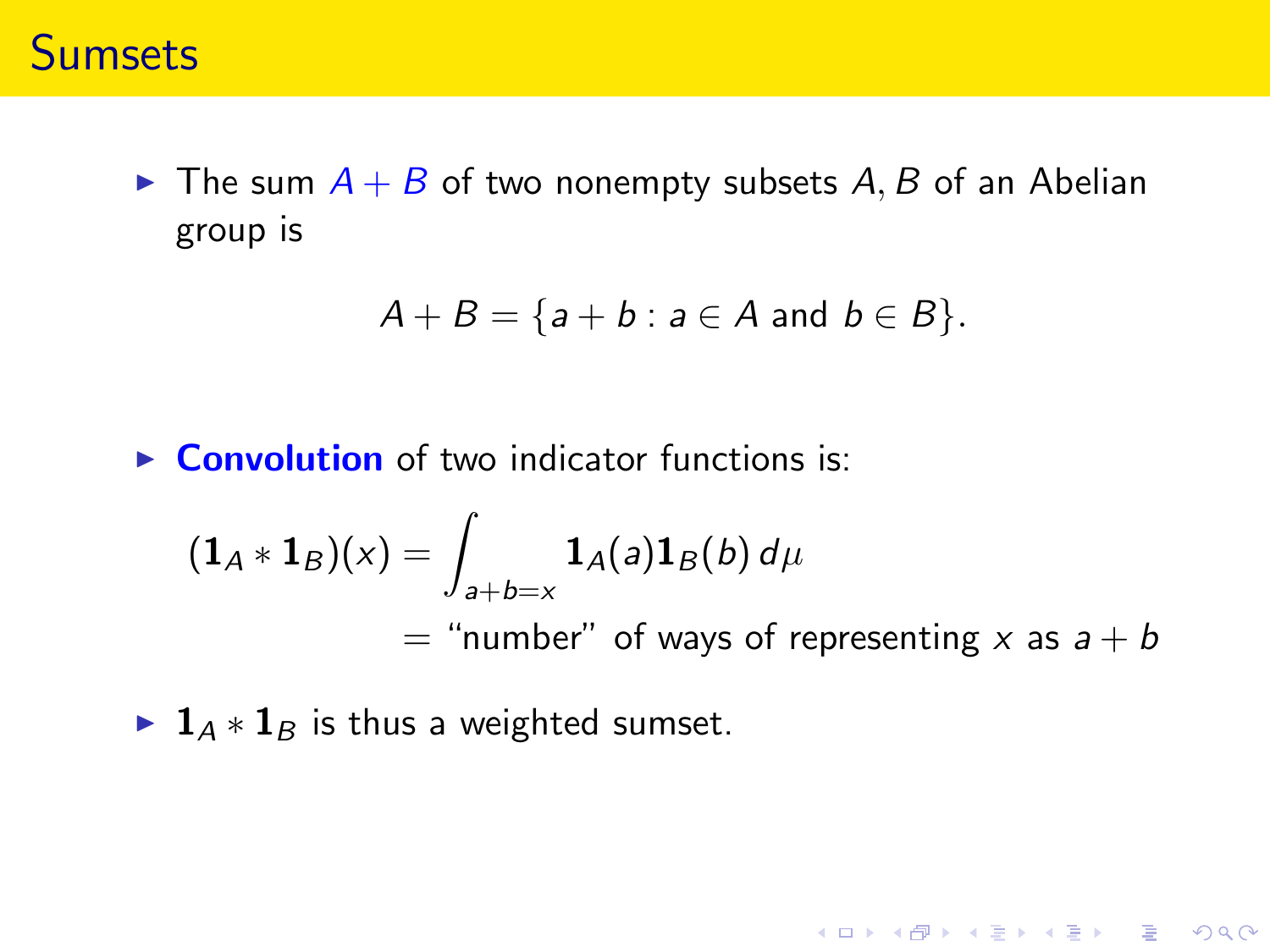#### On the size of a sumset

- If A, B are finite sets with M, N points then  $A + B$  can have as many as MN points.
- $\triangleright$  There is **no upper bound** for Lebesgue measure  $|A + B|$  in terms of  $|A|, |B|$  alone; the sum of two null sets can have positive measure.
- Example: The sum of two non-parallel lines in  $\mathbb{R}^2$  equals  $\mathbb{R}^2$ .

K ロ ▶ K @ ▶ K 할 > K 할 > 1 할 > 1 이익어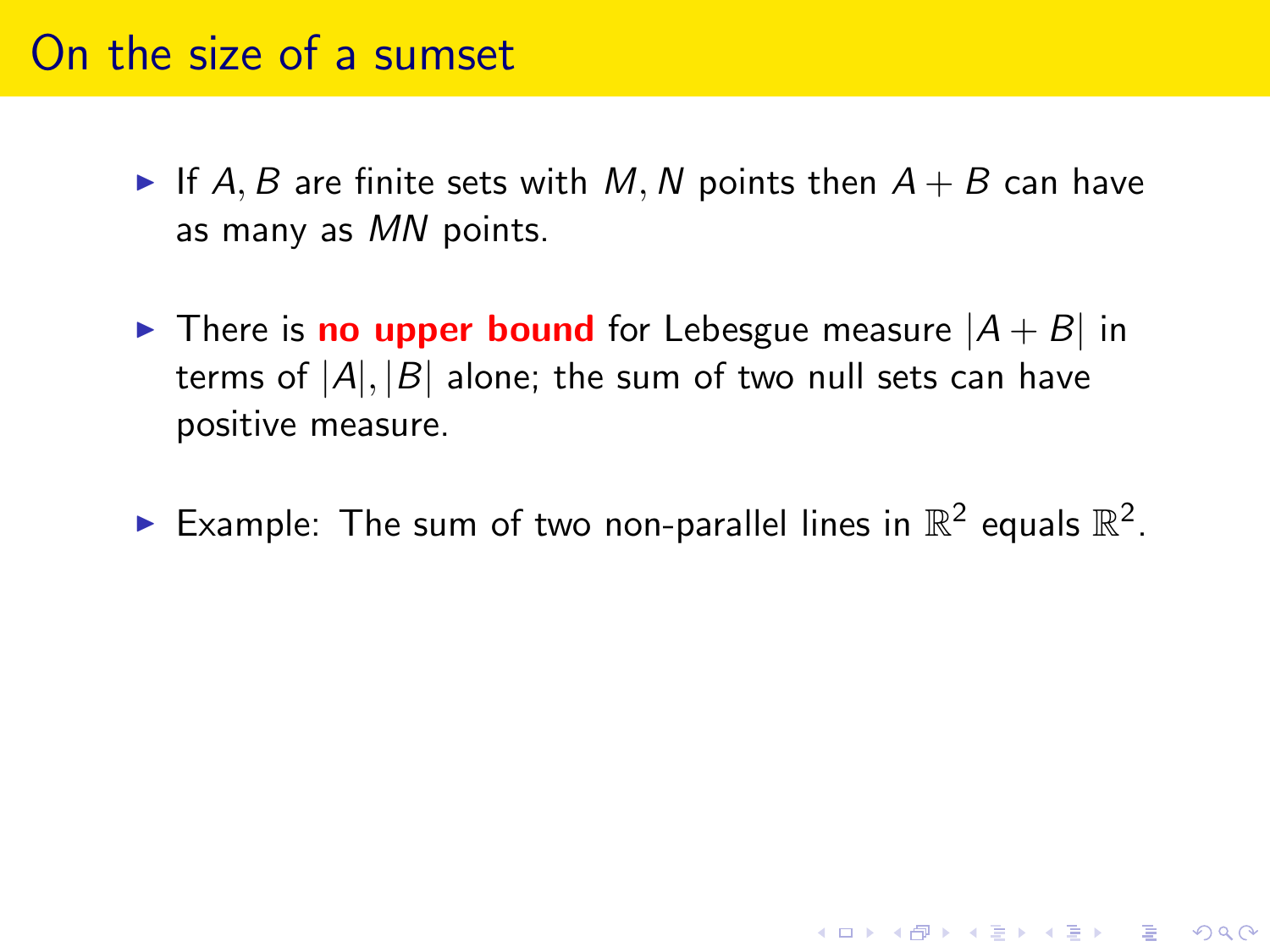$\triangleright$  **Additive lower** bound for continuum sumsets:

$$
|{\bf A}+{\bf B}|^{1/d} \, \textcolor{red}{\geq}\, \, |A|^{1/d} + |B|^{1/d}
$$

for nonempty  $A, B \subset \mathbb{R}^d$ . [Brunn 1887] for convex sets [Lusternik 1935] for general sets

- $\triangleright$  The sum of two balls is a ball; their radii add.
- ▶ The 1D inequality takes a universal form,  $|A + B| \ge |A| + |B|$ , while the  $\mathbb{R}^d$  inequality involves a parameter.

**AD A 4 4 4 5 A 5 A 5 A 4 D A 4 D A 4 P A 4 5 A 4 5 A 5 A 4 A 4 A 4 A** 

 $\blacktriangleright$   $|A + A| \geq 2^d |A|$ ; the lower bound increases with the dimension.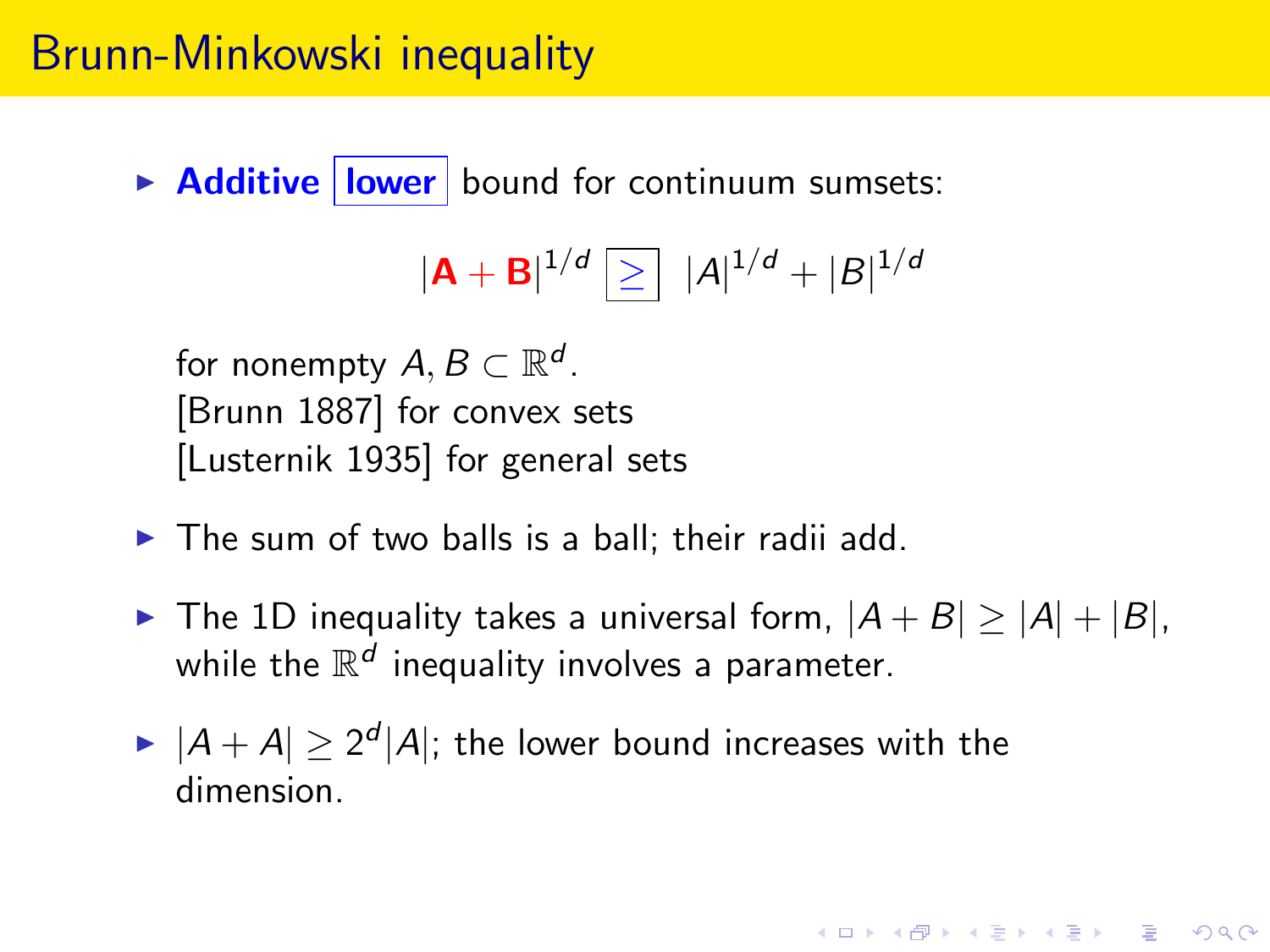### Equality in the Brunn-Minkowski inequality

- $\blacktriangleright$   $|A + B|^{1/d} = |A|^{1/d} + |B|^{1/d}$  iff  $A, B$  are a pair of homothetic convex sets
- $\blacktriangleright$  [Minkowski 1910] for convex sets Stated for general sets by [Lusternik 1935] Proved by [Henstock-Macbeath 1953]
- $\blacktriangleright$  "Homothetic" means: related by translations and isotropic dilations.

4 D > 4 P + 4 B + 4 B + B + 9 Q O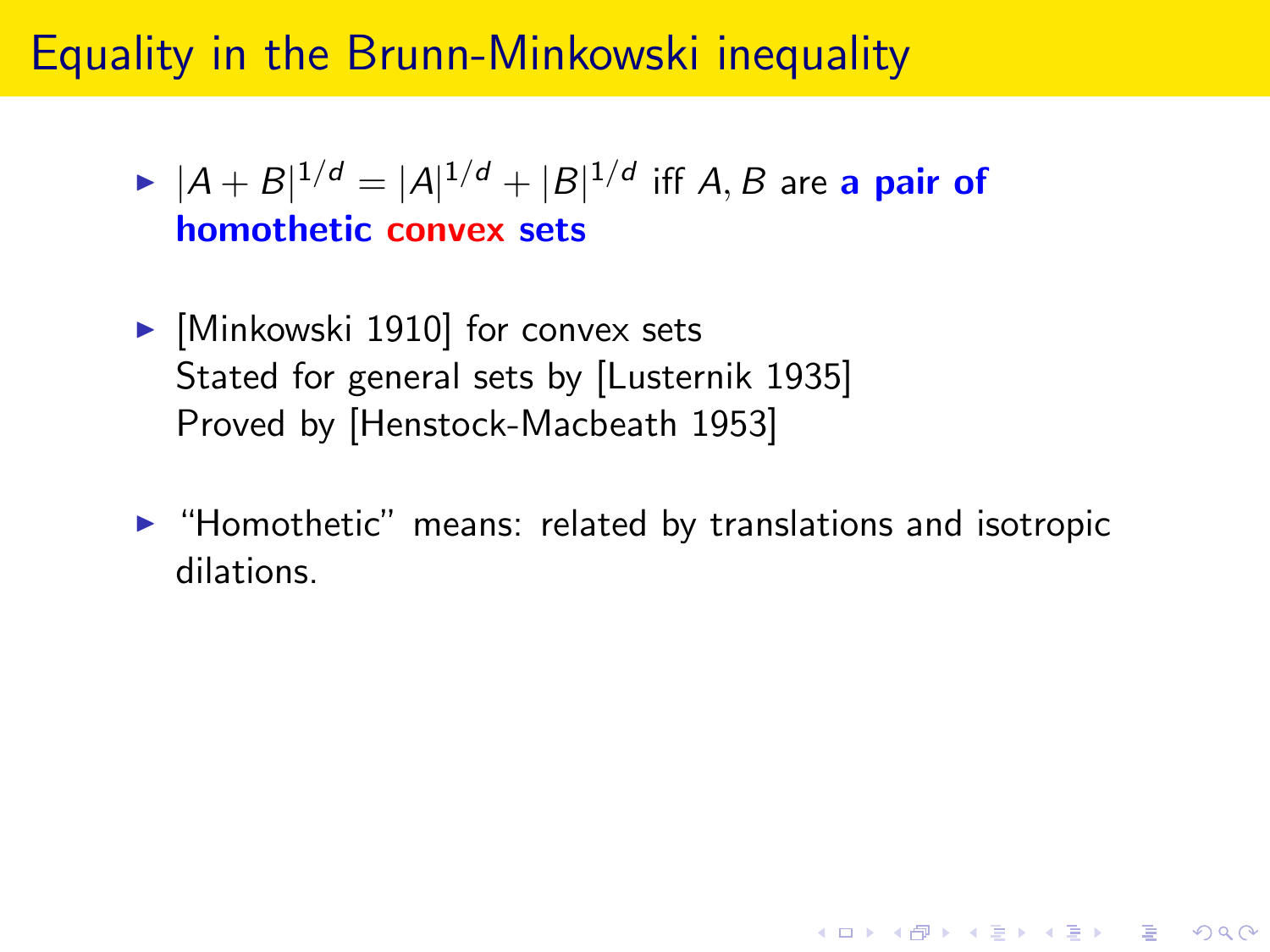### Young's convolution inequality for LCA groups

• [Young 1913]:  $||f * g||_r \leq ||f||_p||g||_q$ whenever  $p,q,r\in[1,\infty]$  and  $r^{-1}=p^{-1}+q^{-1}-1.$ 

**KORKA SERKER ORA**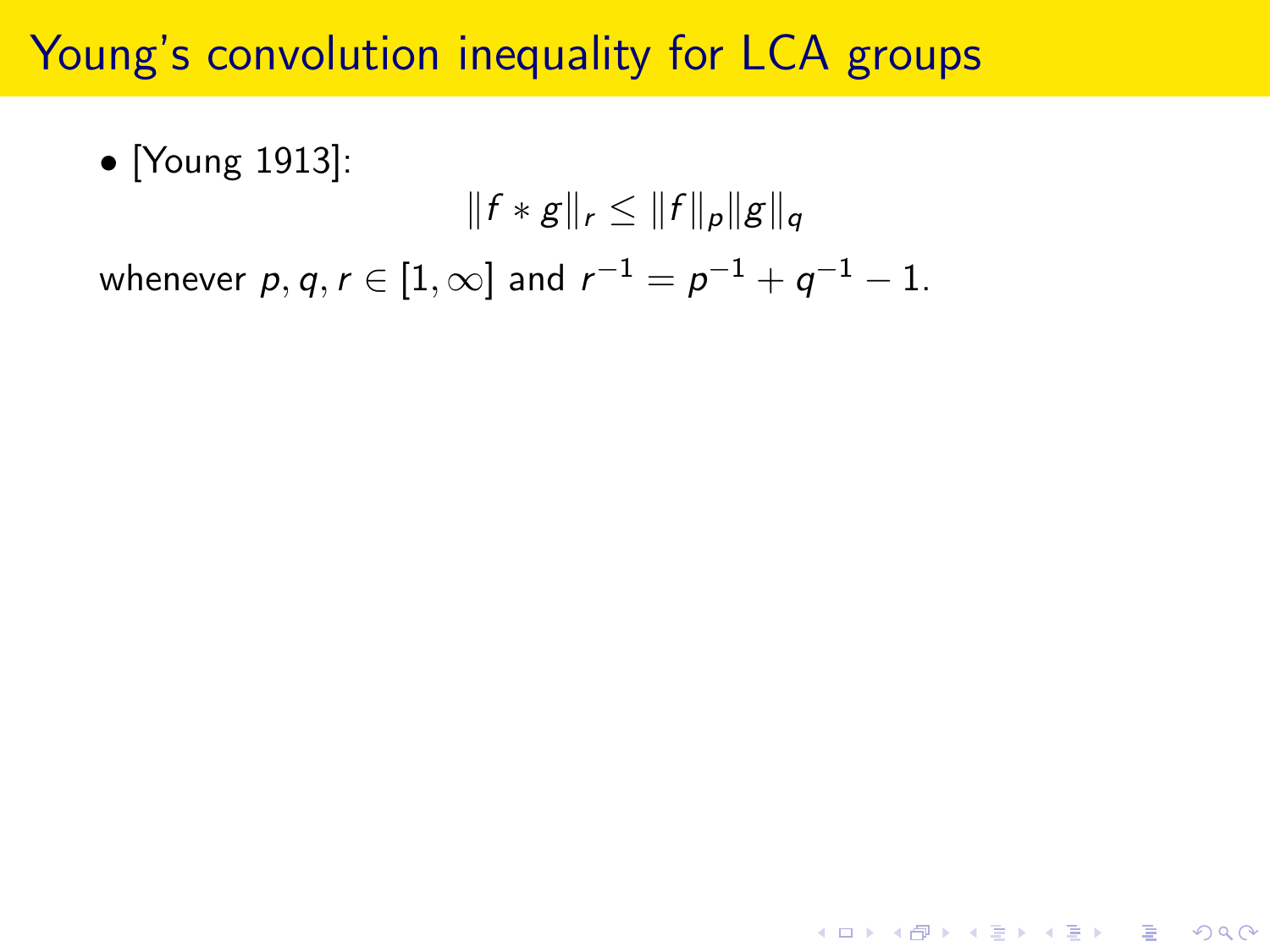#### Young's convolution inequality for LCA groups

• [Young 1913]:  
\n
$$
||f * g||_r \le ||f||_p ||g||_q
$$
\nwhenever  $p, q, r \in [1, \infty]$  and  $r^{-1} = p^{-1} + q^{-1} - 1$ .

• This can also be viewed as a symmetric trilinear inequality

$$
\int \prod_{j=1}^3 f_j(x_j) d\lambda(\mathbf{x}) \leq \prod_{j=1}^3 \|f_j\|_{p_j} \text{ if } \sum_j p_j^{-1} = 2.
$$

( $\lambda$  is natural measure on  ${x : x_1 + x_2 + x_3 = 0}.$ )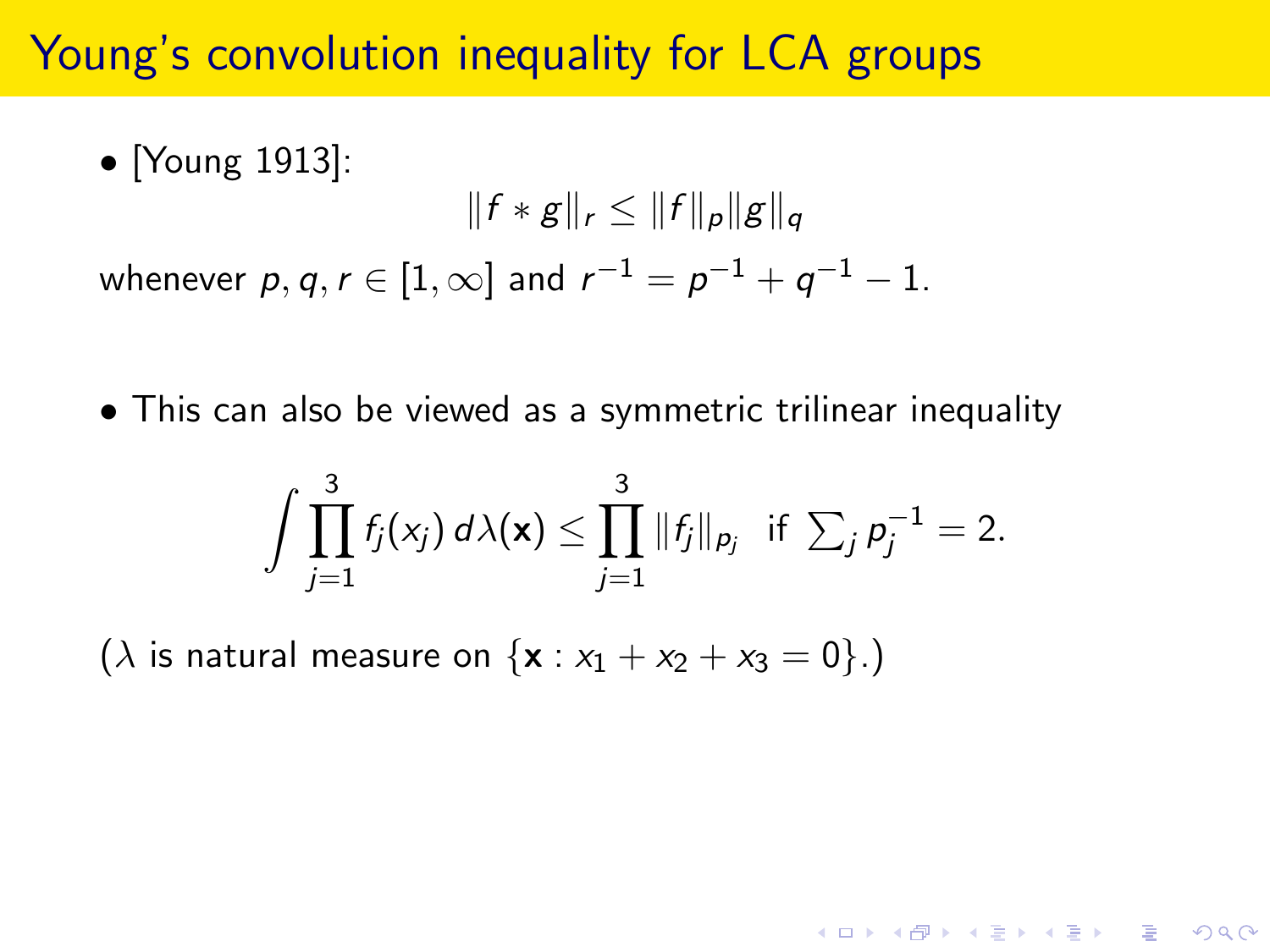# Young's convolution inequality for  $\mathbb{R}^d$

 $\bullet$  For functions on  $\mathbb{R}^d$ 

•

$$
||f * g||_r \leq \mathbf{A}^d ||f||_p ||g||_q
$$

where  $A < 1$  when  $p, q, r \in (1, \infty)$ 

$$
\mathbf{A}=C_p C_q C_r^{-1}
$$

**KORKAR KERKER EL VOLO** 

where  $\mathcal{C}_s = s^{1/2s}/t^{1/2t}$  with  $t = s'.$ [Beckner and Brascamp-Lieb 1974/75]

• Maximizers are (compatible) ordered pairs of Gaussians. [Brascamp-Lieb]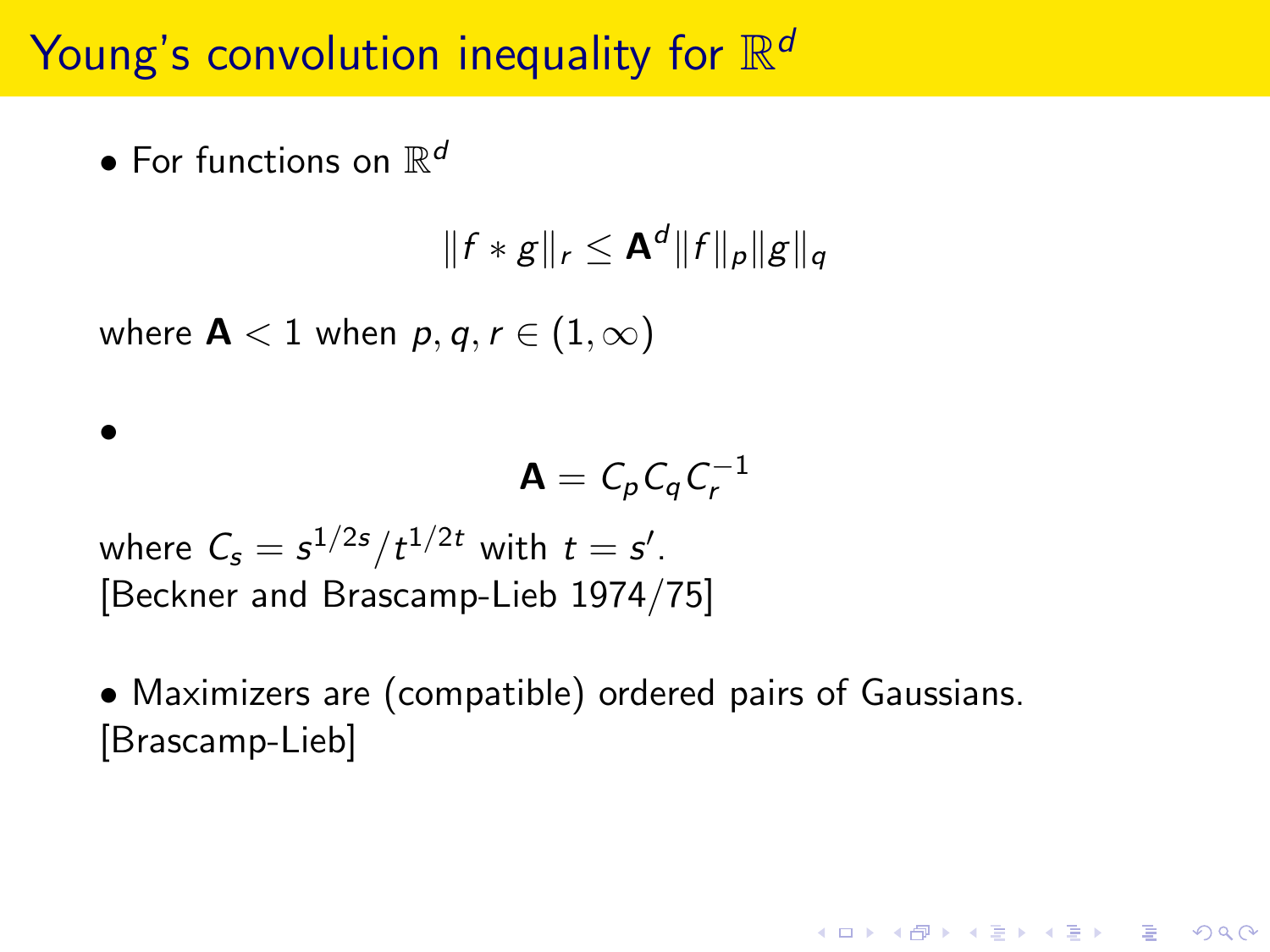### **Gaussians**

In this course, a "Gaussian" is

$$
G(x) = ce^{-Q(x,x)}e^{x\cdot v}
$$

where  $Q$  is a positive definite *real* symmetric quadratic form and  $v \in \mathbb{C}^d$ .

K ロ ▶ K @ ▶ K 할 ▶ K 할 ▶ | 할 | © 9 Q @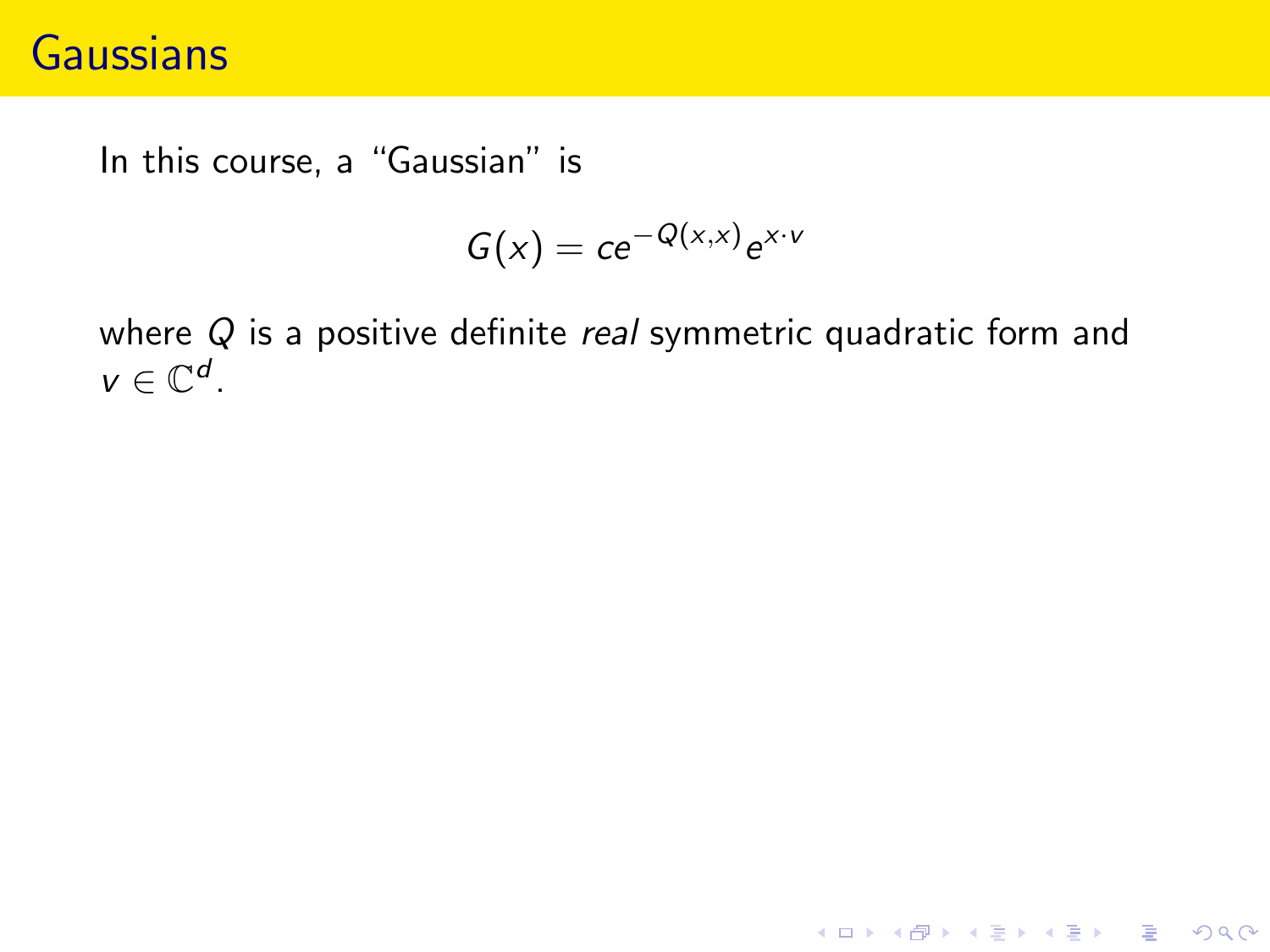## Young's inequality (continued)

• Beckner's original analysis developed a connection with the Central Limit Theorem.

 $\bullet$  There exists a (nonlinear heat) flow  $[0,\infty)\ni t\mapsto (f_t,g_t,h_t)$ under which  $\langle f_t * g_t, h_t \rangle$  is nondecreasing,  $f_0 = f$  etc.,  $f_t$  tends in a suitable sense to a scaled Gaussian as  $t \to \infty$ . The inequality follows by evaluating the optimal constant for the limiting Gaussians.

• The heat flow analysis was developed by Carlen-Lieb-Loss for a subclass of Hölder-Brascamp-Lieb multilinear inequalities, and by Bennett-Carbery-Tao circa 2008 for general HBL inequalities.

4 D > 4 P + 4 B + 4 B + B + 9 Q O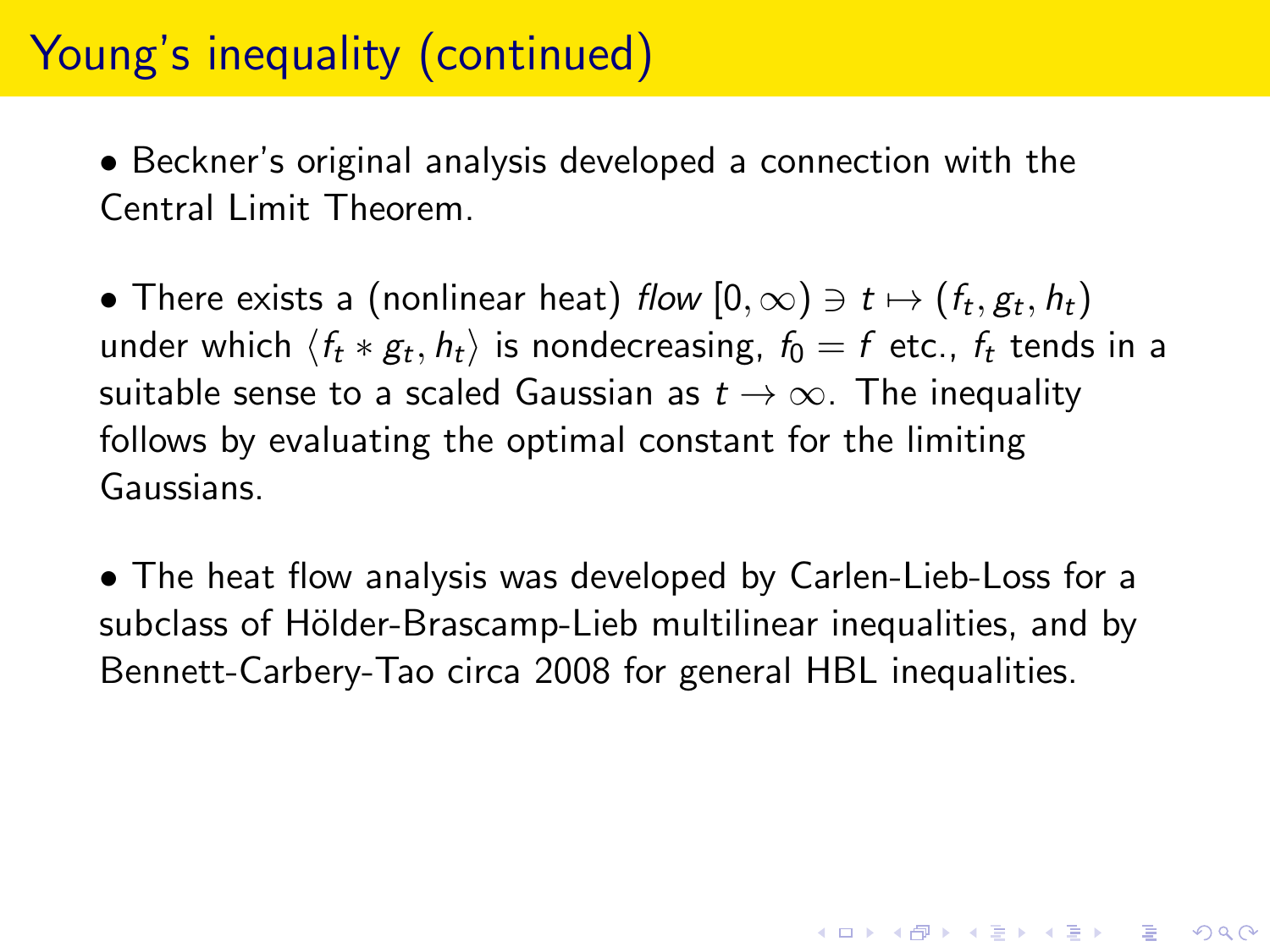### Affine symmetry

Question. Affine transformations map convex sets to convex sets, and ellipsoids to ellipsoids. Are there other natural classes of sets that are preserved, and hence might be expected to intervene in the analysis of inequalities with affine symmetry?

**K ロ ▶ K @ ▶ K 할 X X 할 X → 할 X → 9 Q Q ^**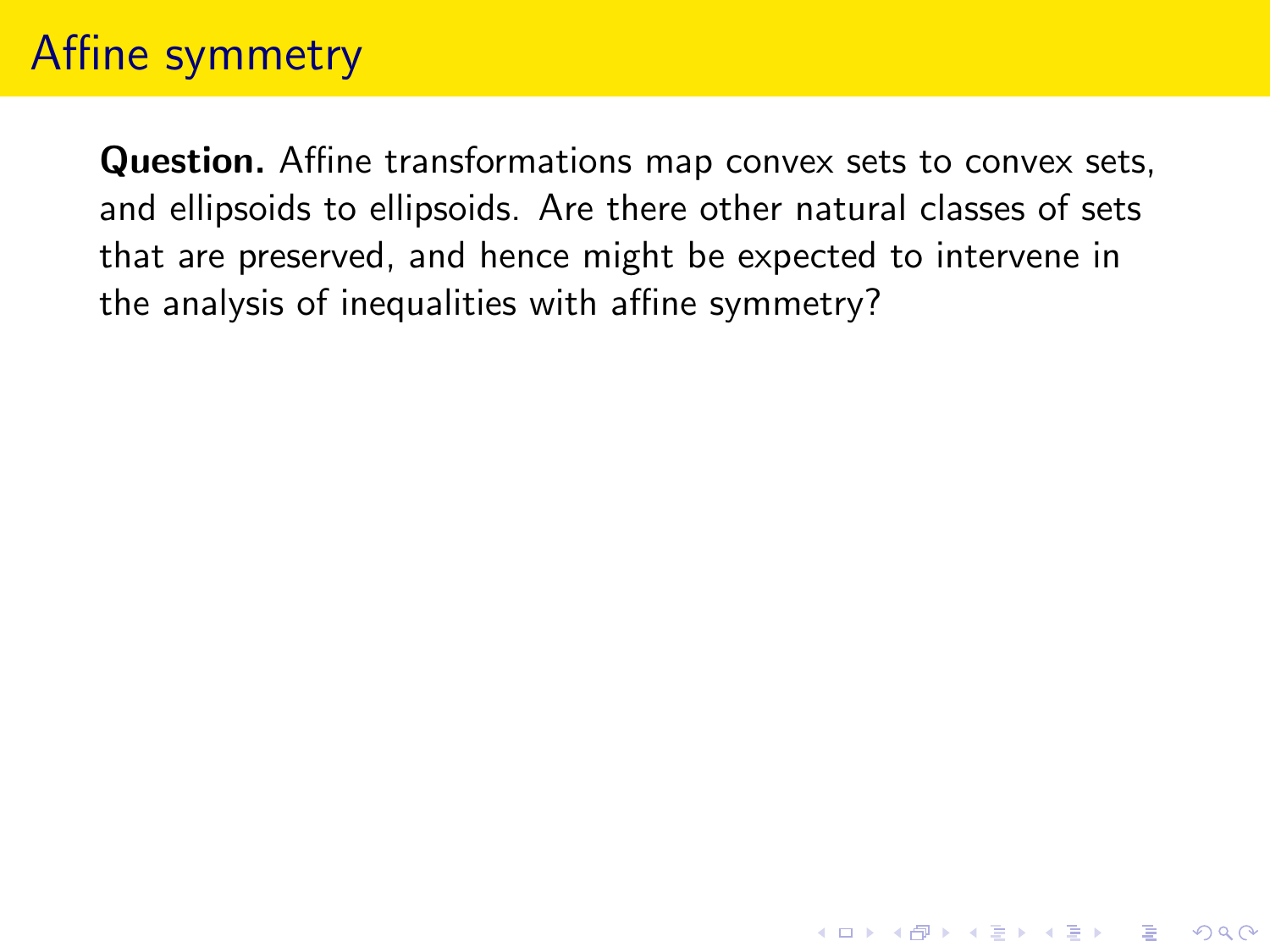### Affine symmetry

Question. Affine transformations map convex sets to convex sets, and ellipsoids to ellipsoids. Are there other natural classes of sets that are preserved, and hence might be expected to intervene in the analysis of inequalities with affine symmetry?

Answer. Yes: Arithmetic progressions (and multiprogressions). These are at the heart of proofs of some of the results that I will state in today's lecture. However, other aspects of the subject will instead be emphasized in this (micro)course.

4 D > 4 P + 4 B + 4 B + B + 9 Q O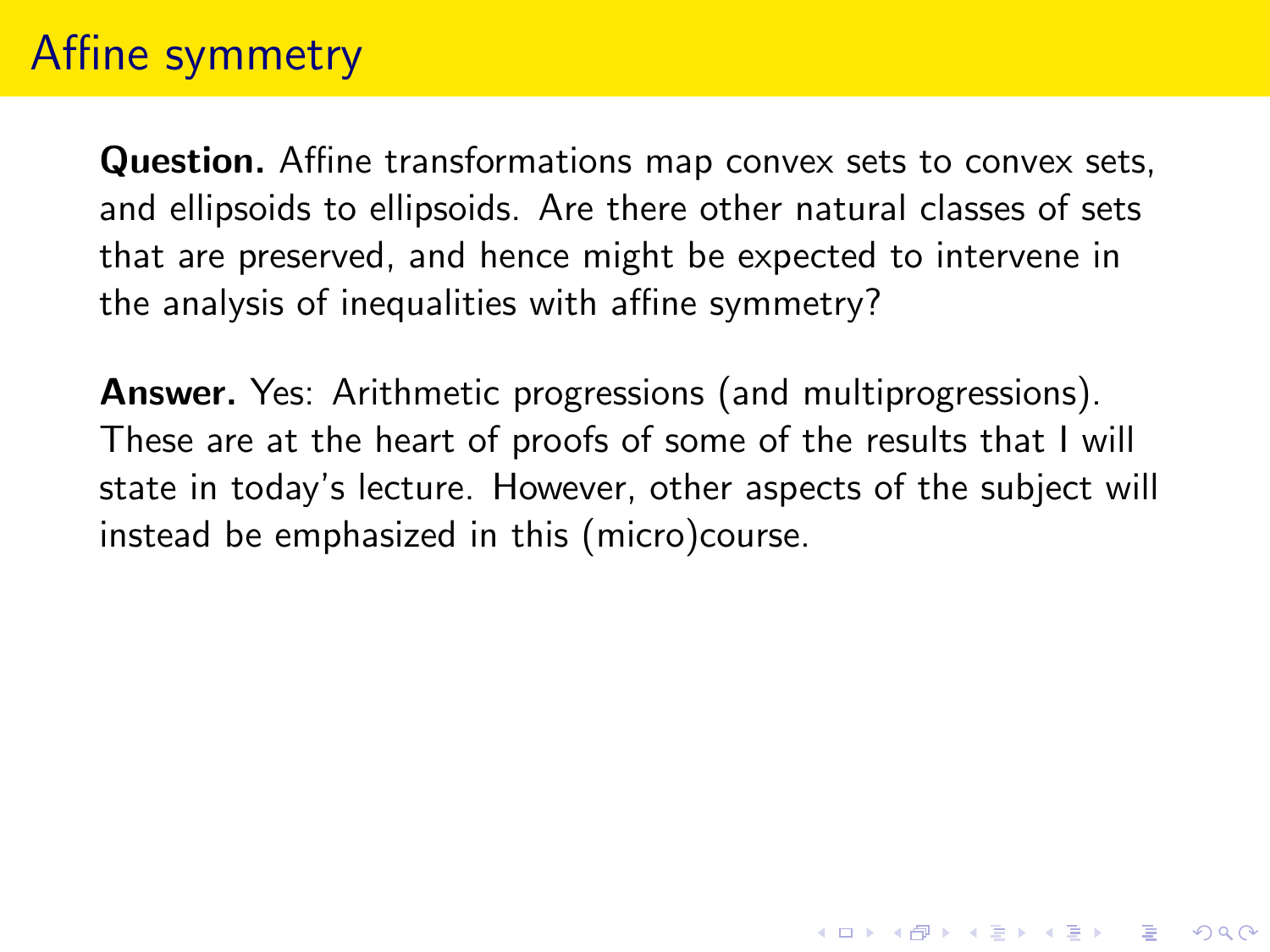$\bullet$  For  $E \subset \mathbb{R}^d$ ,  $E^\star$  is the (closed) ball centered at 0 with  $|E^*| = |E|.$ 

 $\bullet$  One may be tempted to view  $E^{\star}$  as the most symmetric of all sets with measures equal to  $|E|$ , having large symmetry group  $O(d)$ . But any **ellipsoid** is invariant under a subgroup of the affine group that is conjugate to  $O(d)$ , so is just as symmetric.

**KORKAR KERKER EL VOLO**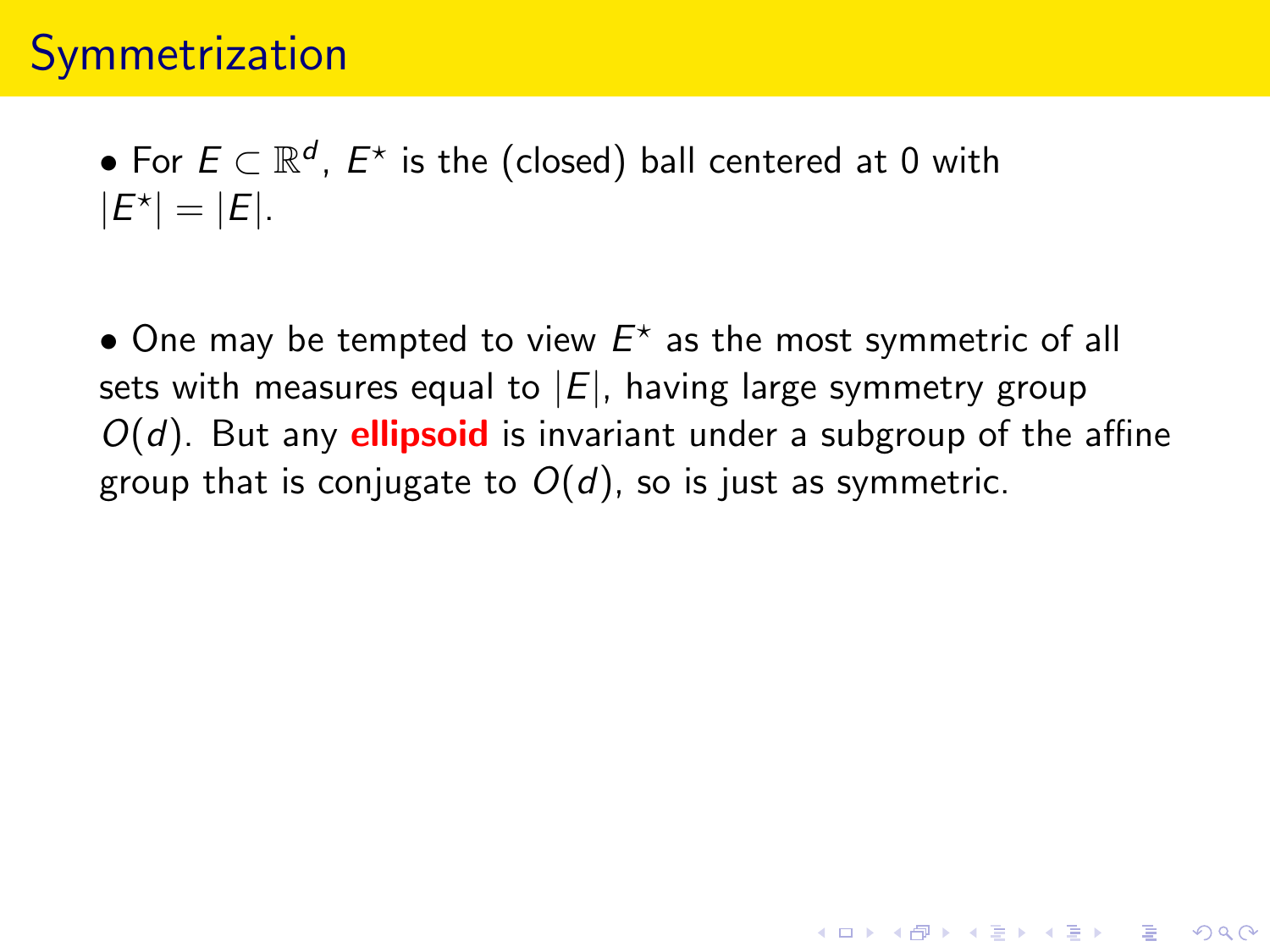### Riesz-Sobolev inequality (1930, 1938)

For any Lebesgue measurable sets  $A,B,C\subset \mathbb{R}^d$  with finite Lebesgue measures,

```
\langle \mathbf{1_A} * \mathbf{1_B}, \mathbf{1_C} \rangle \le \langle \mathbf{1_{A^*}} * \mathbf{1_{B^*}}, \mathbf{1_{C^*}} \rangle.
```
This can be read in two ways:

- Upper bound in terms of measures of  $A, B, C$
- Among sets with prescribed measures, maximum is attained by balls centered at 0.

**KORK ERKER ADE YOUR**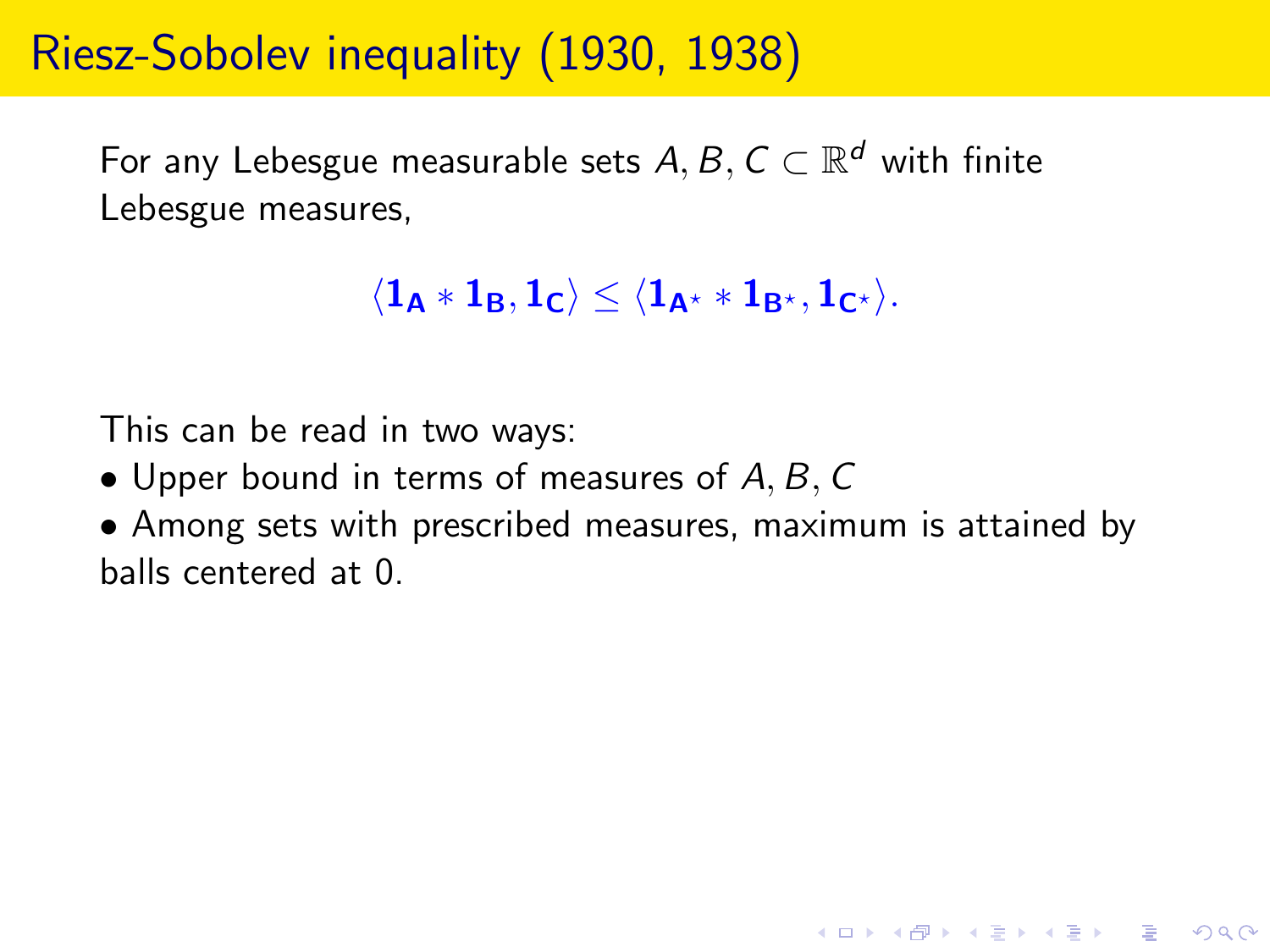#### Layer cake principle

Any nonnegative function can be expressed as a superposition of indicator functions:

$$
f=\int_0^\infty \mathbf{1}_{E_t}\,dt
$$

where  $E_t$  are the superlevel sets

$$
E_t = \{x : f(x) > t\}.
$$

K ロ ▶ K @ ▶ K 할 > K 할 > 1 할 > 1 이익어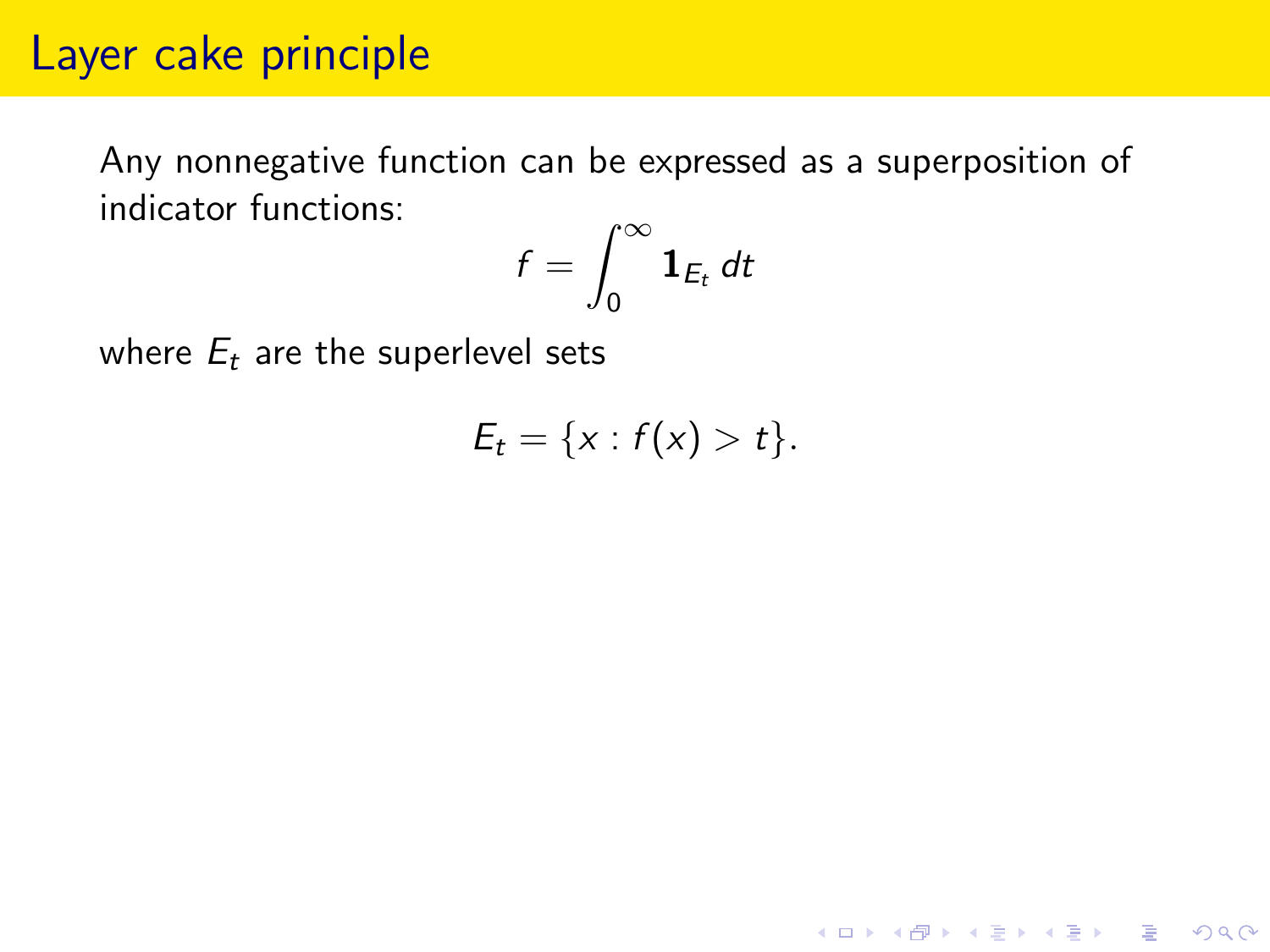### Symmetries of the Riesz-Sobolev inequality

If

$$
A_j = \psi(E_j) + v_j
$$

where

▶ v ∈ 
$$
(\mathbb{R}^d)^3
$$
 satisfies  $v_3 = v_1 + v_2$ ,  
\n▶  $\psi : \mathbb{R}^d \to \mathbb{R}^d$  is measure-preserving and linear,  
\nthen

$$
\langle\mathbf{1}_{A_1}*\mathbf{1}_{A_2},\mathbf{1}_{A_3}\rangle=\langle\mathbf{1}_{E_1}*\mathbf{1}_{E_2},\mathbf{1}_{E_3}\rangle.
$$

K ロ ▶ K @ ▶ K 할 ▶ K 할 ▶ | 할 | © 9 Q @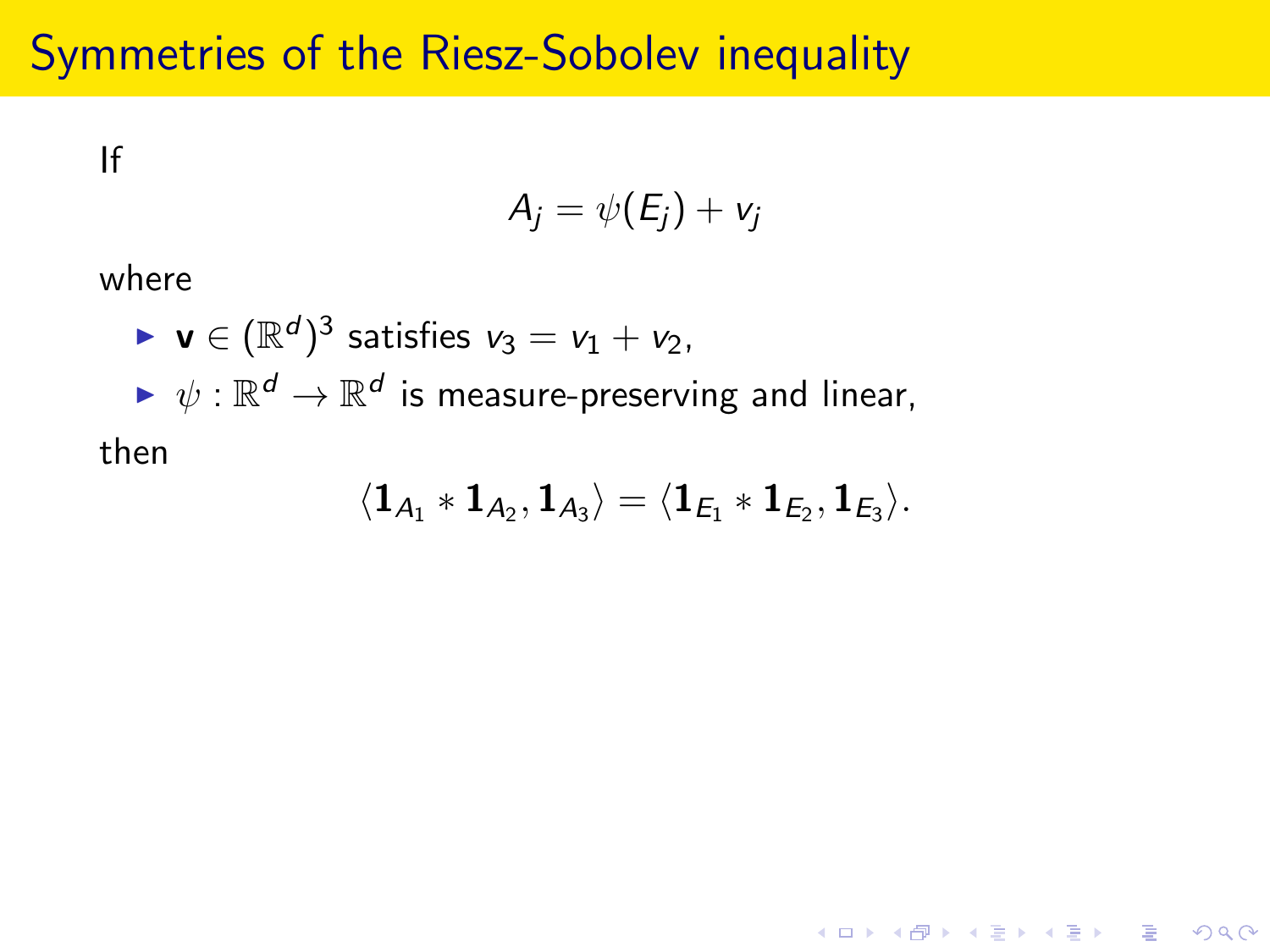### Equality in Riesz-Sobolev

For dimension  $d = 1$ : An ordered triple of sets  $\mathbf{E} = (E_1, E_2, E_3)$ satisfies

$$
\langle \mathbf{1}_{\textit{E}_{1}} \ast \mathbf{1}_{\textit{E}_{2}}, \mathbf{1}_{\textit{E}_{3}} \rangle = \langle \mathbf{1}_{\textit{E}_{1}^{\star}} \ast \mathbf{1}_{\textit{E}_{2}^{\star}}, \mathbf{1}_{\textit{E}_{3}^{\star}} \rangle
$$

**K ロ ▶ K @ ▶ K 할 X X 할 X → 할 X → 9 Q Q ^** 

if and only if (up to null sets)

 $|E_n|$  are **intervals** whose centers satisfy  $\boxed{c_3 = c_1 + c_2}$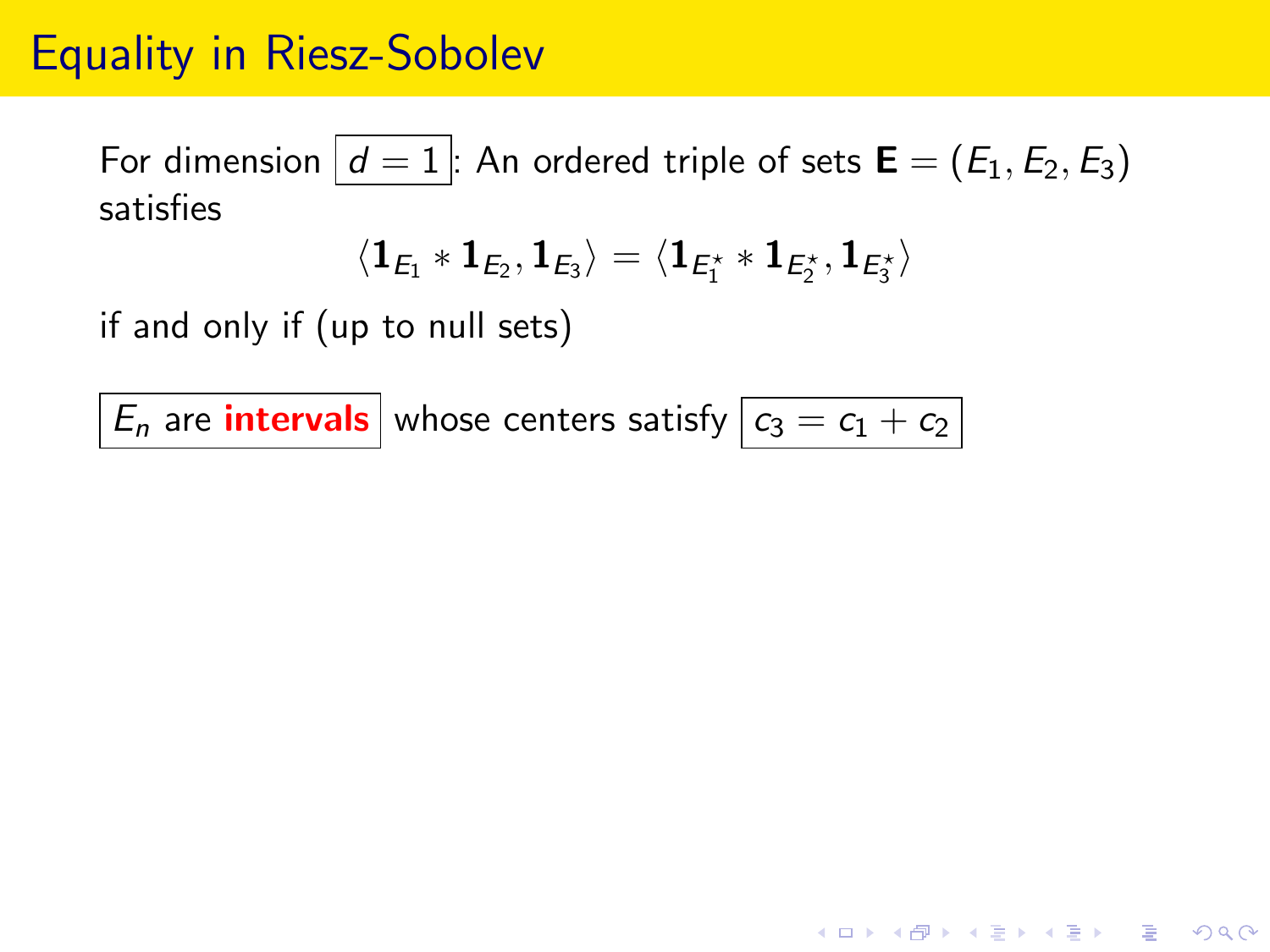### Equality in Riesz-Sobolev

For dimension  $d = 1$ : An ordered triple of sets  $\mathbf{E} = (E_1, E_2, E_3)$ satisfies

$$
\langle \mathbf{1}_{\textit{E}_{1}} \ast \mathbf{1}_{\textit{E}_{2}}, \mathbf{1}_{\textit{E}_{3}} \rangle = \langle \mathbf{1}_{\textit{E}_{1}^{\star}} \ast \mathbf{1}_{\textit{E}_{2}^{\star}}, \mathbf{1}_{\textit{E}_{3}^{\star}} \rangle
$$

if and only if (up to null sets)

 $\left|E_n\right|$  are **intervals** whose centers satisfy  $\boxed{c_3 = c_1 + c_2}$ 

provided

 $\left| {{E_k}} \right| \le \left| {{E_j}} \right| + \left| {{E_j}} \right|$   $\;$   $\;$   $\;$   $\;$   $\;$  called admissibility

for all permutations  $(i, j, k)$  of  $(1, 2, 3)$ . [Burchard 1998].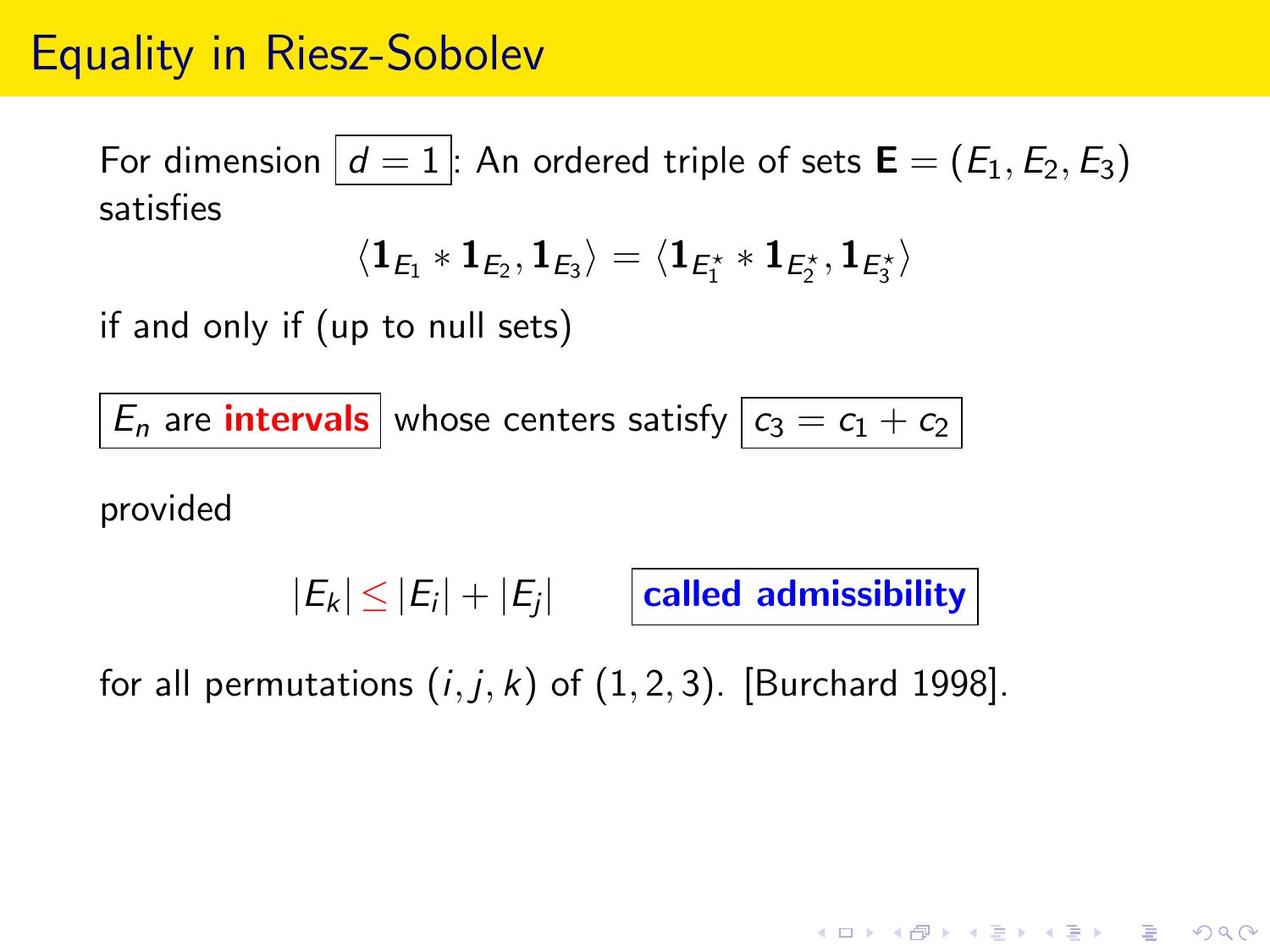#### Admissibility is needed for a meaningful characterization

• If  $E_3$  properly contains  $E_1 + E_2$  then equality holds, yet nothing can be said about  $E_3 \setminus (E_1 + E_2)$ .

KID KA KERKER KID KO

•  $|E_1 + E_2|^{1/d}$  can be as small as  $|E_1|^{1/d} + |E_2|^{1/d}$ .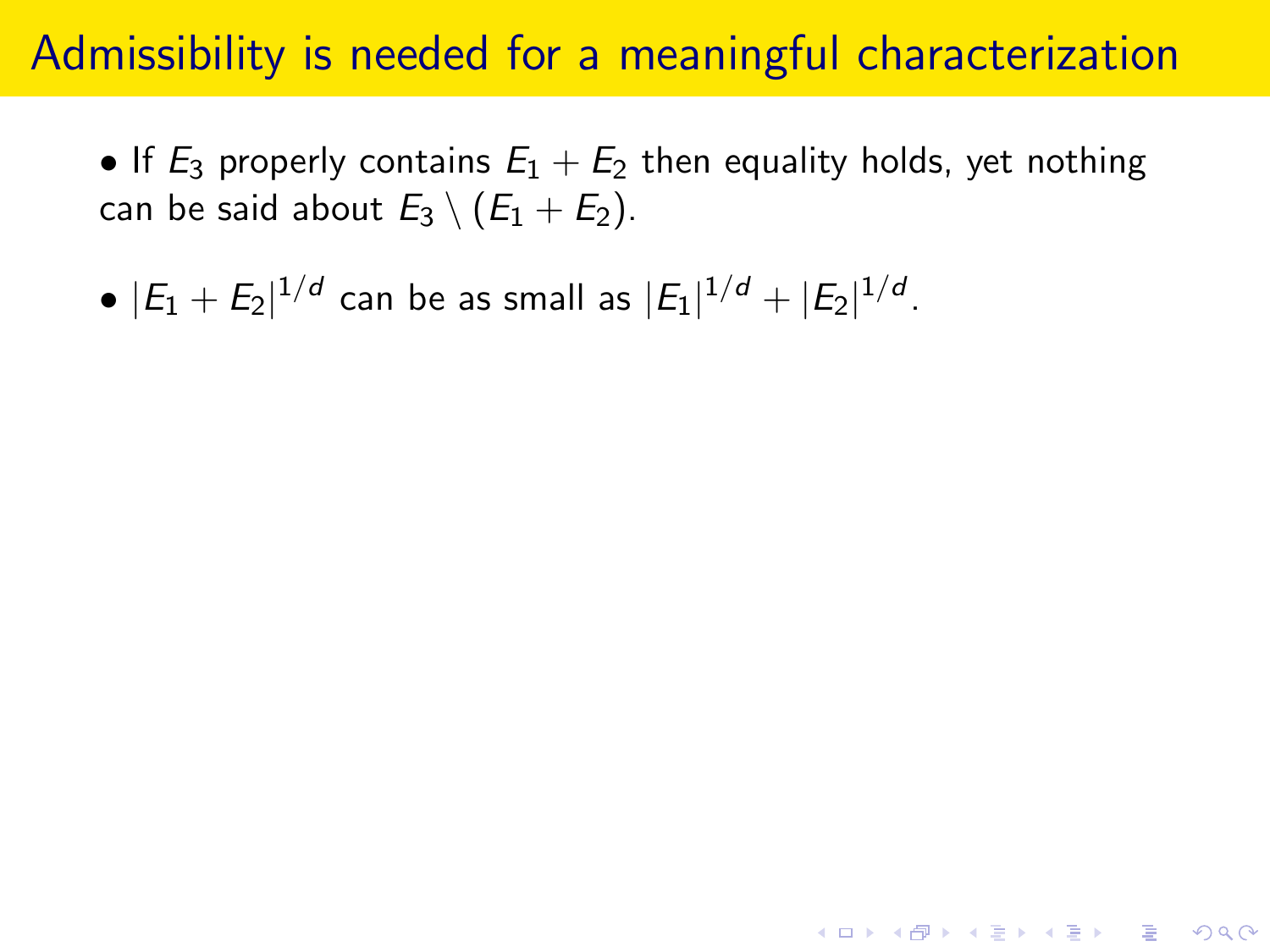### Equality in Riesz-Sobolev (Burchard's Thm – continued)

For 
$$
d > 1
$$
,

$$
\langle \mathbf{1}_{\textit{E}_{1}} \ast \mathbf{1}_{\textit{E}_{2}}, \mathbf{1}_{\textit{E}_{3}} \rangle = \langle \mathbf{1}_{\textit{E}_{1}^{\star}} \ast \mathbf{1}_{\textit{E}_{2}^{\star}}, \mathbf{1}_{\textit{E}_{3}^{\star}} \rangle
$$

occurs

- $\triangleright$  Only for (homothetic, compatibly centered) **ellipsoids** in the strictly admissible case  $|E_k|^{1/d} < |E_i|^{1/d} + |E_j|^{1/d}$ ,
- ▶ Only for (homothetic, compatibly centered) convex sets in the borderline admissible case.

**KORKAR KERKER EL VOLO**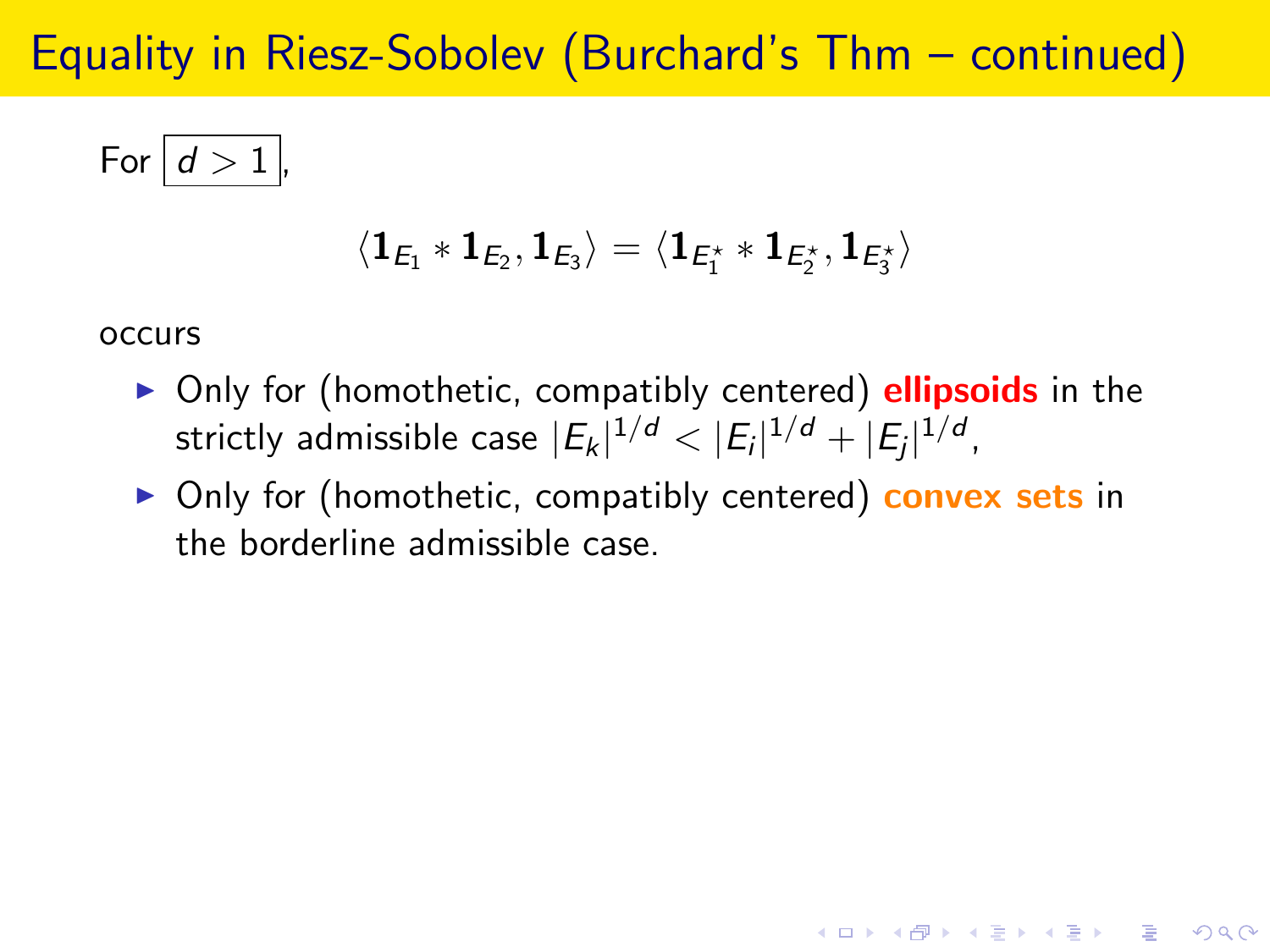• Brunn-Minkowski inequality: If

 $|{\bf A}+{\bf B}|^{1/{\bf d}}\leq (1+\delta)(|{\bf A}|^{1/{\bf d}}+|{\bf B}|^{1/{\bf d}})$ 

for small  $\delta$  then A, B are contained in homothetic convex sets whose measures are larger by factors  $1 + o_{\delta}(1)$ . [Figalli-Jerison 2011] and [C 2011]

• Young's convolution inequality: If

$$
\|f * g\|_r \ge (1 - \delta) \mathbf{A}_{pq}^d \|f\|_p \|g\|_q \qquad \text{for small } \delta > 0
$$

then there exists a Gaussian F satisfying  $||f - F||_p \leq o_\delta(1) ||f||_p$ . [C 2011]

**KORKAR KERKER EL VOLO**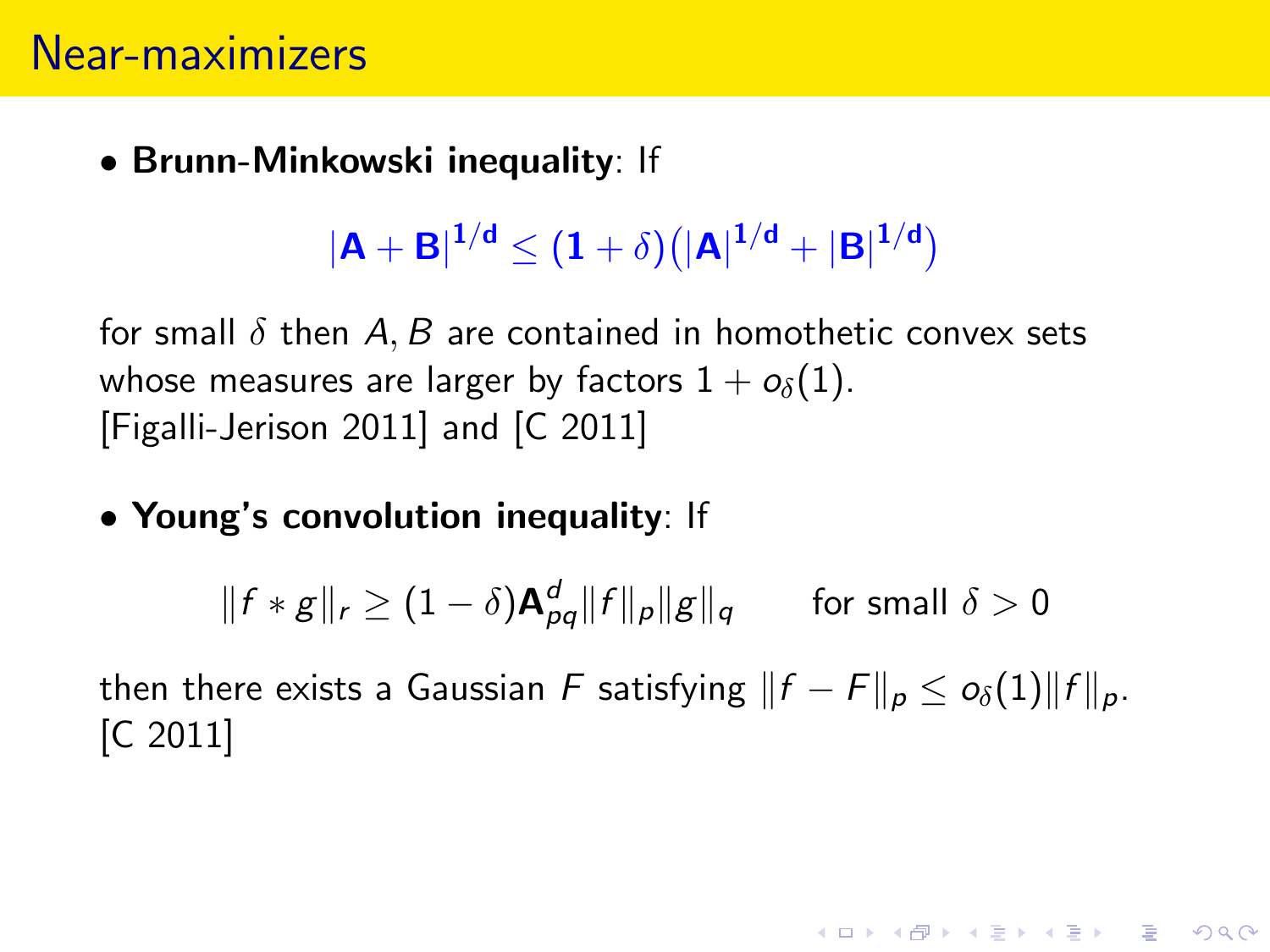### Hausdorff-Young inequality

 $\blacktriangleright$   $||\widehat{f}||_{L^q} \le ||f||_{L^p}$  whenever  $1 \le p \le 2$ ,  $q = p' = \frac{p}{p-1} =$ conjugate exponent.

**KORK ERKER ADE YOUR** 

 $\triangleright$  W. H. Young [1913] for  $q = 4, 6, 8, ...$ ; Hausdorff [1923] for general exponents.

Historical note: Hausdorff did not interpolate.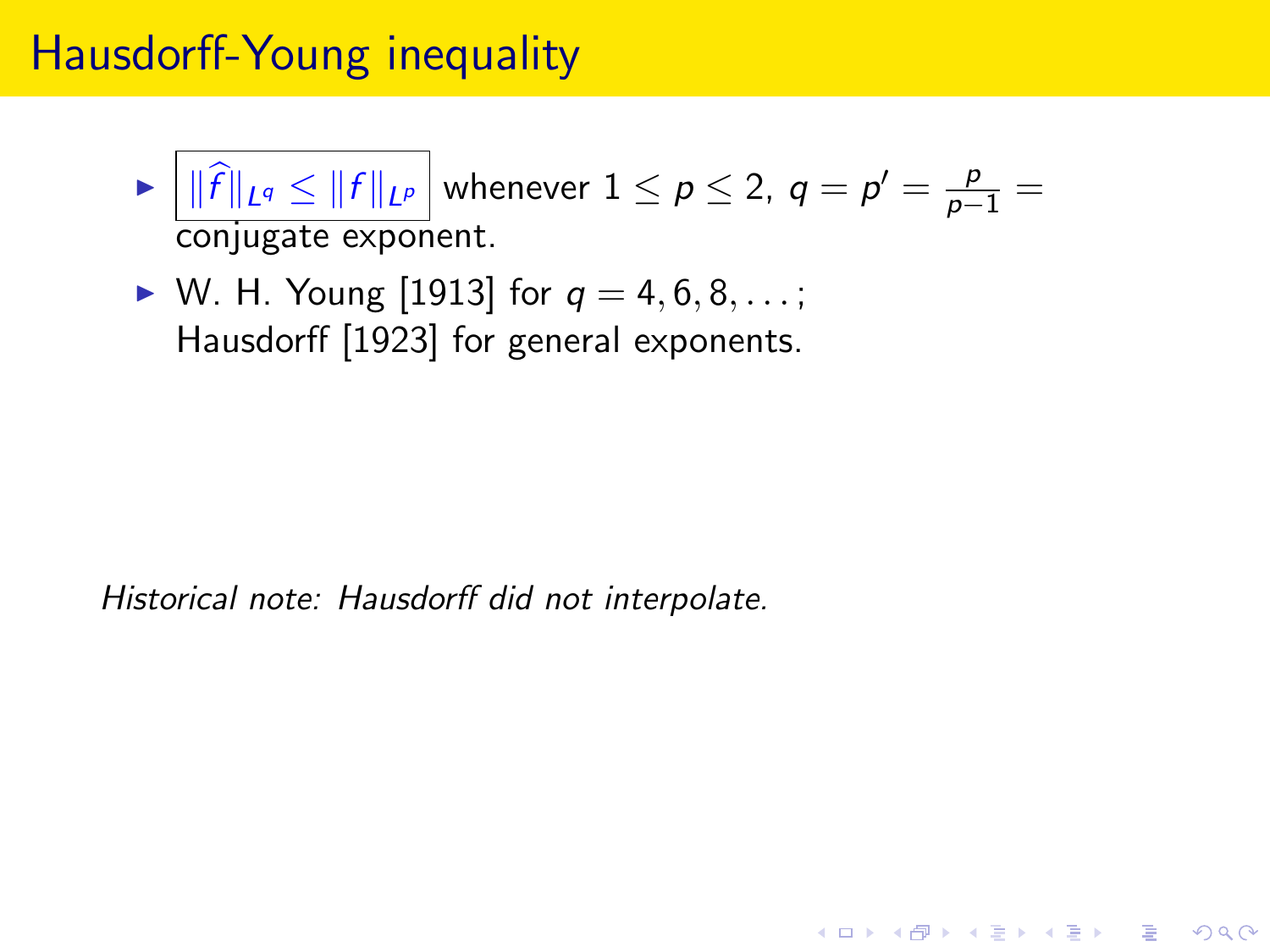#### Hausdorff-Young sharp constant and maximizers

► For  $\mathbb{R}^d$ ,  $\|\widehat{f}\|_{L^q} \leq \mathbf{A}^d_p \|f\|_{L^p}$  with optimal constant

 $A_p = p^{1/2p} q^{-1/2q} < 1.$ 

- Babenko [1961] for  $q = 4, 6, 8, 10, ...$ ; Beckner [1975] for all  $p \in (1, 2)$ .
- $\triangleright$  All Gaussian functions are maximizers;

 $G(x) = ce^{-Q(x)+x\cdot v}$ 

**KORKAR KERKER EL VOLO** 

where  $Q$  is a positive definite homogeneous real–valued quadratic polynomial, and  $v\in\mathbb{C}^d$ .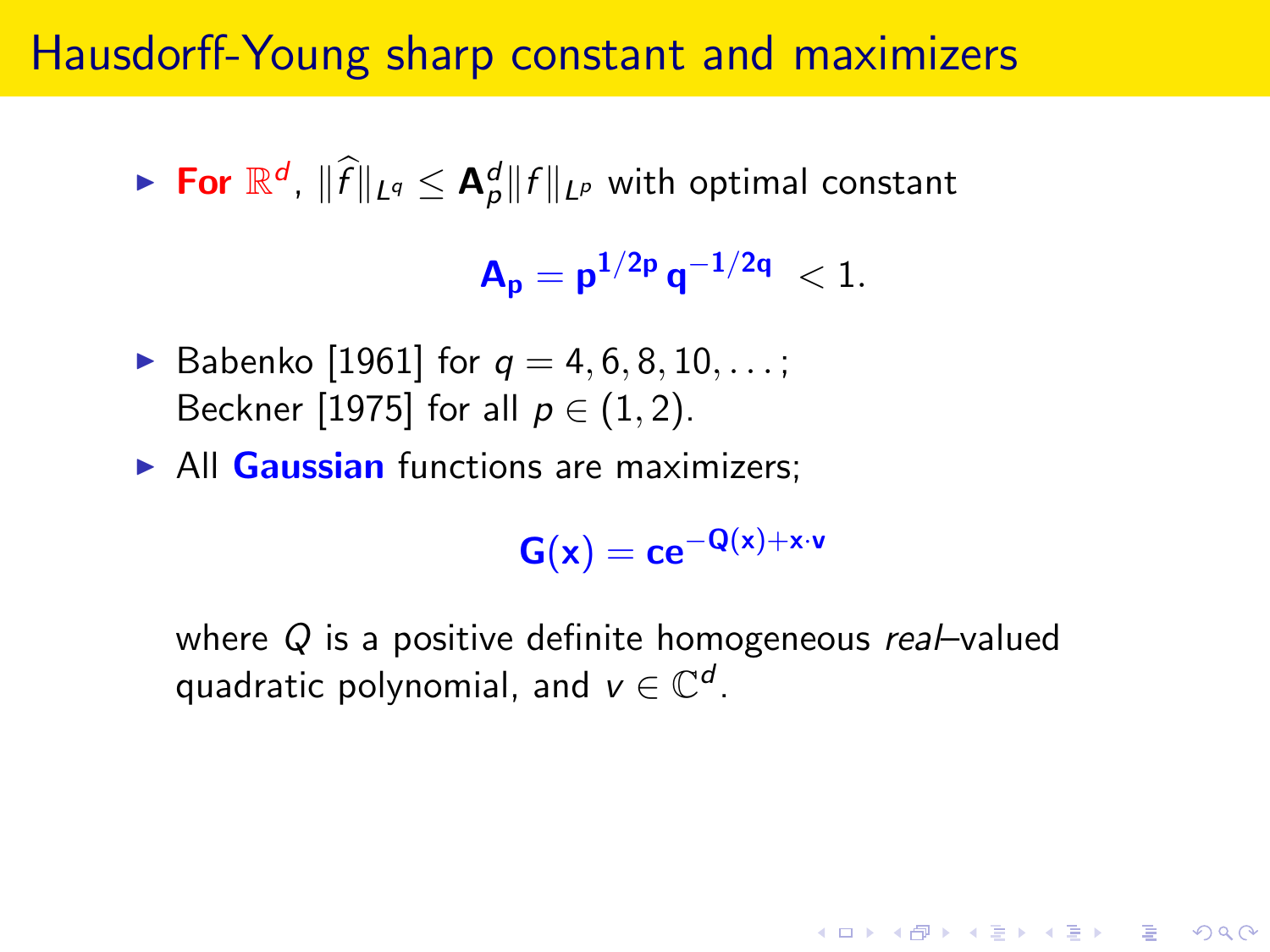### **Uniqueness**

- $\blacktriangleright$  Lieb [1990] showed that all extremizers are Gaussians.
- $\blacktriangleright$  His proof exploited symmetry considerations, together with functorial properties of Gaussians.

**K ロ ▶ K @ ▶ K 할 X X 할 X → 할 X → 9 Q Q ^**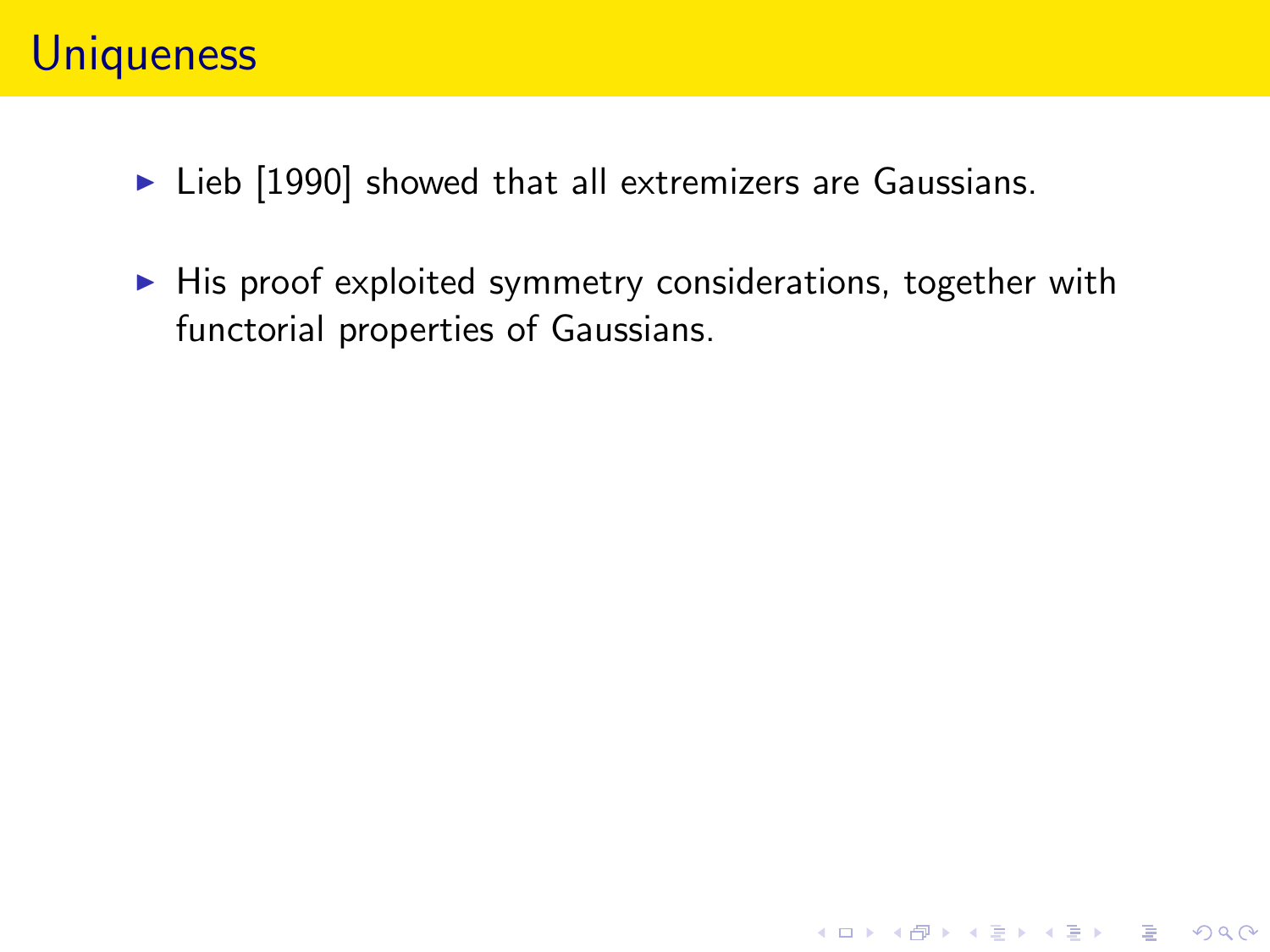#### Compactness and Stability

[C 2014] used ideas adapted from additive combinatorics to prove a compactness theorem:

**Theorem.** If  $||f_{\nu}||_p = 1$  and  $||\hat{f}_{\nu}||_q \rightarrow \mathbf{A}_p^d$  then there exists a subsequence  $(\nu_k)$  and an associated sequence of Lebesgue-measure-preserving affine automorphisms  $\psi_{\pmb{k}}$  of  $\mathbb{R}^{\boldsymbol{d}}$  such that the sequence  $(f_{\nu_k} \circ \psi_k : k \in \mathbb{N})$  converges in  $L^p$  norm.

**KORKAR KERKER EL VOLO**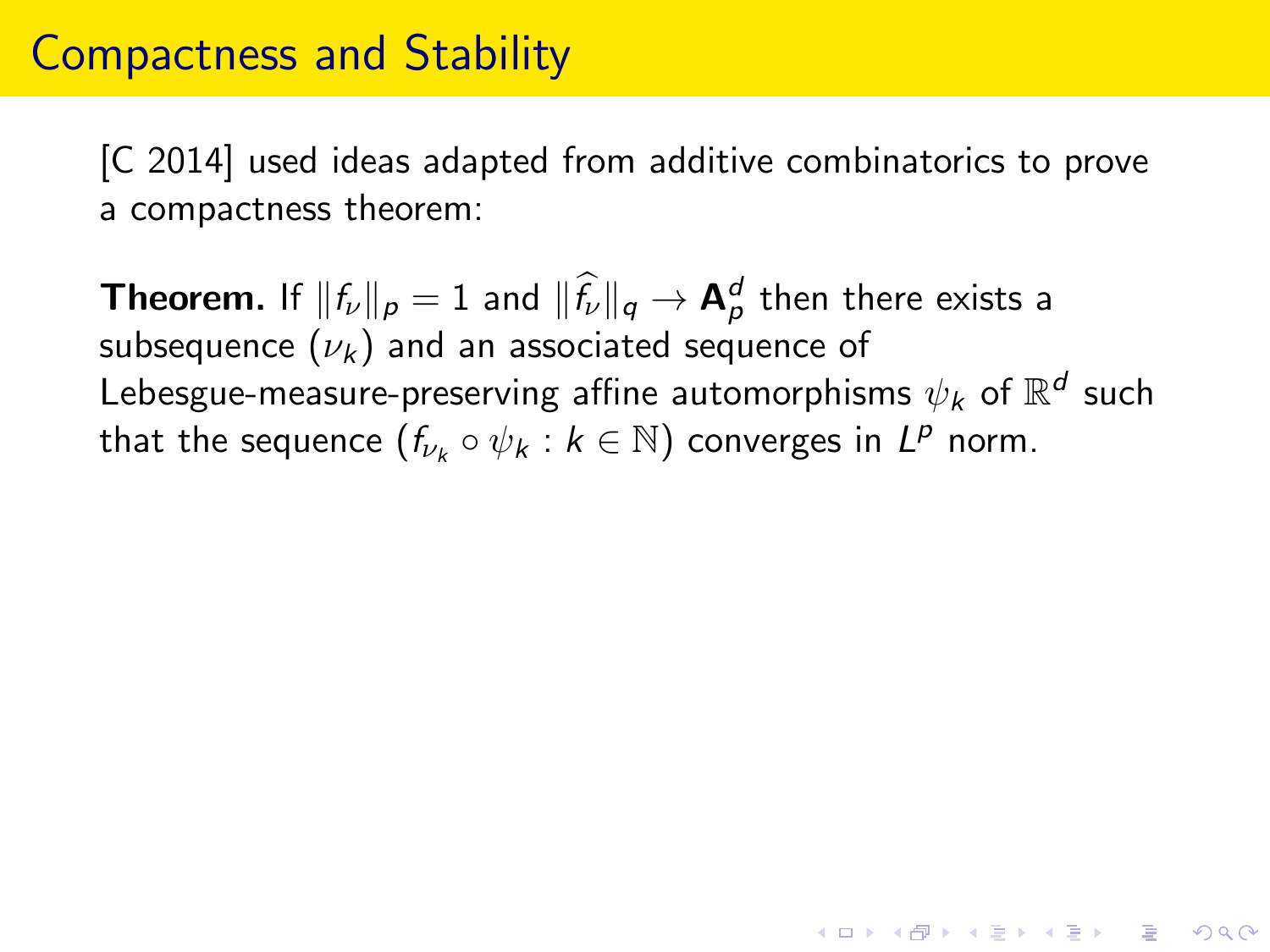### Compactness and Stability

[C 2014] used ideas adapted from additive combinatorics to prove a compactness theorem:

**Theorem.** If  $||f_{\nu}||_p = 1$  and  $||\hat{f}_{\nu}||_q \rightarrow \mathbf{A}_p^d$  then there exists a subsequence  $(\nu_k)$  and an associated sequence of Lebesgue-measure-preserving affine automorphisms  $\psi_{\pmb{k}}$  of  $\mathbb{R}^{\boldsymbol{d}}$  such that the sequence  $(f_{\nu_k} \circ \psi_k : k \in \mathbb{N})$  converges in  $L^p$  norm.

**Corollary.** If  $\|\hat{f}\|_q \geq (1 - \delta) \mathbf{A}_p^d \|f\|_p$  then there exists a Gaussian F satisfying

$$
||f - F||_p \leq o_\delta(1) ||f||_p.
$$

**KORKAR KERKER EL VOLO** 

This  $o_{\delta}(1)$  is made more precise below.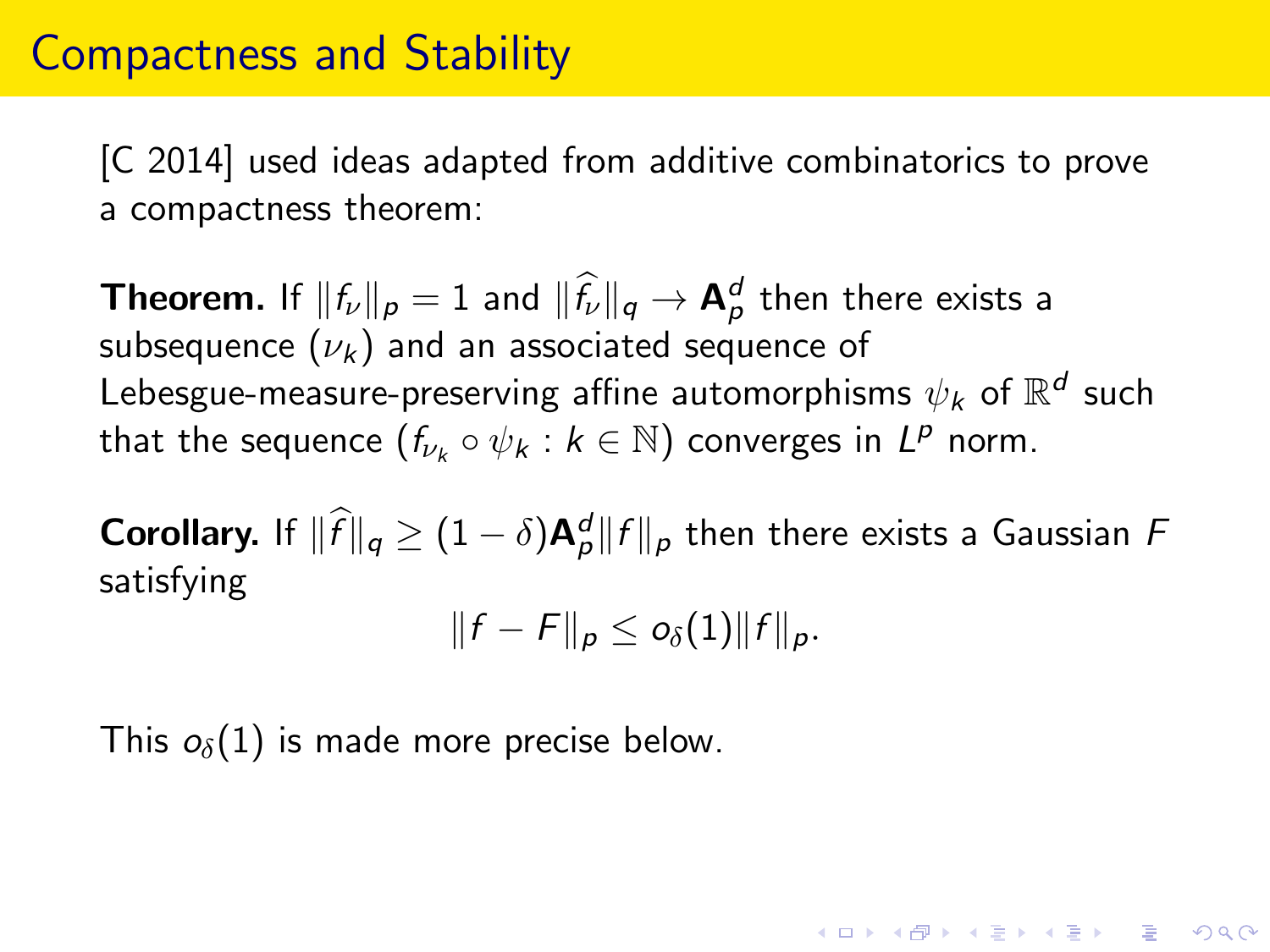Proofs of all of the results on near-maximizers stated thus far have rested in part on input from additive combinatorics — descriptions of finite sets with relatively small sumsets.

K ロ ▶ K @ ▶ K 할 > K 할 > 1 할 > 1 이익어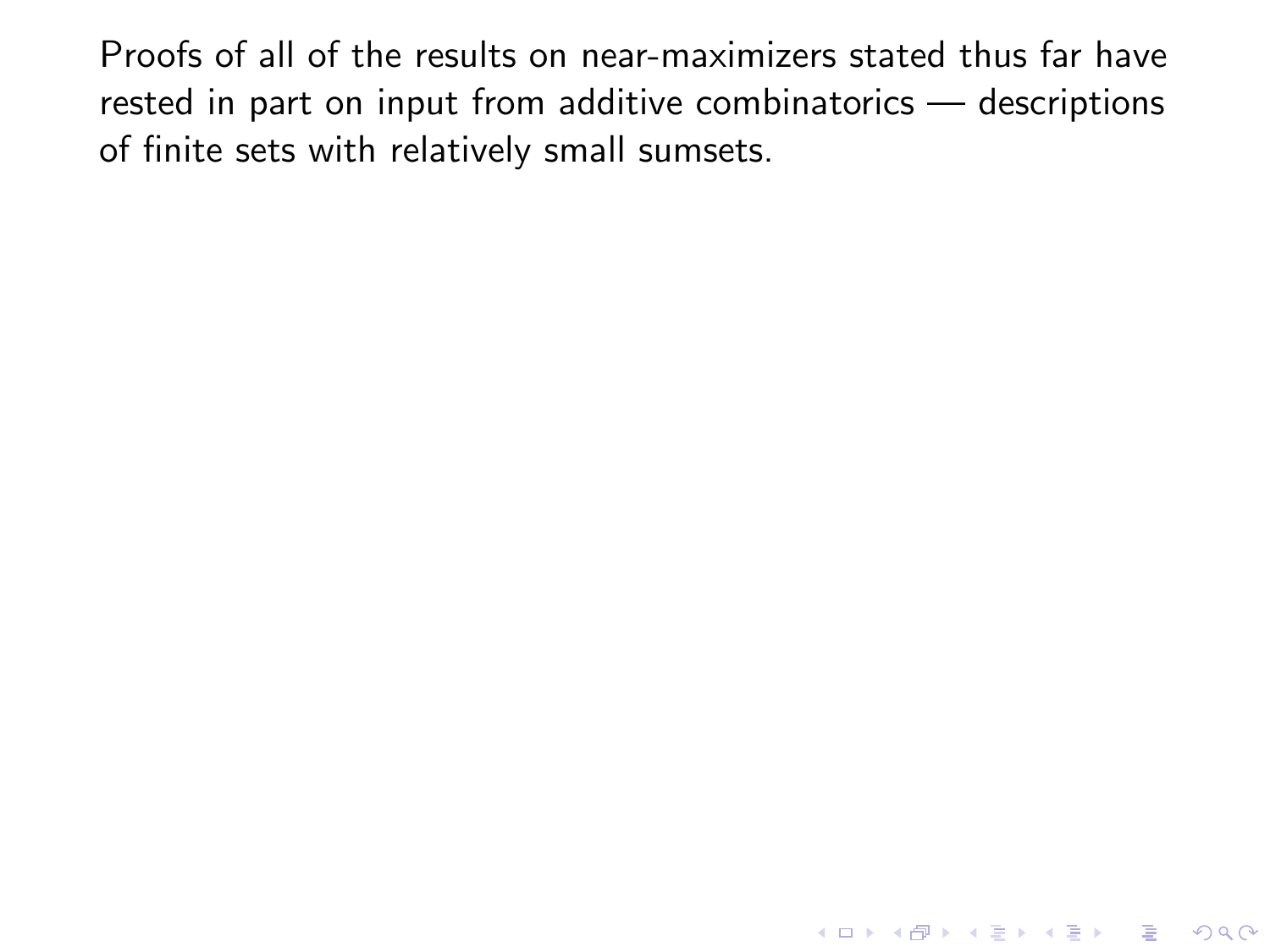### A Pillar of Additive Combinatorics: Freıman's Theorem

**Theorem:** [195x] Let  $K < \infty$ . If a finite nonempty set A has

 $#(A + A) < K \cdot #(A),$ 

then A is contained in a multi-progression satisfying

 $\int$  rank  $\leq$   $C_K$ cardinality  $\leq C_K \#(A)$ .

KID KA KERKER KID KO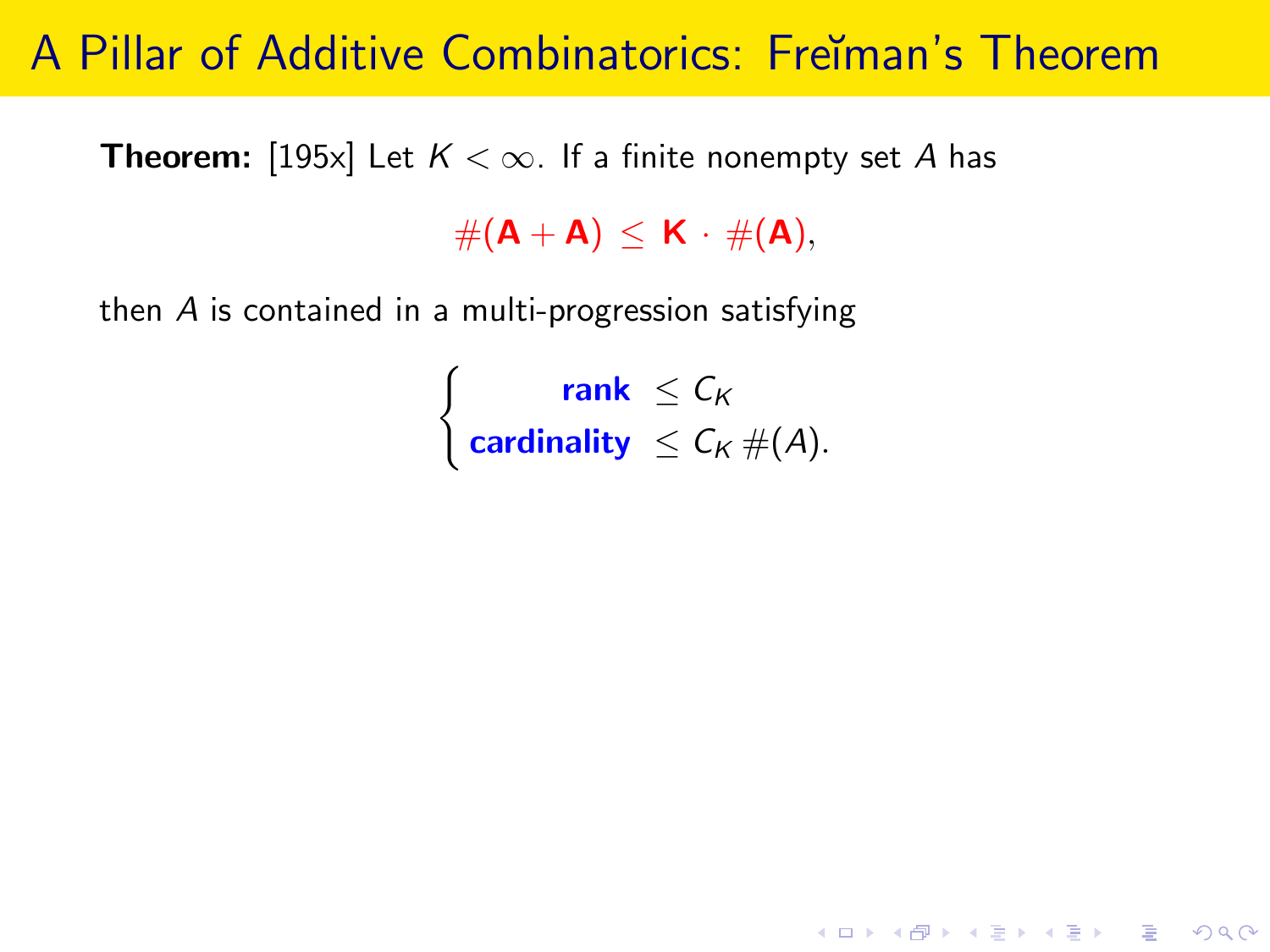# A Pillar of Additive Combinatorics: Freĭman's Theorem

**Theorem:** [195x] Let  $K < \infty$ . If a finite nonempty set A has

 $#(A + A) < K \cdot #(A),$ 

then A is contained in a multi-progression satisfying

 $\int$  rank  $\leq$   $C_K$ cardinality  $\leq C_K \#(A)$ .

This holds for arbitrarily large constants  $K$ .

- $\triangleright$  Central in Gowers' work on Szemerédi's theorem.
- $\triangleright$  Key to (one) proof: Fourier analysis (Parseval plus theory of Bohr sets) is used to construct an associated multiprogression.
- $\triangleright$  Corollary via Lebesgue's differentiation theorem: Corresponding result for subsets of  $\mathbb{R}^d$ , with Lebesgue measure replacing cardinality.

KID KA KERKER KID KO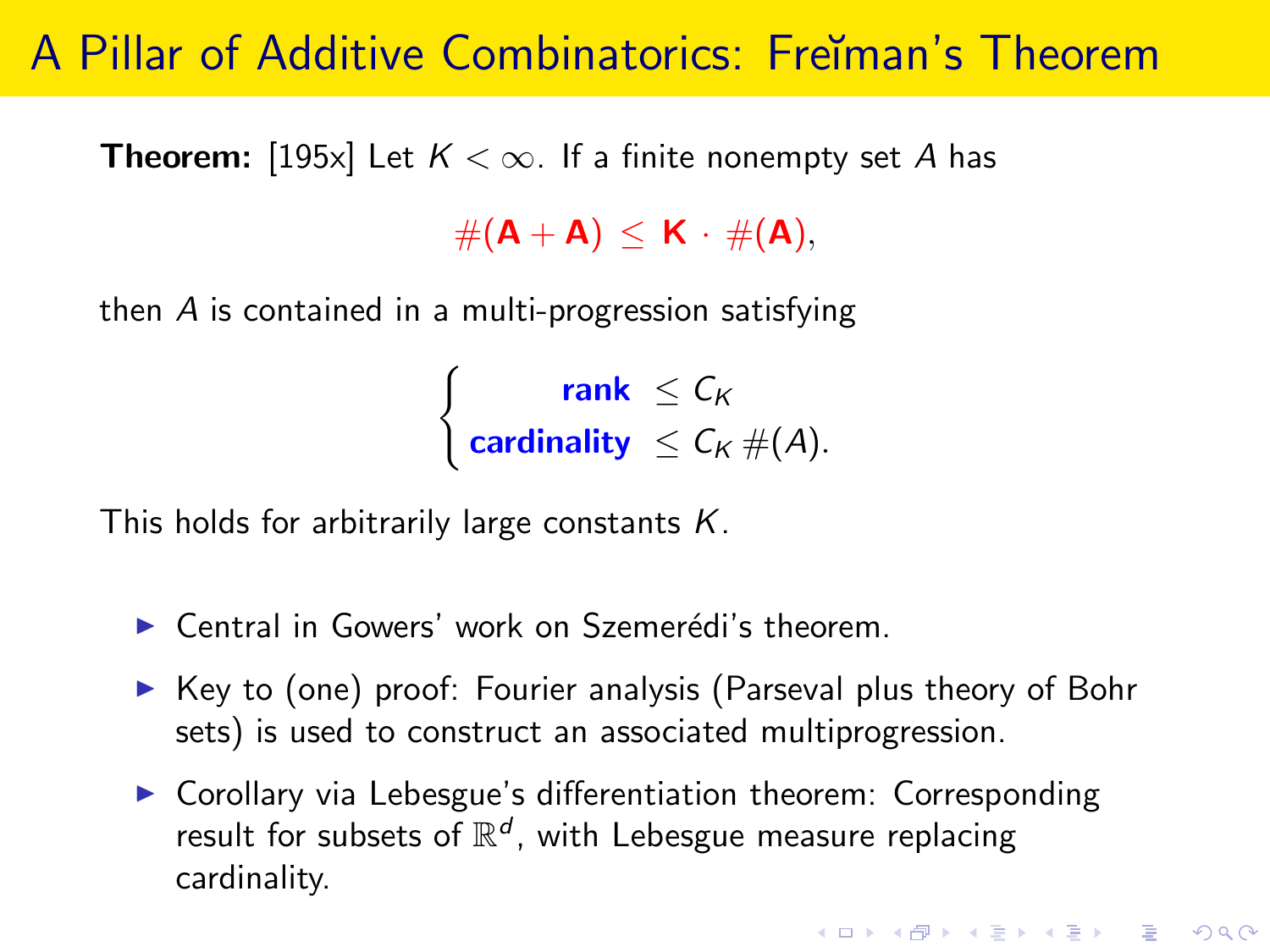# Continuum version of Freĭman's [195x] little theorem

Theorem.

Let  $A,B\subset \mathbb{R}^1$  be Borel sets with finite Lebesgue measures. If

 $|\mathbf{A} + \mathbf{B}| \leq |\mathbf{A}| + |\mathbf{B}| + \delta$ 

and

 $\delta < \text{min}(|A|, |B|)$ 

then A is contained in an **interval** of length  $\leq |A| + \delta$ .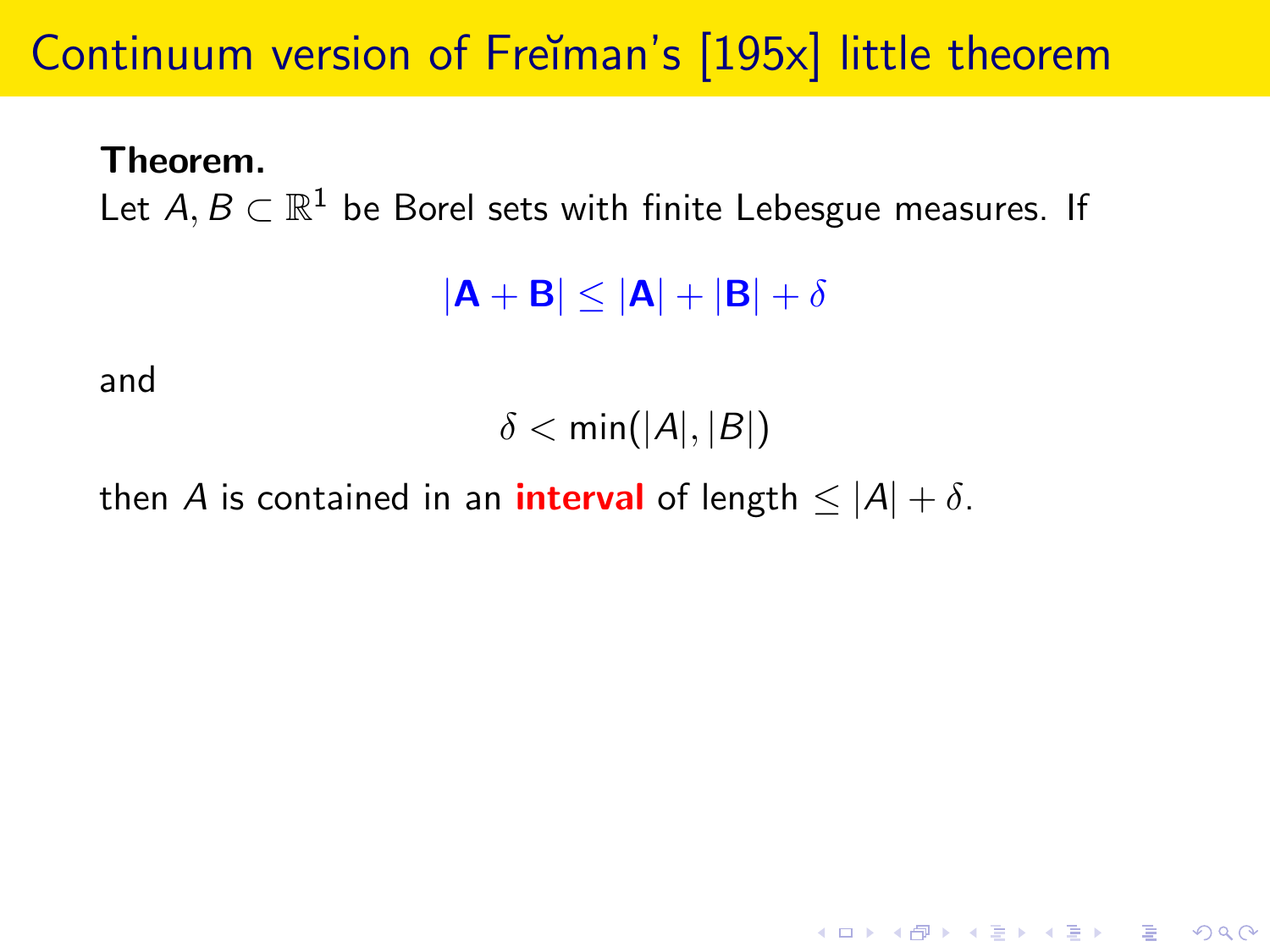# Sharpened Hausdorff-Young inequality

**Theorem.** If  $||f||_p = 1$  then  $\|\widehat{f}\|_q \ \leq \ \mathsf{A}_p^d \, \|f\|_p - \mathsf{c}_{\mathsf{d},p} \ \text{distance}(\mathsf{f},\mathfrak{G})^2.$ 

- $\triangleright$   $\emptyset$  is the set of all Gaussians.
- $\blacktriangleright$   $c_{d,p} > 0$ .
- Distance is measured in  $L^p$  norm; distance(f,  $\mathfrak{G}$ ) = min<sub>G∈ $\mathfrak{G}$ </sub> ||f – G||<sub>l</sub><sub>p</sub>.
- $\blacktriangleright$  The exponent 2 is optimal.
- ▶ The functional  $f \mapsto ||\widehat{f}||_q / ||f||_p$  is not twice continuously differentiable on  $L^p$ .

**AD A 4 4 4 5 A 5 A 5 A 4 D A 4 D A 4 P A 4 5 A 4 5 A 5 A 4 A 4 A 4 A**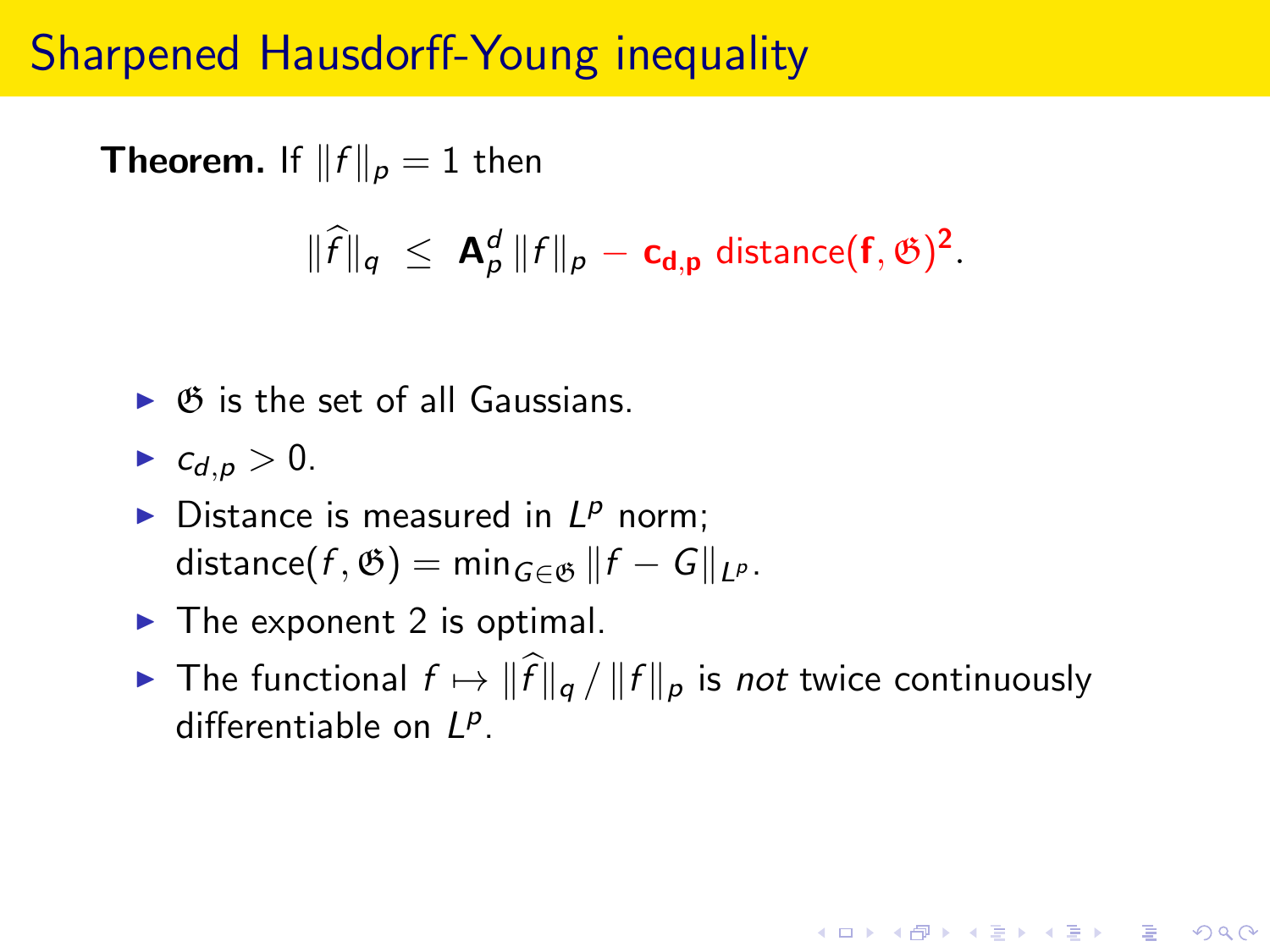## Fourier transform and convolution are related

I

$$
\|\widehat{f}\|_{2m}^{2m} = \|f * f * \cdots * f\|_2^2
$$

with *m* factors in the convolution product.

 $\triangleright$  This connection with convolution, together with the layer cake decomposition, brings sumsets into the discussion. Freĭman's (first!) theorem can thus be exploited. That is the starting point of the proof.

 $\triangleright$  The upper bound  $C_K$  on the rank of the multiprogression in the conclusion of that theorem is one key step towards precompactness of extremizing sequences.

4 D > 4 P + 4 B + 4 B + B + 9 Q O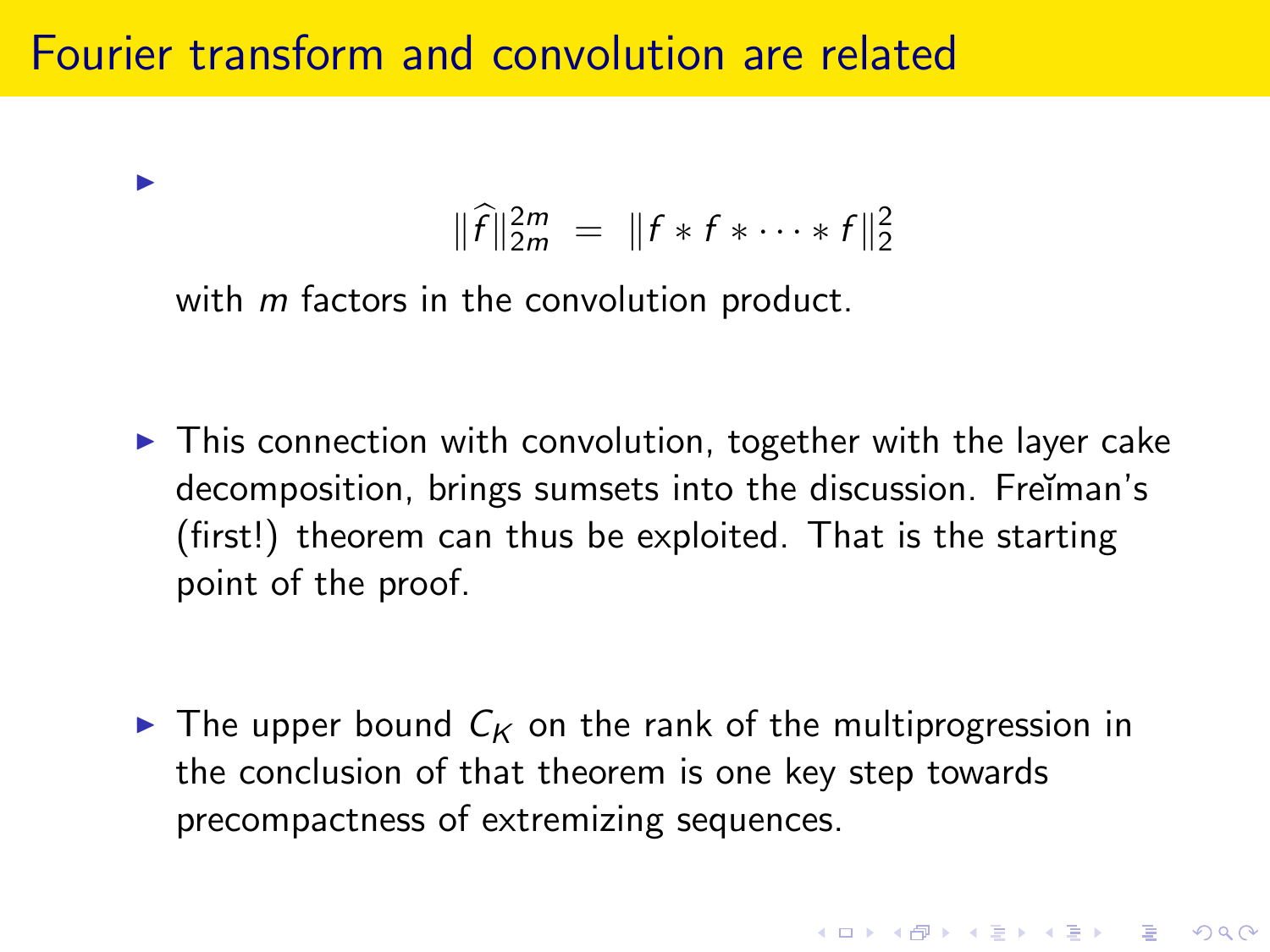We now turn to the Riesz-Sobolev inequality

$$
\langle \mathbf{1}_{E_1} \ast \mathbf{1}_{E_2}, \mathbf{1}_{E_3} \rangle \leq \langle \mathbf{1}_{E_1^\star} \ast \mathbf{1}_{E_2^\star}, \mathbf{1}_{E_3^\star} \rangle.
$$

K ロ K K (P) K (E) K (E) X (E) X (P) K (P)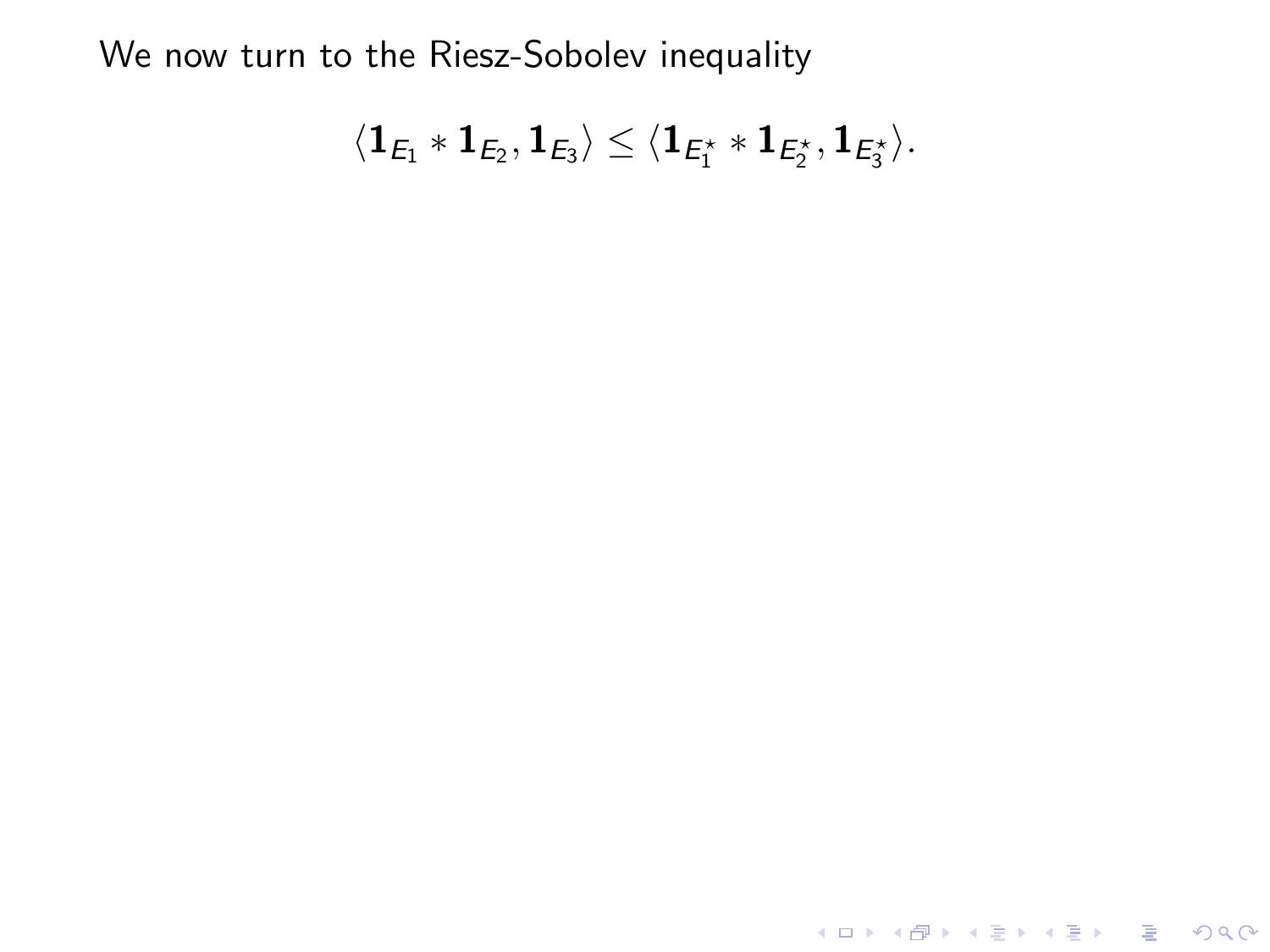### Sharpened Riesz-Sobolev inequality

**Theorem.** For any  $d \ge 1$  and any  $\mathbf{E} = (E_1, E_2, E_3)$ ,

$$
\int_{\mathsf{E}_3} \mathbf{1}_{\mathsf{E}_1} \ast \mathbf{1}_{\mathsf{E}_2} \leq \int_{\mathsf{E}_3^\star} \mathbf{1}_{\mathsf{E}_1^\star} \ast \mathbf{1}_{\mathsf{E}_2^\star} - \mathbf{c} \,\mathrm{Distance}(\mathsf{E}, \mathcal{O}(\mathsf{E}^\star))^2.
$$

- $\triangleright$  See next slide for hypotheses and definition of distance.
- $\triangleright$   $\mathcal{O}(\mathsf{E}^*)$  is the orbit of  $\mathsf{E}^*$  under the natural action of the affine group.

**K ロ ▶ K @ ▶ K 할 X X 할 X → 할 X → 9 Q Q ^** 

- $\blacktriangleright$  The exponent 2 is optimal.
- $\triangleright$  Burchard's uniqueness theorem is a corollary.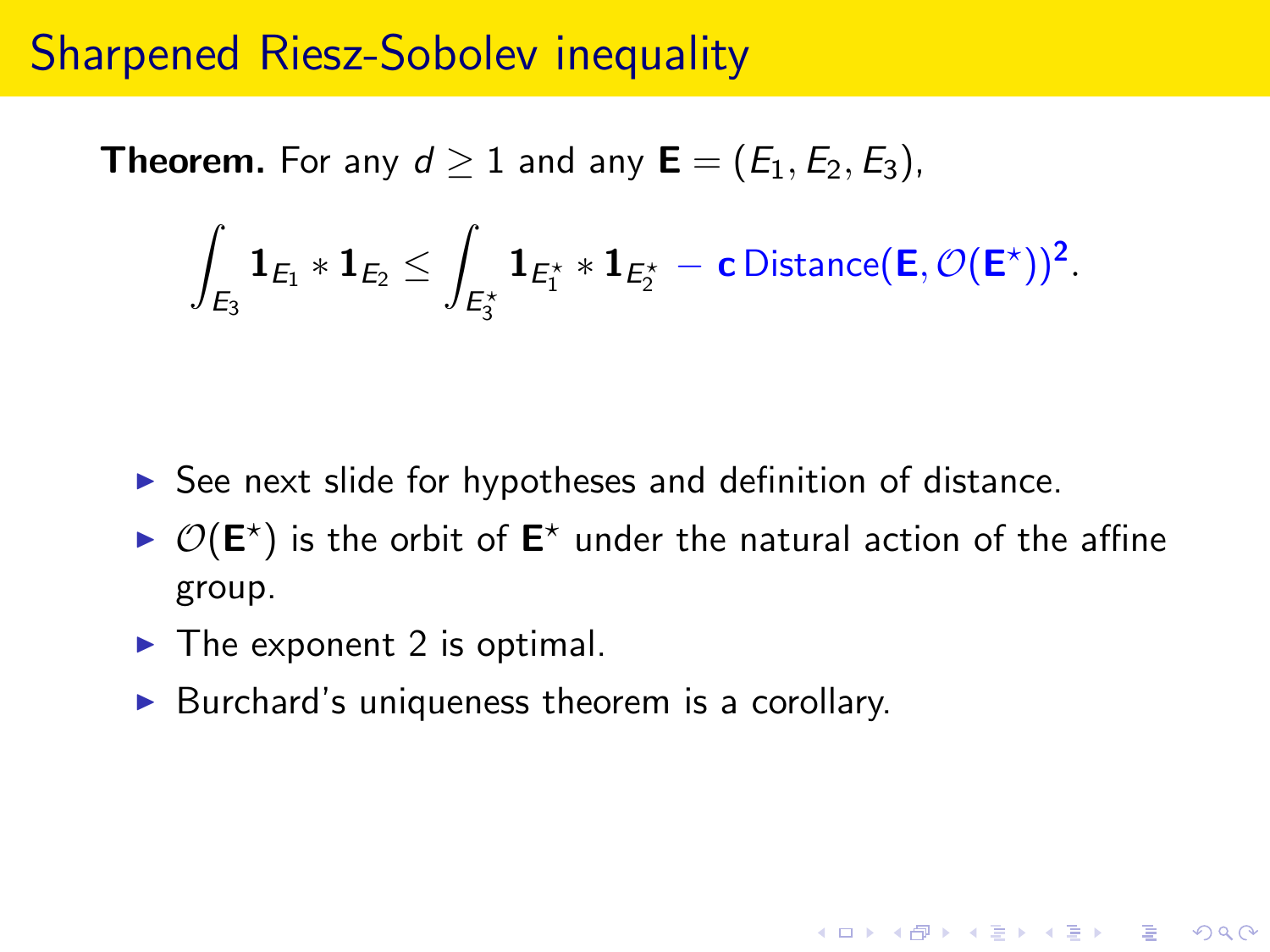# Hypotheses/definition for sharpened Riesz-Sobolev

 $\blacktriangleright$  Definition:

Distance(**E**, 
$$
\mathcal{O}(\mathbf{E}^*)
$$
) :=  $\inf_{\psi, \mathbf{v}} \sum_{j=1}^3 |E_j \Delta (\psi(E_j^*) + v_j)|$ .

 $\blacktriangleright$  Hypothesis: **E** is  $\rho$ -strictly admissible:

$$
|E_k|^{1/d} \leq (1-\rho)(|E_i|^{1/d} + |E_j|^{1/d})
$$

for all permutations  $(i, j, k)$  of  $(1, 2, 3)$ .

- $\rightharpoonup \rho > 0.$
- $\blacktriangleright$  The constant c in the sharpened inequality depends on  $\rho$ , d.

**K ロ ▶ K @ ▶ K 할 X X 할 X → 할 X → 9 Q Q ^**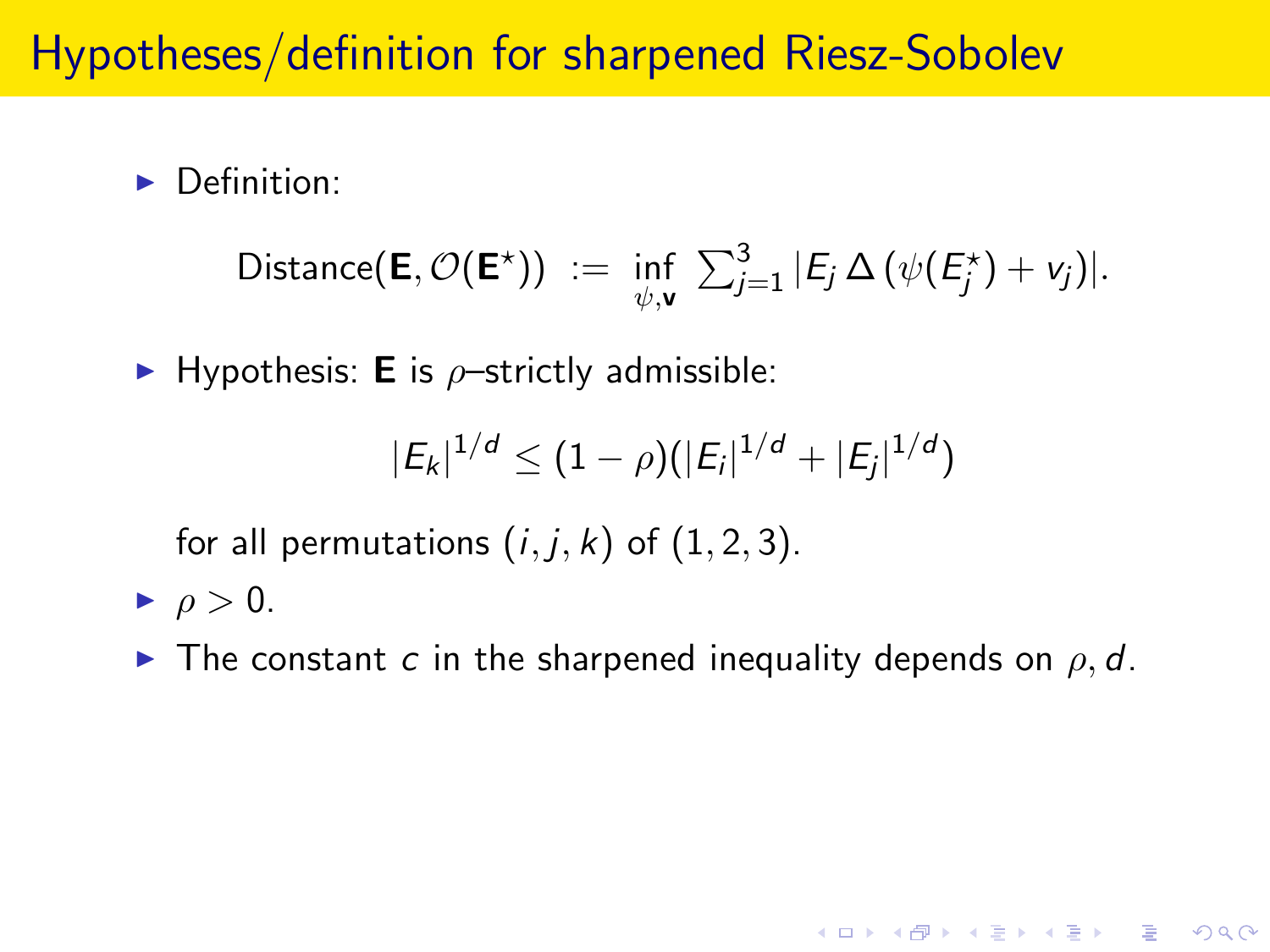# Near-maximizers

The theorem can also be interpreted as a characterization of near-maximizers:

If

$$
\int_{E_3} \mathbf{1}_{E_1} \ast \mathbf{1}_{E_2} \geq (1 - \delta) \int_{E_3^\star} \mathbf{1}_{E_1^\star} \ast \mathbf{1}_{E_2^\star}
$$

then

Distance(**E**, 
$$
\mathcal{O}(\mathbf{E}^*)
$$
)  $\leq C\delta^{1/2} \max_j |E_j|$ 

K ロ ▶ K @ ▶ K 할 > K 할 > 1 할 > 1 이익어

(with the same hypotheses).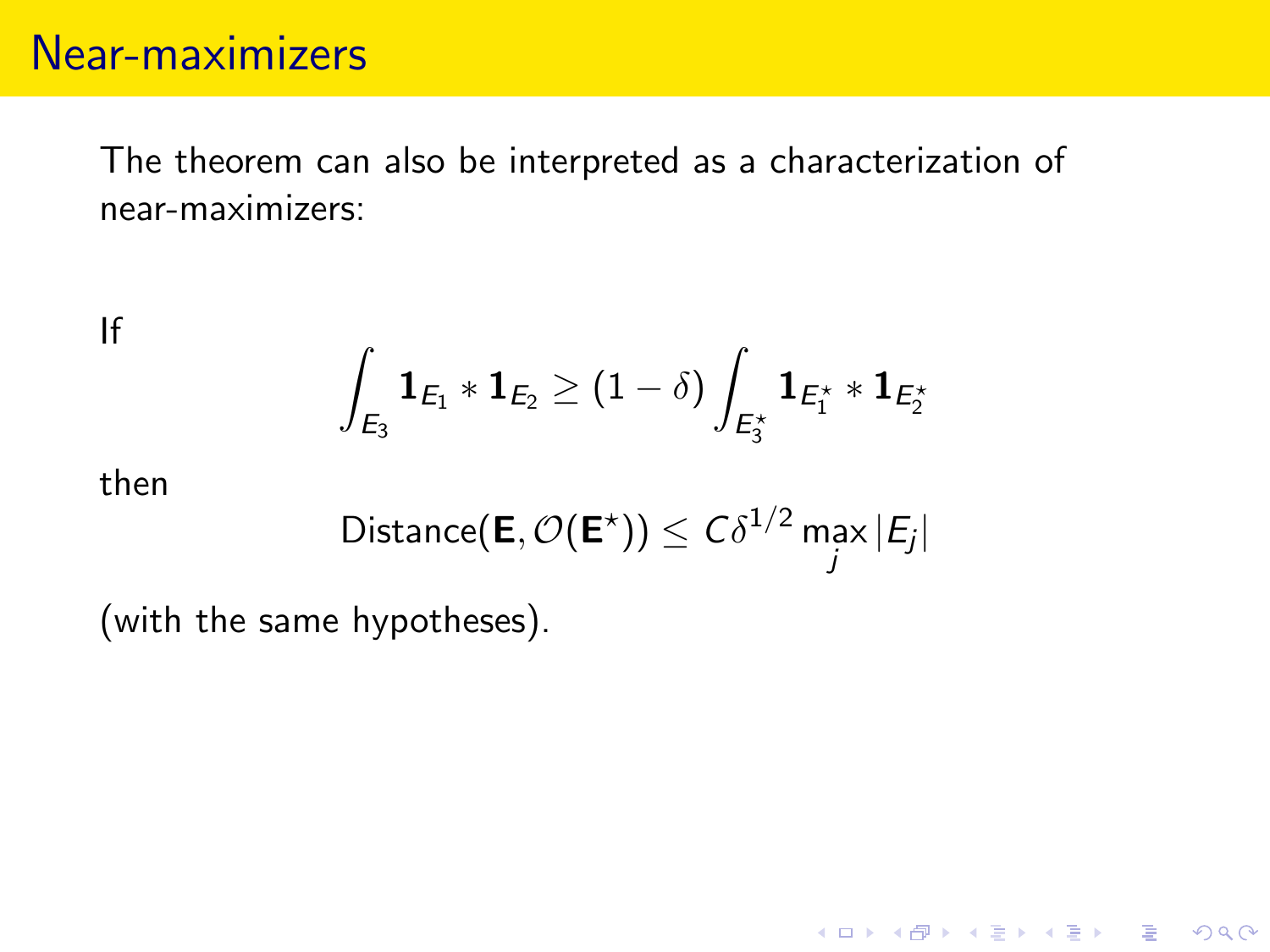• I originally proved this for  $d = 1$  by showing that certain associated superlevel sets nearly realize equality in the 1D Brunn-Minkowski inequality.

• In Wednesday's lecture I'll explain an alternative method, which is relatively simple for  $d = 1$ , and has an elaboration which applies in higher dimensions.

• Today, I'll conclude by introducing two related inequalities, for which maximizers had not previously been known, but can be characterized by adaptations of this same method.

**K ロ ▶ K @ ▶ K 할 X X 할 X → 할 X → 9 Q Q ^**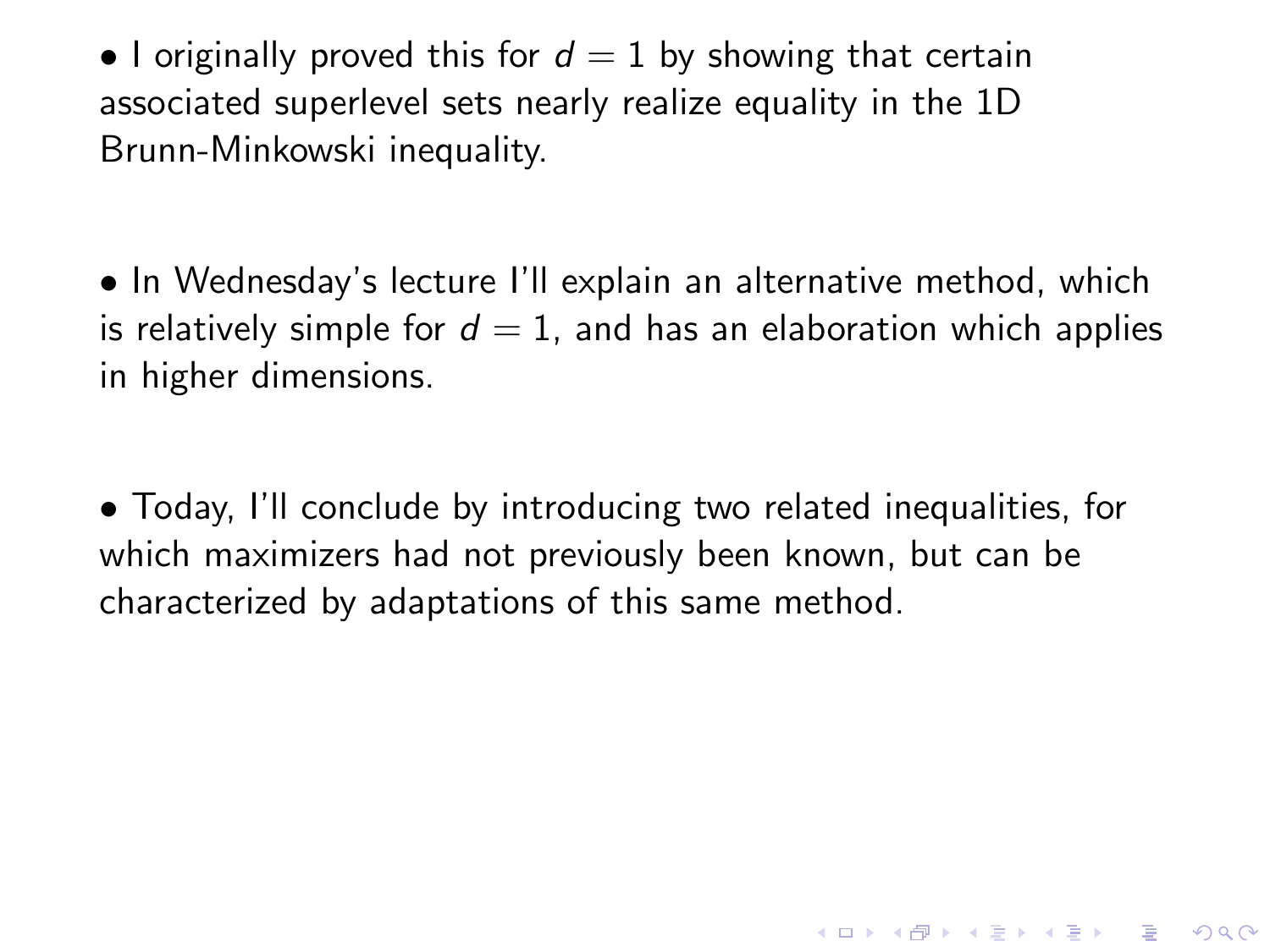# Which sets have largest Fourier transforms?

• Consider the functional



of sets  $E \subset \mathbb{R}^d$ .

• Here  $p, q$  are conjugate exponents, and  $2 < q < \infty$ .

• The maximum ratio is strictly less than in the Hausdorff-Young inequality.

K ロ ▶ K @ ▶ K 할 > K 할 > 1 할 > 1 이익어

• The affine group is a group of symmetries.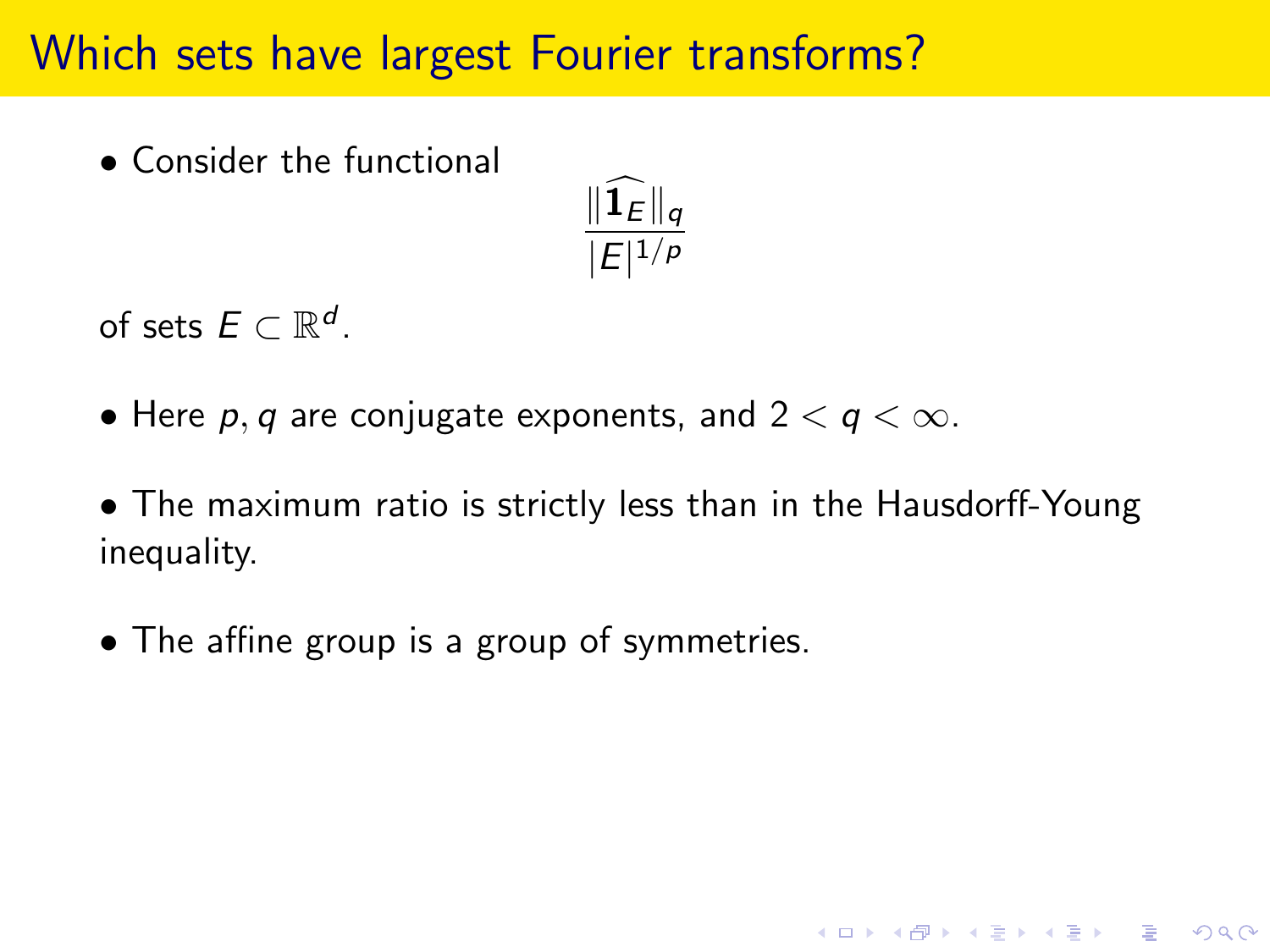### Sets with largest Fourier transforms

**Theorem.** Let  $d > 1$ . Let 2m be an even integer  $> 4$ . Let  $q > 2$  be sufficiently close to  $2m$ . Then

*E* maximizes 
$$
\frac{\|\widehat{\mathbf{1}}_E\|_q}{|E|^{1/p}}
$$
 if and only if *E* is an ellipsoid.

(The case  $q = 2m$  is a corollary of Burchard's theorem.)

The case of general  $q$  remains open.

Numerical work of (the speaker and) Jon Wilkening strongly suggests that for  $d = 1$ , intervals are *local* maximizers for arbitrary q. We believe that this can be made rigorous (mechanically assisted) for  $q = 3$ .

4 D > 4 P + 4 B + 4 B + B + 9 Q O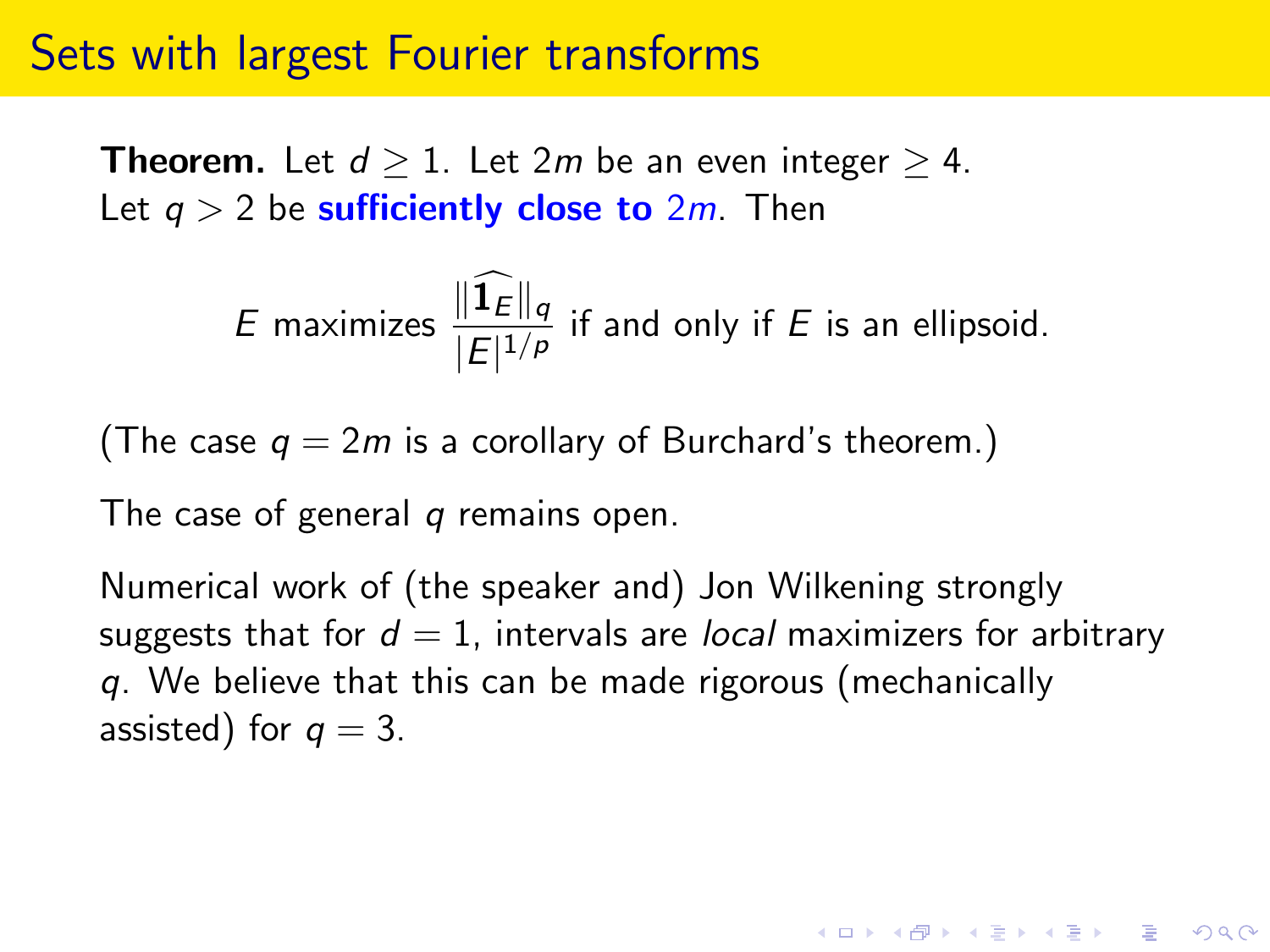#### Sets with largest Fourier transforms

 $\blacktriangleright$  For even integer exponents q,

$$
\|\widehat{f}\|_q^q = \langle f * f * \cdots * f, f \rangle.
$$

 $\blacktriangleright$  The techniques that I will explain for the Riesz-Sobolev inequality also apply to these higher-order multiple convolutions. They give

$$
\|\widehat{\mathbf{1}_E}\|_q \le \|\widehat{\mathbf{1}_{E^{\star}}}\|_q - c \text{ distance}(E, \mathcal{O}(E^{\star}))^2 \text{ if } |E| = 1.
$$

**KORK ERKER ADE YOUR** 

- $\triangleright$  This stronger bound can be proved to be stable under small perturbations of q.
- $\blacktriangleright$  The theorem follows.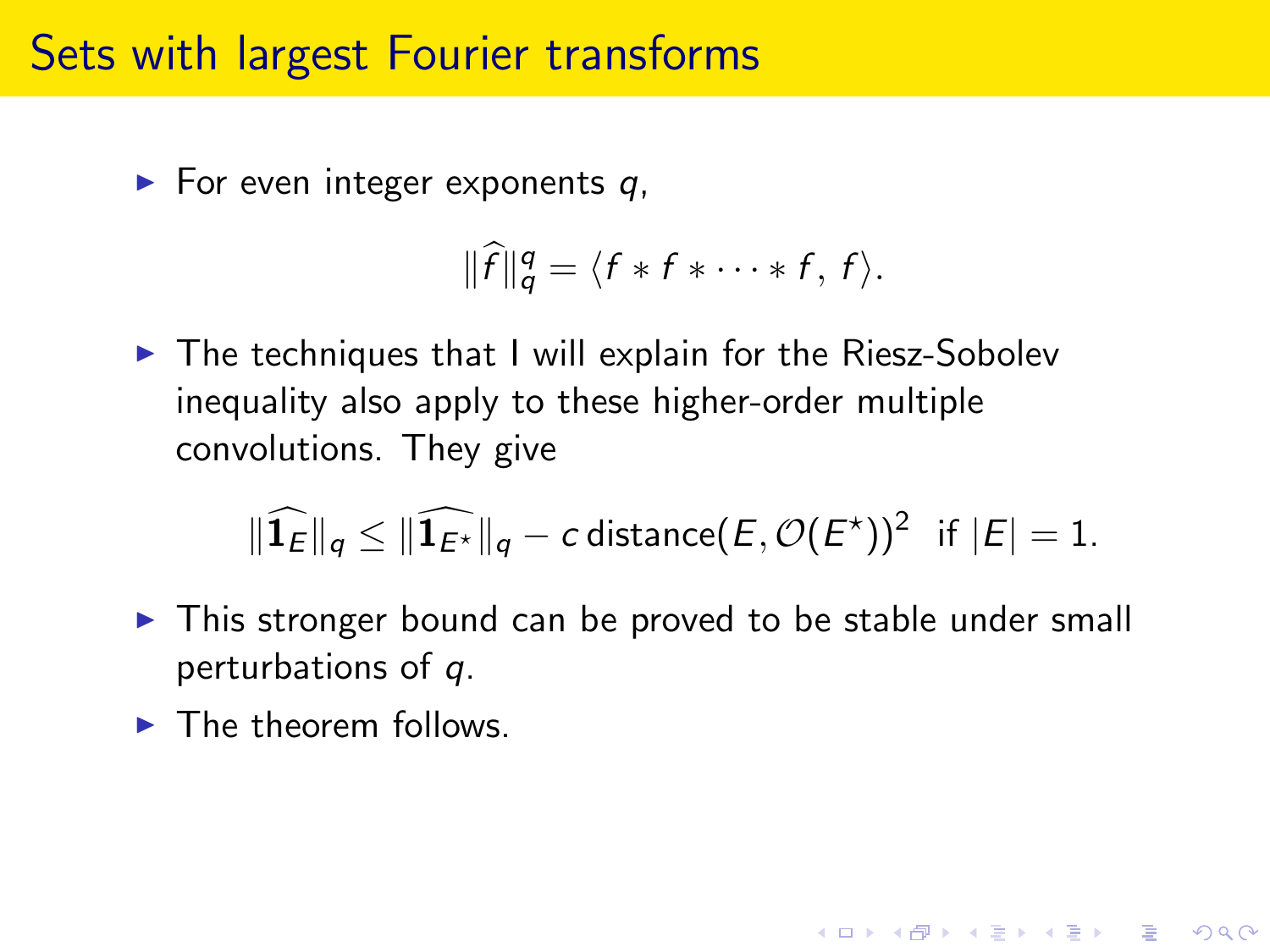# Brascamp-Lieb-Luttinger inequality (1974)

Let  $m > 2$  and  $n > m$ . Consider

$$
\Phi(f_1, f_2, \ldots, f_n) = \int_{\mathbb{R}^m} \prod_{j=1}^n (f_j \circ L_j) \, d\mathbf{x}
$$

where  $L_j:\mathbb{R}^m\rightarrow\mathbb{R}^1$  are (distinct) surjective linear mappings (with no common nullspace).

**Theorem.**  $\phi(f_1, \ldots, f_n) \leq \phi(f_1^*, \ldots, f_n^*)$ .

The case of nonnegative functions follows directly from the fundamental case of indicator functions of arbitrary sets.

**KORKAR KERKER EL VOLO**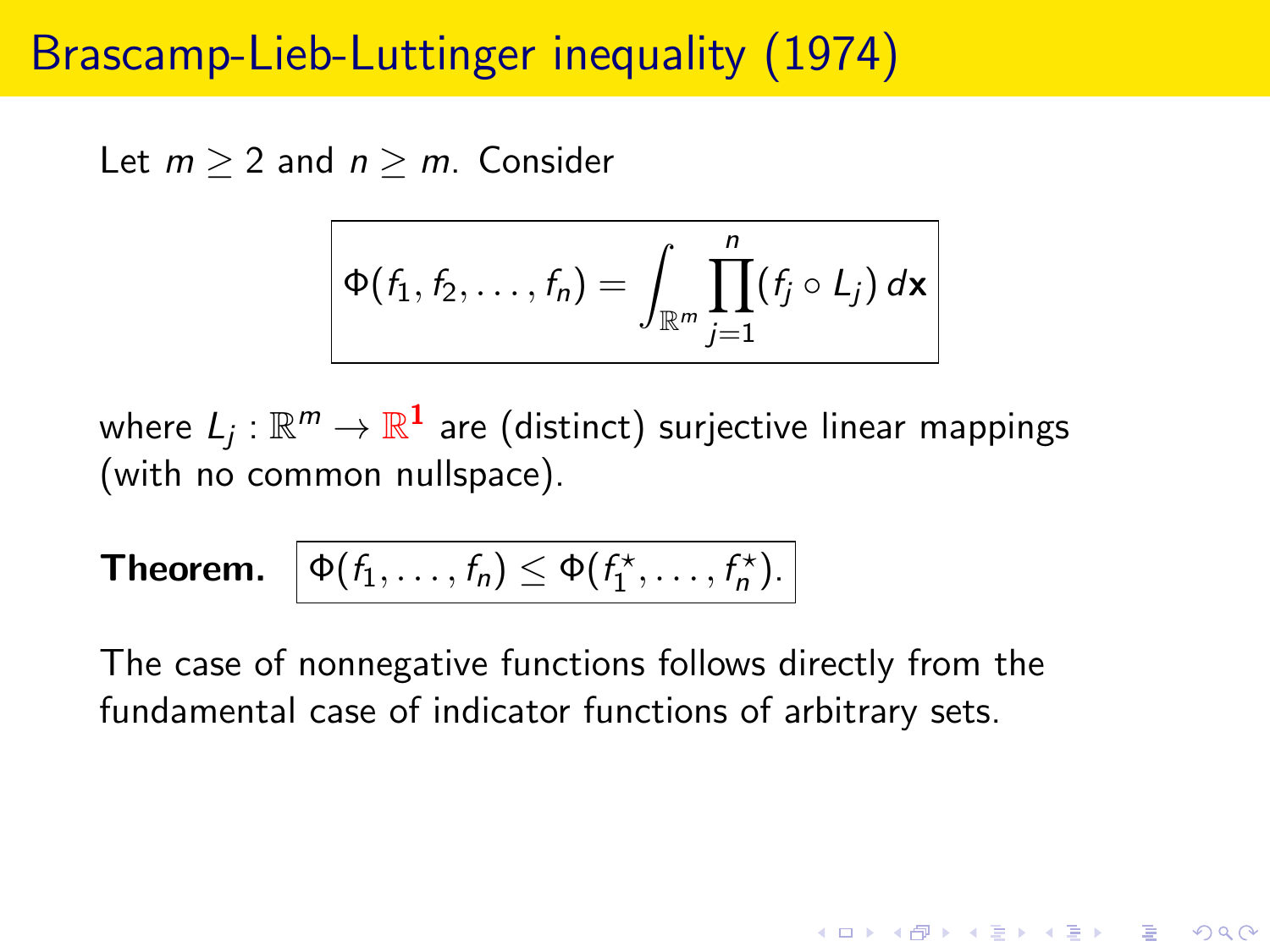# Hölder-Brascamp-Lieb/BLL functional symmetry group

 $\bullet$  A BLL functional defined by integration over  $\mathbb{R}^m$  has an  $m$ –dimensional group of symmetries:

$$
\int_{\mathbb{R}^{\mathsf{m}}}\prod_{j=1}^{n} \mathbf{1}_{E_j} (L_j(x))\,dx
$$

is invariant under any translation  $\mathbf{x} \mapsto \mathbf{x} + \mathbf{v}$  of  $\mathbb{R}^m$ .

- $\bullet$  Each  $E_j$  is thereby translated by  $L_j(v)$ , so  $|E_j|$  is unchanged.
- Maximizing tuples can be unique only up to the action of this group.

4 D > 4 P + 4 B + 4 B + B + 9 Q O

• Gowers forms are interesting examples.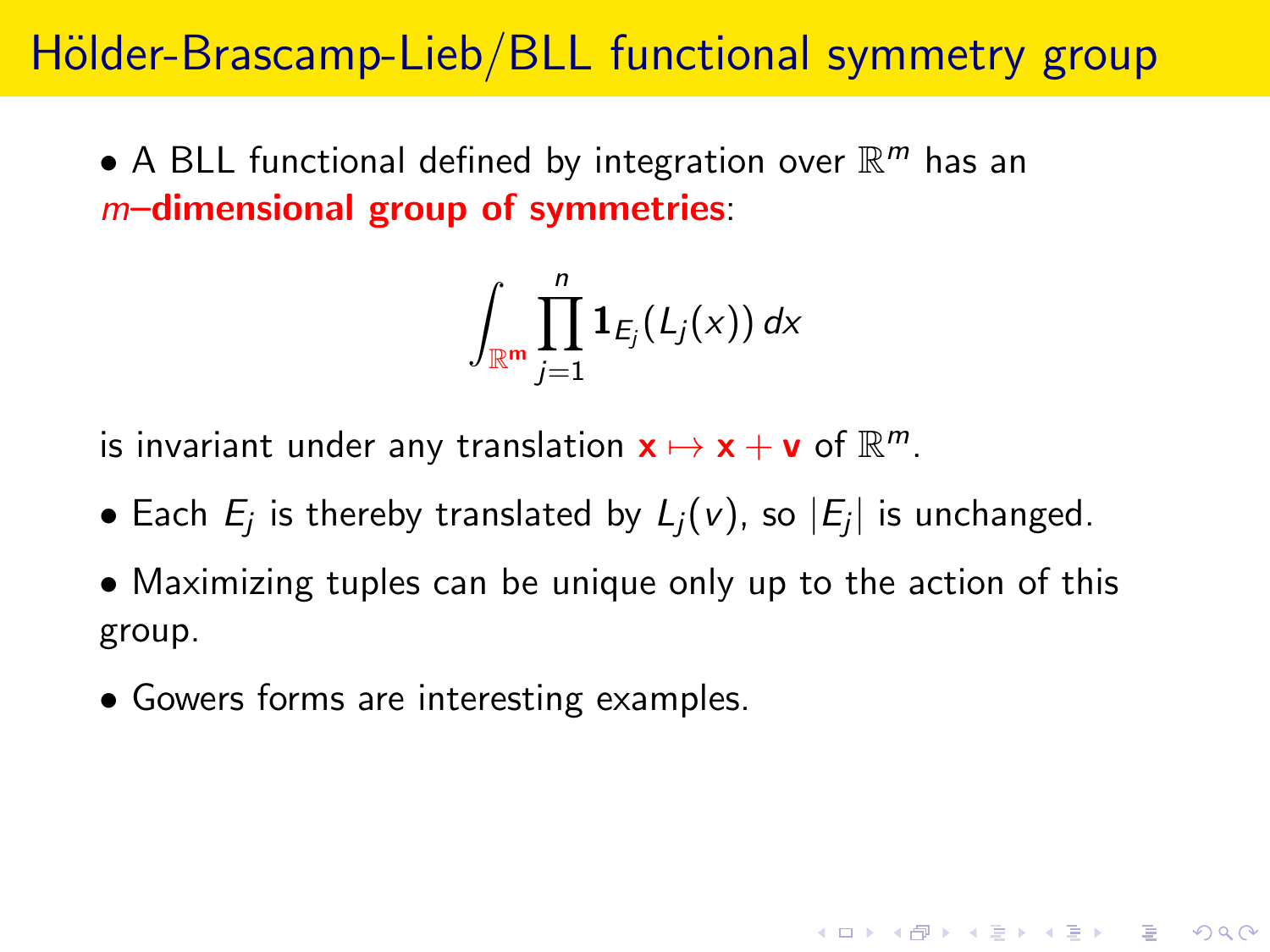### Example: Gowers forms and norms

• For  $k > 2$  the Gowers forms are

$$
\mathcal{T}_{k}(f_{\alpha}: \alpha \in \{0,1\}^{k}) = \int_{x \in \mathbb{R}} \int_{h \in \mathbb{R}^{k}} \prod_{\alpha \in \{0,1\}^{k}} f_{\alpha}(x + \alpha \cdot h) \, dh \, dx
$$

where  $f_{\alpha} : \mathbb{R} \to [0, \infty]$ .

- $\bullet$  There are 2<sup>k</sup> functions  $f_\alpha$ ; integration is over  $\mathbb{R}^{k+1}.$
- Gowers norms are

$$
||f||_{U^k}^{2^k} = \mathcal{T}_k(f,f,\ldots,f).
$$

**K ロ ▶ K @ ▶ K 할 X X 할 X → 할 X → 9 Q Q ^**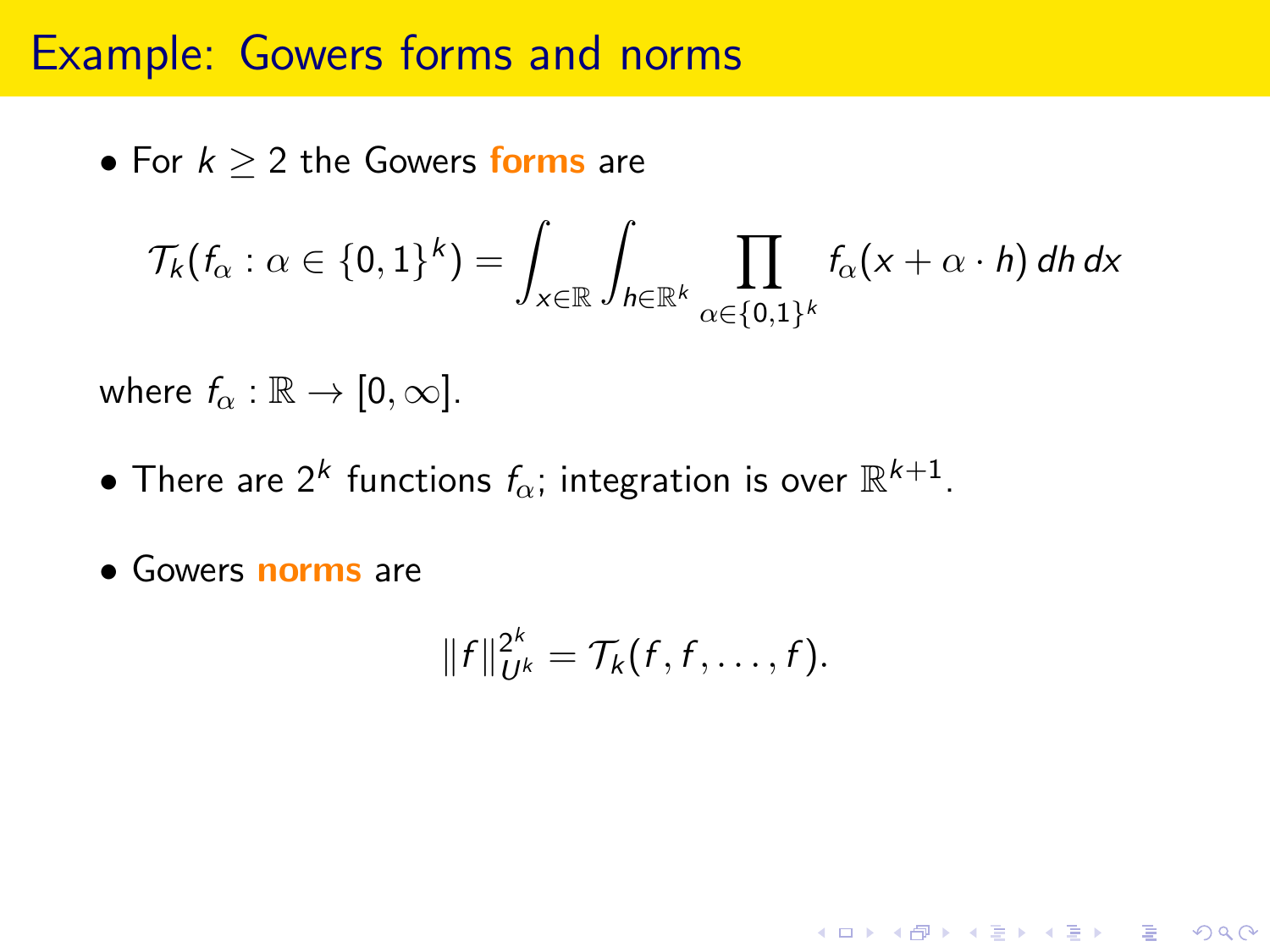# Example: Gowers forms and norms (continued)

- $\blacktriangleright \ \mathcal{T}_k(f_\alpha : \alpha \in \{0,1\}^k) \leq A_k \prod_\alpha \|f_\alpha\|_{L^{p_k}}$  where  $p_k$  is dictated by scaling.
- $\triangleright$  Extremizing tuples are tuples of Gaussians; Eisner-Tao found the optimal constant in the inequality.
- $\triangleright$  C. showed that sets whose indicator functions have nearly maximal Gowers norms, among sets of specified Lebesgue measure, are nearly equal to intervals.
- $\triangleright$  My student Anh Nguyen is working to prove the corresponding stability result: Functions of nearly maximal Gowers norm are nearly (in norm) equal to Gaussians.

4 D > 4 P + 4 B + 4 B + B + 9 Q O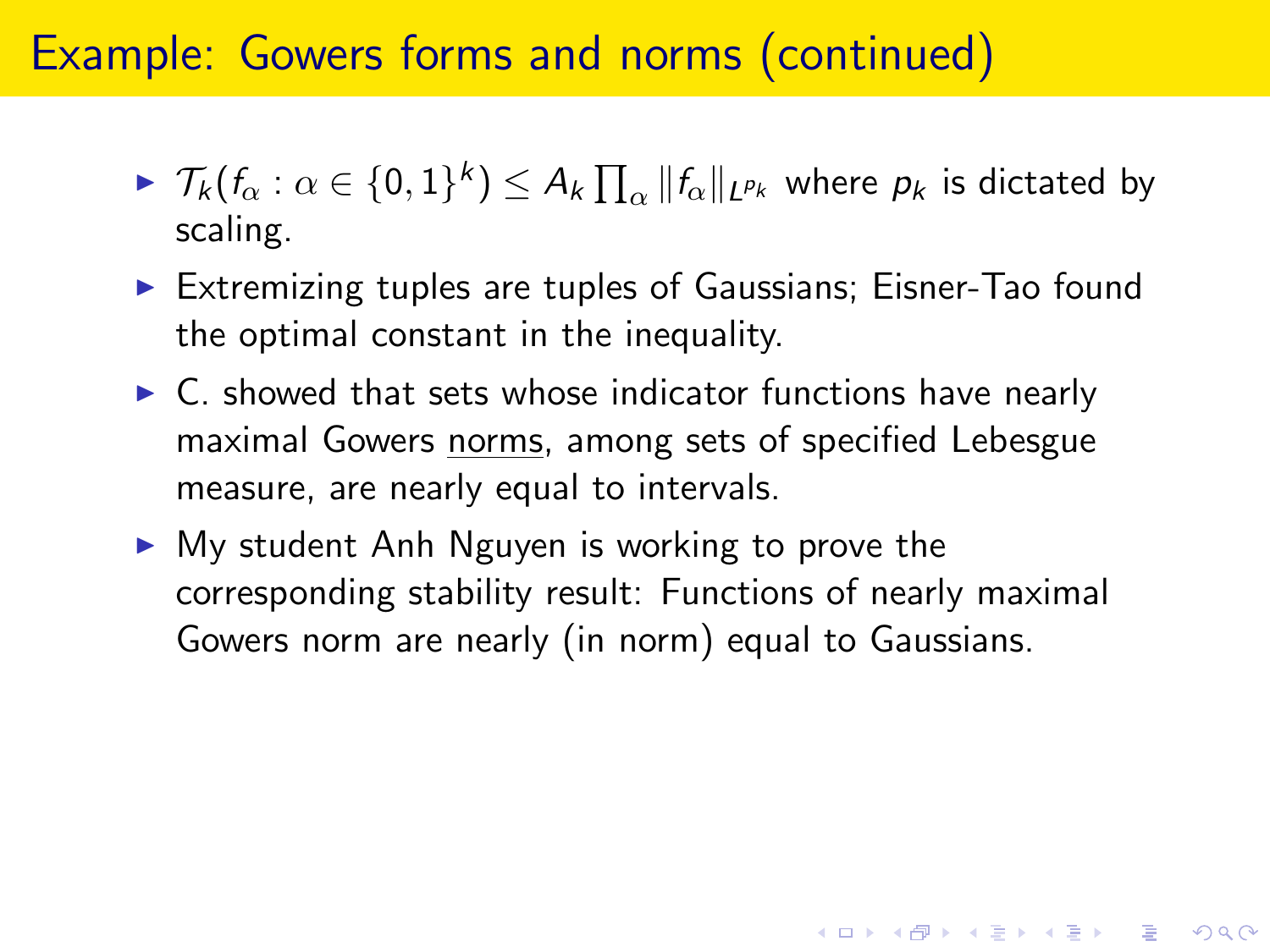# Maximizers of the Brascamp-Lieb-Luttinger inequality?

 $\triangleright$  Burchard characterized (admissible) extremizers of BLL functionals for  $n = m + 1$  (one more function than dimension). This is a corollary of her theorem on the Riesz-Sobolev inequality ( $m = 2$ ,  $n = 3$ ).

 $\blacktriangleright$  [Flock–C] extended Burchard's method to establish uniqueness (up to symmetries) of maximizers for  $m = 2$  for an arbitrarily large number of functions  $f_j$ , but were unable to generalize to  $m > 2$ .

KID KA KERKER KID KO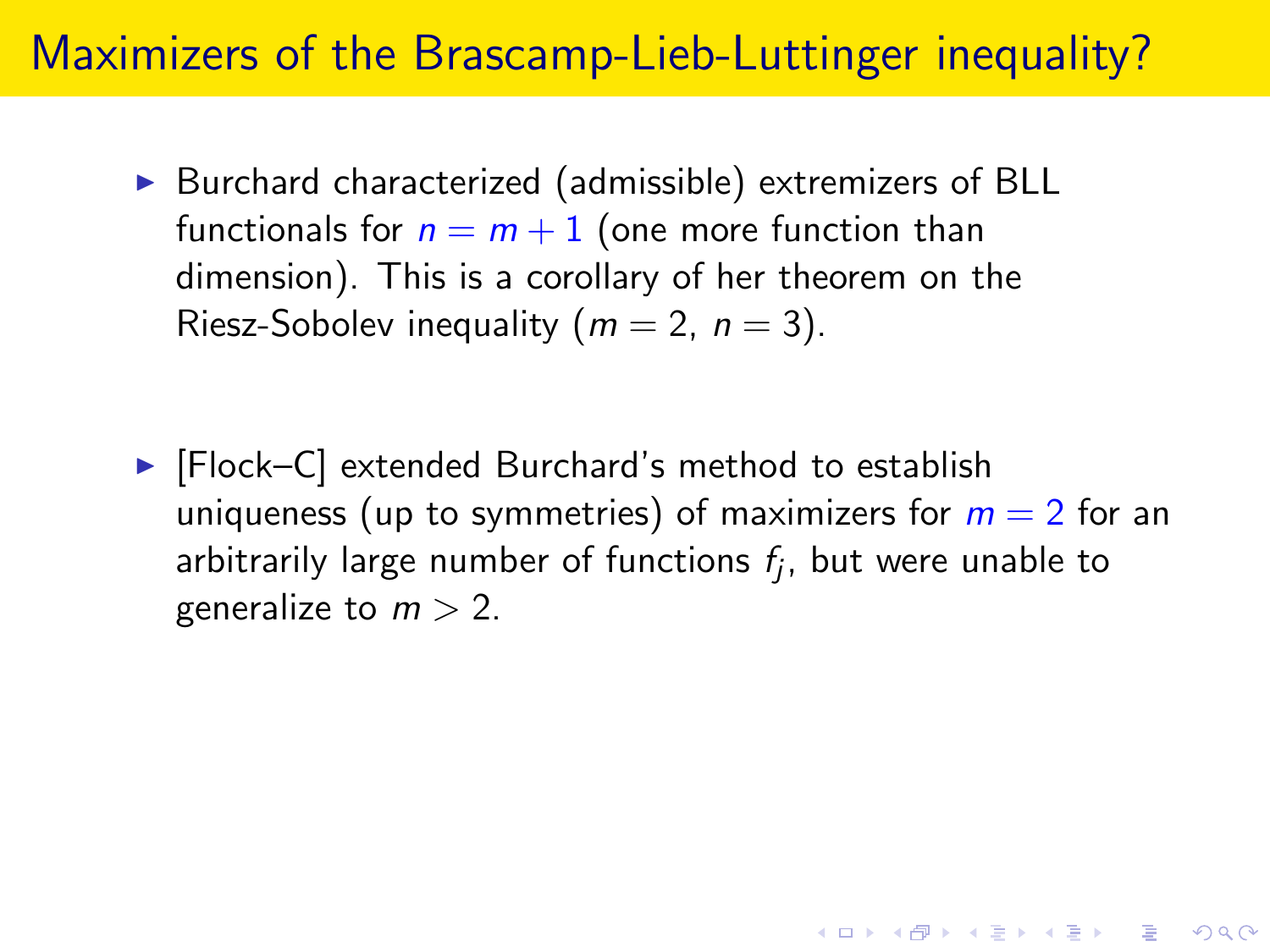# Theorem: Maximizers of the BLL inequality

#### Assumptions/notation.

- $\blacktriangleright\; \mathit{L}_j : \mathbb{R}^m \to \mathbb{R}^1$  surjective linear mappings. (Natural nondegeneracy hypotheses.)
- In the number of sets  $E_j$  is  $> m$ .
- $\blacktriangleright$   $(|E_j|: 1 \leq j \leq n)$  strictly admissible.

**Conclusion.** If  $\Phi(E_1,\ldots,E_n) = \Phi(E_1^*,\ldots,E_n^*)$  then  $E_j$  are intervals with compatibly situated centers.

This is proved under a genericity hypothesis, which I suspect is not necessary.

Admissibility is equivalent to this simple necessary condition: If  $E_j$  are intervals of the specified lengths centered at 0, and if  $|E_j|$  is decreased for any index j, then the functional  $\Phi$  decreases.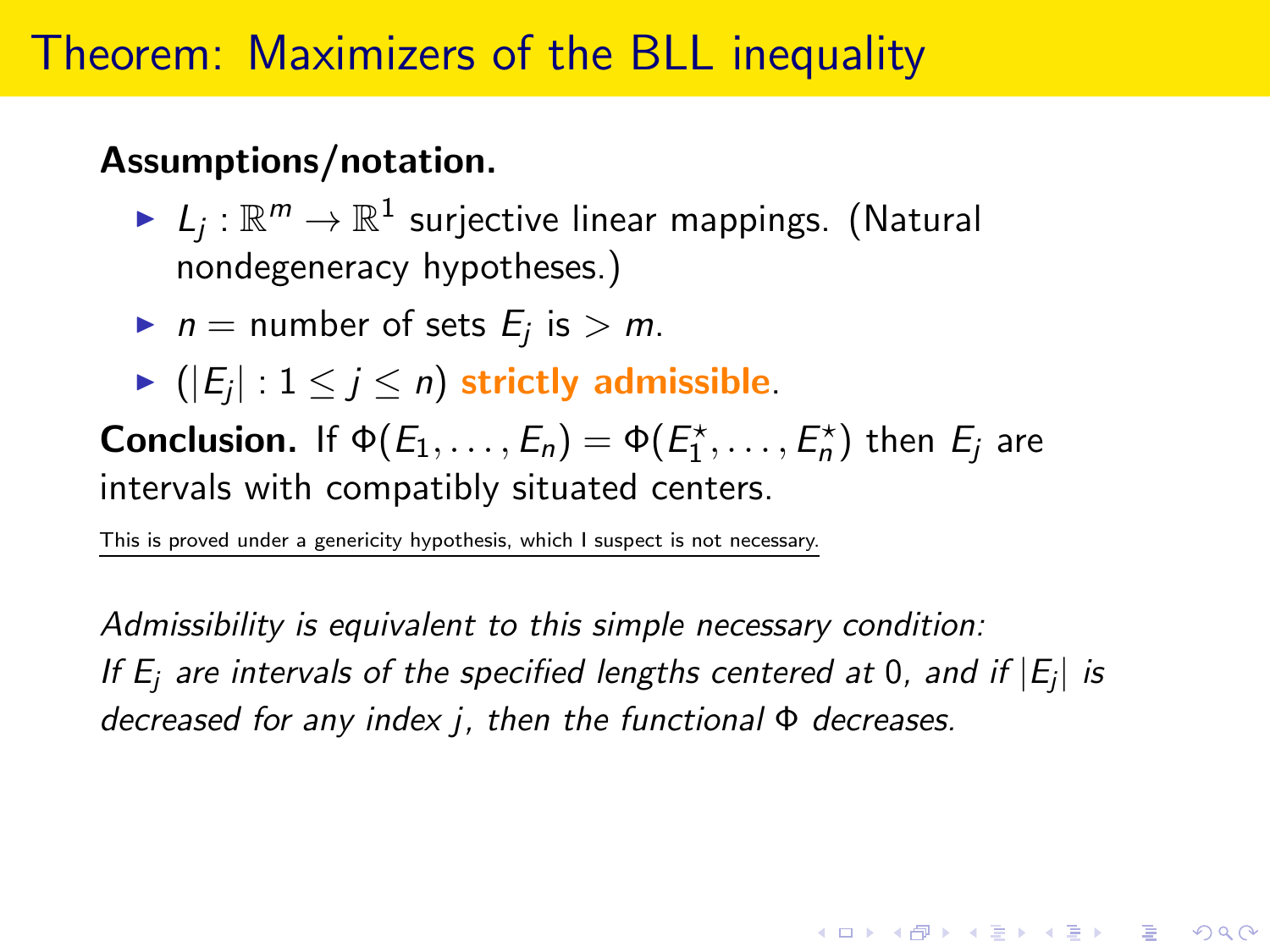### **More**

• The method is to directly prove the sharp quantitative version:

 $\Phi(\bm{\mathsf{E}}) \leq \Phi(\bm{\mathsf{E}}^{\star}) - c$  distance $(\bm{\mathsf{E}},\mathcal{O}(\bm{\mathsf{E}}^{\star}))^2$ 

**K ロ ▶ K @ ▶ K 할 X X 할 X → 할 X → 9 Q Q ^** 

where  $\mathcal{O}(\mathsf{E}^{\star})$  is the orbit of  $\mathsf{E}^{\star}$  under the *m*–dimensional translation symmetry group identified on earlier slides.

• The weaker uniqueness statement is then a corollary.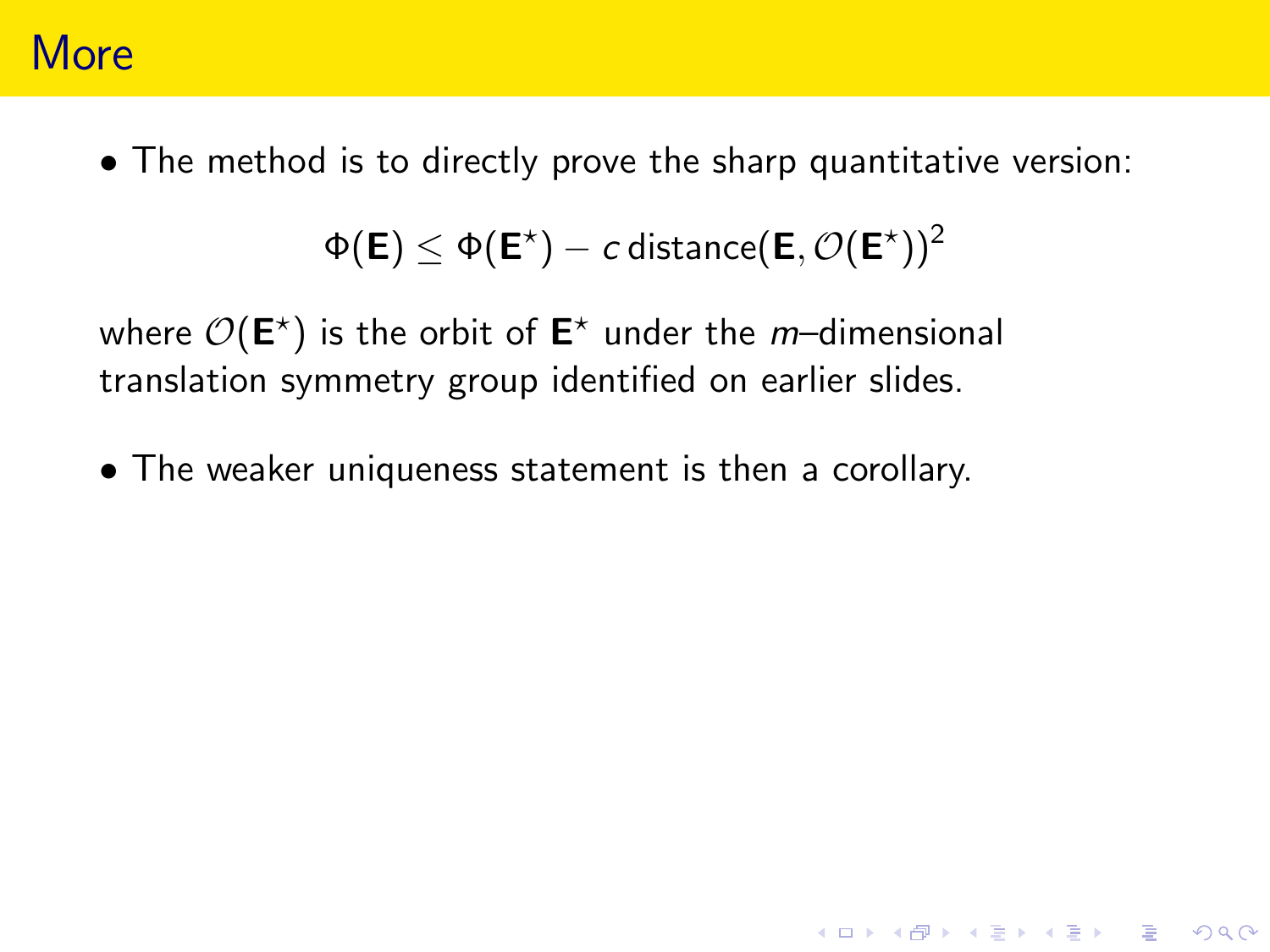#### Lecture 2

Proof of the sharpened Riesz-Sobolev inequality The Quest for Coercivity

$$
\int_{\mathsf{E}_3}\mathbf{1}_{\mathsf{E}_1}\ast \mathbf{1}_{\mathsf{E}_2}\leq \int_{\mathsf{E}_3^\star}\mathbf{1}_{\mathsf{E}_1^\star}\ast \mathbf{1}_{\mathsf{E}_2^\star}-\mathbf{c}\,\text{Distance}\,(\mathsf{E},\mathcal{O}(\mathsf{E}^\star))^2.
$$

**KORK ERKER ADE YOUR** 

- $\blacktriangleright$  **E** = ( $E_1, E_2, E_3$ )
- $\blacktriangleright$   $E_j \subset \mathbb{R}^d$
- $\blacktriangleright$   $E_j^* =$  ball  $B_j$  centered at 0 with  $|B_j| = |E_j|$
- $\blacktriangleright$   $\mathcal{O}(\mathsf{E}^{\star})$  = orbit of  $(E_1^{\star}, E_2^{\star}, E_3^{\star})$  under action of the measure-preserving affine group.
- $\blacktriangleright$  ( $|E_1|, |E_2|, |E_3|$ ) satisfies admissibility hypothesis.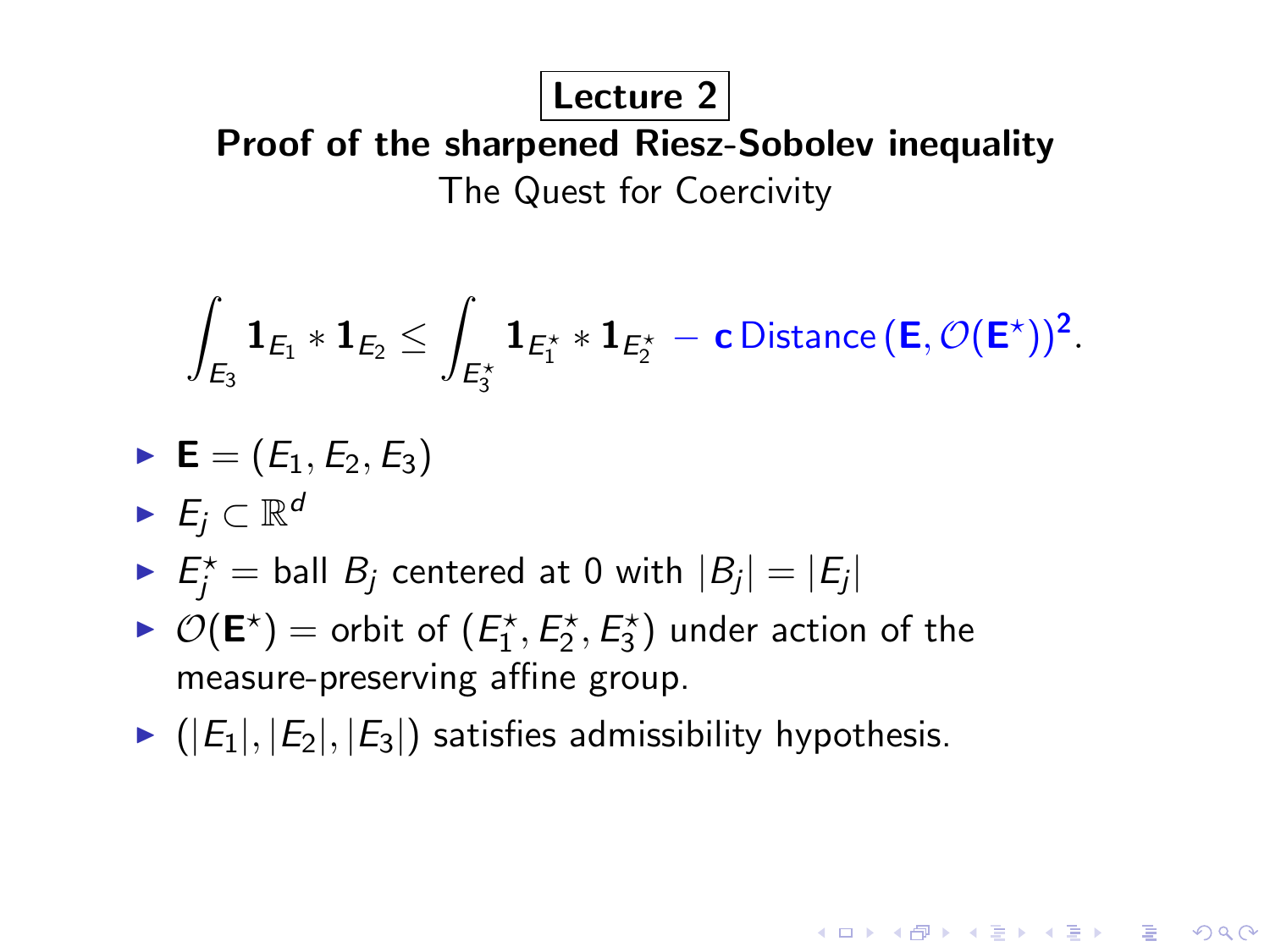### Notation — symmetric formulation

$$
\mathcal{T}(E_1, E_2, E_3) = \iint\limits_{x_1 + x_2 + x_3 = 0} \prod_{j=1}^3 \mathbf{1}_{E_j}(x_j) d\lambda(\mathbf{x})
$$

with  $\mathbf{x} = (x_1, x_2, x_3)$ .

By replacing  $E_3$  by  $-E_3$  we may convert the problem to the study of maximizers of  $\mathcal T$ , among ordered triples **E** of sets of specified measures.

 $\delta$  will systematically denote distance $(\mathsf{E},\mathcal{O}(\mathsf{E}^{\star}))$ . Keep in mind the normalizations  $|E_j|\asymp 1$  and  $|E_j\,\Delta\,B_j|\leq O(\delta).$ 

**KORK ERKER ADE YOUR**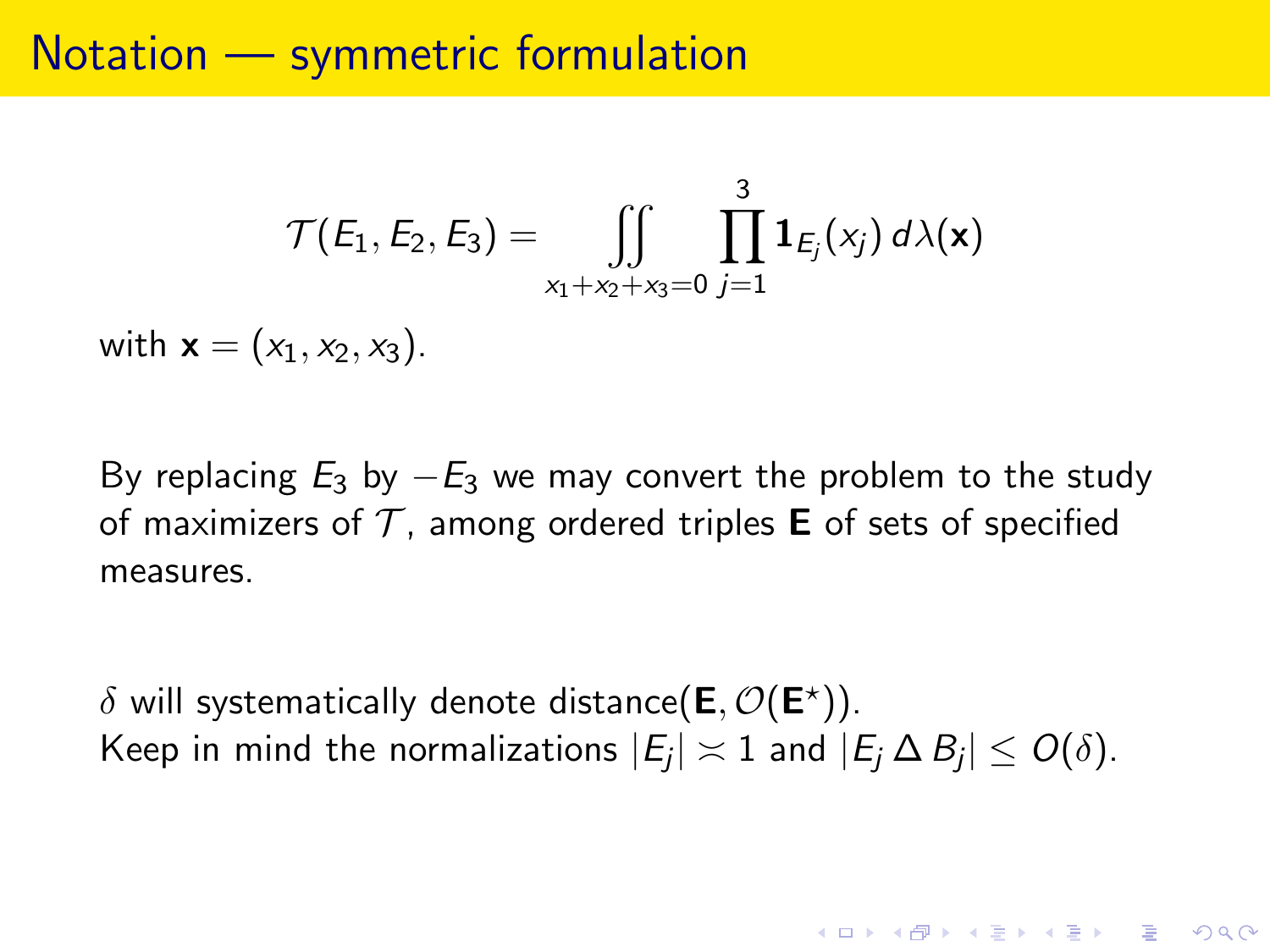### Part 0: A tool: Steiner symmetrization

- $\blacktriangleright$  Let  $d > 1$ .
- ► Regard  $\mathbb{R}^d$  as  $\mathbb{R}^{d-1}\times\mathbb{R}^1$
- ► For  $E \subset \mathbb{R}^d$  define  $\mathsf{E}^\dagger \subset \mathbb{R}^d$  by: For each  $x' \in \mathbb{R}^{d-1}$ ,

 $\{t:(x',t)\in E^{\dagger}\} = 1D$  symmetrization of  $\{t:(x',t)\in E\}.$ 

- $\blacktriangleright$  By conjugating with an arbitrary rotation of  $\mathbb{R}^d$ , define Steiner symmetrization in an arbitrary direction.
- Iterating Steiner symmetrizations in  $a(n)$  appropriate) dense set of directions produces the radial symmetrization  $E^*$ .

**KORKAR KERKER EL VOLO**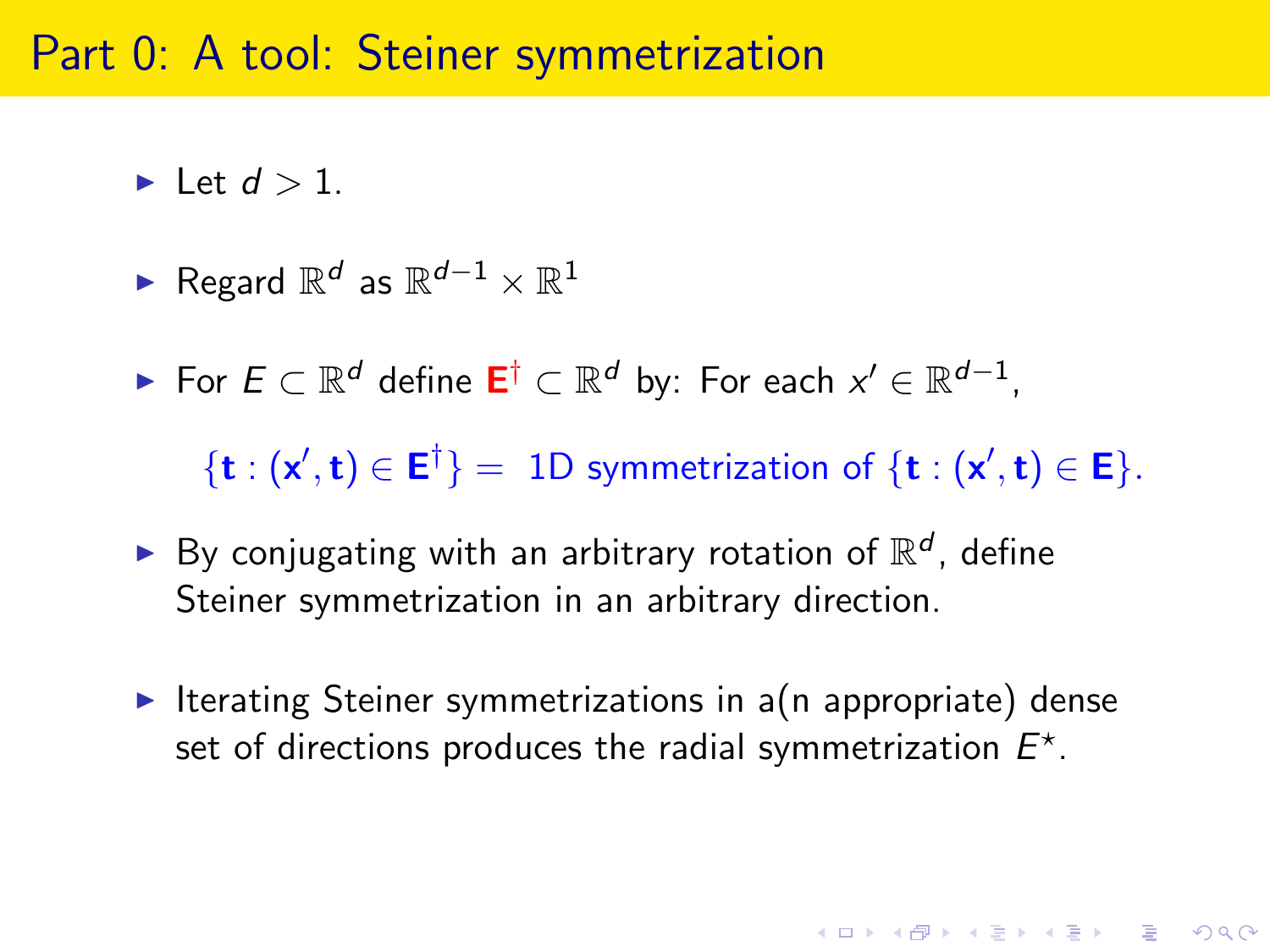# Steiner symmetrization and skew shifts

If  $B$  is a ball and  $L:\mathbb{R}^d \to \mathbb{R}^d$  is a skew shift

$$
L(x',x_d)=(x',x_d+x'\cdot v)
$$

**K ロ ▶ K @ ▶ K 할 X X 할 X → 할 X → 9 Q Q ^** 

then applying Steiner symmetrization to the ellipsoid  $L(B)$ reproduces the ball B.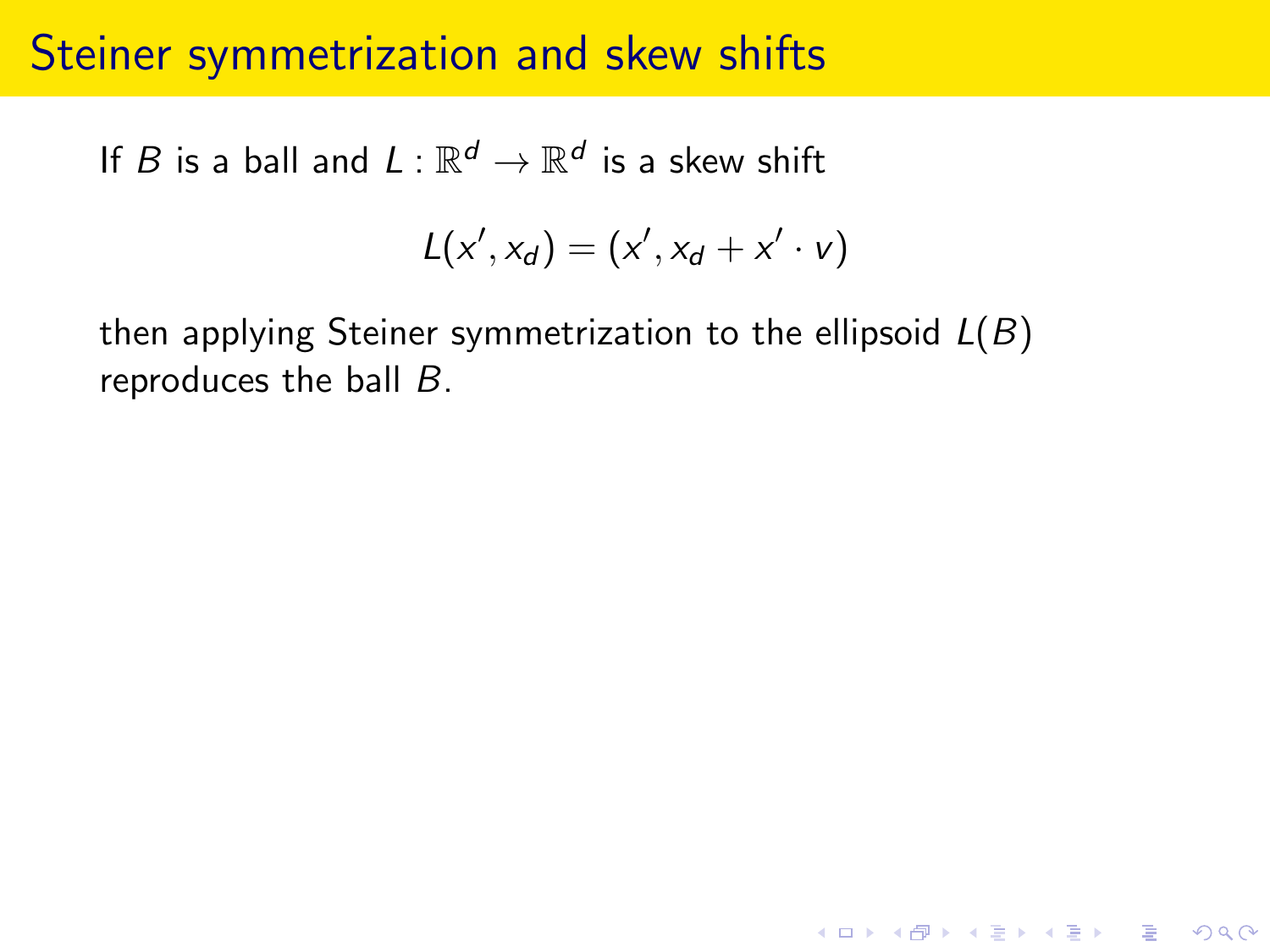# Monotonicity and a structural feature

For arbitrary measurable subsets of  $\mathbb{R}^d$ ,

$$
\mathcal{T}(\mathsf{E}) \leq \mathcal{T}(\mathsf{E}^\dagger)
$$

where  $\mathsf{E}^\dagger=(E_1^\dagger)$  $\frac{1}{1}$ ,  $E_2^{\dagger}$  $\frac{1}{2}$ ,  $E_3^{\dagger}$  $\frac{1}{3}$ .

This is simply the one-dimensional Riesz-Sobolev inequality combined with Fubini, since

$$
\mathcal{T}_{\mathbb{R}^d}(\boldsymbol{\mathsf{E}}) = \int_{x_1'+x_2'+x_3'=0} \mathcal{T}_{\mathbb{R}^1}(\boldsymbol{\mathsf{E}}_1(\boldsymbol{\mathsf{x}}_1'), \boldsymbol{\mathsf{E}}_2(\boldsymbol{\mathsf{x}}_2'), \boldsymbol{\mathsf{E}}_3(\boldsymbol{\mathsf{x}}_3')) \, d\lambda_{\mathbb{R}^{d-1}}(\boldsymbol{\mathsf{x}}')
$$

where

$$
E_j(x') = \big\{t \in \mathbb{R} : (x', t) \in E_j\big\}.
$$

K ロ ▶ K @ ▶ K 할 > K 할 > 1 할 > 1 이익어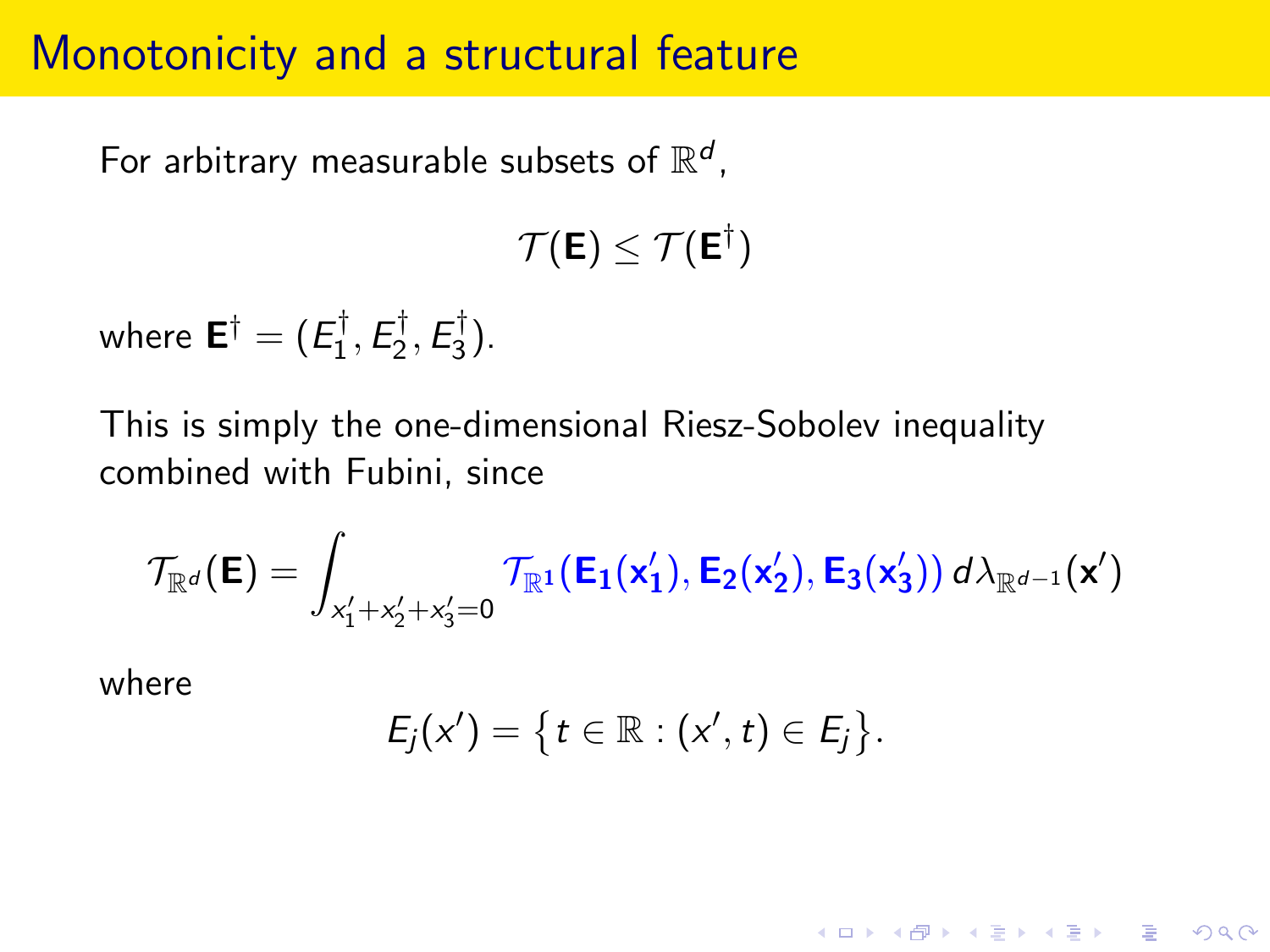### Proof of the sharpened Riesz-Sobolev inequality

Part 1: A flow of sets.

K ロ ▶ K @ ▶ K 할 ▶ K 할 ▶ | 할 | ⊙Q @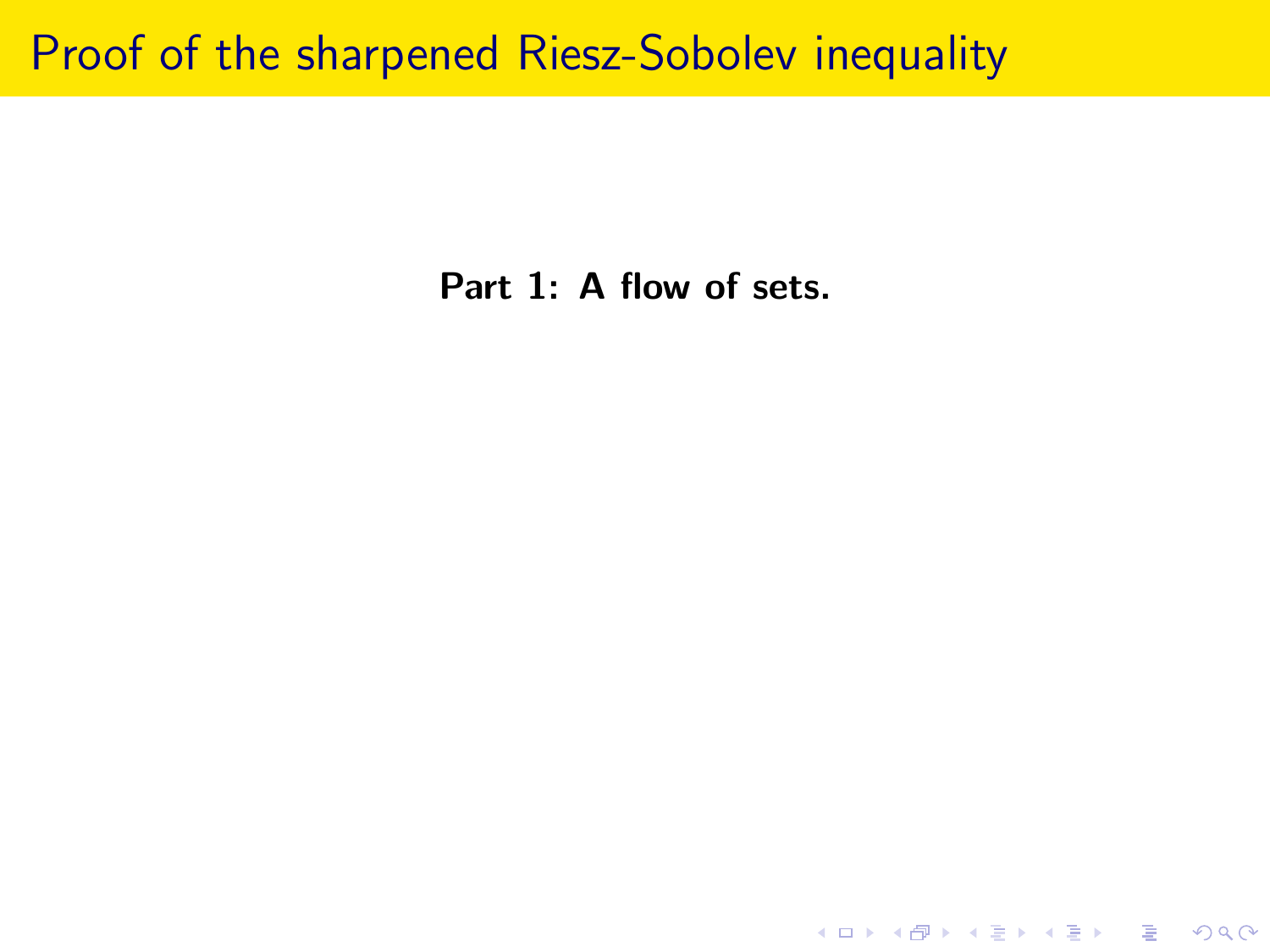### A flow on subsets of  $\mathbb R$

There exists a flow  $[0, 1] \ni t \mapsto E(t)$  on all measurable subsets  $(0<|E|<\infty)$  of  $\mathbb{R}^1$  satisfying

- E(0) arbitrary;  $E(1) = E(0)^{*}$ .
- $\triangleright$  Measure-preserving:  $|E(t)| \equiv |E|$
- ► Continuous:  $\lim_{s\to t} |E(s) \Delta E(t)| = 0$ .
- ▶ Monotonic Riesz-Soboley functional:  $t \mapsto \mathcal{T}(E_1(t), E_2(t), E_3(t))$  is nondecreasing continuous function.

**KORK ERKER ADE YOUR**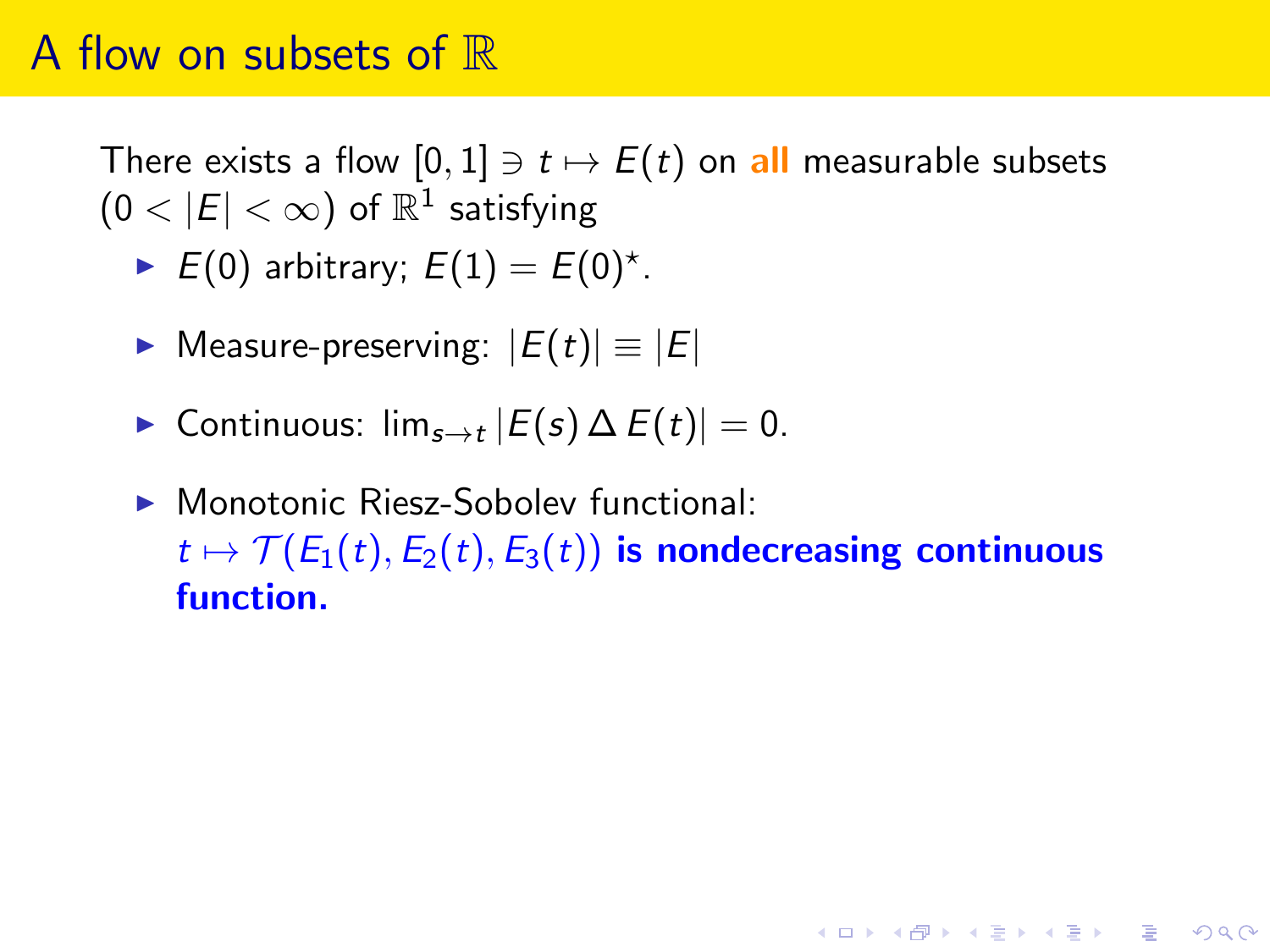# Flow on special sets (Brascamp-Lieb)

For any **finite union of intervals**  $E \subset \mathbb{R}$ , define a flow  $t \mapsto E(t)$ for  $t \in [0, 1]$ , as follows:

- $\blacktriangleright$   $E(0) = E$ .
- $\triangleright$  Each constituent interval moves rigidly at a constant speed so that its center will arrive at the origin at  $t = 1$
- $\blacktriangleright$  until the first time of collision.
- $\triangleright$  Stop the clock, glue together any intervals that have collided. The number of intervals decreases.
- $\triangleright$  Restart the clock, with each interval moving at a constant speed chosen so that its center will arrive at the origin at  $t=1$

**KORK ERKER ADE YOUR** 

 $\blacktriangleright$  until the next collision  $\ldots$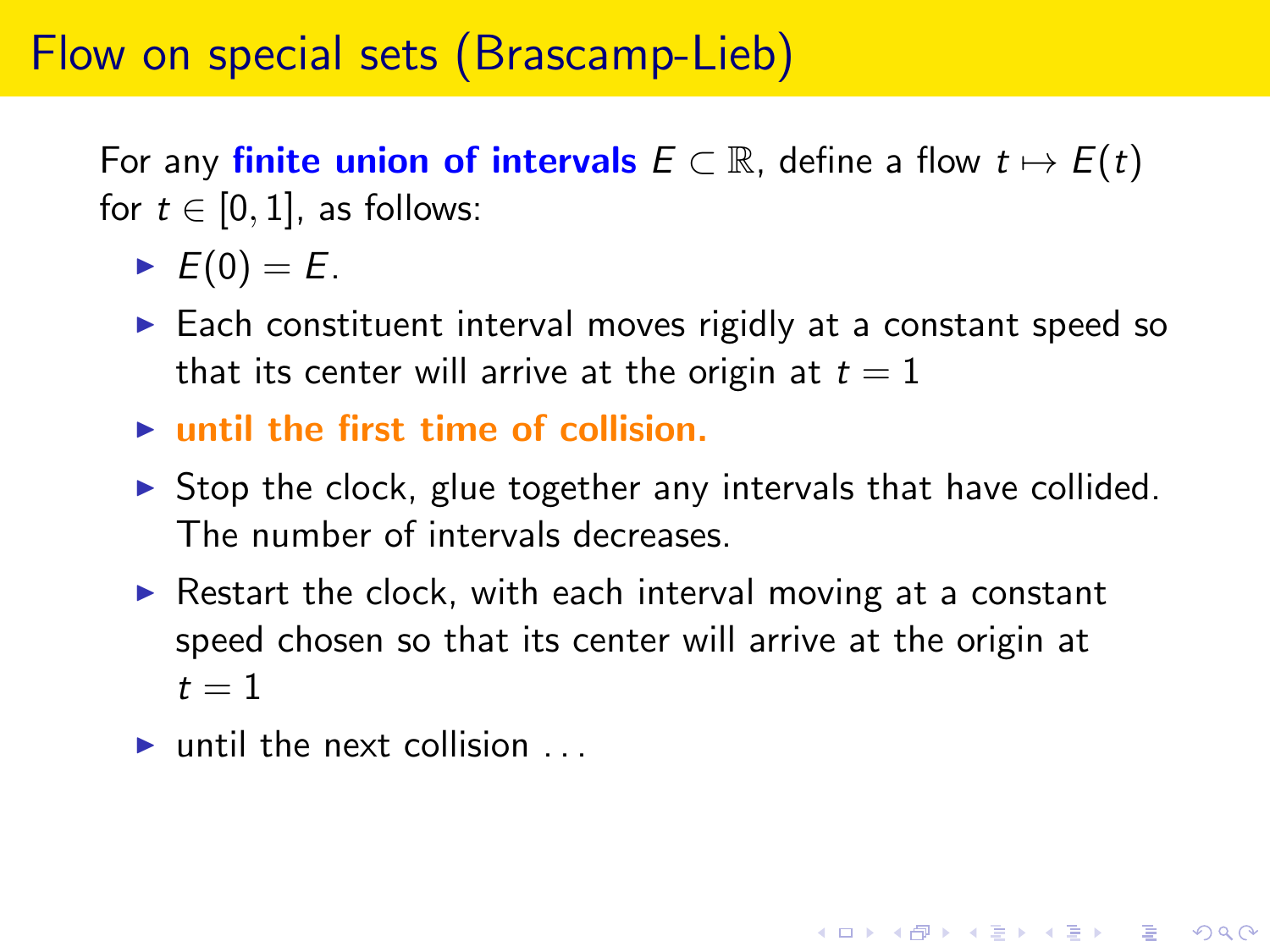# Flow on general sets

• This flow can be proved to extend, by continuity, to a flow on general Lebesgue measurable sets ( $|E| < \infty$ ).

**K ロ ▶ K @ ▶ K 할 X X 할 X → 할 X → 9 Q Q ^** 

• The extension to arbitrary sets is apparently "folklore".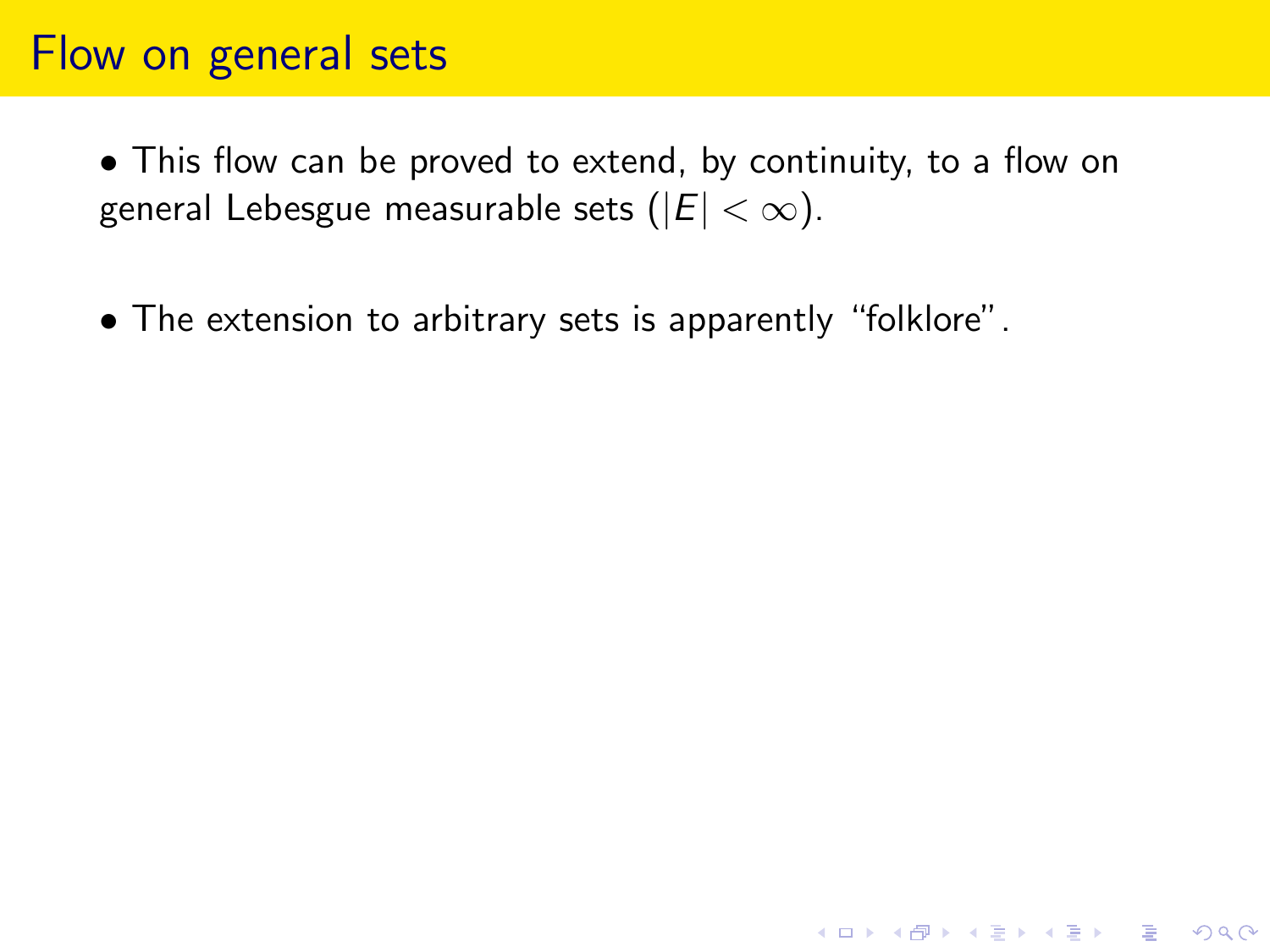# Flow in higher dimensions

There exists a noncanonical extension of this flow to higher dimensions, inheriting continuity and monotonicity of the functional, using the one-dimensional flow in the same way that Steiner symmetrization uses one-dimensional symmetrization.

One chains together one-dimensional flows in sequence, in a dense sequence of directions in  $\mathbb{R}^d$   $\dots$ 

**K ロ ▶ K @ ▶ K 할 X X 할 X → 할 X → 9 Q Q ^**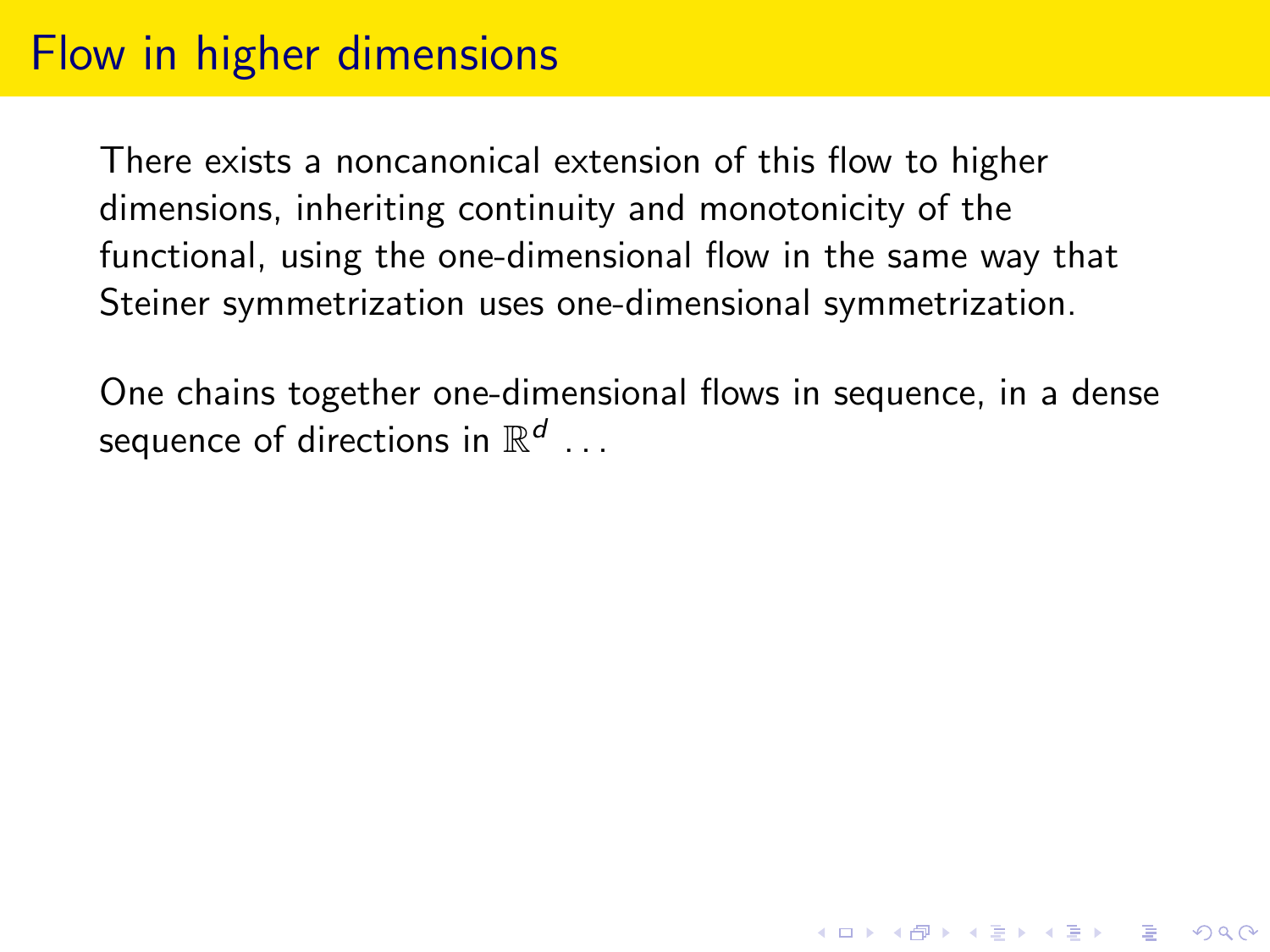# Aside: Smoothing property of the flow

For any set  $E \subset \mathbb{R}$  (positive, finite Lebesgue measure), for any  $t > 0$ ,  $E(t)$  is (up to a null set) a countable **union of intervals**.

I do not know any useful formula for the time derivative of  $\mathcal{T}(E_1(t), E_2(t), E_3(t)).$ 

**K ロ ▶ K @ ▶ K 할 X X 할 X → 할 X → 9 Q Q ^**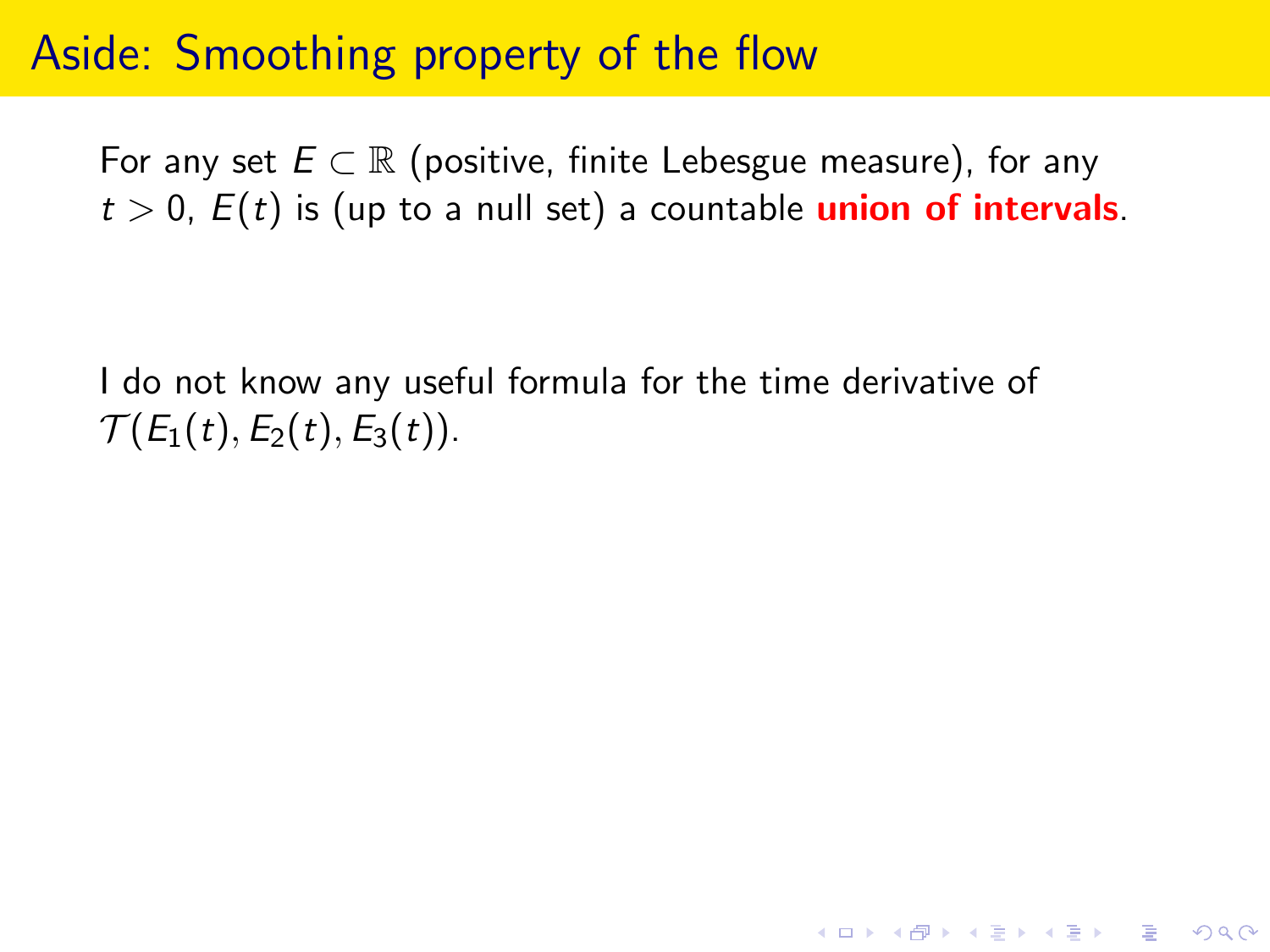# Application of the flow

Corollary. In order to prove the sharpened Riesz-Sobolev inequality, it suffices to analyze sets that are small perturbations of balls centered at 0.

"Small perturbation" means:

$$
|E_j \Delta E_j^{\star}| \leq \delta_0 \max_i |E_i| \qquad \forall j
$$

**KORK ERKER ADE YOUR** 

where  $\delta_0$  may be chosen as small as desired (but independent of  $\mathbf{E} = (E_1, E_2, E_3)$ ).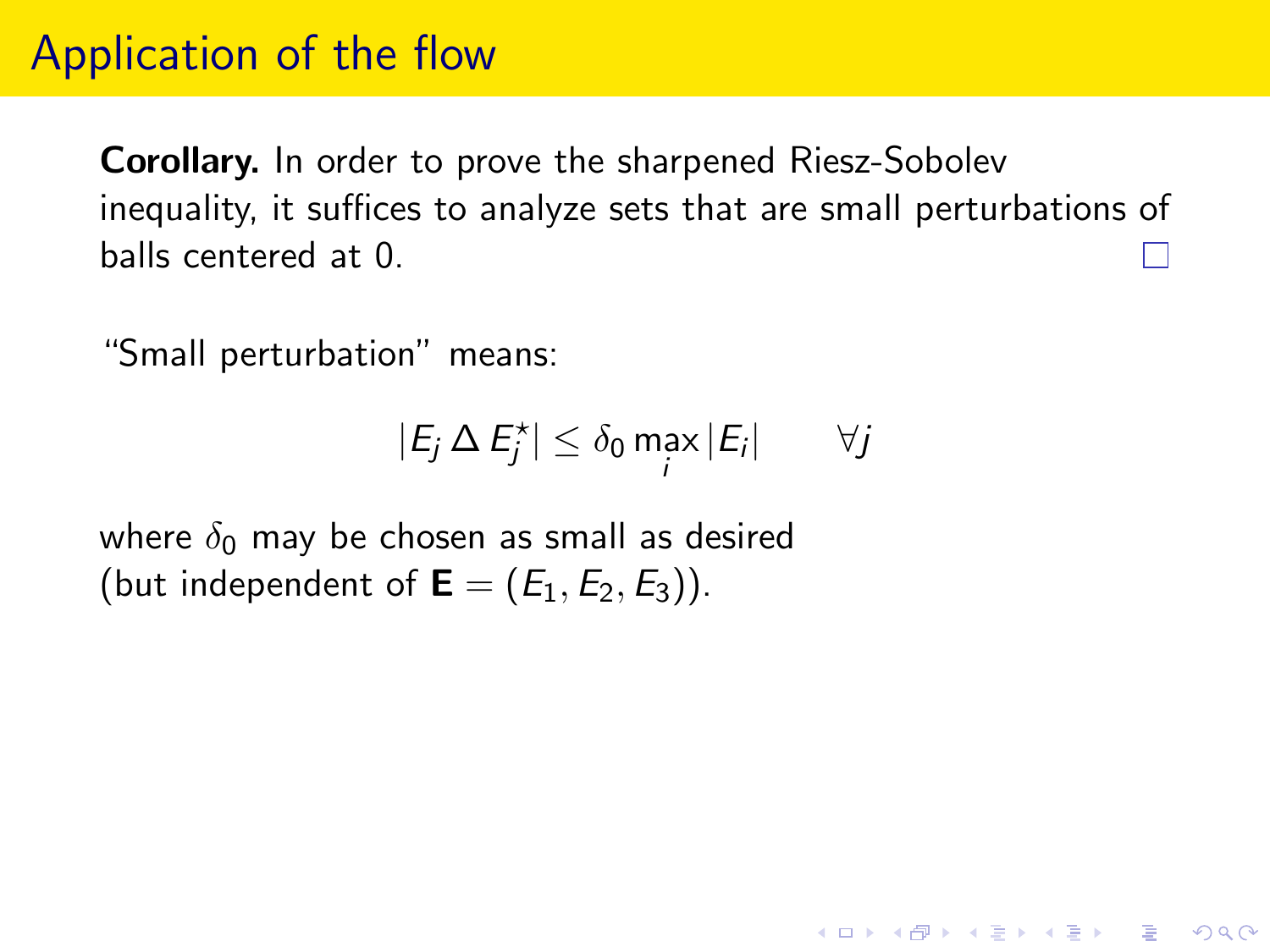# Disappointment?

#### No such flow monotonicity is known for the functionals

 $\|\widehat{f}\|_{a}/\|f\|_{p}$ 

or

$$
\|\widehat{\mathbf{1}_E}\|_q / |E|^{1/p}
$$

when  $q \notin 2\mathbb{N}$ .

Bennett-Bez-Carbery have proved that the Hausdorff-Young functional fails to be monotonic under the natural nonlinear heat flow, unless  $q \in 2\mathbb{N}$ .

K ロ ▶ K @ ▶ K 할 > K 할 > 1 할 > 1 이익어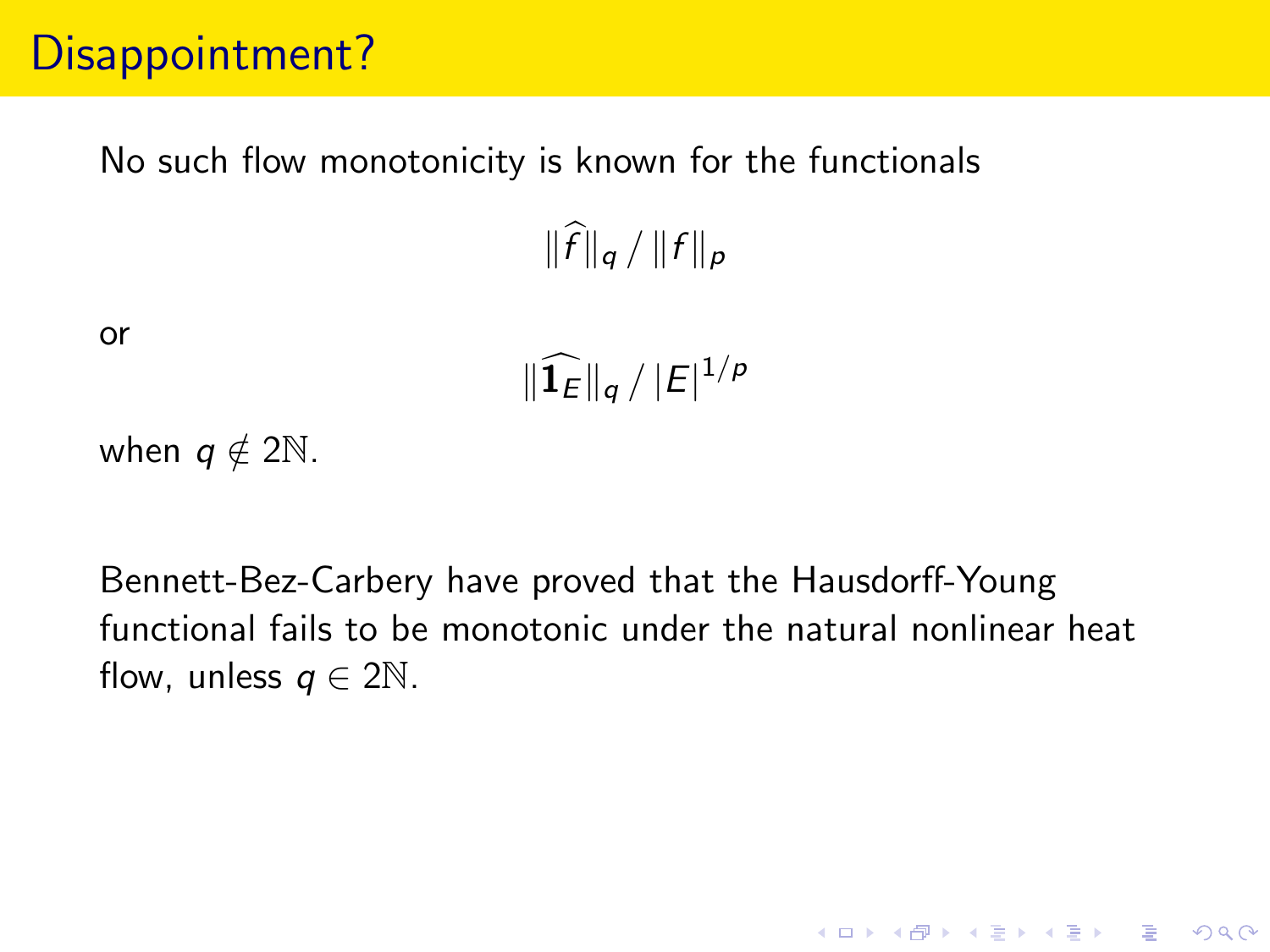(This slide was added after the lecture was delivered.)

During the lecture, a member of the audience pointed out that in 1997, Janson had given a proof of the sharp Hausdorff-Young inequality based on monotonicity of a certain quantity under a certain flow. After examination of this proof, all agreed that what was entirely different from a flow  $t\mapsto f_t.$  Thus while Janson's construction proves the sharp inequality, it does not permit a reduction to small perturbations of maximizers, as would a continuous flow  $t \mapsto f_t$  under which the ratio  $\|\widehat{f}\|_{a} / \|f\|_{p}$  was a nondecreasing function.

4 D > 4 P + 4 B + 4 B + B + 9 Q O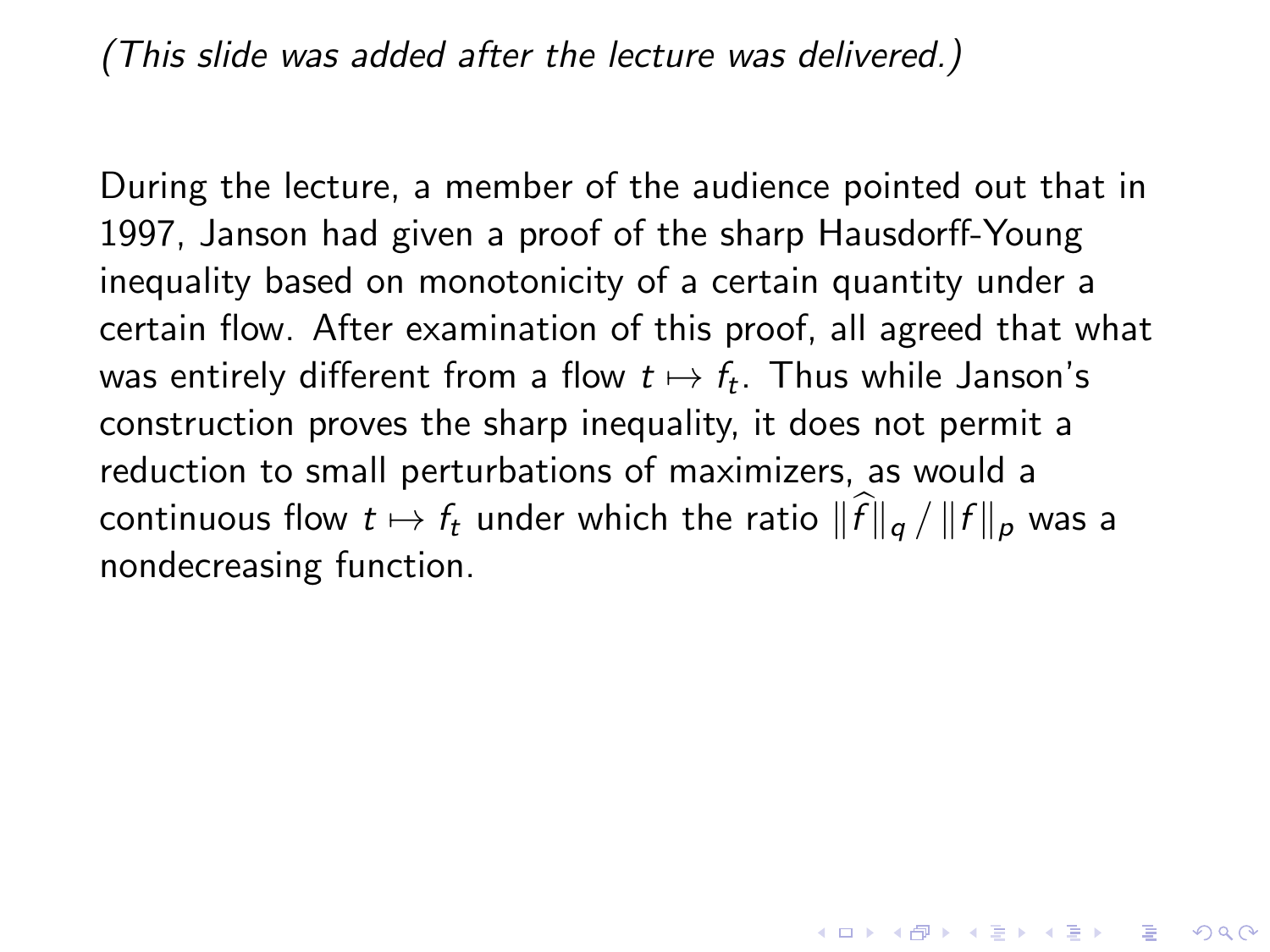# Proof of the sharpened Riesz-Sobolev inequality

Part 2: Perturbative expansion.

K ロ ▶ K @ ▶ K 할 ▶ K 할 ▶ | 할 | ⊙Q @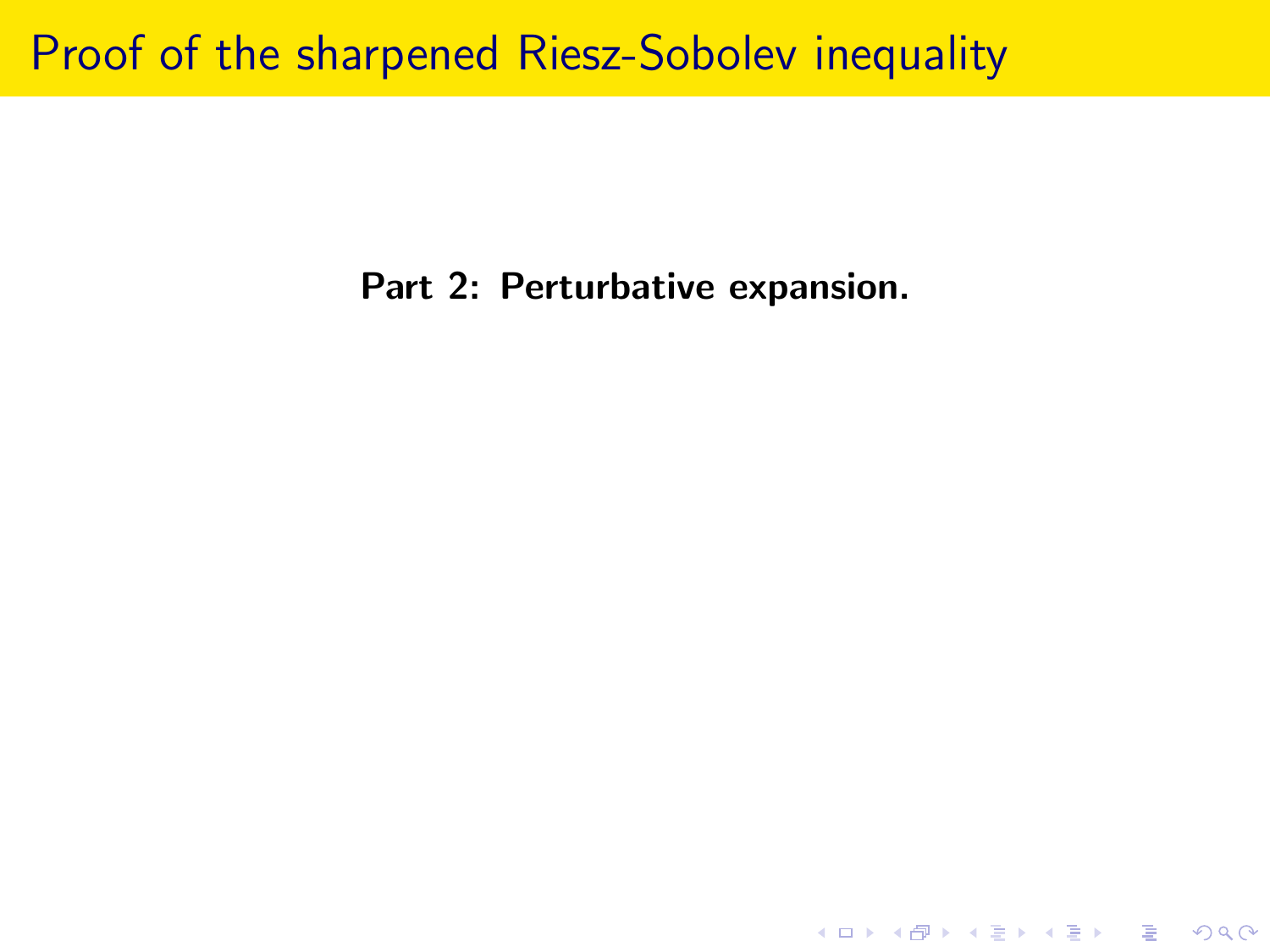## Review: Distance to orbit of  $E^*$

Given  $\mathsf{E}=(E_j: j\in\{1,2,3\})$  define  $\delta = \mathsf{Distance}(\mathsf{E}, \mathcal{O}(\mathsf{E}^{\star})) = \inf_{\psi, \mathsf{v}} \max_j | \big(\psi(\mathit{E}_j) + \mathit{v}_j\big) \, \Delta \, \mathit{B}_j |$ 

where the infimum is taken over all  $\psi$ , **v** ...

Consider orbit of  $\mathbf{E} = (E_1, E_2, E_3)$  under the affine symmetry group, and choose  $\psi$ , **v** that provide an approximately optimal approximation by balls centered at 0. Then

$$
\max_j |E_j \Delta E_j^{\star}| \leq C \text{ Distance}(\mathbf{E}, \mathcal{O}(\mathbf{E}^{\star}))
$$

**KORKAR KERKER EL VOLO** 

but minimizing this distance will not be the optimal choice . . .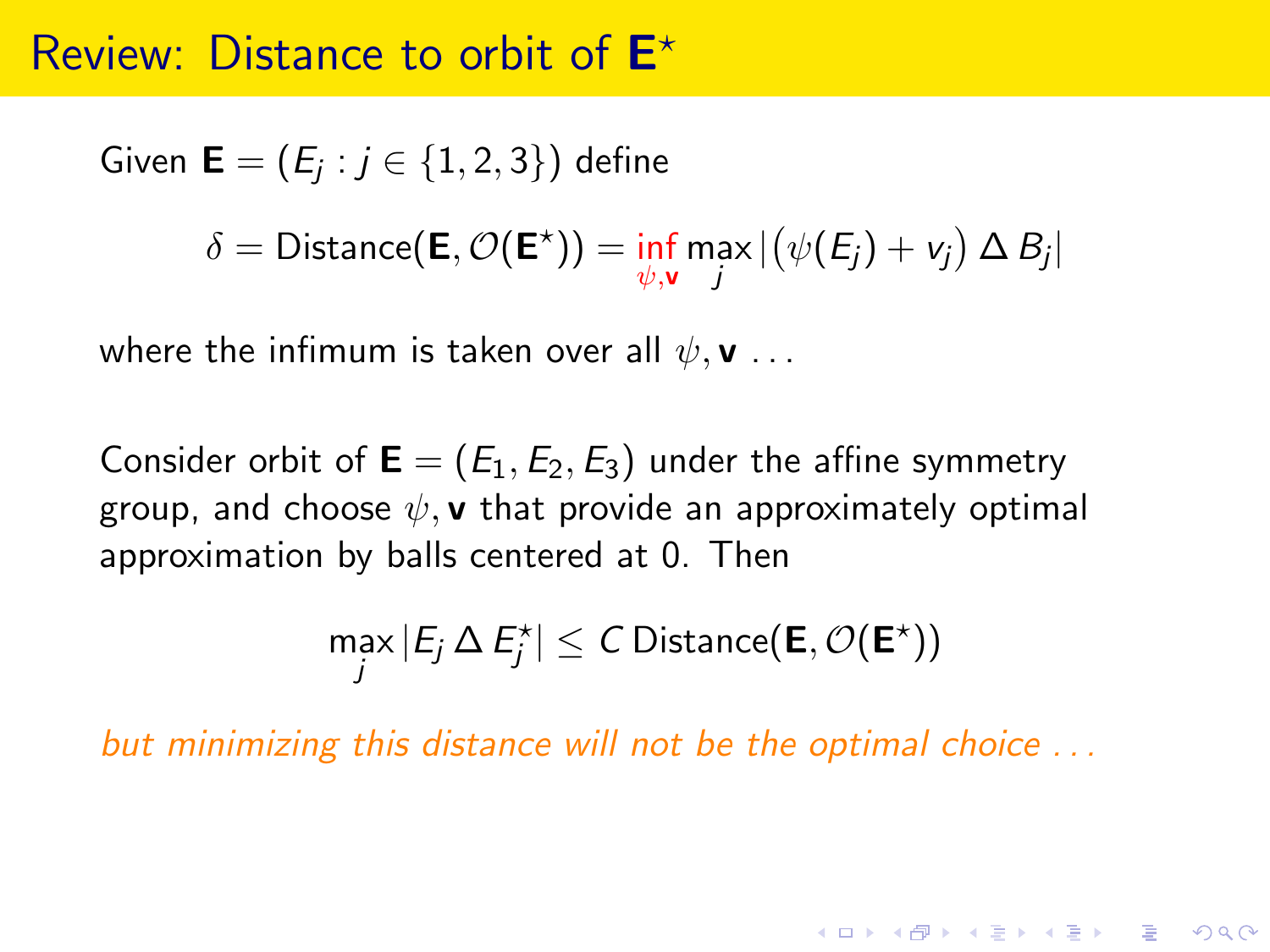## Essential notation

\n- Write 
$$
B_j = E_j^*
$$
\n- Express  $I_{E_j} = 1_{B_j} + f_j$ . Thus\n  $f_j = \begin{cases} +1 & \text{on} \\ -1 & \text{on} \end{cases}$
\n

$$
f_j = \begin{cases} +1 \text{ on } E_j \setminus B_j \\ -1 \text{ on } B_j \setminus E_j \\ 0 \text{ else.} \end{cases}
$$

K ロ X K 메 X K B X X B X X D X O Q Q O

$$
\begin{aligned}\n&\blacktriangleright \|\mathbf{f}_j\|_1 = |\mathbf{E}_j \Delta \mathbf{B}_j| \ll |\mathbf{E}_j|. \\
&\blacktriangleright \int \mathbf{f}_j = 0.\n\end{aligned}
$$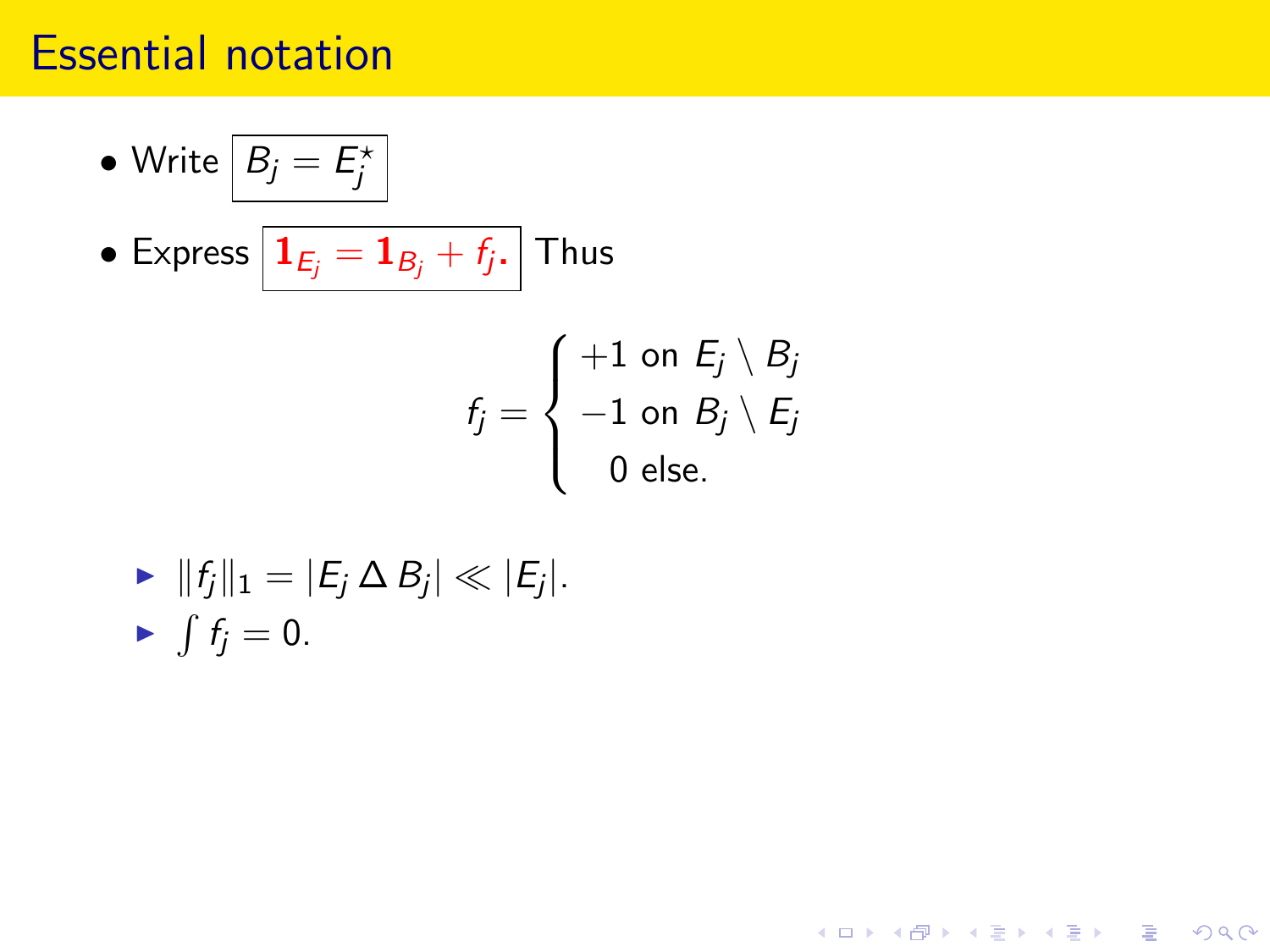#### Perturbative expansion of functional

By multilinearity, expand

$$
\langle \mathbf{1}_{E_1} \ast \mathbf{1}_{E_2}, \, \mathbf{1}_{E_3} \rangle = \big\langle \left(\mathbf{1}_{B_1}+f_1\right) \ast \left(\mathbf{1}_{B_2}+f_2\right), \, \left(\mathbf{1}_{B_3}+f_3\right) \big\rangle
$$

into sum of 8 terms.

The order of a term is the number of factors  $f_i$  that appear. The order zero term is

$$
\langle \mathbf{1}_{B_1} \ast \mathbf{1}_{B_2}, \mathbf{1}_{B_3} \rangle.
$$

Heuristically each  $f_j$  corresponds to a factor of  $|E_j \, \Delta \, B_j |$ , but the relationship is less direct than that.

**KORK ERKER ADE YOUR**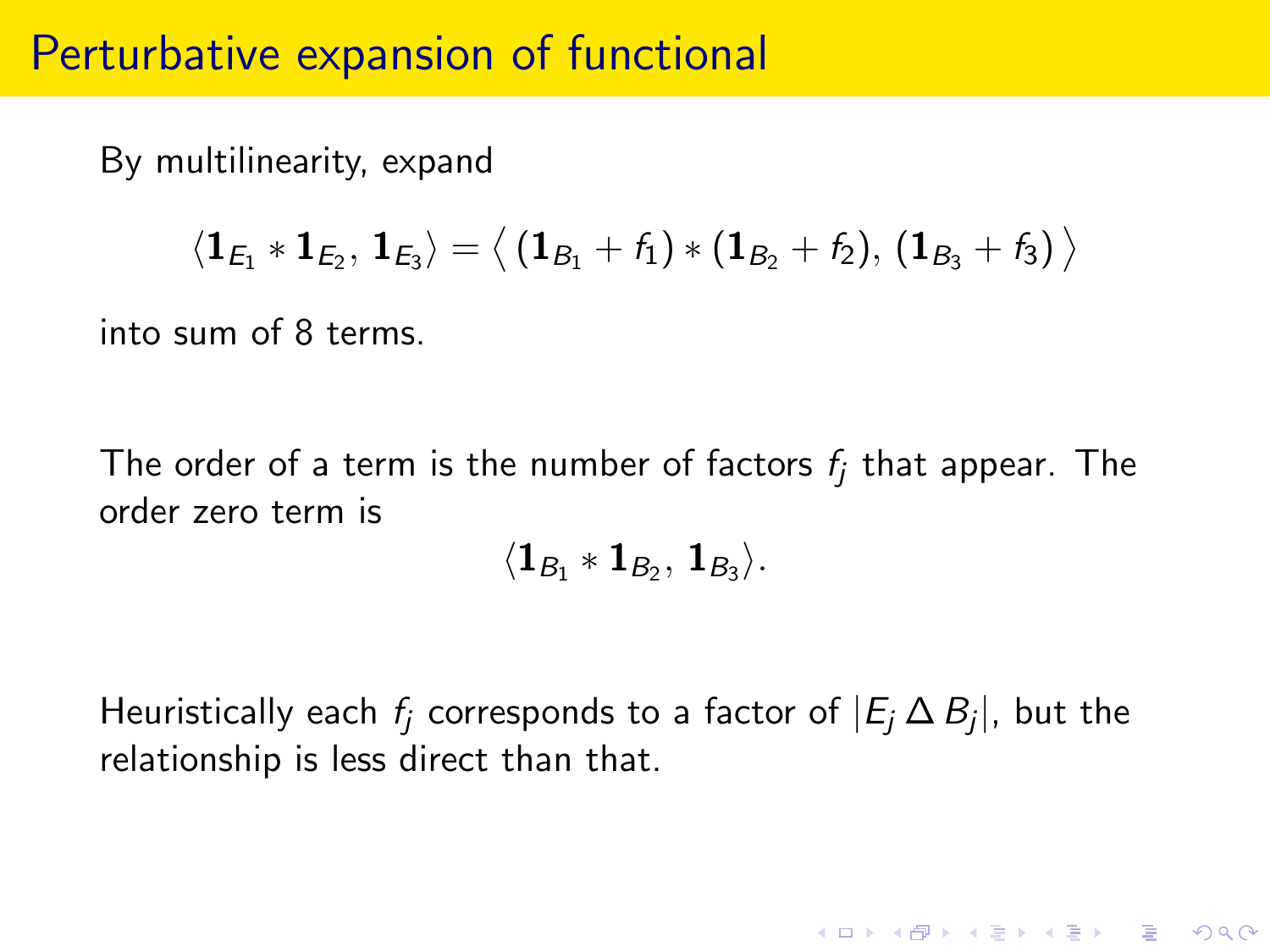## Constrained optimization

- We are optimizing a functional subject to constraints.
- The first variation is not necessarily zero; it is nonpositive and thus helps us.
- Second variation is typically positive. It works against us.

**K ロ ▶ K @ ▶ K 할 X X 할 X → 할 X → 9 Q Q ^** 

• The first variation can have quadratic or linear character, or somewhere in between.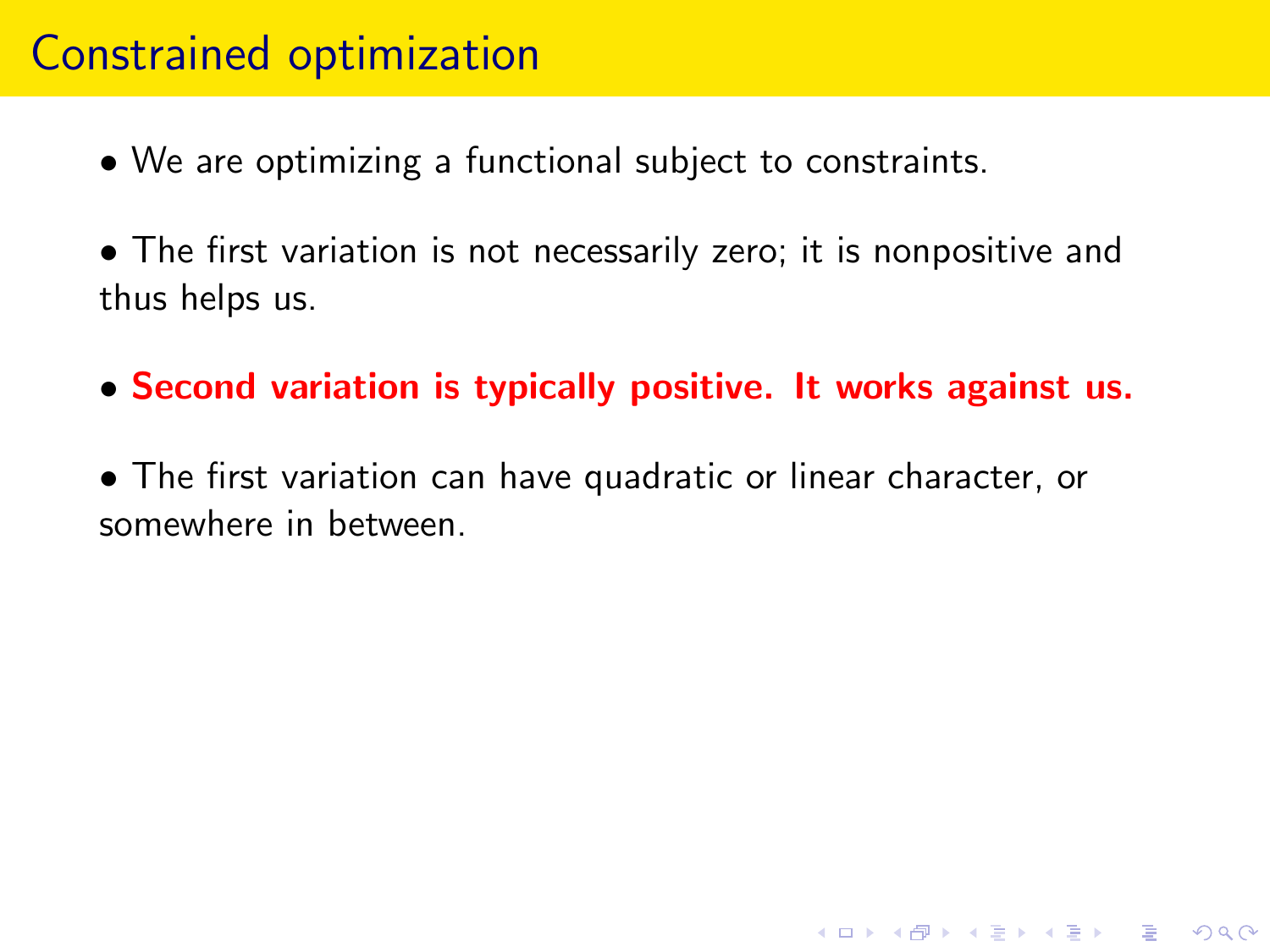#### First variation terms

- $\bullet$  Normalize henceforth so that max $_j\,|E_j|=1.$
- $\bullet$  The first variation term is  $\left| \sum_{n=1}^3 \int K_n f_n \right|$  where

$$
\boxed{K_n = \mathbf{1}_{B_i} * \mathbf{1}_{B_j}}
$$
 and 
$$
\{1, 2, 3\} = \{i, j, n\}.
$$

• The kernel  $K_n$  satisfies

$$
\inf_{x \in B_n} K_n(x) = \sup_{x \notin B_n} K_n(x),
$$

**K ロ ▶ K @ ▶ K 할 X X 할 X → 할 X → 9 Q Q ^** 

is radial and nonincreasing, and has strictly negative (outward) normal derivative at the boundary of  $B_n$ .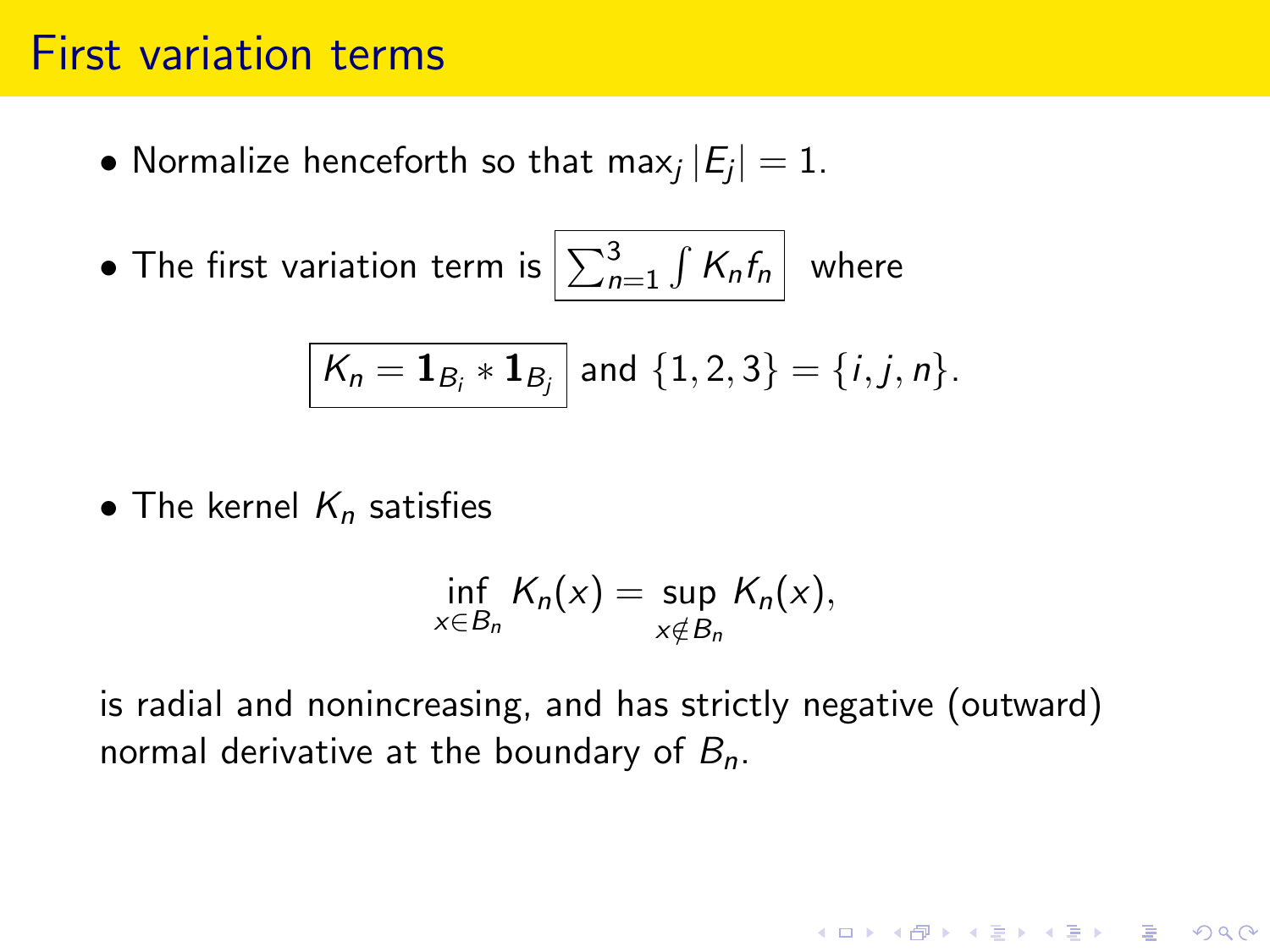#### Reduction to perturbations near boundaries

Recall 
$$
K_n = \mathbf{1}_{B_i} * \mathbf{1}_{B_j}
$$
.

• First variation terms

$$
\int K_n(x) f_n(x) dx = \int [K_n(x) - K_n(r_n)] f_n(x) dx
$$
  
\n
$$
\leq -c \int \text{distance}(x, \partial B_n) \mathbf{1}_{E_n \Delta B_n}(x) dx
$$

•  $\int K_n f_n$  is:

 $\blacktriangleright$   $\leq$   $-c|E_n \Delta B_n|^2$  if nearly all points of  $E_n \Delta B_n$  are located within distance  $C|E_n \Delta B_n|$  of the boundary of  $B_n$ ,

**KORK ERKER ADE YOUR** 

 $\blacktriangleright$  but otherwise much more negative.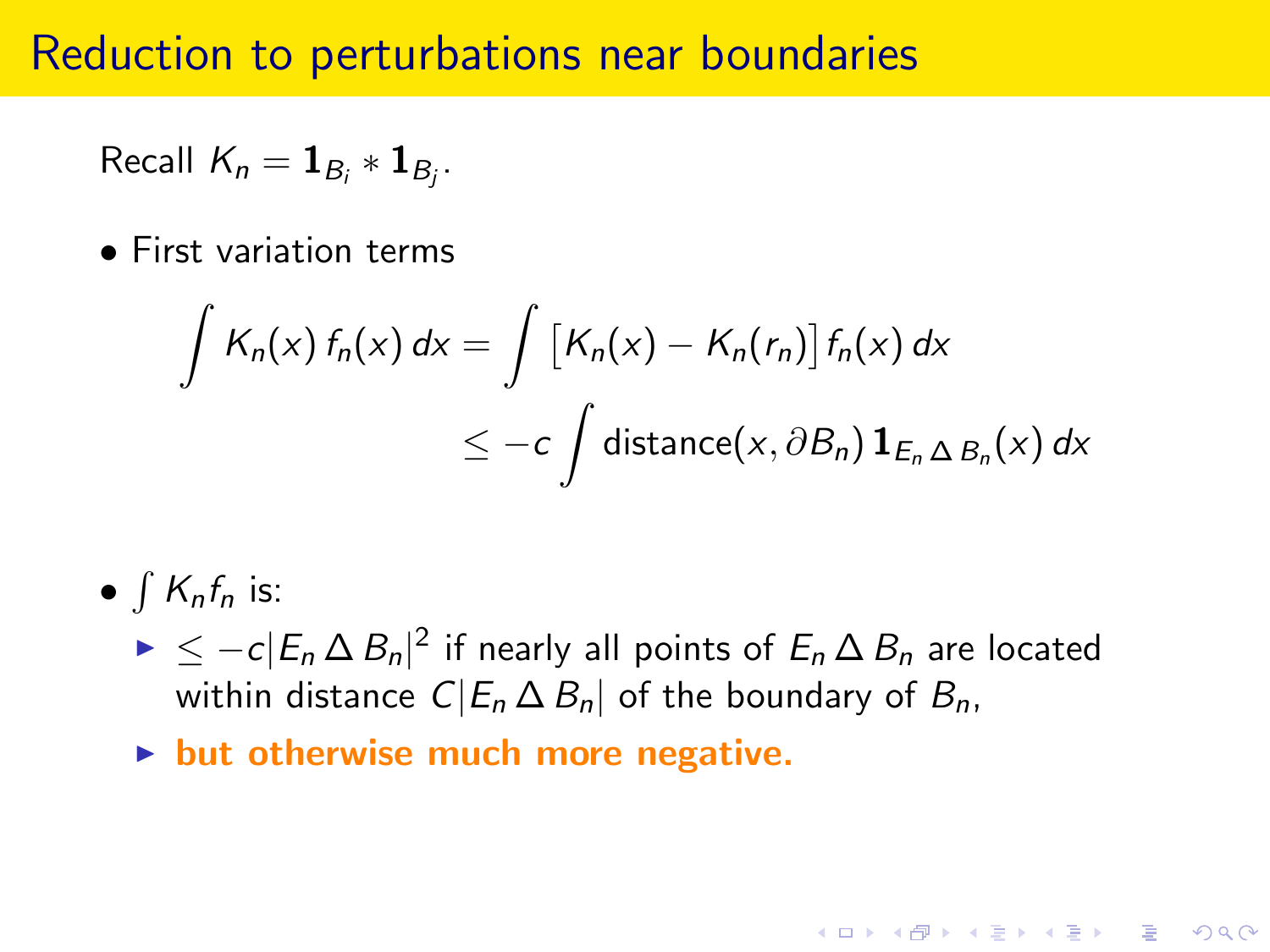#### Reduction to perturbations near the boundaries

• The second and third order remainder terms in this expansion are

$$
O(\max_j |E_j \Delta B_j|^2).
$$

• A simple analysis exploiting this allows reduction to the case in which

every point of  $E_j\,\Delta\, B_j$  lies within distance  $\,$  C ma ${\sf x}_i\,|E_i\,\Delta\, B_i|\,$  of the boundary of the ball  $B_j$ , for each index  $j$ .

KID KA KERKER KID KO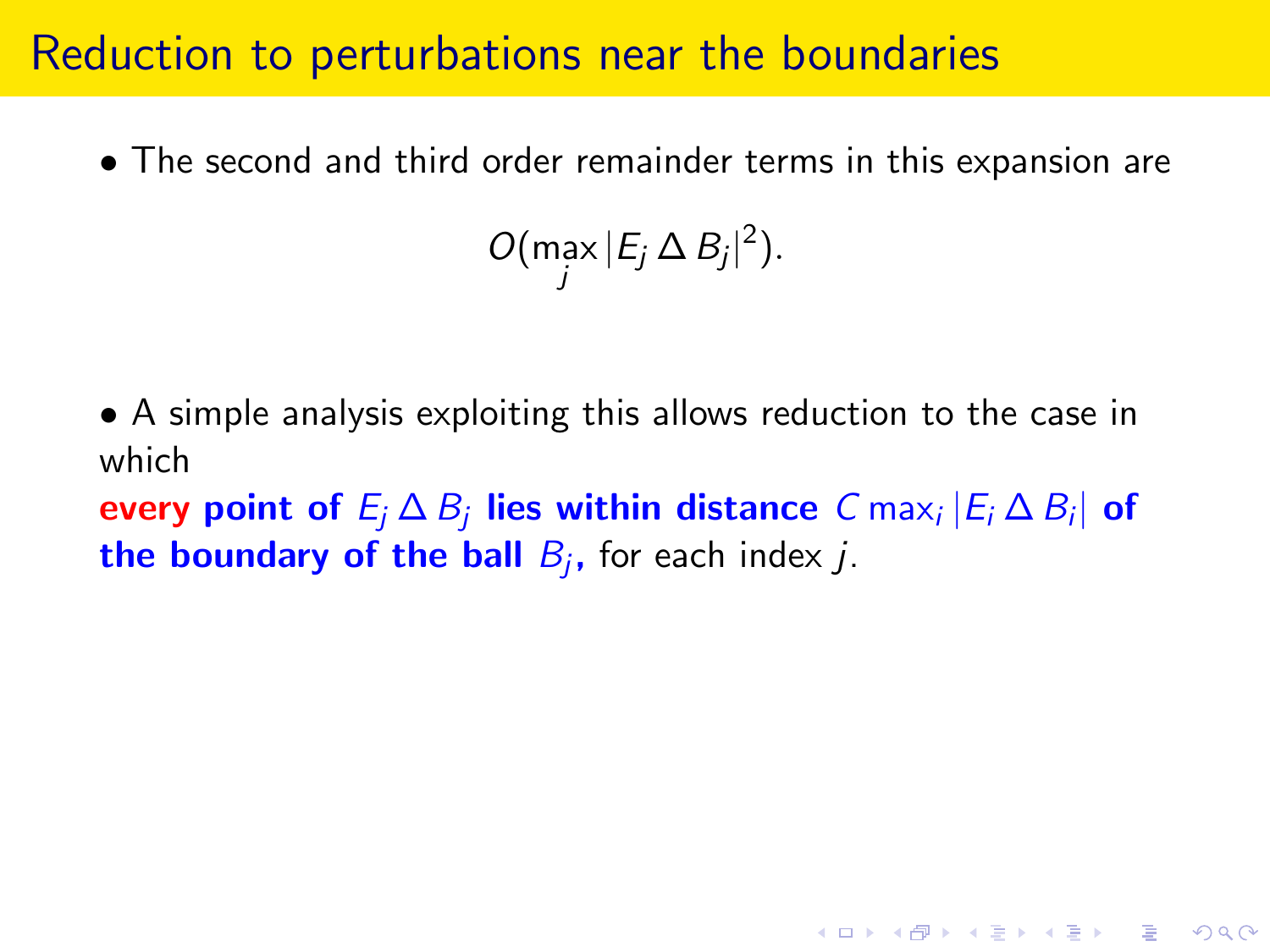#### Proof of the sharpened Riesz-Sobolev inequality

#### Part 3: Reduction to the boundaries

K ロ ▶ K @ ▶ K 할 ▶ K 할 ▶ | 할 | ⊙Q @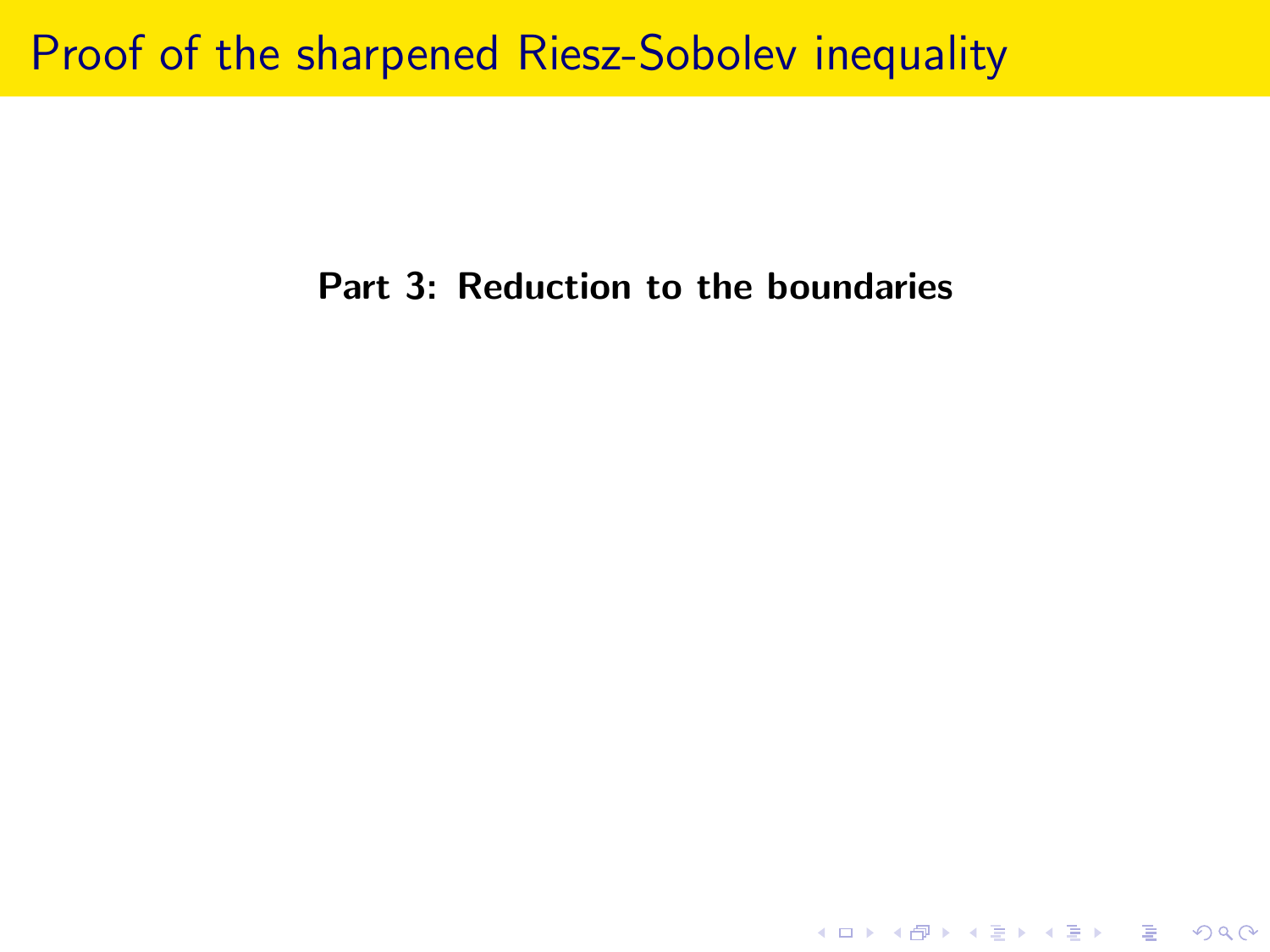#### Onto the boundaries

Define  $\mathbf{1}_{E_j\setminus B_j}=f_j^+$  $\bar{g}^+_j$  and  $\mathbf{1}_{B_j\setminus E_j} = f_j^$  $f_j^{\epsilon-}$ , so that  $f_j = f_j^+ - f_j^-$ ..<br>j Using polar coordinates  $x=r\theta$  define  $\mathit{F}_{j}^{\pm}\in L^{2}(S^{d-1})$  by

$$
\textbf{F}_{\textbf{j}}^{\pm}(\theta)=\int_{\mathbb{R}^{+}}\textbf{f}_{\textbf{j}}^{\pm}(\textbf{t}\theta)\,\textbf{t}^{\textbf{d}-1}\,\textbf{d}\textbf{t}
$$

where  $\theta \in \mathcal{S}^{d-1}$  and  $F_j \in L^2(\mathcal{S}^{d-1})$  by  $F_j = F_j^+ - F_j^$ j . Then

$$
|E_j \Delta B_j|^2 \asymp ||F_j^+||^2_{L^2(S^{d-1})} + ||F_j^-||^2_{L^2(S^{d-1})}.
$$

So our goal is:

$$
\mathcal{T}(\mathbf{E}) \leq \mathcal{T}(\mathbf{E}^*) - c \sum_j \|\mathbf{F}_j^+\|_{L^2(\mathcal{S}^{d-1})}^2 - c \sum_j \|\mathbf{F}_j^-\|_{L^2(\mathcal{S}^{d-1})}^2.
$$

**KORK ERKER ADE YOUR**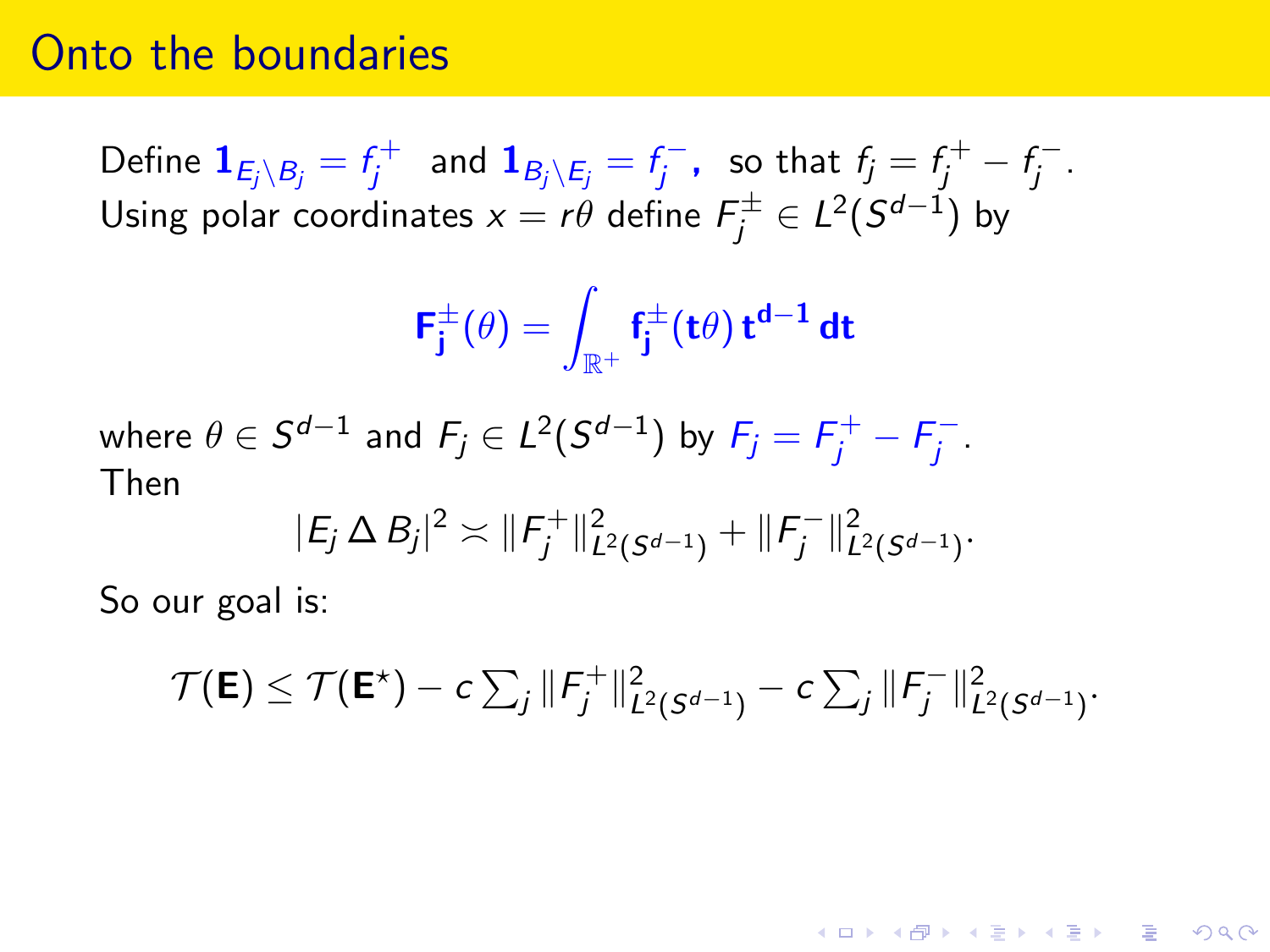Reformulation on  $L^2(S^{d-1})\times L^2(S^{d-1})\times L^2(S^{d-1})$ 

$$
\mathcal{T}(\mathsf{E}) \leq \mathcal{T}(\mathsf{E}^*) - \frac{1}{2} \sum_{k=1}^3 \gamma_k \sum_{\pm} ||F_k^{\pm}||^2_{L^2(S^{d-1})} + \mathcal{Q}(\mathsf{F}_1, \mathsf{F}_2, \mathsf{F}_3) + O(\delta^3)
$$

where

$$
\gamma_k = -r_k^{1-d}(x \cdot \nabla)K_k(x)\big|_{|x|=r_k}, \ \ (r_k \text{ is the radius of } B_k)
$$

 $Q(F_1, F_2, F_3) = Q_1(F_2, F_3) + Q_2(F_3, F_1) + Q_3(F_1, F_2)$ 

$$
\mathcal{Q}_k(F_i,F_j)=\iint\limits_{S^{d-1}\times S^{d-1}}F_i(x)\,F_j(y)\,\mathbf{1}_{[r_ix+r_jy]\le r_k}\,d\sigma(x)\,d\sigma(y).
$$

K ロ ▶ K @ ▶ K 할 > K 할 > 1 할 > 1 이익어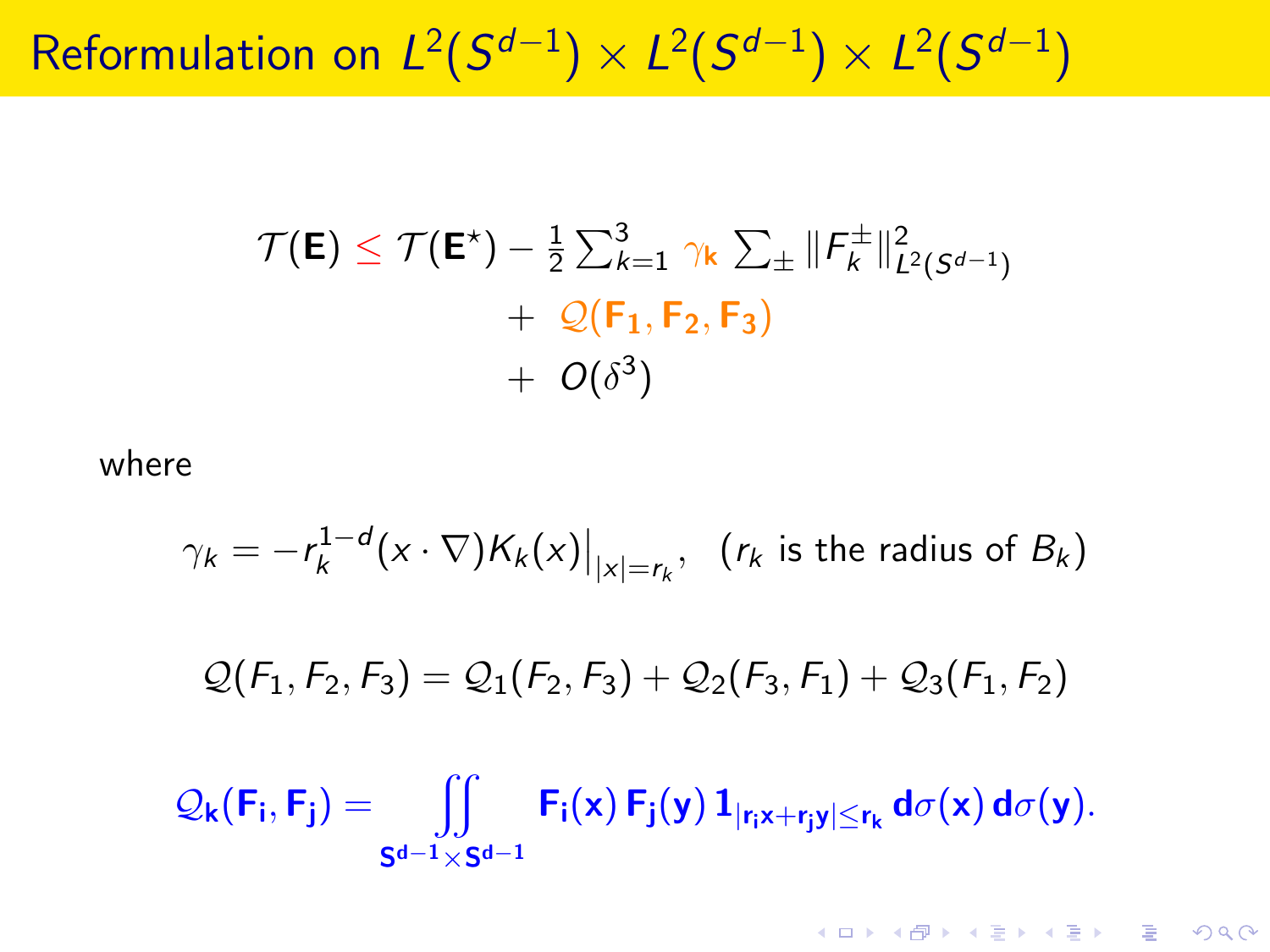• The idea underlying the reduction to the Cartesian product of the boundaries of the balls  $B_j$  is to exploit the assumption that  $\emph{f}_i, \emph{f}_j$  are supported near the boundaries, together with the continuity of  $\mathbf{1}_{K_k}.$ 

 $\bullet$  It turns out that even though  $\mathbf{1}_{\mathcal{K}_k}$  has jump discontinuities at the boundary of  $B_k$ , it is sufficiently continuous to permit such a reduction modulo an error that is  $o(\delta^2)$ .

• This step is easy, and completely elementary.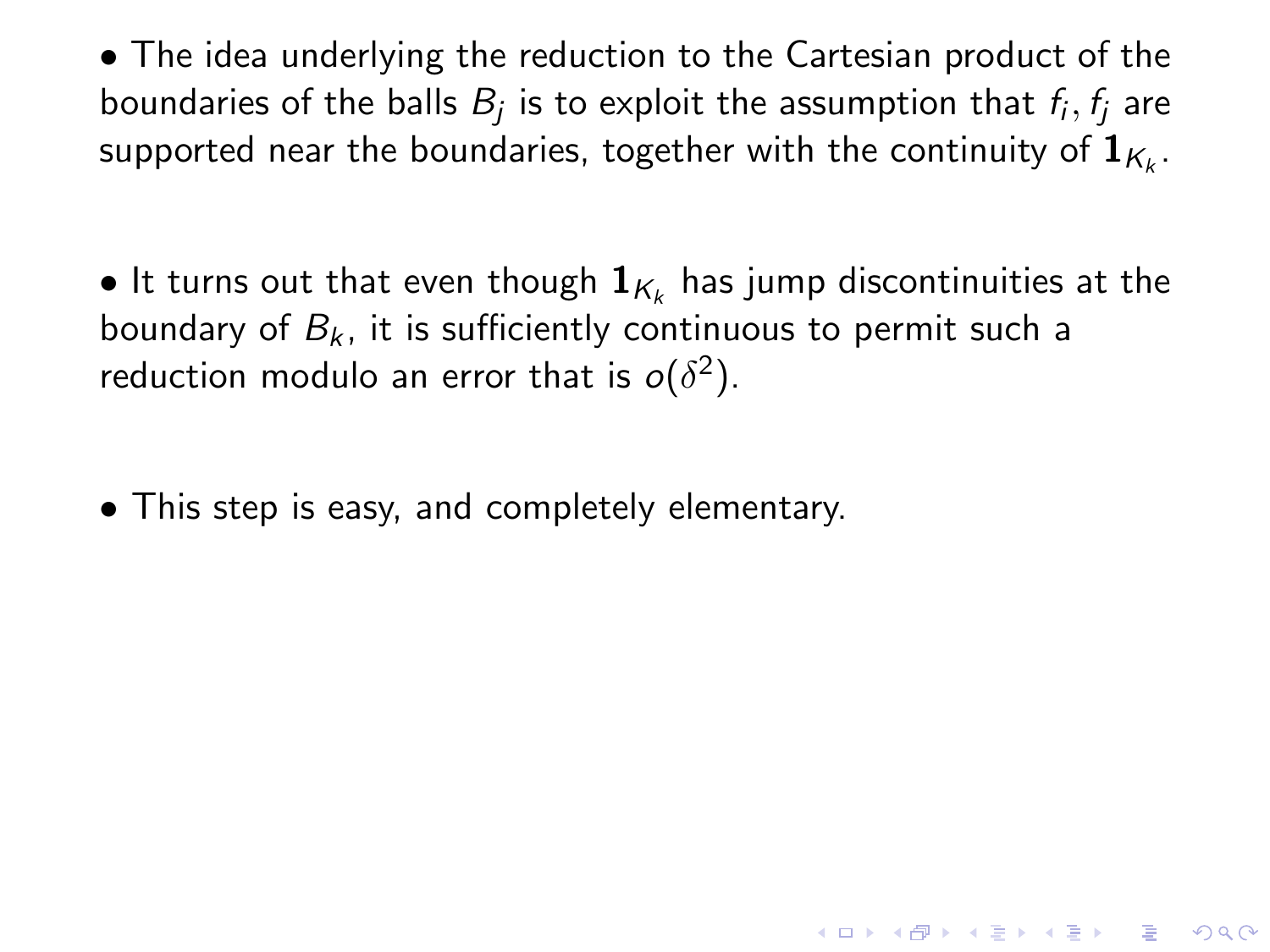### Cap operator

Quadratic forms:

$$
Q_k(F_i,F_j)=\iint\limits_{S^{d-1}\times S^{d-1}}F_i(x) F_j(y) \mathbf{1}_{|r_ix+r_jy|\leq r_k} d\sigma(x) d\sigma(y).
$$

Each  $\mathcal{Q}_k$  is "spherical convolution" with the indicator function of a cap

$$
\{(x',x_d):x_d\geq 1-\rho\}
$$

where  $\rho$  is a function of  $(r_1, r_2, r_3)$ .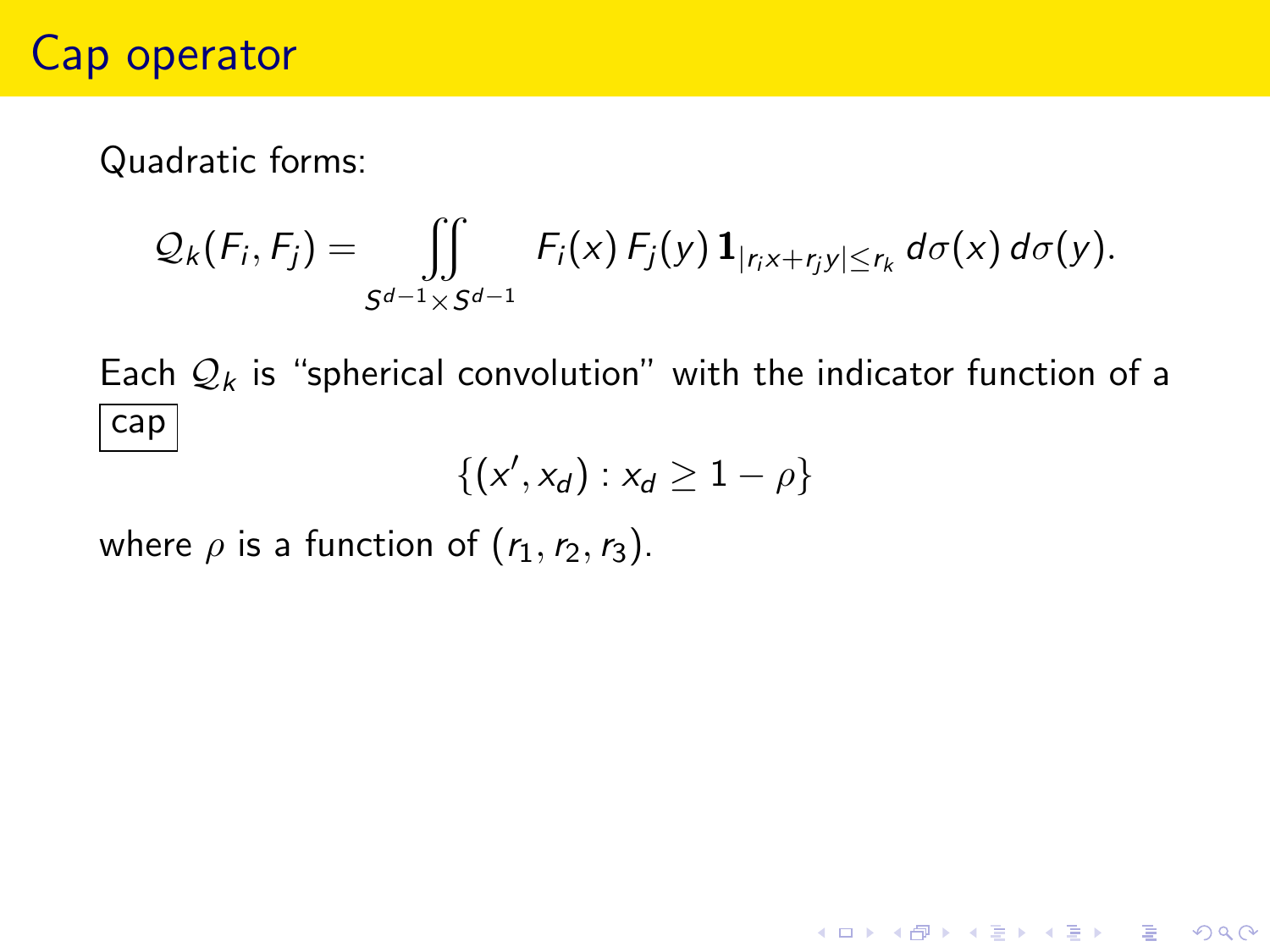## **Diagonalization**

▶ The linear compact self-adjoint operators on  $L^2(S^{d-1})$ 

$$
T_k(F)=\int_{S^{d-1}}F(y)\mathbf{1}_{|r_ix+r_jy|\leq r_k}d\sigma(y)
$$

are diagonalized by **spherical harmonics**  $Y_n$  of degrees n.

- **Figure 1** Their eigenvalues tend to zero as  $n \to \infty$ .
- It suffices to show that the maximum, over n, of the optimal constants  $A_n$  in the inequalities

$$
\mathcal{Q}(F_1, F_2, F_3) \leq \mathbf{A}_n \sum_{k=1}^3 \gamma_k \|F_k\|_{L^2(S^{d-1})}^2
$$

for spherical harmonics of degree *n* is **strictly less than**  $\frac{1}{2}$ .

- ► Q and  $\gamma_k$  are functions of  $(r_1, r_2, r_3)$ , where  $r_j$  is the radius of  $B_j$ .
- ►  $n = 0$  can be disregarded;  $\pi_0(F_j) = 0$  since  $\int_{S^{d-1}} F_j = \int_{\mathbb{R}^d} f_j = 0$ .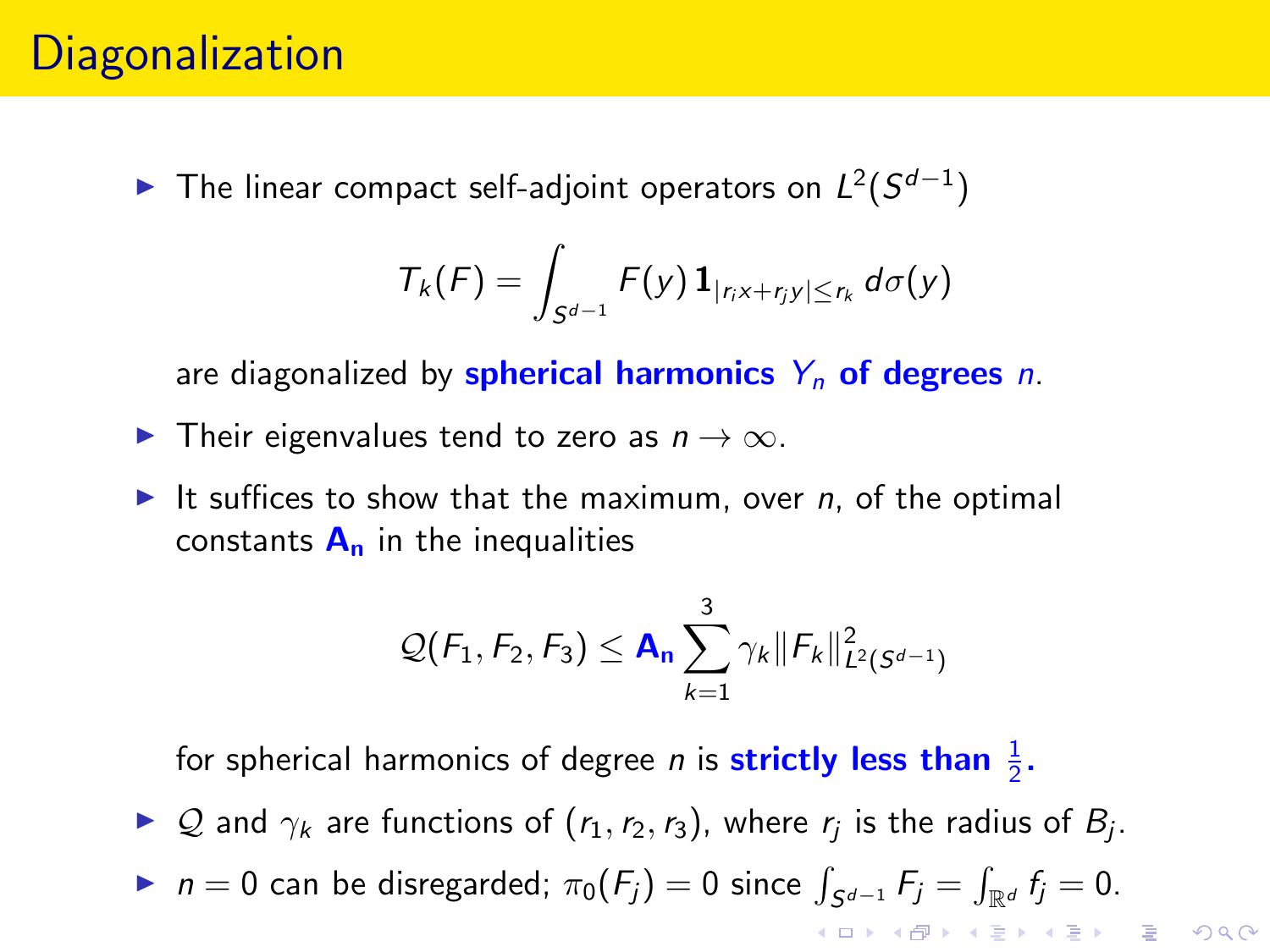## Failure?

 $\triangleright \circledcirc$  For both  $n = 1$  and  $n = 2$ ,  $A_n = \frac{1}{2}$  $\frac{1}{2}$  exactly, and the proof collapses

K ロ ▶ K @ ▶ K 할 ▶ K 할 ▶ ... 할 ... 900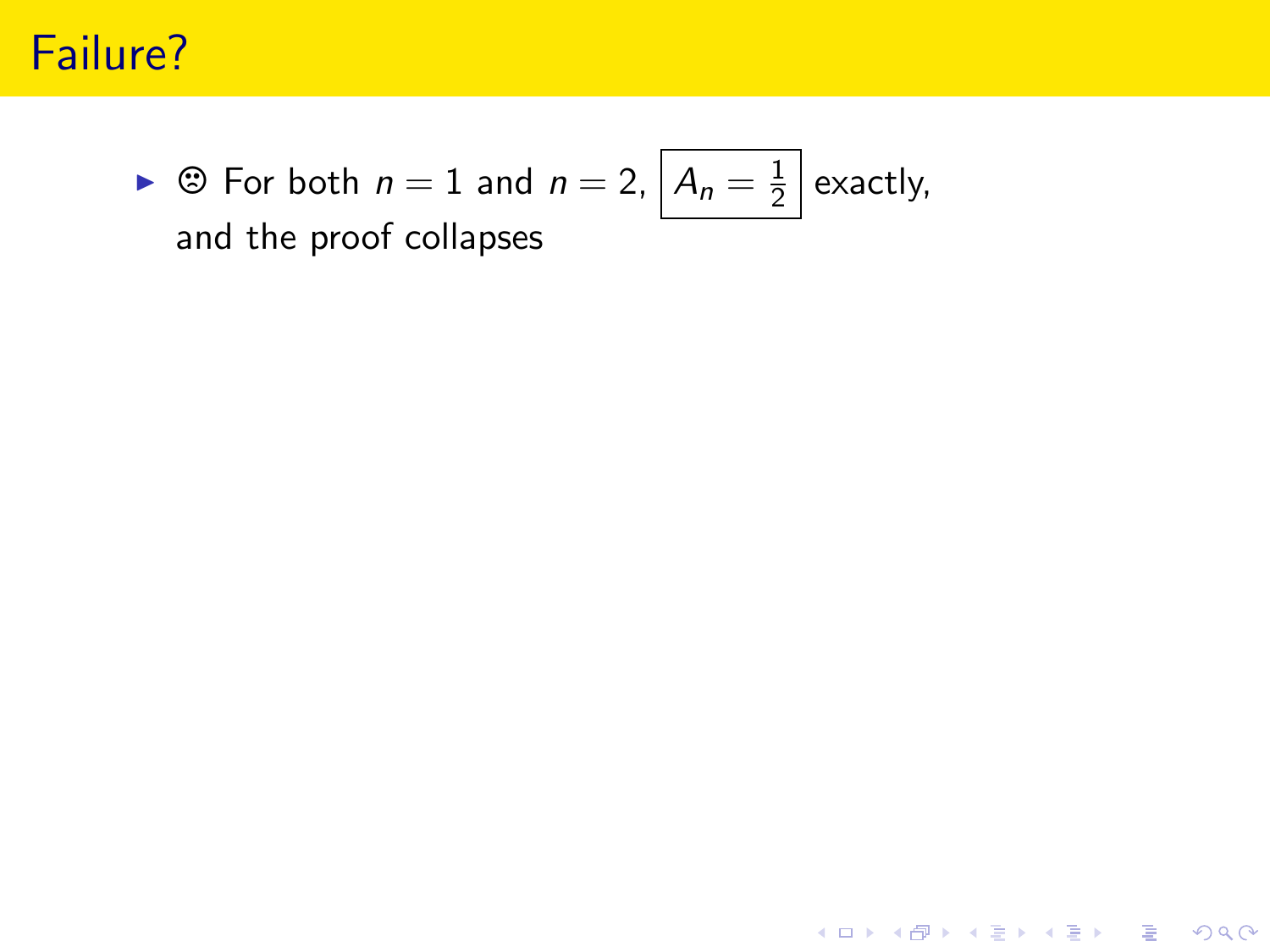## Failure?

 $\triangleright \circledcirc$  For both  $n = 1$  and  $n = 2$ ,  $A_n = \frac{1}{2}$  $\frac{1}{2}$  exactly, and the proof collapses as was obvious from the outset without calculation.

K ロ ▶ K @ ▶ K 할 > K 할 > 1 할 > 1 이익어

 $\triangleright$   $\odot$  Failure is good;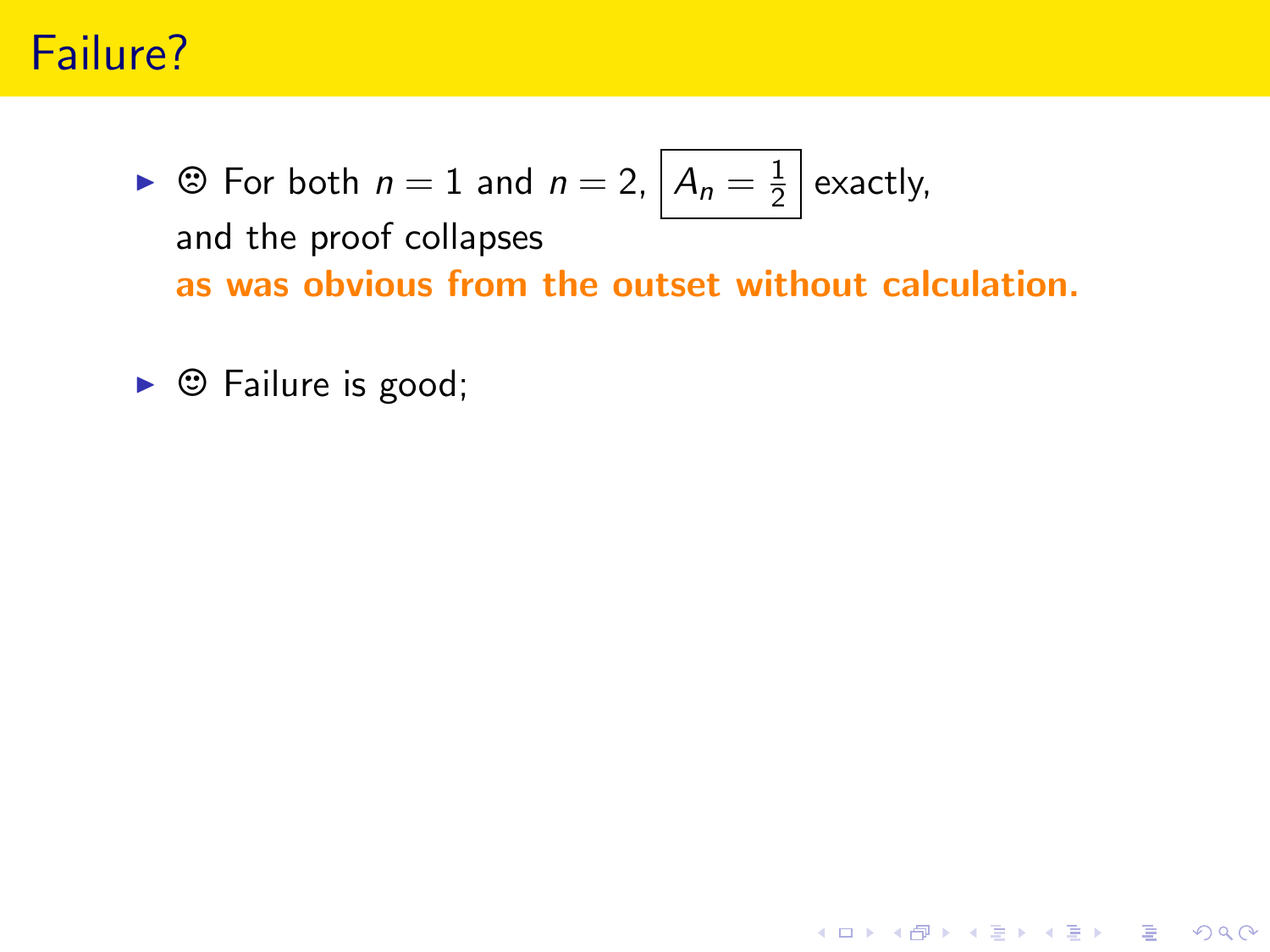## Failure?

- $\triangleright \circledcirc$  For both  $n = 1$  and  $n = 2$ ,  $A_n = \frac{1}{2}$  $\frac{1}{2}$  exactly, and the proof collapses as was obvious from the outset without calculation.
- $\triangleright$   $\odot$  Failure is good; otherwise we would have proved the false conclusion that balls centered at 0 are the only maximizing triples. Ellipsoids are just as good!

**KORK ERKER ADE YOUR**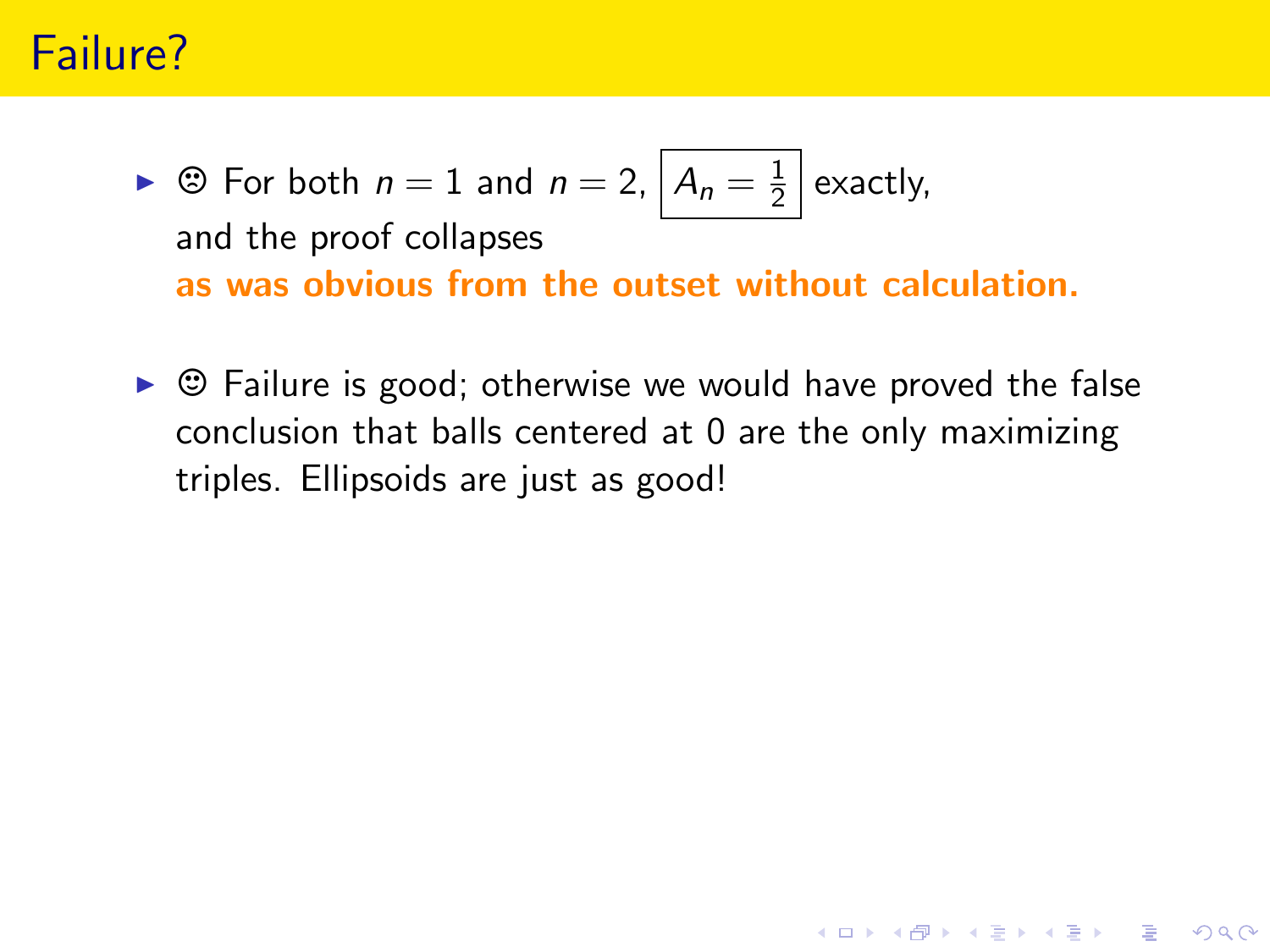# $\mathbb{R}^1$  case

The case  $d = 1$  is far simpler than  $d > 1$ , because there are no spherical harmonics of degrees  $> 1$  for  $d = 1$ . We'll discuss the more typical case  $d > 1$  first, then return to  $d = 1$ .

**K ロ ▶ K @ ▶ K 할 X X 할 X → 할 X → 9 Q Q ^**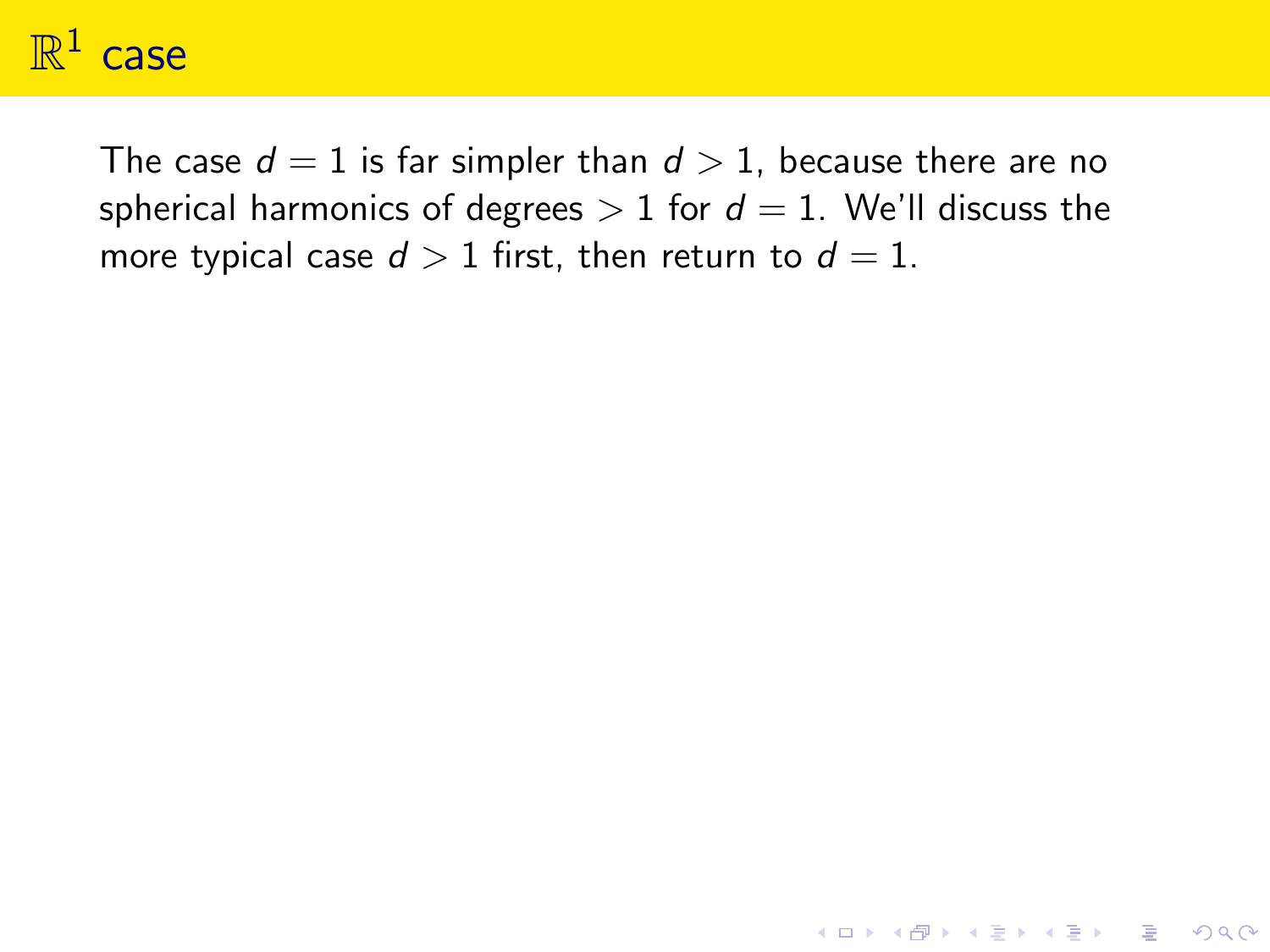- $\bullet$  We are analyzing the functional  $\mathcal{T}(\mathsf{E}) = \langle \mathbf{1}_{E_1} \ast \mathbf{1}_{E_2}, \, \mathbf{1}_{-E_3} \rangle$ by Taylor expansion about  $E^*$ .
- Taylor expansion about some other ordered triple of ellipsoids in the orbit of  $E^*$  might be better.

**K ロ ▶ K @ ▶ K 할 X X 할 X → 할 X → 9 Q Q ^** 

• Which triple provides an accurate Taylor approximation |?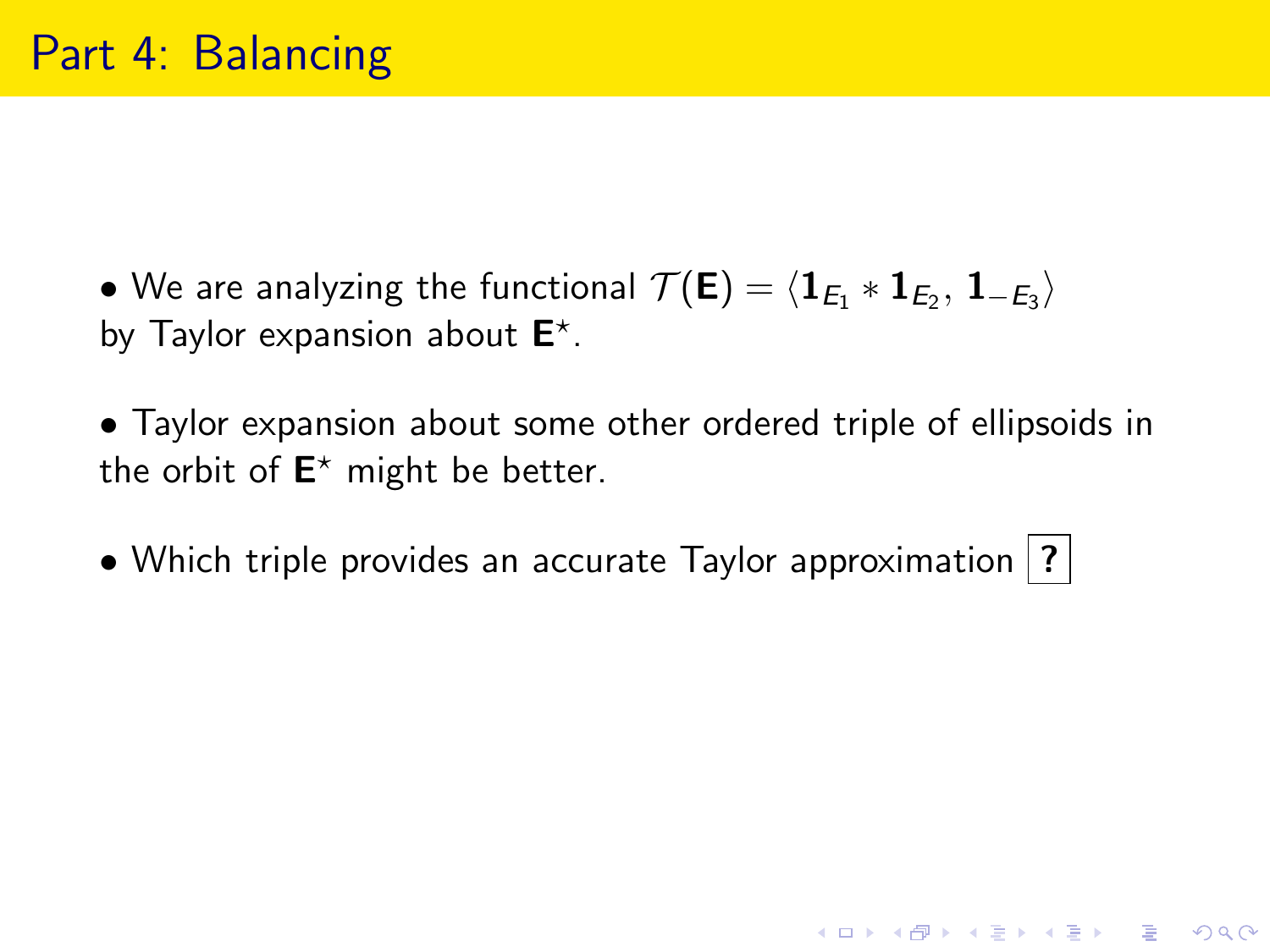## **Balancing**

 $\triangleright \delta = \text{Distance}(\mathsf{E}, \mathcal{O}(\mathsf{E}^{\star}))$ 

- ► Each  $E_j \Delta B_j$  is contained in a  $C\delta$ –neighborhood of the boundary of  $B_j$ .
- ►  $\pi_{\mathsf{n}}$  = orthogonal projection of  $L^2(S^{d-1})$  onto spherical harmonics of degree n.

**Lemma.** Let  $d > 2$ . There exist  $\psi$ , **v** as above such that the functions  $\tilde{\mathcal{F}}_j$  associated to the sets  $\tilde{\mathcal{E}}_j = \psi(\mathcal{E}_j) + \mathcal{v}_j$  satisfy

 $\pi_1(\tilde{\mathsf{F}}_1) = \pi_1(\tilde{\mathsf{F}}_2) = 0$  and  $\pi_2(\tilde{\mathsf{F}}_1) = 0$ 

and still

$$
\mathsf{Distance}(\tilde{\mathbf{E}}, \mathcal{O}(\mathbf{E}^{\star})) \leq C \delta.
$$

**KORKAR KERKER EL VOLO**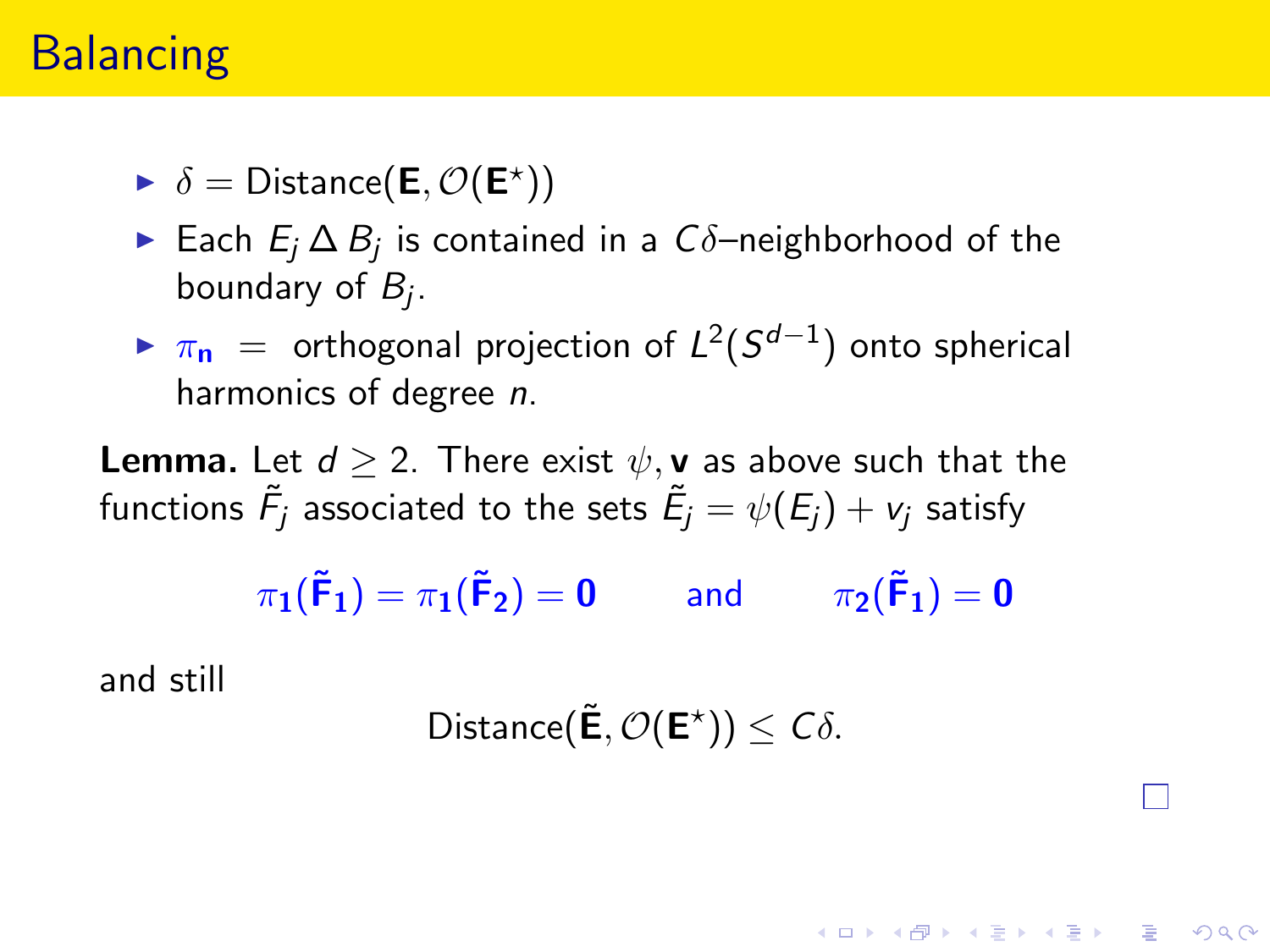#### Immediate benefits of spherical harmonic reduction

- $\triangleright \pi_1(F_1) = \pi_1(F_2) = 0$  kills the contribution of  $n = 1$  and therefore finishes off the case  $d = 1!$ .
- $\triangleright \pi_2(F_1) = 0$  tempers the  $n = 2$  contribution, though it doesn't quite kill it.
- ► Still need to prove: for each  $n \geq 3$ , for spherical harmonics  $G_i$ of degree n,

$$
\mathcal{Q}(G_1, G_2, G_3) \leq \left(\frac{1}{2} - \eta\right) \sum_{k=1}^3 \gamma_k \|G_k\|_{L^2(S^{d-1})}^2.
$$

 $\triangleright$  Because the eigenvalues of our compact self-adjoint operators tend to zero, this holds for all sufficiently large  $n$ ; no uniformity need be shown.

**KORKAR KERKER EL VOLO**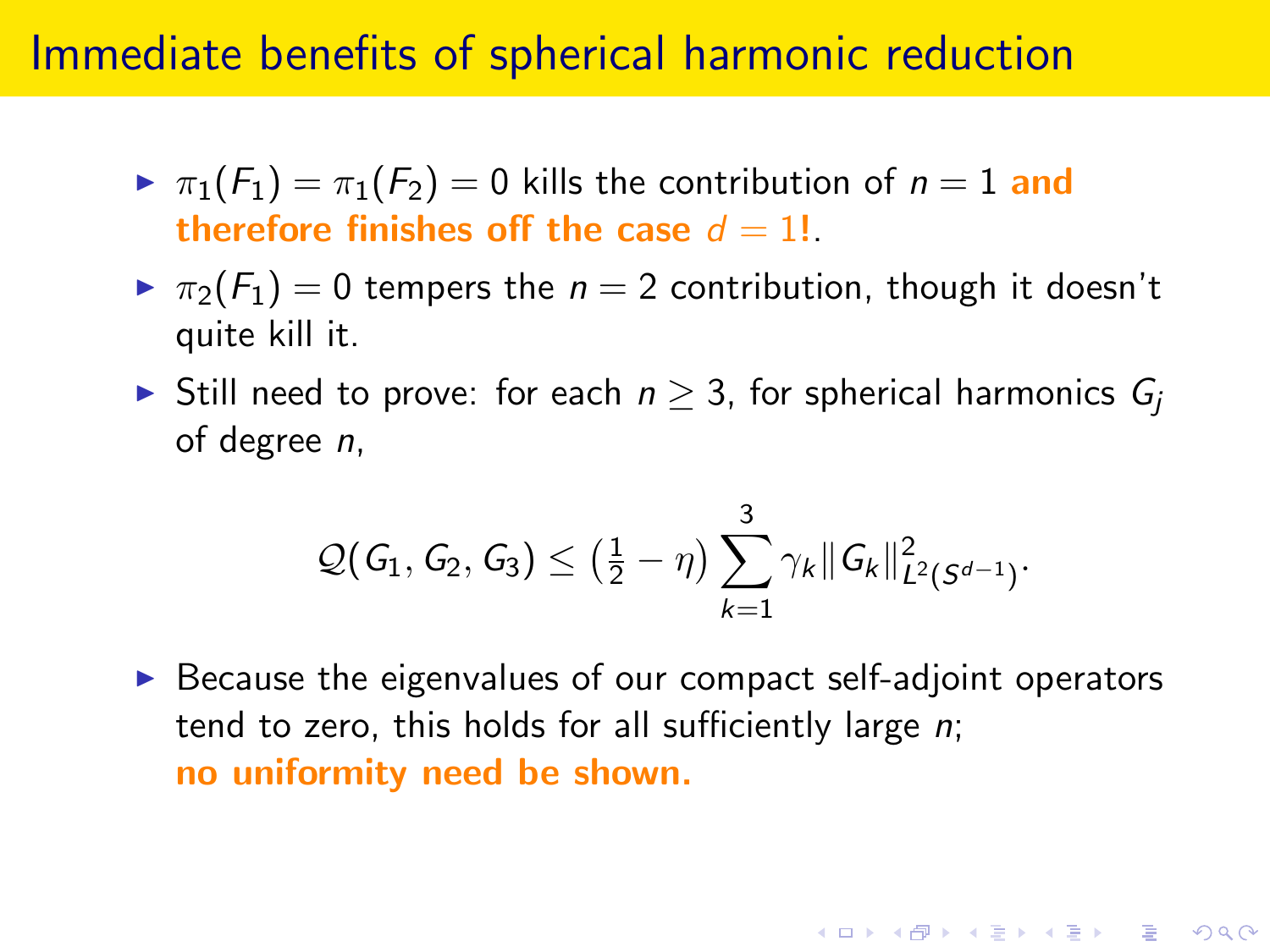## Hopes dashed

- $\triangleright$  This boils down mainly to the calculation of the action of spherical "convolution" with the indicator function of a spherical cap, of arbitrary radius, on  $L^2(S^{d-1}).$
- $\triangleright$  One might hope to use the detailed theory of spherical harmonics to perform this calculation

**KORK ERKER ADE YOUR**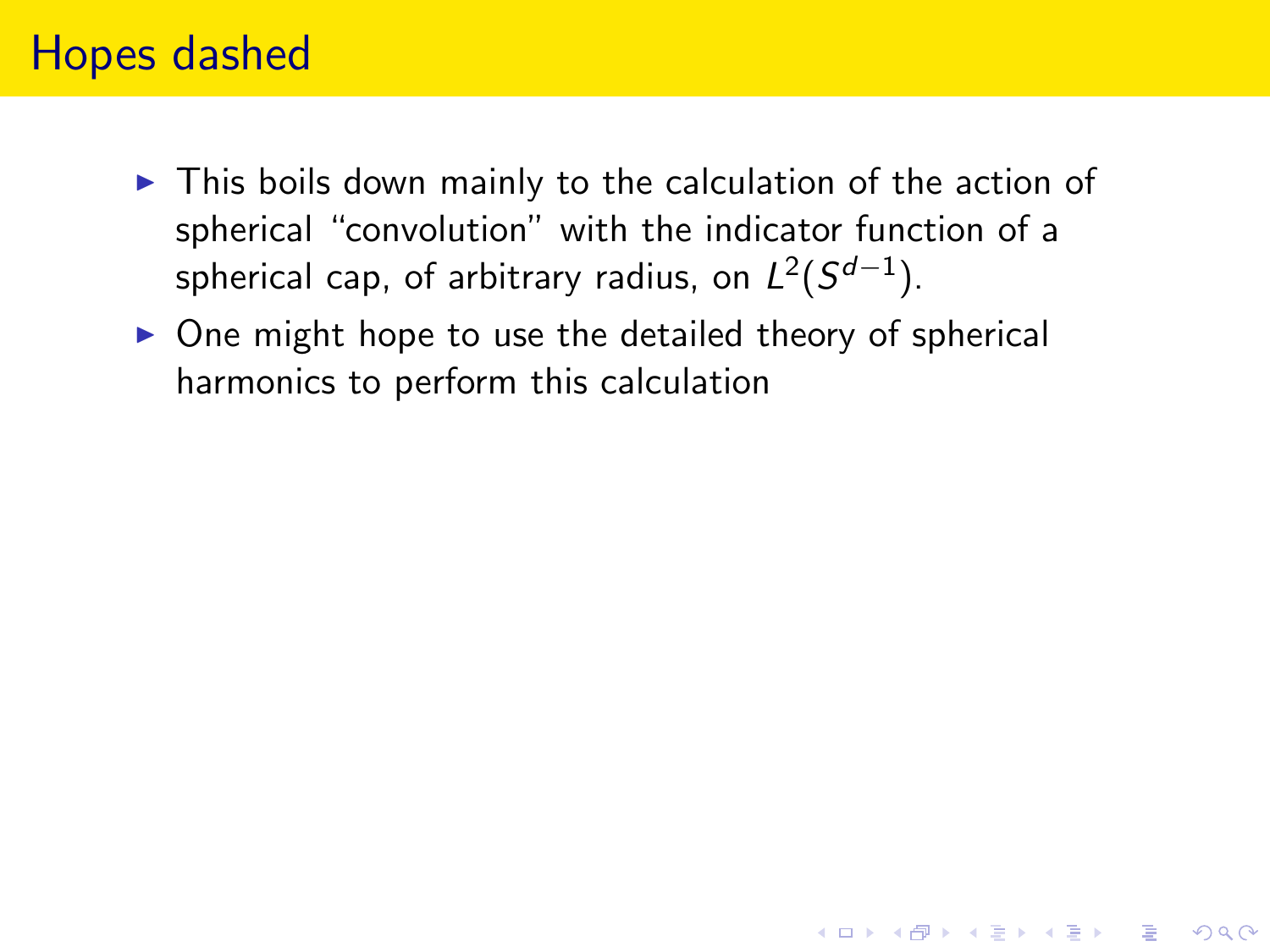#### Hopes dashed

- $\triangleright$  This boils down mainly to the calculation of the action of spherical "convolution" with the indicator function of a spherical cap, of arbitrary radius, on  $L^2(S^{d-1}).$
- $\triangleright$  One might hope to use the detailed theory of spherical harmonics to perform this calculation
- ightharpoonup but this hope for  $d > 2$  is dashed by the realization that what is required is tantamount to explicit formulas for the indefinite integrals of all zonal harmonics (to be followed by possibly intricate exploitation of such formulas).
- $\triangleright$  The final step exploits a more conceptual approach that reduces matters from analysis, to algebra. This more holistic approach reunites the first and second order terms of the expansion.

4 D > 4 P + 4 B + 4 B + B + 9 Q O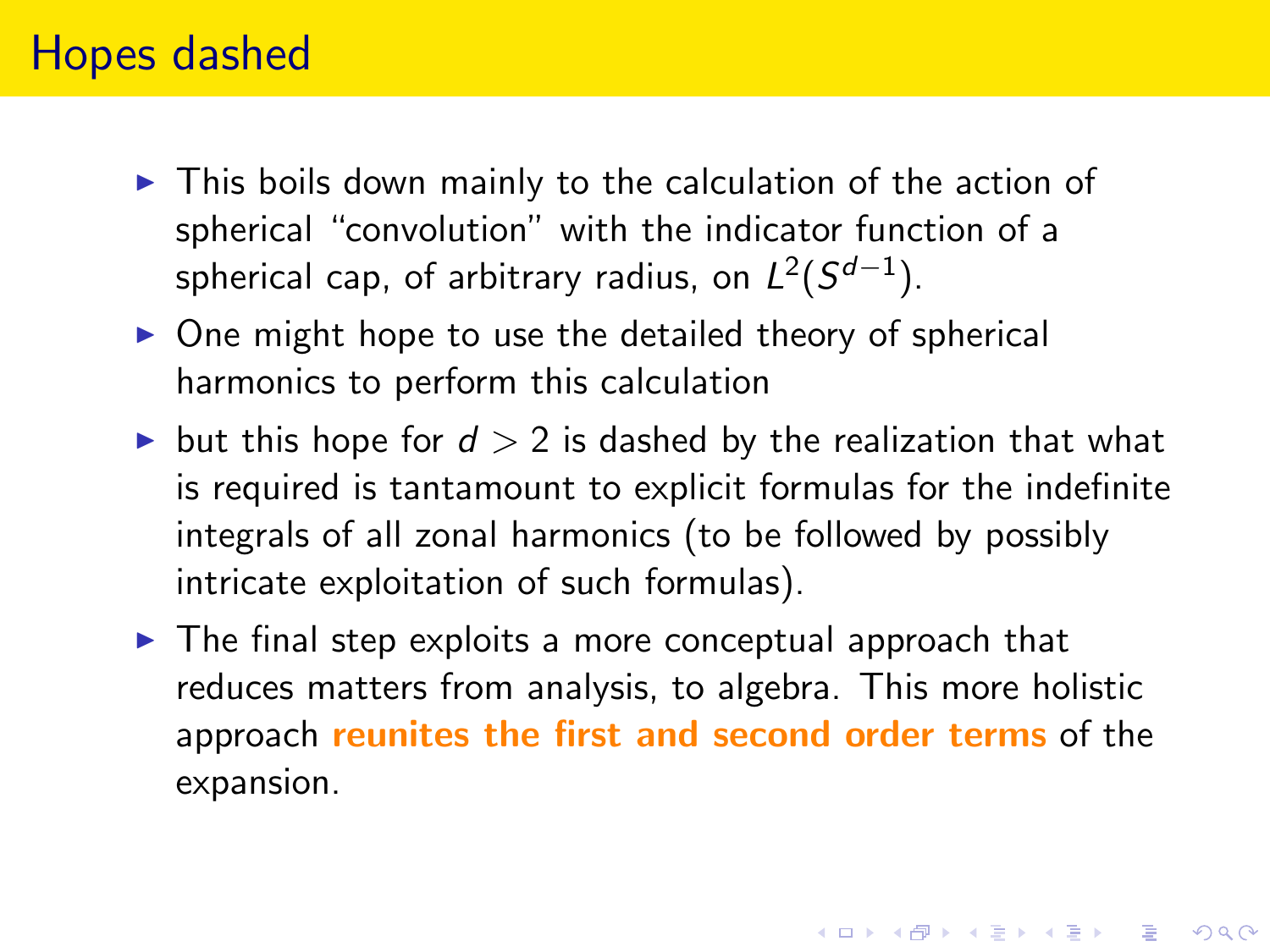#### Part 5: Conclusion

► The reduction to  $L^2(S^{d-1})$  is reversible for star-shaped sets.

 $\triangleright$  Given an arbitrary ordered triple G of spherical harmonics, certain triples E are introduced, for which an appropriate bound for  $\mathcal{T}(\mathsf{E})$  is equivalent to the desired bound for **G**.

Steiner symmetrization is used to directly analyze  $\mathcal{T}(E)$ .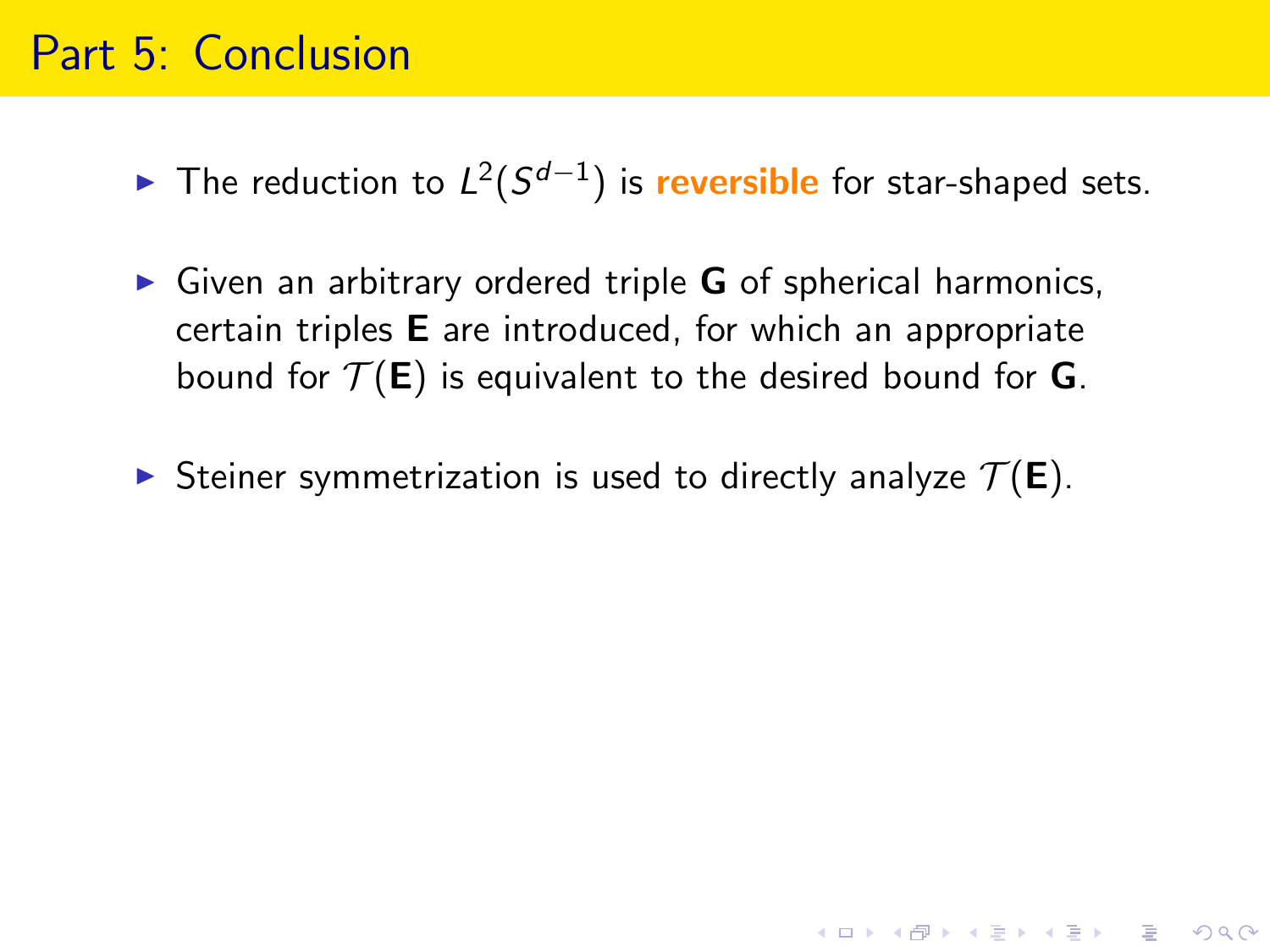## Analysis of special sets  $E_i$

• Fix a degree *n*. Let  $\mathbf{G} = (G_1, G_2, G_3)$  be a nonzero ordered triple of spherical harmonics of degree n.

• Consider (in polar coordinates) the special sets

 $E_i = E_i(s) = \{(t, \theta) : t \le r_i + sG_i(\theta)\}\$ 

where  $s \in \mathbb{R}$  is a small parameter.

• Need only prove infinitesimal result as  $s \to 0$ :

$$
\mathcal{T}(\mathsf{E}(s)) \leq \mathcal{T}(\mathsf{E}^*) - c s^2 + o(s^2).
$$

 $\bullet$  Since  $\mathcal{T}(\mathsf{E}^{\dagger}(s)) \leq \mathcal{T}(\mathsf{E}^{\star}),$  it is enough to have

$$
\mathcal{T}(\mathbf{E}(s)) \leq \mathcal{T}(\mathbf{E}^{\dagger}(s)) - cs^2 + o(s^2).
$$

**KORKAR KERKER EL VOLO**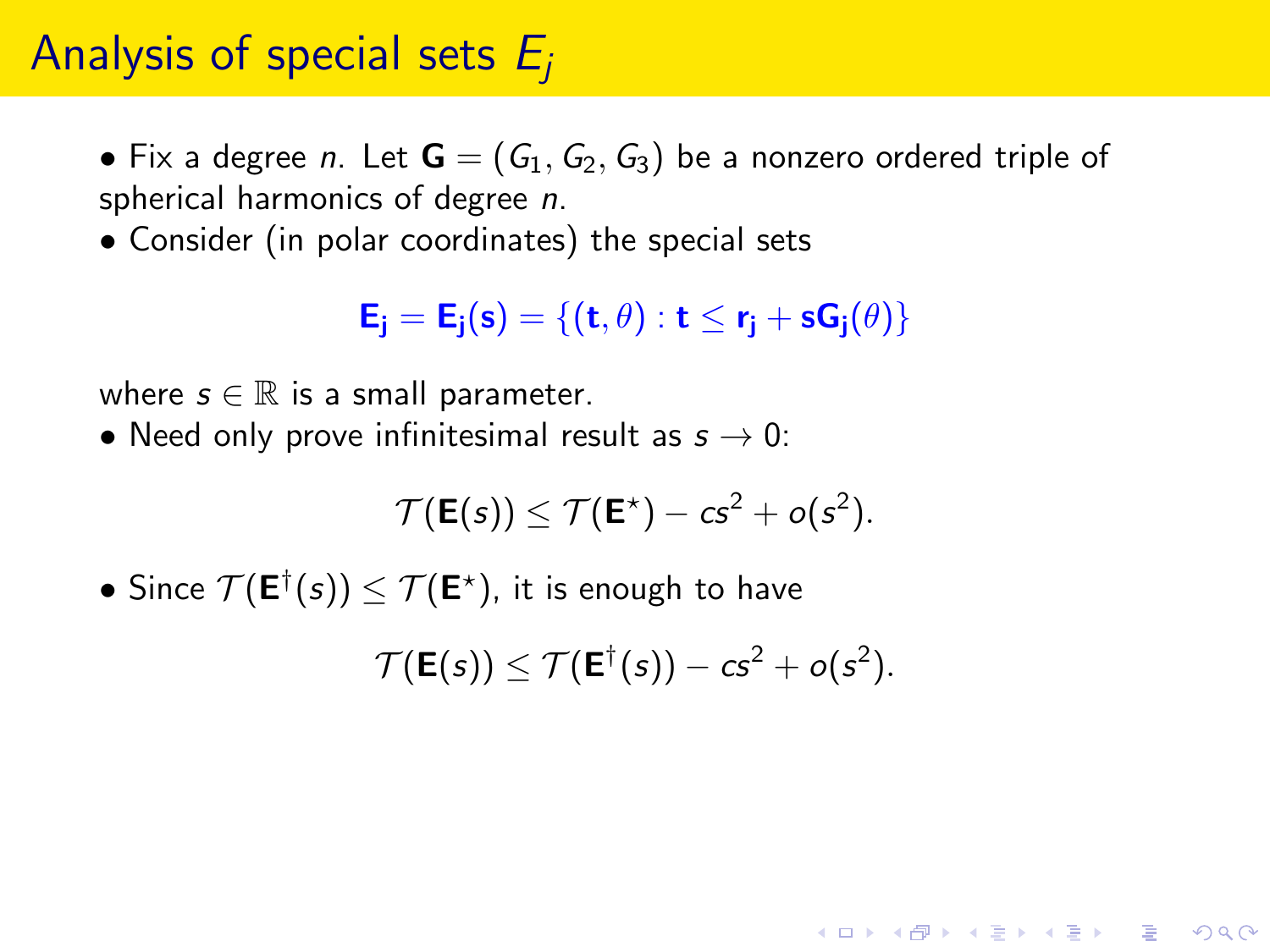## **Comparison**

#### Notation:

$$
\Sigma = \{ \mathbf{x}' \in (\mathbb{R}^{d-1})^3 : x_1' + x_2' + x_3' = 0 \}
$$
  
\n
$$
E_j(x') = \{ t \in \mathbb{R}^1 : (x', t) \in E_j \}
$$
  
\n
$$
\mathcal{T}_1 = \text{ trilinear Riesz-Sobolev form for } \mathbb{R}^1.
$$

Then

$$
\mathcal{T}(\mathbf{E}) = \int_{\Sigma} \mathcal{T}_1(E_1(x'_1), E_2(x'_2), E_3(x'_3)) d\lambda(\mathbf{x}')
$$

$$
\mathcal{T}(\mathbf{E}^{\dagger}) = \int_{\Sigma} \mathcal{T}_1(E_1(x'_1)^{\star}, E_2(x'_2)^{\star}, E_3(x'_3)^{\star}) d\lambda(\mathbf{x}').
$$

Riesz-Sobolev inequality for  $\mathbb{R}^1$  says second integrand majorizes first pointwise.

K □ ▶ K @ ▶ K 할 X K 할 X T 할 X 1 9 Q Q \*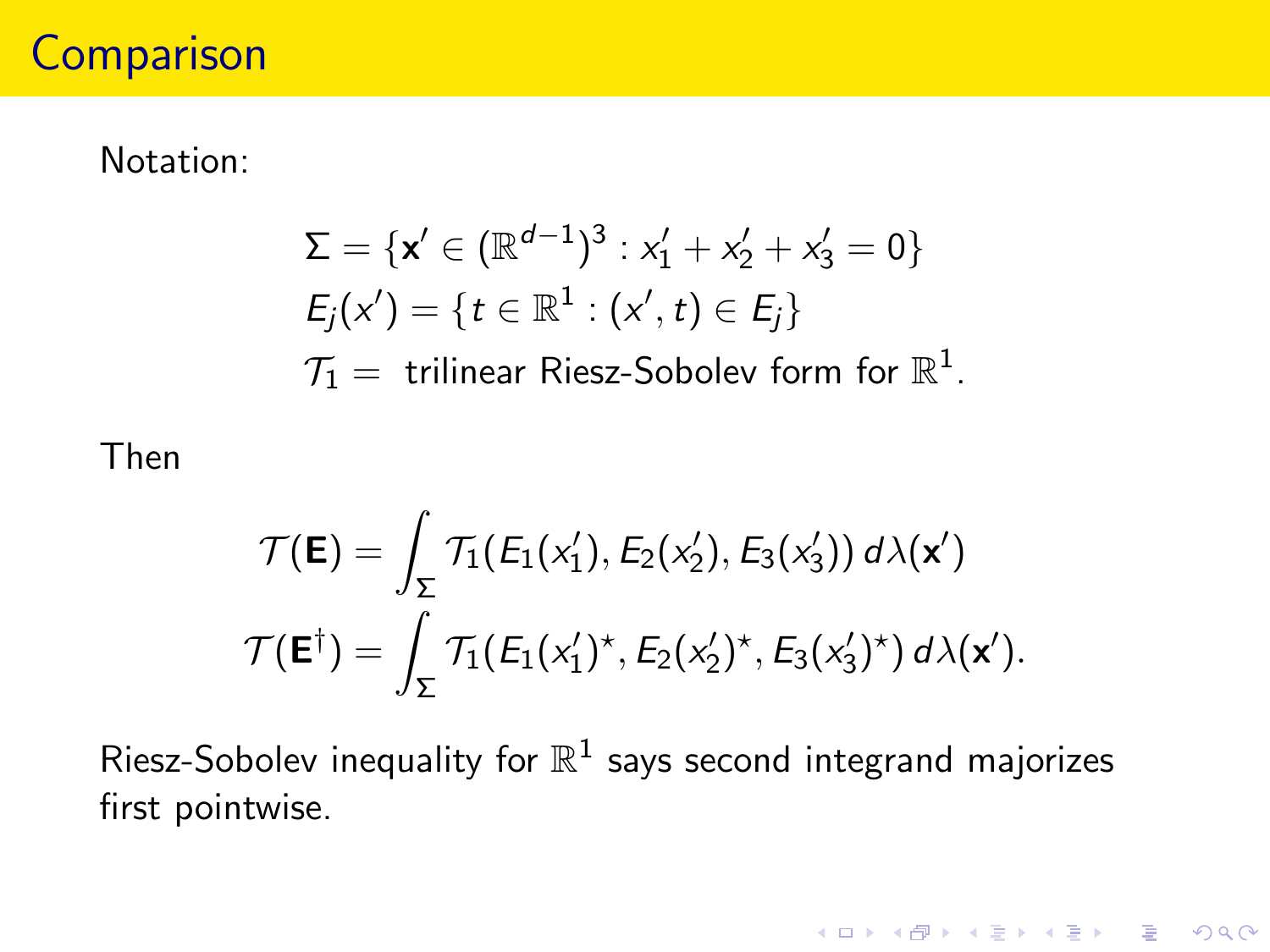#### Effect of Steiner symmetrization on functional

For  $E_i(s) = \{(t, \theta) : t \leq r_i + sG_i(\theta)\}$ :

- $\triangleright$  Vertical slices of these sets are one-dimensional intervals.
- In Let  $c_j(x')$  be the center of the slice of  $E_j$  above the point  $x' \in \mathbb{R}^{d-1}$ .
- $\blacktriangleright$  The functional increases unless the centers satisfy

$$
c_1(x'_1) + c_2(x'_2) + c_3(x'_3) = 0
$$
 whenever  $x'_1 + x'_2 + x'_3 = 0$ ;

the gain is proportional to  $|c_1(x_1') + c_2(x_2') + c_3(x_3')|^2$ .

Infinitesimal version: There is a gain of magnitude  $s^2$  unless the three spherical harmonics  $G_i$  satisfy a related algebraic equation.

**KORKAR KERKER EL VOLO**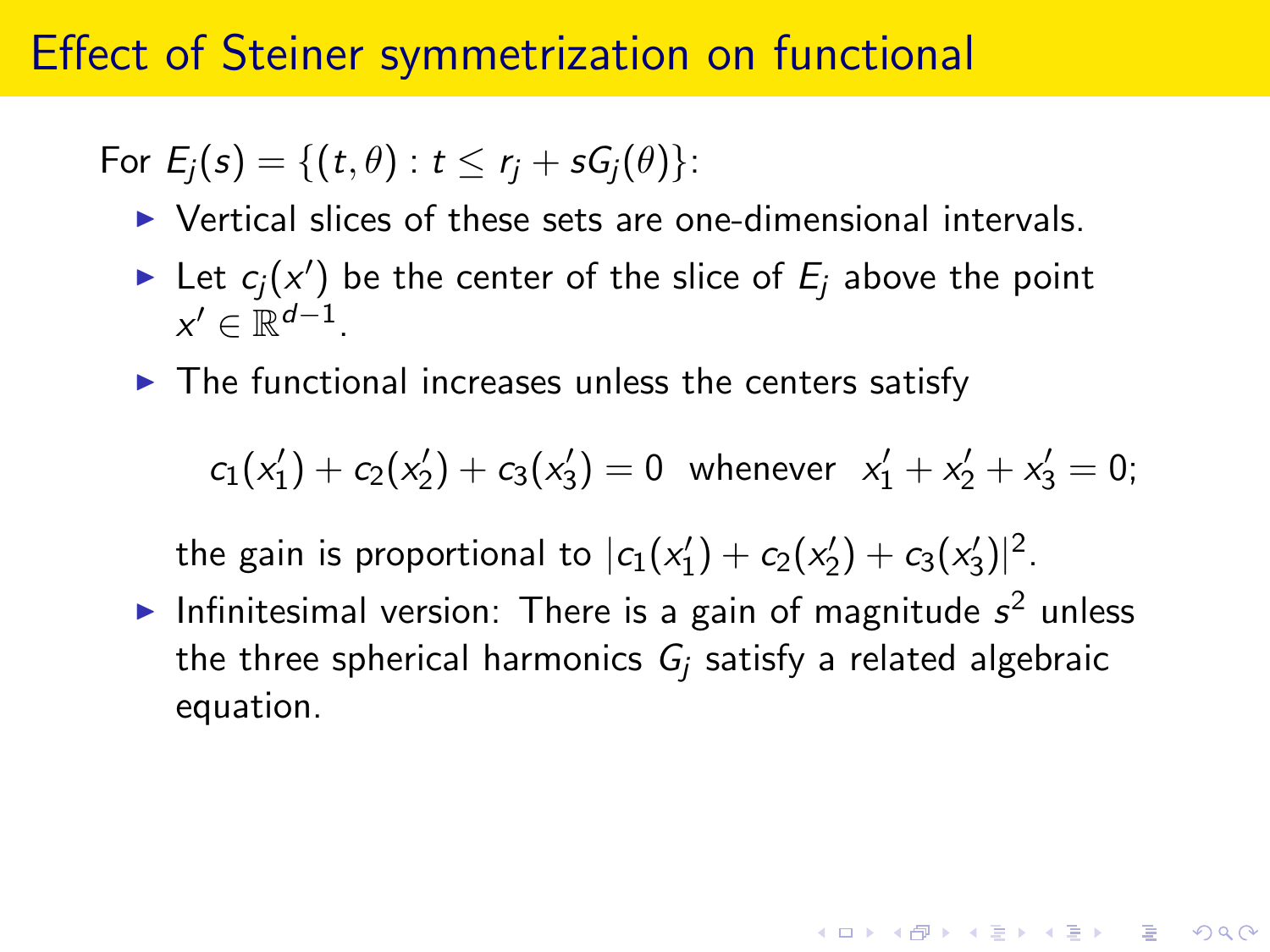#### Gain from Steiner symmetrization

With the above hypotheses and notations,

$$
\mathcal{T}(\mathsf{E}_{\mathsf{G}}(s)) \leq \mathcal{T}(\mathsf{E}^{\dagger}) - c s^2 \|P_{\mathsf{G}}^{\sharp}\|^2 + O(s^3)
$$

where  $P^{\sharp}_{\bf C}$  $\frac{u}{G}$  is a polynomial defined in terms of  $G$  on the next slide.

The next few slides are essentially high school algebra. I have not succeeded in explaining this step in a conceptual way, and am secretly hoping to run out of time so as to have an excuse for skipping it.

4 D > 4 P + 4 B + 4 B + B + 9 Q O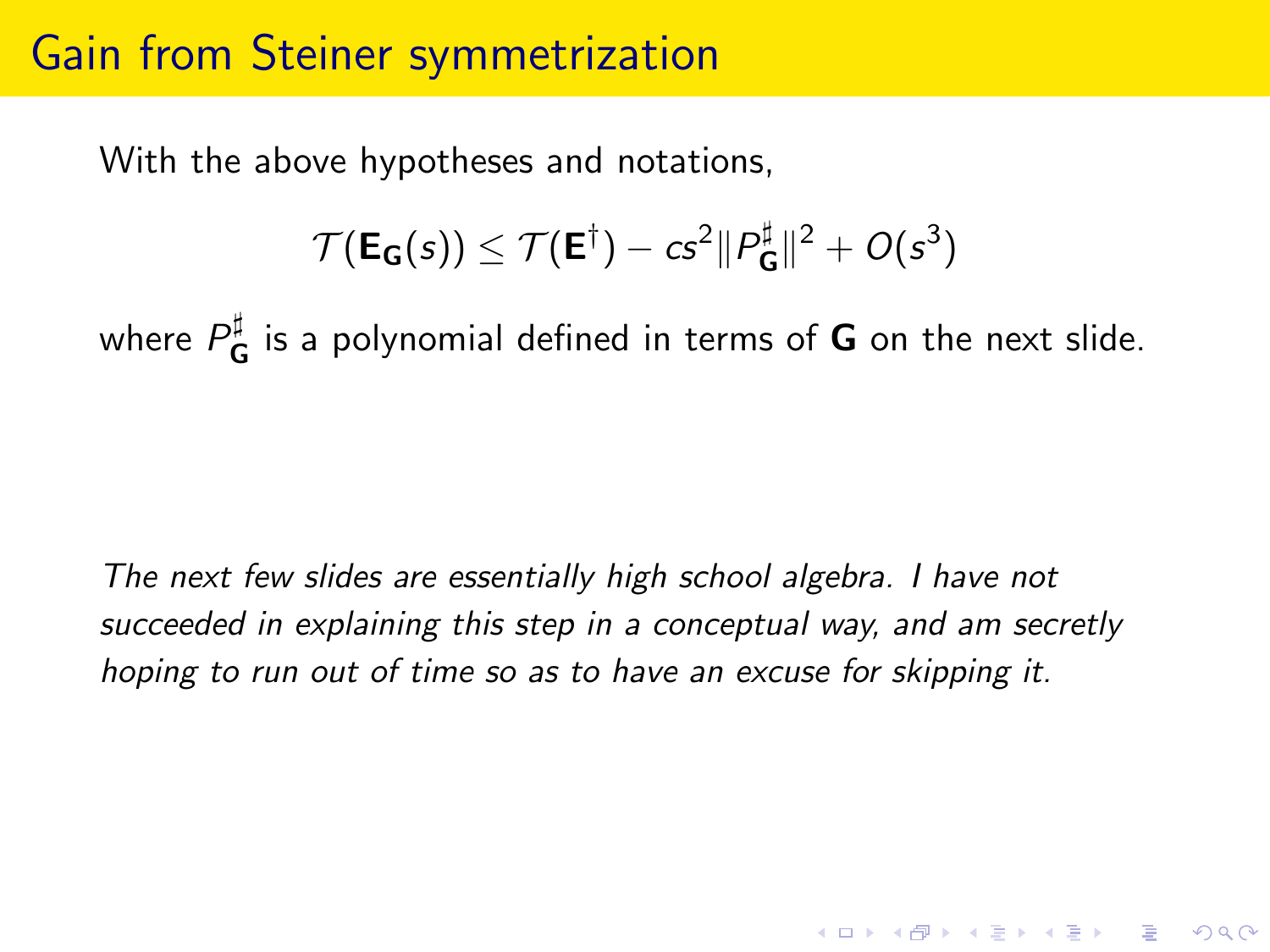#### Nature of the gain

Regard  $x_d$  as a function of  $x'$  via  $x_d = (r_j^2 - |x'|^2)^{1/2}$ . Expand  $G_j(x', x_d)$  as a sum of monomials in  $x = (x', x_d)$ . Define  $G_j^{\text{odd}}(x', x_d) =$  sum of monomials having odd degrees with respect to  $x_d$ .

$$
P_j(x') = r_j^{2-d-n} x_d^{-1} G_j^{\text{odd}}(x', x_d)
$$
  

$$
P_{\mathbf{G}}^{\sharp}(\mathbf{x}') = \sum_{j=1}^3 P_j(x'_j).
$$

4 D > 4 P + 4 B + 4 B + B + 9 Q O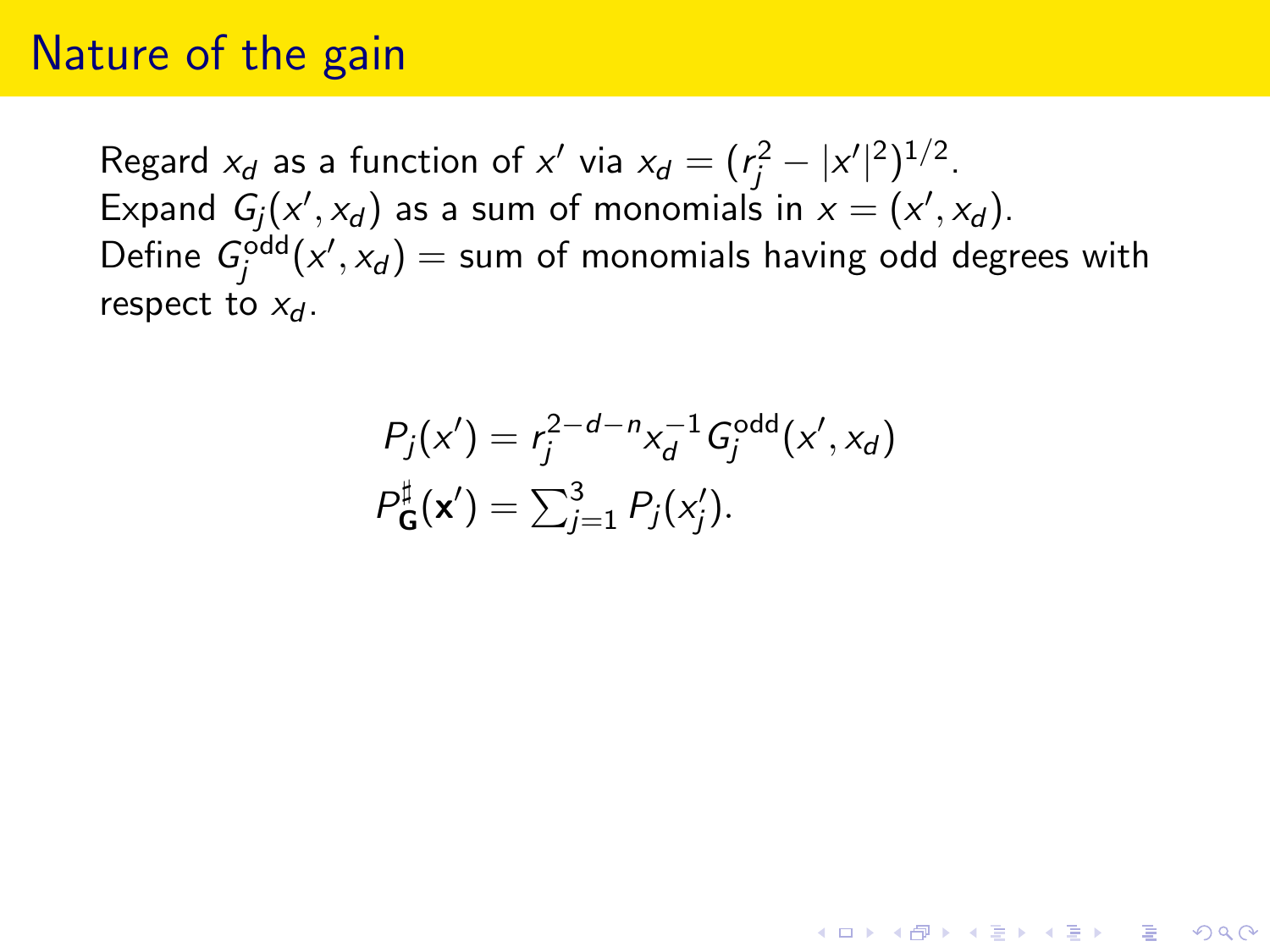$\bullet$  Since we gain  $cs^2\|P^{\sharp}_{\bf C}$  $\mathbf{G}^{\sharp}$  ||<sup>2</sup>, it would suffice to have  $\mathsf{G}\neq 0\implies P_\mathsf{C}^\sharp$  $\frac{1}{\mathsf{G}}\neq 0$  for spherical harmonics of arbitary degrees  $>$  3.

**KORKAR KERKER EL VOLO** 

• Alas: For any n, there do exist nonzero ordered triples of spherical harmonics **G** that satisfy  $P_{\mathbf{G}}^{\sharp} \equiv 0$ .  $\quad \circledcirc$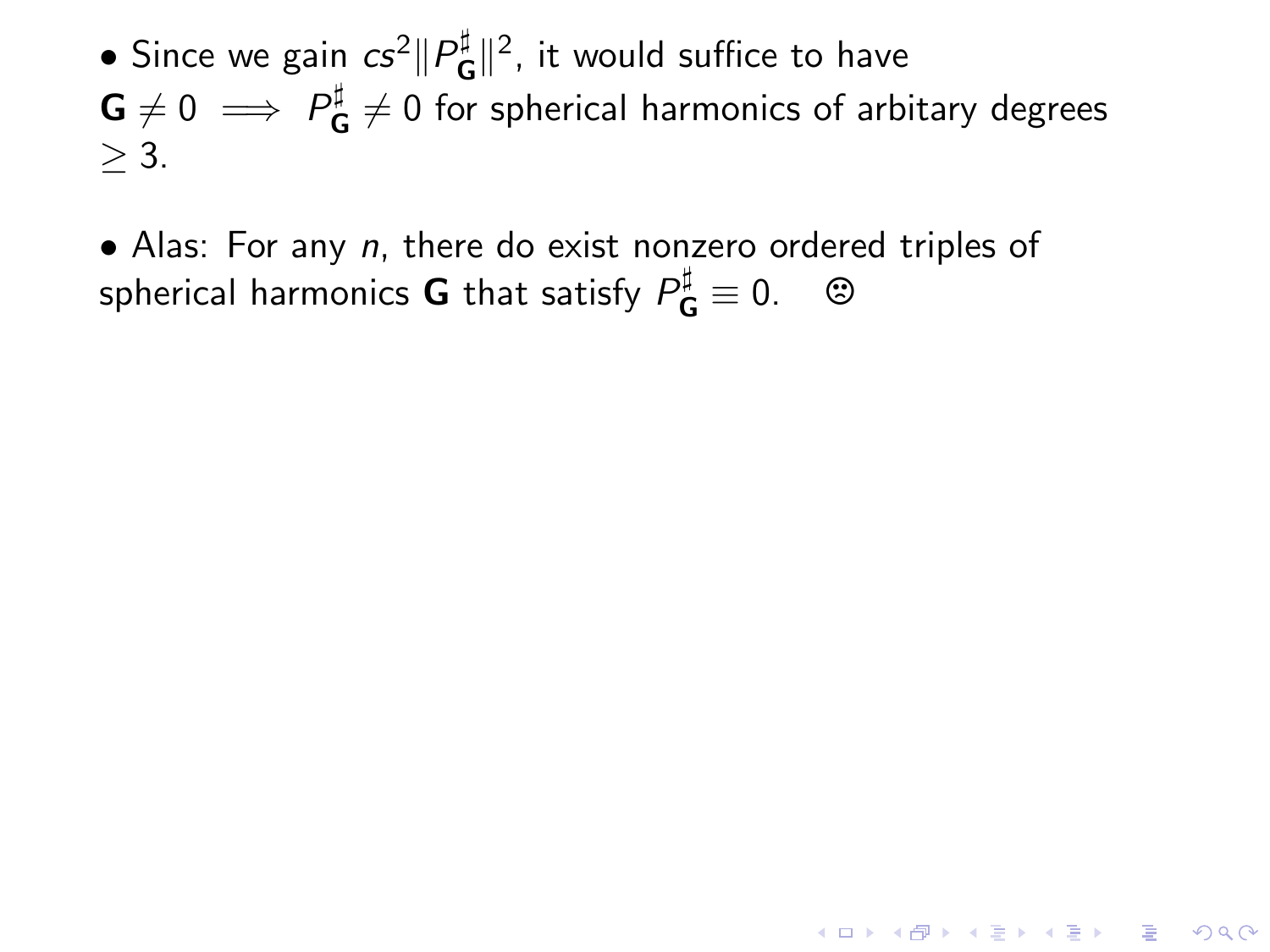$\bullet$  Since we gain  $cs^2\|P^{\sharp}_{\bf C}$  $\mathbf{G}^{\sharp}$  ||<sup>2</sup>, it would suffice to have  $\mathsf{G}\neq 0\implies P_\mathsf{C}^\sharp$  $\frac{1}{\mathsf{G}}\neq 0$  for spherical harmonics of arbitary degrees  $>$  3.

• Alas: For any n, there do exist nonzero ordered triples of spherical harmonics **G** that satisfy  $P_{\mathbf{G}}^{\sharp} \equiv 0$ .  $\quad \circledcirc$ 

• However, we are free to apply Steiner symmetrization in an arbitrary direction. It suffices to show that for  $n > 3$ , if all rotations of **G** satisfy  $P_{\mathbf{G}}^{\sharp} \equiv 0$ , then  $\mathbf{G} \equiv 0$ .

**KORKAR KERKER EL VOLO**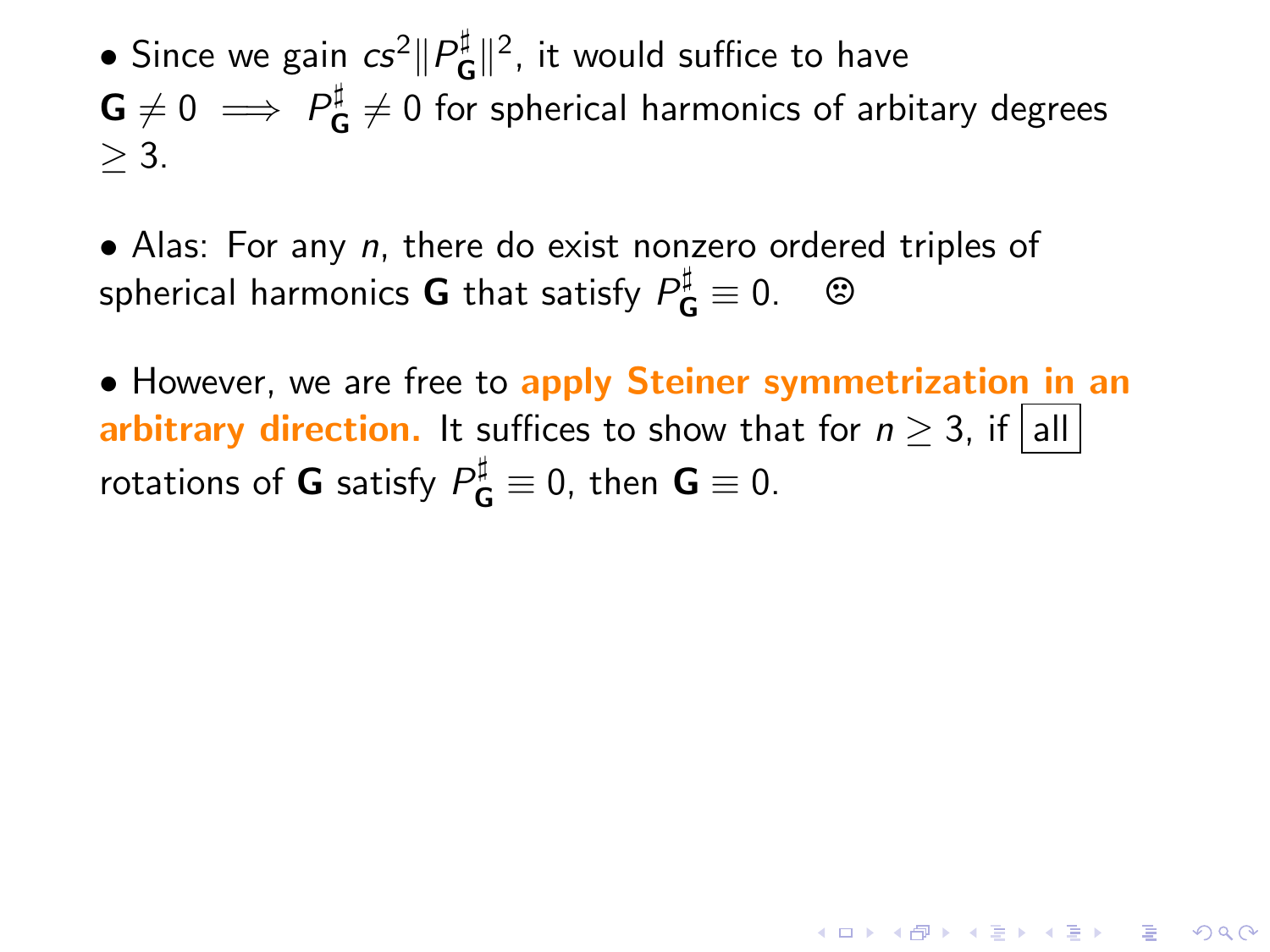$\bullet$  Since we gain  $cs^2\|P^{\sharp}_{\bf C}$  $\mathbf{G}^{\sharp}$  ||<sup>2</sup>, it would suffice to have  $\mathsf{G}\neq 0\implies P_\mathsf{C}^\sharp$  $\frac{1}{\mathsf{G}}\neq 0$  for spherical harmonics of arbitary degrees  $>$  3.

• Alas: For any n, there do exist nonzero ordered triples of spherical harmonics **G** that satisfy  $P_{\mathbf{G}}^{\sharp} \equiv 0$ .  $\quad \circledcirc$ 

• However, we are free to apply Steiner symmetrization in an arbitrary direction. It suffices to show that for  $n > 3$ , if all rotations of **G** satisfy  $P_{\mathbf{G}}^{\sharp} \equiv 0$ , then  $\mathbf{G} \equiv 0$ .

**KORKAR KERKER EL VOLO** 

This is true.  $\vert$